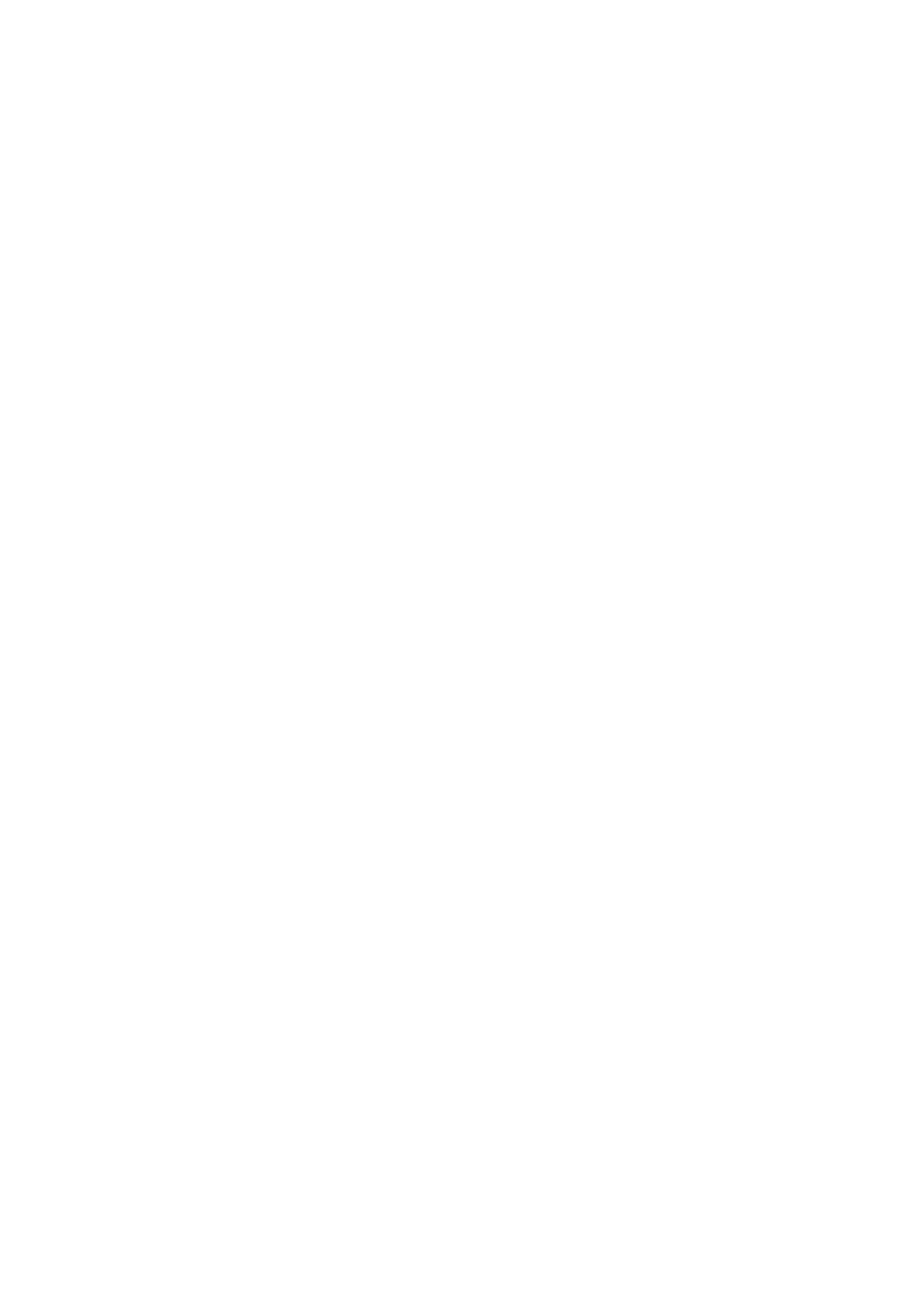### Legislative Assembly

Wednesday, 11 March 2020

 $\overline{a}$ **THE SPEAKER (Mr P.B. Watson)** took the chair at 12 noon, acknowledged country and read prayers.

#### **PAPER TABLED**

A paper was tabled and ordered to lie upon the table of the house.

#### **CORONAVIRUS — "WESTERN AUSTRALIAN GOVERNMENT PANDEMIC PLAN"**

#### *Statement by Premier*

**MR M. McGOWAN (Rockingham — Premier)** [12.02 pm]: I rise today to inform the house of the release of the updated "Western Australian Government Pandemic Plan". This is the first time the plan has been updated since 2014, in order to respond directly to the potential impacts of COVID-19.

The pandemic plan sets out arrangements for protecting the community and minimising potential impacts of the coronavirus, as well as recovery afterwards. The plan ensures the government will continue to deliver essential services to the community. It outlines roles, responsibilities and actions to prevent, prepare, respond and recover from a pandemic, providing practical guidance and advice for government agencies, private businesses, the community, households and individuals. This plan also considers potential health, community, social and economic impacts, ranging from demands on the healthcare system, to pressures on workplaces, businesses and law and order, disruption to community events and gatherings, and demands on goods, services and supplies.

Sustained community transmission of the virus will signal an imminent pandemic, and the state government will continue to take the best advice from health authorities in assessing the situation here in Western Australia. The McGowan government is doing everything it can to ensure Western Australia is as prepared as possible for a pandemic situation. Already we have undertaken a suite of preparative measures, including several bans for work-related and school-related international travel; the establishment of COVID clinics, with plans to expand into more locations; and continuing to monitor workforce impacts. Good planning means we need to consider every scenario.

I understand there is considerable public concern about COVID-19 and want to reassure Western Australians that we are prepared and have the ability and capability to respond to and recover from a pandemic situation. We continue to look to Western Australians for their goodwill and cooperation over the coming months: continue to go about your ordinary business; pay attention to information from the Department of Health; and, if the situation changes, we will provide you timely advice on what to do.

I now table a copy of the plan.

[See paper [3253.](https://www.parliament.wa.gov.au/publications/tabledpapers.nsf/displaypaper/4013253a0370baf4abc5020848258528003da7bc/$file/3253.pdf)]

#### **POLICE — BRAVERY AWARDS**

#### *Statement by Minister for Police*

**MRS M.H. ROBERTS (Midland — Minister for Police)** [12.04 pm]: Every day, members of the Western Australia Police Force put themselves at significant and personal risk by performing exceptional acts of bravery. Importantly and appropriately, these courageous officers, and civilians who put themselves at risk to assist them, were recognized at a ceremony held at the Police Academy in Joondalup on 5 March 2020. Thirteen police officers were recognized and awarded a Cross for Bravery for acts of conspicuous courage, whereby the officer placed themselves at risk of peril and at risk of significant personal injury or death; twelve officers were awarded a special commendation for performing an act of bravery; eight officers were recognised for meritorious conduct and devotion to duty under stressful conditions; and a further eight officers were recognised for carrying out acts that went far above the course of normal duty. Six civilians were acknowledged for the assistance they provided to our police officers by intervening in and responding to numerous difficult and dangerous situations.

The acts of these officers serve to remind us all just how dangerous an occupation policing can be. Officers were commended for acts that placed them at personal risk whilst fulfilling their duty to protect life and property. These acts included rescuing people from burning buildings, vehicles and aircraft; negotiating with armed and violent offenders and effecting arrests in dangerous circumstances; and taking on treacherous oceans and waterways to rescue people from drowning. Our officers' bravery stretches across our vast state, from our metropolitan suburbs of Baldivis, Belmont, Glendalough, Karragullen, Maylands, Merriwa, North Beach, Port Kennedy, Rockingham and Stirling to our regional communities, including Albany, Broome, Collie, Geraldton, Lancelin, Kununurra and Mandurah.

Several of the officers involved sustained serious injury. I will detail a few of the incidents to give members further insight into the brave deeds of these celebrated officers and civilians. In 2004 at Glendalough, one officer placed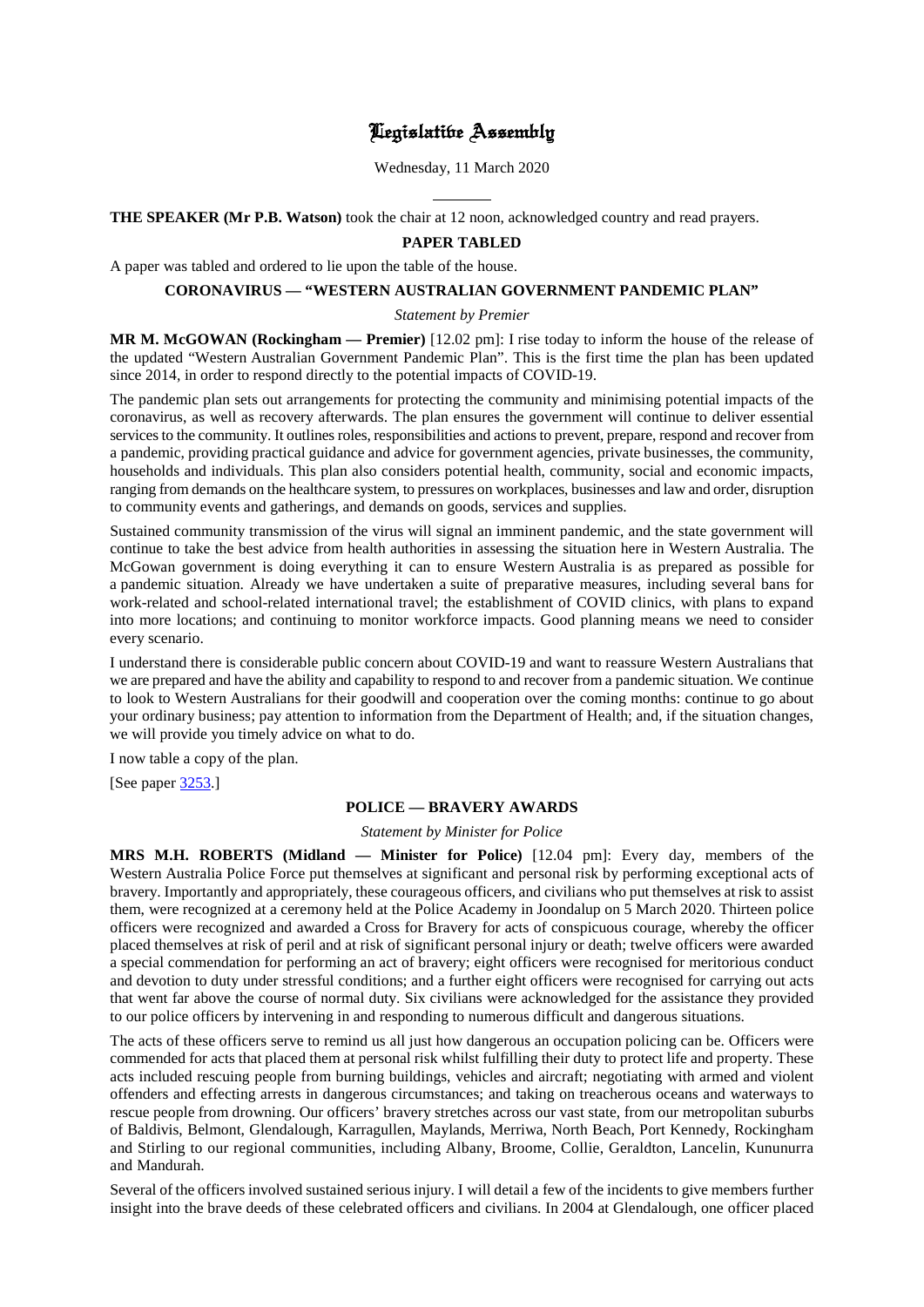himself at extreme peril and risk of significant personal injury or death in the rescue of his partner trapped in a police vehicle that had become engulfed in flames on Mitchell Freeway. In 2014 at Maylands, while undertaking investigations into serious and organised crime syndicates, an officer put himself at significant physical risk whilst arresting a violent offender, sustaining serious injury. In 2017, in Rockingham, two officers placed themselves at extreme peril and risk of significant personal injury or death while apprehending a violent offender, with one of the officers struck in the head with a samurai sword, sustaining serious injury. In Collie, three officers and a civilian attended the scene of a homicide and successfully negotiated with an armed offender to bring him under arrest. In 2018 in Broome, three officers and a civilian placed themselves at extreme peril and risk of significant personal injury or death by entering the ocean to rescue two tourists in dangerous seas and treacherous water.

I am sure members will join me in congratulating all of the recipients of these well-deserved awards.

#### **EMERGENCY SERVICES CADET CORPS AWARDS**

#### *Statement by Minister for Emergency Services*

**MR F.M. LOGAN (Cockburn — Minister for Emergency Services)** [12.08 pm]: I would like to take this opportunity to inform the house about the outstanding contribution of the state's emergency services cadets and their mentors, who were recognised at the 2020 Emergency Services Cadet Corps Awards on 5 March.

This year, more than 2 200 students and 220 instructors participated in the statewide school-based program, which trains volunteer leaders of the future and is a partnership between the Department of Fire and Emergency Services and the Department of Education. Cadets develop and learn leadership, teamwork and practical life skills, including first aid, radio communications, fire safety, rescue techniques, navigation and bushcraft.

I attended the award ceremony last week and was fortunate to have the opportunity to personally meet the recipients. It is fitting to acknowledge in this house their hard work. Tom Price Senior High School ESCC took out the Cadet Unit Achievement Award for fundraising, catering and providing support to people affected by bushfires and illness, including helping to raise \$12 000 for a young girl with leukaemia.

Last year, these young volunteers dedicated more than 3 000 hours to honing their emergency services skills. They also worked tirelessly with the Tom Price State Emergency Service to help prepare the community in the lead-up to tropical cyclone Damien last month.

Jordan McIntosh, from Bunbury's Grace Christian School, won the Cadet Achievement Award for his leadership and training skills and his commitment to encouraging fellow students to train with the Bunbury Bush Fire Brigade. Peter McClay, from the John Tonkin College education support unit in Mandurah, won the Instructor Achievement Award for his work helping young people with disabilities join the local marine rescue, State Emergency Service and volunteer fire services. Australind Senior High School was awarded the Host School Award, and the Emergency Services Brigade/Group/Unit Support Award went to Bridgetown Volunteer Fire and Rescue Service.

I ask all members to join me in acknowledging all the cadets who have shown extraordinary dedication and commitment to emergency services. Volunteers are essential to building a safer and more resilient Western Australia and I hope that the cadets will continue to engage with their local bush fire brigade, volunteer fire and rescue service brigade, SES unit, fire and emergency service brigade and marine rescue group.

#### **ABORIGINAL LANGUAGES COLLECTION**

*Statement by Minister for Culture and the Arts*

**MR D.A. TEMPLEMAN (Mandurah — Minister for Culture and the Arts)** [12.10 pm]: We live in an extraordinary country, with the oldest living culture. The traditional owners of this land have lived here for more than 50 000 years, and in Western Australia alone, more than 60 Aboriginal languages are spoken. English, however, is the standard language used in the education system, and there are very few books readily available in Aboriginal languages that reflect the continuing cultures of Western Australian communities. Regrettably, often vast disparities in educational achievement and literacy attainment persist between Aboriginal and non-Aboriginal children, particularly those in regional and remote areas of the state where English is not necessarily a language used to share stories at home. There is a link between the lack of Aboriginal language books and this failure of literacy.

The importance of literacy cannot be overestimated. Literacy skills and educational achievement are directly linked to social, health and financial outcomes, and connection to language and culture are important foundations for lifelong learning. In the Kimberley alone, there are 40 languages. The State Library of Western Australia is a library for everyone, and it strongly believes that the rich and diverse stories, interests, ambitions and languages of everybody who lives here should be reflected and celebrated in its collections. The State Library also believes that all Western Australians should have the opportunity to read books and share stories in their own traditional languages. To that end, I would like to tell you today about the wonderful Aboriginal Languages collection that is now available at the State Library of Western Australia for the public to browse, read and borrow. The collection currently includes materials in traditional Aboriginal languages from four regions of the state, including the south west, goldfields, Western Desert and Pilbara, and it will continue to be developed into a comprehensive collection representing all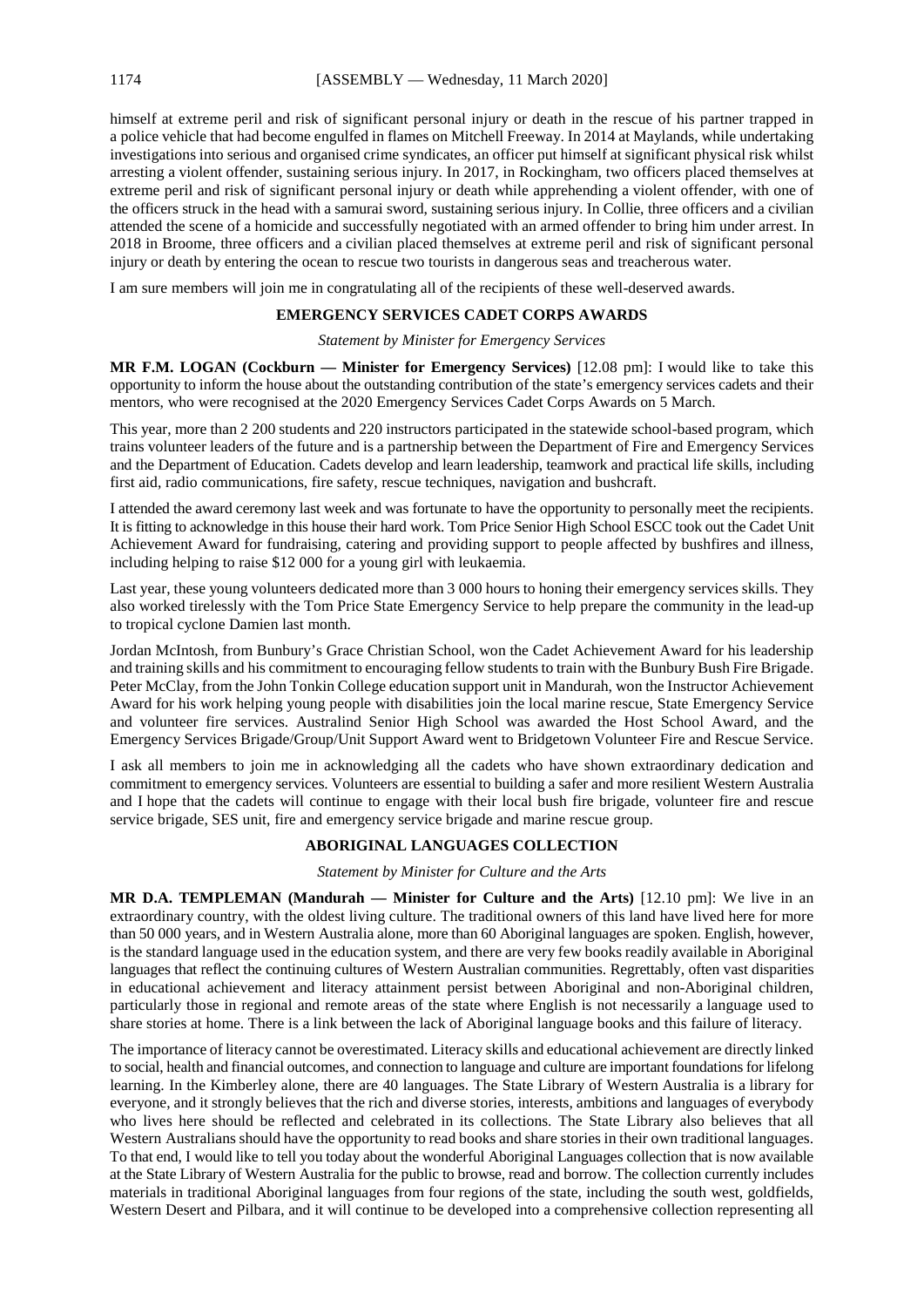Western Australian regions. There are currently eight Noongar dialects represented in the collection and some materials are bilingual. There are books, CDs, DVDs, maps and more that can be requested and shared across the state via the Western Australian public library network of 232 libraries. It is hoped that this collection will engage Aboriginal Western Australians of all ages in recreational and educational reading and assist with sharing stories with friends and family in traditional languages. It is also hoped that the collection will inspire people to learn dialects. Together, we can keep Western Australian Aboriginal languages alive.

I finish by saying that I acknowledge particularly the member for Kimberley for her ongoing passion and inspiration with regard to the advocacy for the importance of Aboriginal languages in our state.

#### **The SPEAKER**: Hear, hear!

**Mr D.A. TEMPLEMAN**: It is a very important matter for all of us to be cognisant of.

#### **YAGAN SQUARE NYUMBI**

#### *Statement by Minister for Tourism*

**MR P. PAPALIA (Warnbro — Minister for Tourism)** [12.13 pm]: I rise to inform the house about a new Aboriginal cultural performance being staged in the city centre. Yagan Square Nyumbi is occurring in the heart of Perth city every Friday at 5.30 pm. At this free event, a different Aboriginal performance group performs each week, along with a traditional smoking ceremony. In Noongar language, "nyumbi" means "celebration dance", and that is exactly what this event is; it is a celebration of the Aboriginal culture of our city and state. Yagan Square Nyumbi is a joint project between Tourism Western Australia and Development WA, with support from the City of Perth. By providing a free, scheduled Aboriginal performance in an iconic Perth location, the McGowan government is acknowledging the importance of Aboriginal tourism to the wider tourism industry and making it a key pillar of our marketing strategies.

Aboriginal tourism provides Western Australia with a unique point of difference to other holiday destinations, while at the same time creating an economic development and jobs creation platform for Aboriginal people. Research undertaken in 2016–17 shows that Aboriginal tourism contributes \$43.8 million and 339 full-time equivalent jobs to the state's economy. We expect these numbers to grow dramatically over the coming years.

Yagan Square Nyumbi has so far been embraced by locals and visitors alike. The numbers attending the 45-minute performance each Friday night are increasing each week. Tour and coach companies are looking to include the event in their itineraries and add-on activities. Hotel concierges are embracing the event and sharing it with in-house guests, and locals are bringing their visiting friends and relatives into the city to experience it. The performers are not only entertaining, but also educating the crowds on local traditions through song and dance. The traditional smoking ceremony encourages crowd participation as they cleanse and purify their spirit, body and soul.

Yagan Square Nyumbi is a pilot initiative that will run through to the end of June this year. I urge all members to take the time to enjoy, learn and engage with this superb cultural event. The McGowan government is committed to working with Aboriginal people to deliver better social, economic, health and cultural outcomes. Tourism forms an integral part of this process and is a fantastic platform for the promotion of Aboriginal culture and the development of sustainable, meaningful employment for Aboriginal people across the state.

#### **PEEL REGION SCHEME AMENDMENTS 044/41 AND 046/41 — NAMBEELUP NORTH INDUSTRIAL ZONE**

#### *Statement by Minister for Planning*

**MS R. SAFFIOTI (West Swan — Minister for Planning)** [12.15 pm]: I present today for tabling Peel region scheme amendment 044/41, which will facilitate the rezoning of lots 89 and 109, Readheads Road, Nambeelup, an area of 378 hectares, from the rural zone to the industrial zone; and Peel region scheme amendment 046/41, which will facilitate the rezoning of lot 221, Lakes Road, and parts of lot 400, Paterson Road, Nambeelup, a total of 201 hectares, also from the rural zone to the industrial zone. Together, the amendments will rezone 579 hectares for future industrial development to facilitate production, business and employment opportunities in the Peel region. The rezoned land will also accommodate serviced commercial development; segments of primary road; drainage areas; open space for remnant vegetation, wetlands and a segment of Nambeelup Brook; and ecological linkages.

For more than 22 years, state government strategic planning documents have identified an area at Nambeelup that includes the land that is subject to both amendments for a major industrial estate. More recently, these include the "Nambeelup Industrial Area District Structure Plan", published in 2016, and the "South Metropolitan Peel Sub-regional Planning Framework", published in 2018. The establishment of the Peel Business Park in Nambeelup is also identified as a key transformational project in the "Peel Regional Investment Blueprint", a vision for 2050 produced by the Peel Development Commission in 2015.

In accordance with the statutory provisions for region scheme amendments, each amendment was advertised for three months. Fourteen submissions were received on amendment 044/46, comprising 12 with general comments, one with comments of support, and one with a comment of objection. Five submissions were received on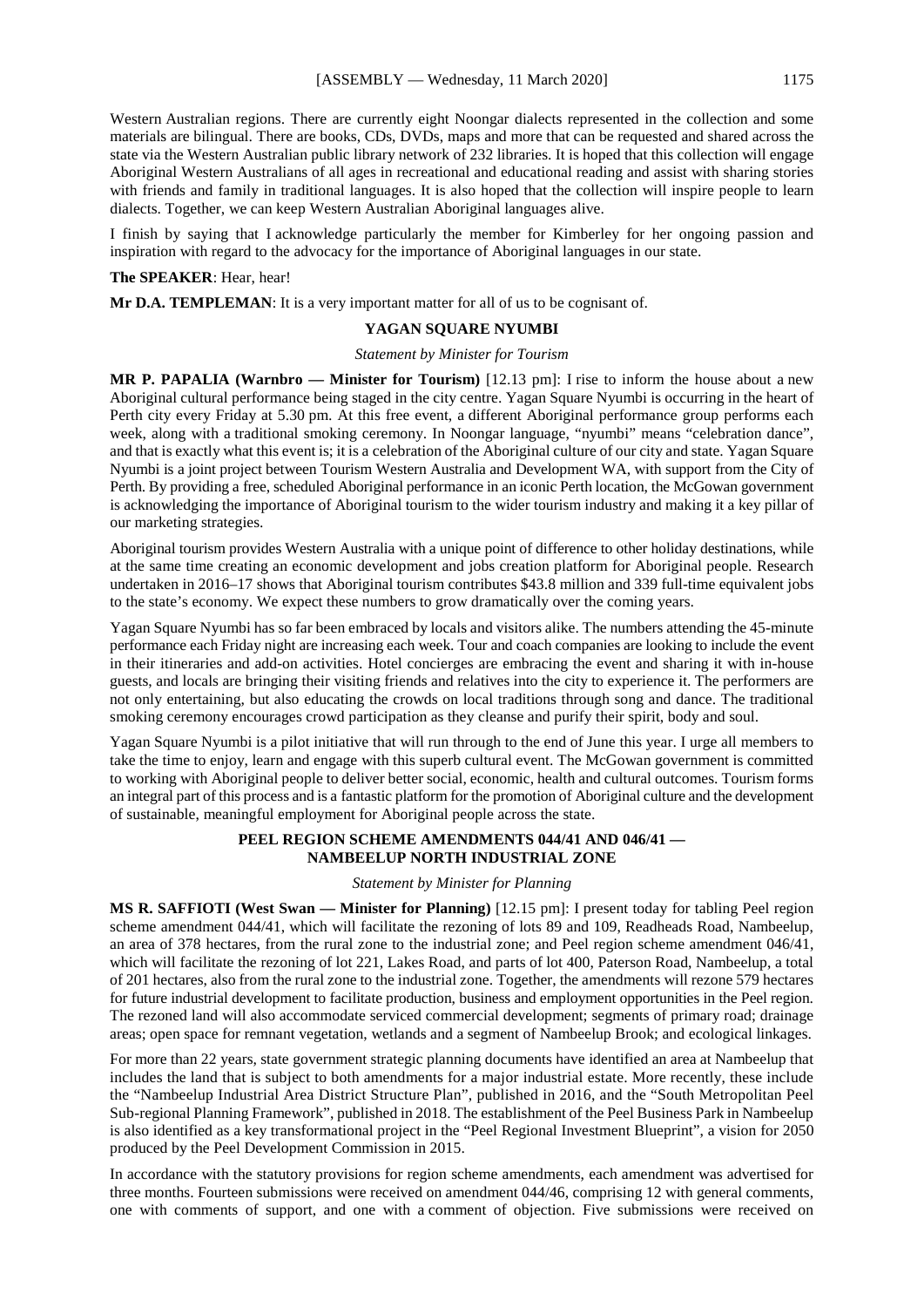amendment 046/41. Two of these made no comment, two stated that no objection is raised and provided information, and one stated that no objection is raised and provided a range of comments and advice. For each amendment, copies of the submissions and the Western Australian Planning Commission's document titled "Report on Submissions and Hearings" are also tabled today.

I am pleased to now table the documentation for Peel region scheme amendments 044/41 and 046/41 and I commend both amendments to the house.

[See papers [3254](https://www.parliament.wa.gov.au/publications/tabledpapers.nsf/displaypaper/4013254a7f20d1b4ba750c0048258528003da7db/$file/3254.pdf) t[o 3257.](https://www.parliament.wa.gov.au/publications/tabledpapers.nsf/displaypaper/4013257ae380574f8f4e8f3248258528003da84a/$file/3257.pdf)]

#### **INTERNATIONAL WOMEN'S DAY 2020**

*Statement by Minister for Women's Interests*

**MS S.F. McGURK (Fremantle — Minister for Women's Interests)** [12.18 pm]: I rise to inform the house of International Women's Day, which took place at the weekend. International Women's Day is recognised globally on 8 March every year to acknowledge women's achievements and to highlight the work still to be done. This year's United Nations women's theme was generation equality, which asks us to reflect on how gender inequality affects women across the generations. This year also marks 100 years since legislation was passed to enable women to run for Parliament in Western Australia. Despite this, we can see from looking around the chamber today that our Parliament does not represent the Western Australian community. We have a lot of work still ahead of us to progress gender equality and I am proud that the McGowan government is taking action to close the gender gap.

Last week, in the lead-up to International Women's Day, I launched "Stronger Together: WA's Plan for Gender Equality", the first plan of its kind in this state. Stronger Together sets out a long-term coordinated approach to addressing gender inequality over the next 10 years. The plan is accompanied by specific initiatives, including a target of 50 per cent women in the senior executive service, a trial of public sector reporting to the Workplace Gender Equality Agency and a commitment to examine opportunities to use procurement to support gender equality. Government alone cannot solve gender inequality; however, it is important that we provide real leadership to the rest of our community.

During the celebrations I met with many incredible women who are making vital contributions in their fields of endeavour, their communities and their families. I am proud of the work we are progressing as a government and I commend all the people in our community who are working together to make gender equality a reality so that WA is a place where every child can reach their potential.

#### **BUSINESS OF THE HOUSE — PRIVATE MEMBERS' BUSINESS**

*Standing Orders Suspension — Withdrawal of Notice*

**MR D.A. TEMPLEMAN (Mandurah — Leader of the House)** [12.20 pm]: I withdraw the notice of motion standing in my name with regard to business of the Assembly. In doing so, I highlight to the house that that, of course, means that the house will not sit beyond 7.00 pm this evening.

Several members interjected.

**Mr D.A. TEMPLEMAN**: There is strong support, Mr Speaker, and I am extremely pleased to have that strong support for these decisions that I make unilaterally in these troubled times!

#### **COMMUNITY DEVELOPMENT AND JUSTICE STANDING COMMITTEE**

*Membership Change — Motion*

**MR D.A. TEMPLEMAN (Mandurah — Leader of the House)** [12.21 pm]: I move —

That the member for Carine be discharged from the Community Development and Justice Standing Committee and the member for Vasse be appointed in his place.

In speaking to this important motion, but not to hold up the house, I congratulate the member for Carine on his re-ascendancy to the position of opposition Whip, a position that I of course held for over eight years.

**Mr W.R. Marmion**: With distinction!

**Mr D.A. TEMPLEMAN**: Absolutely with distinction. I am waiting for the bust to be prepared! I am currently sitting with a reputable Western Australian artist for my portrait. I am sure that it will be an outstanding portraiture!

**Ms M.M. Quirk**: Is it a miniature?

**Mr D.A. TEMPLEMAN:** It will be! The member for Girrawheen once again punctures my discourse!

I congratulate the member for Carine on his ascendancy once again to the position of opposition Whip, a position that is very important in this house.

**Mrs M.H. Roberts**: We have had some notable holders of the position of opposition Whip.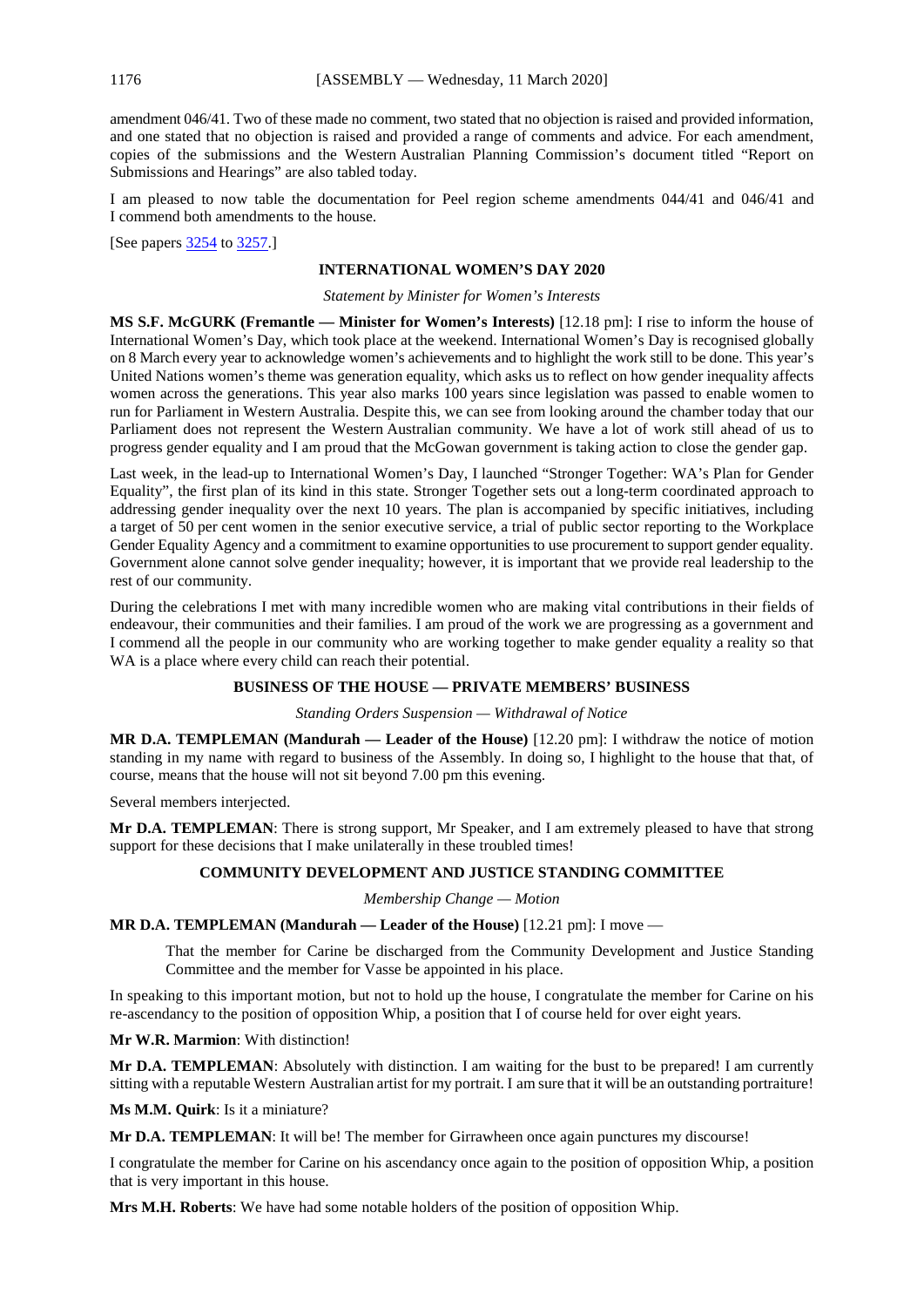**Mrs M.H. Roberts**: And the best ever member for Mandurah!

**Mr D.A. TEMPLEMAN**: That goes without saying. I might allow the Minister for Police a personal inspection of my portrait when it is completed!

I also acknowledge that the member for Vasse will take the vacancy created by the member for Carine on the committee, and I ask that the house support this motion.

**MR Z.R.F. KIRKUP (Dawesville)** [12.23 pm]: I will not provide as extensive a contribution as the member for Mandurah, and I certainly have no insights into what may or may not be painted of him in the future! I congratulate the member for Carine on his elevation to the role of opposition Whip. I thank the member for Darling Range for her continued contribution to the state Parliamentary Liberal Party. She is now obviously very much focused on the constituency of Darling Range. I welcome the member for Vasse on to the Community Development and Justice Standing Committee as well. With that, I look forward to the continued working relationship with my good friend the member for Carine.

**The ACTING SPEAKER (Mr I.C. Blayney)**: Minister, I thought that they were building a gold statue of you!

**Mr Z.R.F. Kirkup**: Bronze!

**The ACTING SPEAKER**: Only bronze!

Question put and passed.

#### **ARTS AND CULTURE TRUST BILL 2020**

*Introduction and First Reading*

Bill introduced, on motion by **Mr D.A. Templeman (Minister for Culture and the Arts)**, and read a first time.

Explanatory memorandum presented by the minister.

#### *Second Reading*

#### **MR D.A. TEMPLEMAN (Mandurah — Minister for Culture and the Arts)** [12.25 pm]: I move —

That the bill be now read a second time.

It gives me great pleasure to introduce the Arts and Culture Trust Bill 2020. Most of the state's most iconic theatres, such as His Majesty's Theatre, are managed by the Perth Theatre Trust, known as the PTT. The Perth Theatre Trust has served this role for many years in accordance with the powers granted to it under the Perth Theatre Trust Act 1979. However, the Perth Theatre Trust has been hindered by the limitations of that act. Although the act has done what it was designed to do, it has also restricted the Perth Theatre Trust's potential and prevented it from moving beyond the narrow role assigned to it, which is to manage theatres.

Successive governments over many years have identified the need for reform for the Perth Theatre Trust and the management of state cultural assets. This included the 2015 agency expenditure review and the earlier reviews conducted by the Public Sector Commission. The McGowan government initiated a number of reforms to ensure that the public sector is modern, high performing and maintains its ability to deliver future services to the community. The Perth Theatre Trust is part of the public sector and this is the perfect time for the Perth Theatre Trust to be included in the broader reform process. Although there have been some amendments to the Perth Theatre Trust Act 1979 over the past 40 years, these amendments were not related to comprehensive and wideranging reforms needed for a Perth Theatre Trust to effectively meet current government or community needs.

The McGowan government has a vision of a Perth Theatre Trust that manages not only theatres, but also cultural centres and other valuable cultural assets—a vision that cannot be achieved with the Perth Theatre Trust in its current form. For this reason, this bill will completely replace the legislative framework under which the Perth Theatre Trust formerly operated. The Perth Theatre Trust will be transformed into a new statutory authority known as the Arts and Culture Trust. This new authority will have greater responsibilities, broader powers and more flexibility to manage, care for and develop cultural assets for our future generations.

Creation of a new and modern trust: The Arts and Culture Trust will be similar to the PTT in some regards. It will be a key government arts entity. It will be a statutory authority and a body corporate. It will be managed by a board. It will have a list of duties and the legal powers needed to carry them out. It will be accountable to the Minister for Culture and the Arts, the government and the Parliament. However, the trust will also have many important differences. The most important of these reforms relates to the trust's core functions. The trust's responsibilities will not be limited to theatres. It will have the power to manage all kinds of cultural venues, including outdoor spaces such as the Perth Cultural Centre. This will include state-owned assets assigned to the trust and potentially any privately owned assets that enter into partnership with it. The trust will also have a greater power to engage in business arrangements subject to the Treasurer's approval.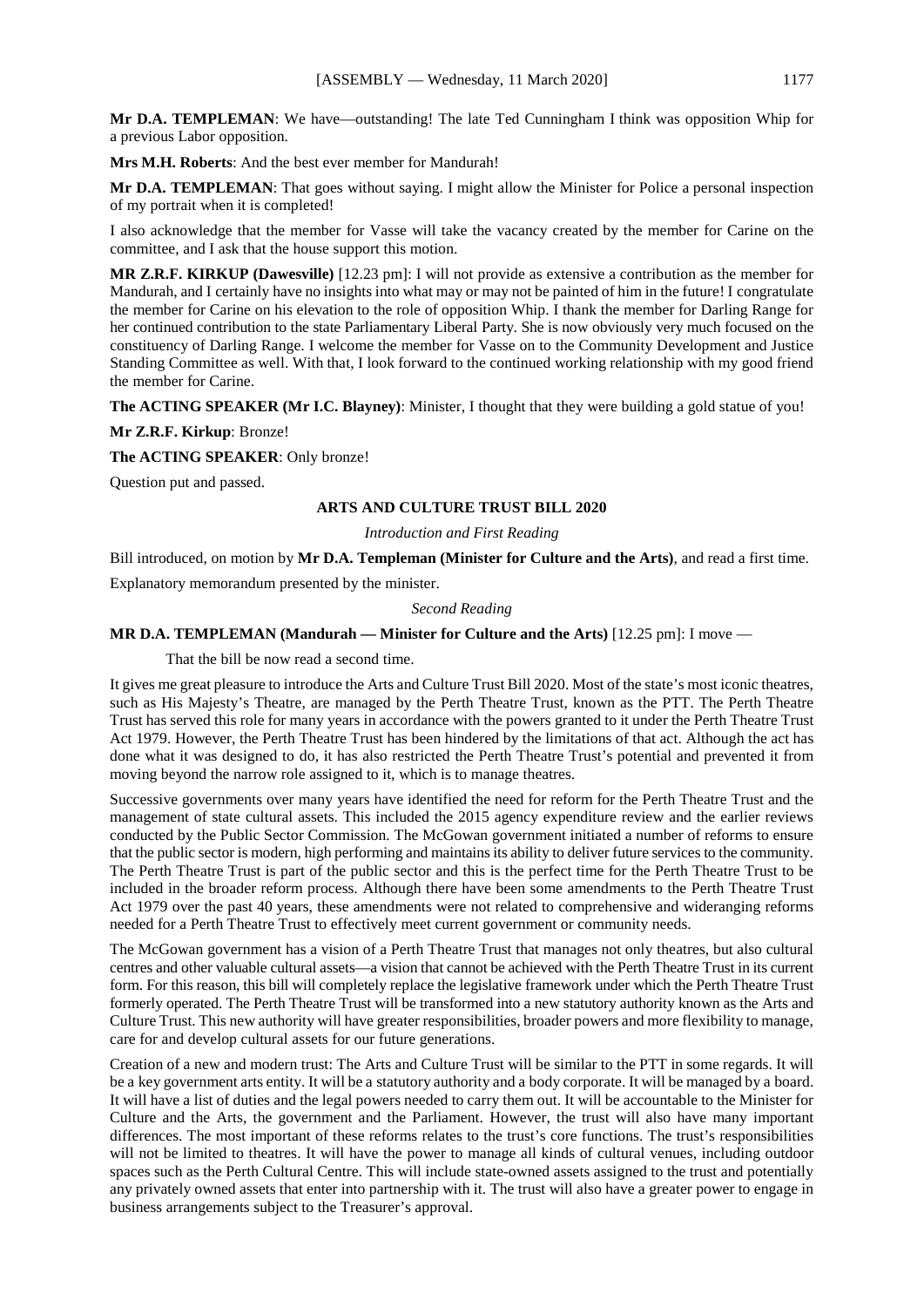Many reforms in the bill relate to the board that will manage the trust. The new trust's board will consist of nine members, compared with the Perth Theatre Trust's eight members. This will make quorums and majority decisions easier to obtain. The bill will require board members to have specific skills and experience that relates to the trust's operations. It will also require board members to have different skills. This will ensure that the board has a broad spectrum of knowledge to draw upon. Moving to a skills-based board will no longer see almost half of the trustees nominated by the City of Perth. Although this made sense in the early days of the Perth Theatre Trust, it now manages theatres in Subiaco and Albany. The new trust will reach even further and potentially control assets across the whole state. This change is not a reflection on the City of Perth in any way; it simply reflects the fact that the management of the trust is a statewide concern, not just a concern for the City of Perth.

Reforms in the bill will increase the trust's accountability beyond the annual audits by the Auditor General to ensure its affairs will be transparent and beyond reproach. The trust will be subject to special safeguards regarding the use of information and the disclosure of conflicts of interest.

Increased partnership with arts organisations: An important provision in the bill will allow the government to declare a state-funded arts organisation to be a "resident company" for the purposes of the bill. This reform will provide clarity for the relationship that exists between these designated state-funded arts organisations and the trust.

Maximising commercial potential: The bill will also grant the trust with increased power to participate in commercial activities and business arrangements. This will provide the trust with the ability to optimise the potential of the assets it controls, including assets that are located near major commercial and tourism hubs. An example of this role involves attracting and contracting events, activities and commercial tenancies to enliven the Perth Cultural Centre, which will encourage people to visit both the Perth Cultural Centre and the resident cultural institutions the Art Gallery of Western Australia, the State Library of Western Australia and the Western Australian Museum. Place activation activities include short-term events, such as the annual Fringe Festival staged at the Urban Orchard in the Perth Cultural Centre, as well as permanent or temporary food and beverage outlets. By allowing the trust to capitalise on this potential, it will be able to maximise its resources and create flow-on benefits for local businesses around trust property. It will also help create much-needed jobs in the cultural tourism sector, along with the hospitality and retail sectors.

For accountability purposes, the bill requires the trust to obtain the approval of the minister and the Treasurer before entering into certain business arrangements beyond an agreed financial limit or class of arrangement. This will ensure that the power is used with appropriate checks and provides maximum benefit for trust operations. These business arrangements will give the trust the opportunity to increase the quantity and diversity of the performances on offer at its venues. This will also allow the trust to present international and national artists that would not come to Perth without the investment by the trust.

Declaration of places to be venues: The Perth Theatre Trust is currently restricted to managing the specific theatres vested in its care. The current legislative regime is restrictive and does not easily facilitate short-term events or opportunities that can arise within the cultural and artistic sector. To enable the new trust to hold artistic and cultural events to be enjoyed by the community, the bill will grant the minister with the power to declare any part of the state a venue if it is intended to be used partially or wholly as a place for cultural and artistic purposes for any duration of time that the minister thinks is appropriate. A declaration will enable the area to be used by the new trust to hold events and provide the trust with broad powers to manage and conduct those events. This reform will provide a long-overdue opportunity for the government, through the trust, to host cultural and artistic events anywhere in the state.

Consolidation of the state's cultural assets: Under the current legislative regime, arts and culture assets fall under the management of the state government, including the Perth Cultural Centre and the Sunset Heritage Precinct. There is a growing argument that many of these assets should be managed by an organisation that specialises in cultural asset management. For this reason, the bill will grant the government with the power to vest any of the state's artistic and cultural assets, including public spaces, under the control of the trust. This will provide a long-overdue opportunity for the government. It will give the state a mechanism that it will be able to use to consolidate cultural assets under a trust that is best placed to manage them, and then use those assets by hosting arts and cultural events to be enjoyed by the community and attract visitors to this state.

Accountability of the trust: As a statutory authority and part of the public service, the new trust will be accountable to the minister, the government and the Parliament, and will be required to comply with all legislation governing the public sector.

Protection of trust property: To ensure the trust has the ability to ensure the orderly operation of permanent and temporary trust venues, and recognising the broader remit of the new trust, the bill will also allow the Governor to make regulations on various operational matters regarding trust property. This will include management of venues, admission of people to trust property, the behaviour of people who visit trust property, consumption of liquor at trust venues, the imposition of fees by the trust, and parking management on trust land. These regulations can be enforced with fines and will provide the trust with a greater ability to manage and protect the assets vested in its care.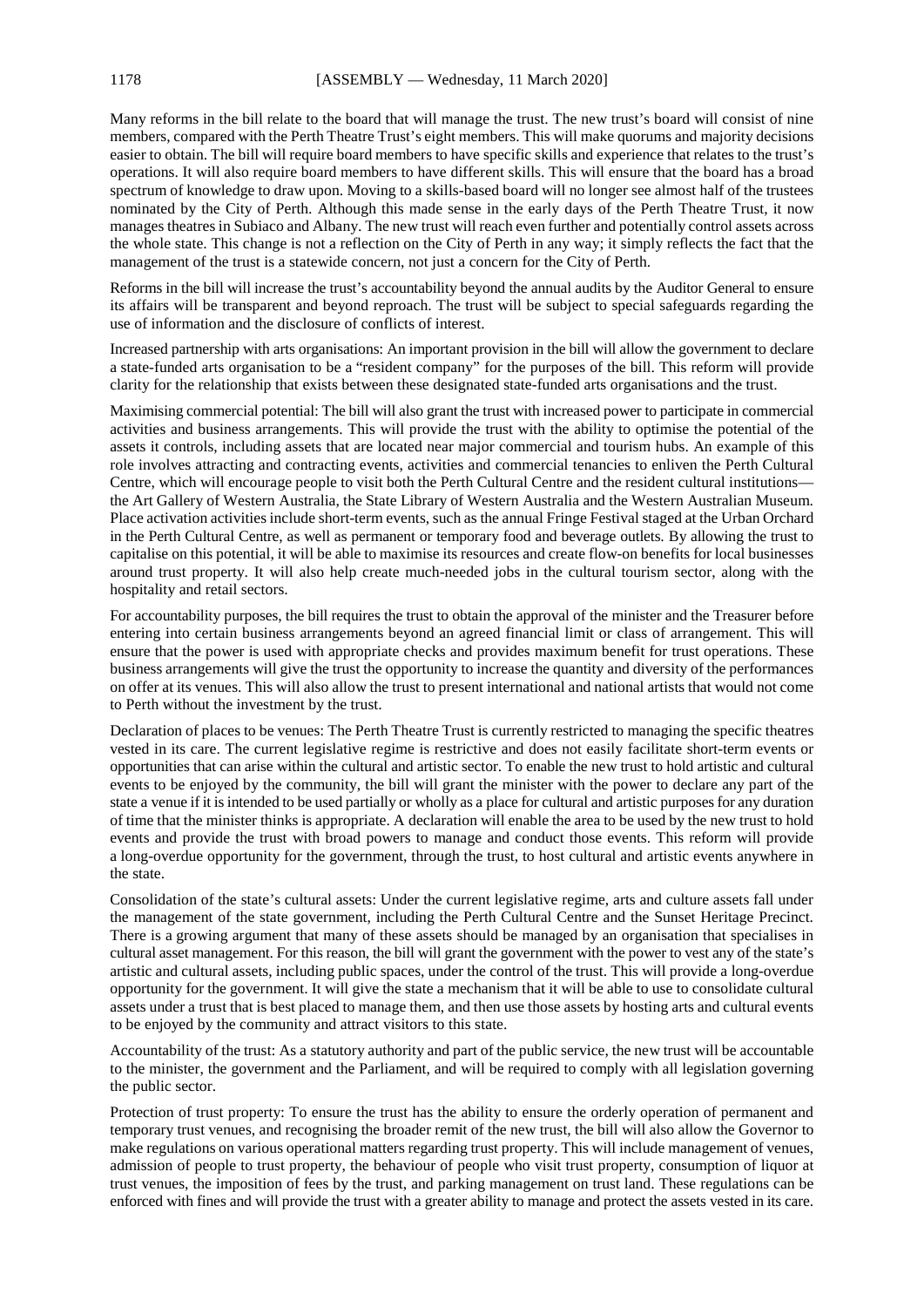Transitional arrangements: This bill will transform the Perth Theatre Trust into the Arts and Culture Trust. The bill includes consequential amendments to many pieces of legislation. These amendments will remove references to the Perth Theatre Trust and replace them with references to the new trust where necessary. The bill also includes transitional provisions to allow an orderly handover of the Perth Theatre Trust's assets, liabilities and contractual obligations. This will ensure that the transition will not compromise any pre-existing matters or, importantly, the rights of employees. If the bill is unable to provide for a transitional matter, the Governor will have the power to make regulations to deal with that matter.

Conclusion: This bill provides a significant and long-overdue reform to the management of cultural assets in this state. It gives me great pleasure to be part of this reform. As the house knows, I value very highly art and culture. I believe this bill will provide great benefits to our state, both now and in the future. It will ensure that this government and future governments will protect and develop the cultural riches that the people of WA have entrusted to us. I commend this bill to the house.

Debate adjourned, on motion by **Mr A. Krsticevic**.

#### **APPROPRIATION (RECURRENT 2018–19) SUPPLEMENTARY BILL 2020**

#### *Introduction and First Reading*

Bill introduced, on motion by **Mr B.S. Wyatt (Treasurer)**, and read a first time.

Explanatory memorandum presented by the Treasurer.

*Second Reading*

#### **MR B.S. WYATT (Victoria Park — Treasurer)** [12.39 pm]: I move —

That the bill be now read a second time.

This bill seeks to charge the consolidated account the sum of \$372 378 963 for recurrent appropriation payments made during the financial year ended 30 June 2019, as shown in schedule 1 of the bill. The payments were made under the authority of section 27 of the Financial Management Act 2006. They reflect above-budget excess expenditures against appropriations and expenditures for which no appropriations were budgeted for the 2018–19 financial year. Details of the purposes and services of the funding for excesses and new items provided to agencies in 2018–19 were disclosed in appendix 7 of the *Annual Report on State Finances*, released on 27 September 2019 and tabled in this house on 15 October 2019. Although there is no statutory deadline for the introduction of supplementary funding bills, it is nevertheless good practice to deal with them in a timely manner.

I commend the bill to the house.

Debate adjourned, on motion by **Mr A. Krsticevic**.

#### **APPROPRIATION (CAPITAL 2018–19) SUPPLEMENTARY BILL 2020**

*Introduction and First Reading*

Bill introduced, on motion by **Mr B.S. Wyatt (Treasurer)**, and read a first time.

Explanatory memorandum presented by the Treasurer.

#### *Second Reading*

#### **MR B.S. WYATT (Victoria Park — Treasurer)** [12.41 pm]: I move —

That the bill be now read a second time.

This bill seeks to charge the consolidated account the sum of \$14 221 845 for capital payments made during the financial year ended 30 June 2019, as shown in schedule 1 of the bill. The payments were made under the authority of section 27 of the Financial Management Act 2006. They reflect above-budget expenditures against appropriations and capital expenditures for which no appropriations were budgeted for the 2018–19 financial year. Details of the purposes and services of the funding for excesses and new items provided to agencies in 2018–19 were disclosed in appendix 7 of the *Annual Report on State Finances*, released on 27 September 2019 and tabled in this house on 15 October 2019.

I commend the bill to the house.

Debate adjourned, on motion by **Mr A. Krsticevic**.

#### **BUILDING AND CONSTRUCTION INDUSTRY TRAINING FUND AND LEVY COLLECTION AMENDMENT BILL 2020**

*Introduction and First Reading*

Bill introduced, on motion by **Mr P. Papalia (Minister for Tourism)**, and read a first time.

Explanatory memorandum presented by the minister.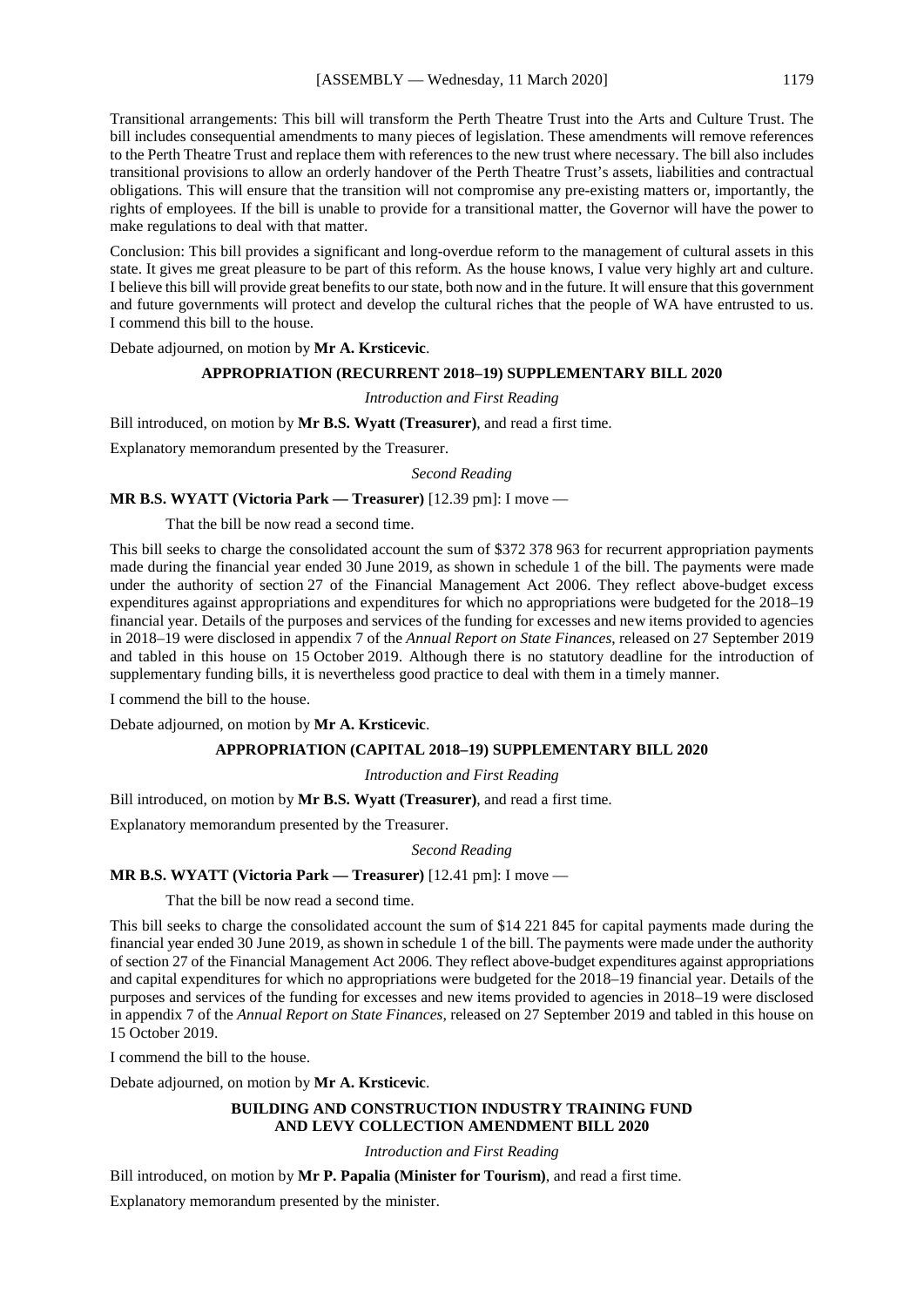#### *Second Reading*

#### **MR P. PAPALIA (Warnbro — Minister for Tourism)** [12.43 pm]: I move —

That the bill be now read a second time.

The bill seeks to amend the Building and Construction Industry Training Fund and Levy Collection Act 1990 to allow for the payment of the Building and Construction Industry Training Fund levy by instalments and to make changes to the composition of the Building and Construction Industry Training Board and the length of service of board members. These amendments are part of the state government's response to the 2019 statutory review of the act announced on 5 December 2019 and follow on from the government's decision in 2018 to remove the resources sector's exemption from the levy. The review identified concerns that the act's requirement for project owners to pay up-front the full amount of the assessed levy prior to the commencement of construction work may affect the viability of large resources sector projects. The bill provides for an amendment to the act to allow project owners to pay the assessed levy in yearly instalments when the assessed levy is \$1 million or more, on a pro rata basis over the life of the construction work or over another period as agreed to by the minister. This amendment will apply to all construction work with an estimated value of \$500 million or more. The amendments associated with allowing payments by instalments have been aligned with the current provisions of the act and will require the payment of the first instalment before any construction work commences, and the application of a penalty if there is late payment of an instalment.

The bill adds two members to the Building and Construction Industry Training Board, enabling the appointment of one person with experience and/or expertise in mining construction work and one person with experience and/or expertise in petroleum construction work. This recognises that the resources sector is no longer excluded from the levy and will facilitate that sector's input into the Construction Training Fund's decision-making and information-gathering processes. By adding two members and increasing the size of the board from seven to nine members, the bill also increases the quorum of board meetings from four to five. The bill will also increase the quorum at board meetings from four to five. The bill also introduces a limit of 10 years' continuous service for the chairperson and members of the Building and Construction Industry Training Board. This reflects contemporary standards for board membership that are recommended by organisations recognised for providing guidance on corporate governance.

Further, if a person has not been appointed to fill the vacancy of a member whose term of office has expired, the bill seeks to limit the time that that member can continue in office. The current legislation does not provide a limit on how long a member could continue in office after the expiry of their term, which means that they could continue in office indefinitely until a new appointment is made. The amendment provides for a period of up to three months, which is consistent with other legislation addressing similar situations and again reflects good corporate governance. The associated explanatory memorandum contains further details on the amendments.

I commend the bill to the house.

Debate adjourned, on motion by **Mr A. Krsticevic**.

#### **FAMILY VIOLENCE LEGISLATION REFORM BILL 2019**

*Third Reading*

#### **MS S.F. McGURK (Fremantle — Minister for Prevention of Family and Domestic Violence)** [12.46 pm]: On behalf of the Attorney General, I move —

That the bill be now read a third time.

I would like to make a contribution to the third reading debate of this important bill. I understand other members may make a contribution as well. This has been a positive debate inasmuch as it can be on such a difficult subject, and I thank the members who made a contribution. I know other members have a real interest in this area and have been following the debate. They want to see the bill move swiftly through this house, understanding that there is opportunity for scrutiny of the legislation. I know members have an interest in this issue because on other occasions they have spoken in this house about domestic violence and they visit and support services in their electorates or participate in fundraising opportunities for those services. I thank them for that. Particularly, I know that members are interested in this issue because, like many in our community, they feel a real sense of urgency, as well as frustration, that the solutions to overcoming such significant levels of violence in our families are not more obvious.

I think that goes to the heart of the public sentiment after the death of Hannah Clarke and her children: How can this still be happening? How can such terrible, terrible murders still occur in our midst? Although there are some areas of the population in our state and our country where that violence is concentrated, it is also true that no suburbs and no communities are immune from this violence. People get frustrated; they want to know the answers, and I share that frustration. There is no substitution, though, for us to proceed, understanding what the evidence is telling us will be effective; working to make sure that we are unashamedly victim focused, which this bill certainly is; being centred on understanding the particular risks and times of real danger that people who experience domestic violence may be subject to; making sure that we have maximum levels of cooperation amongst all layers of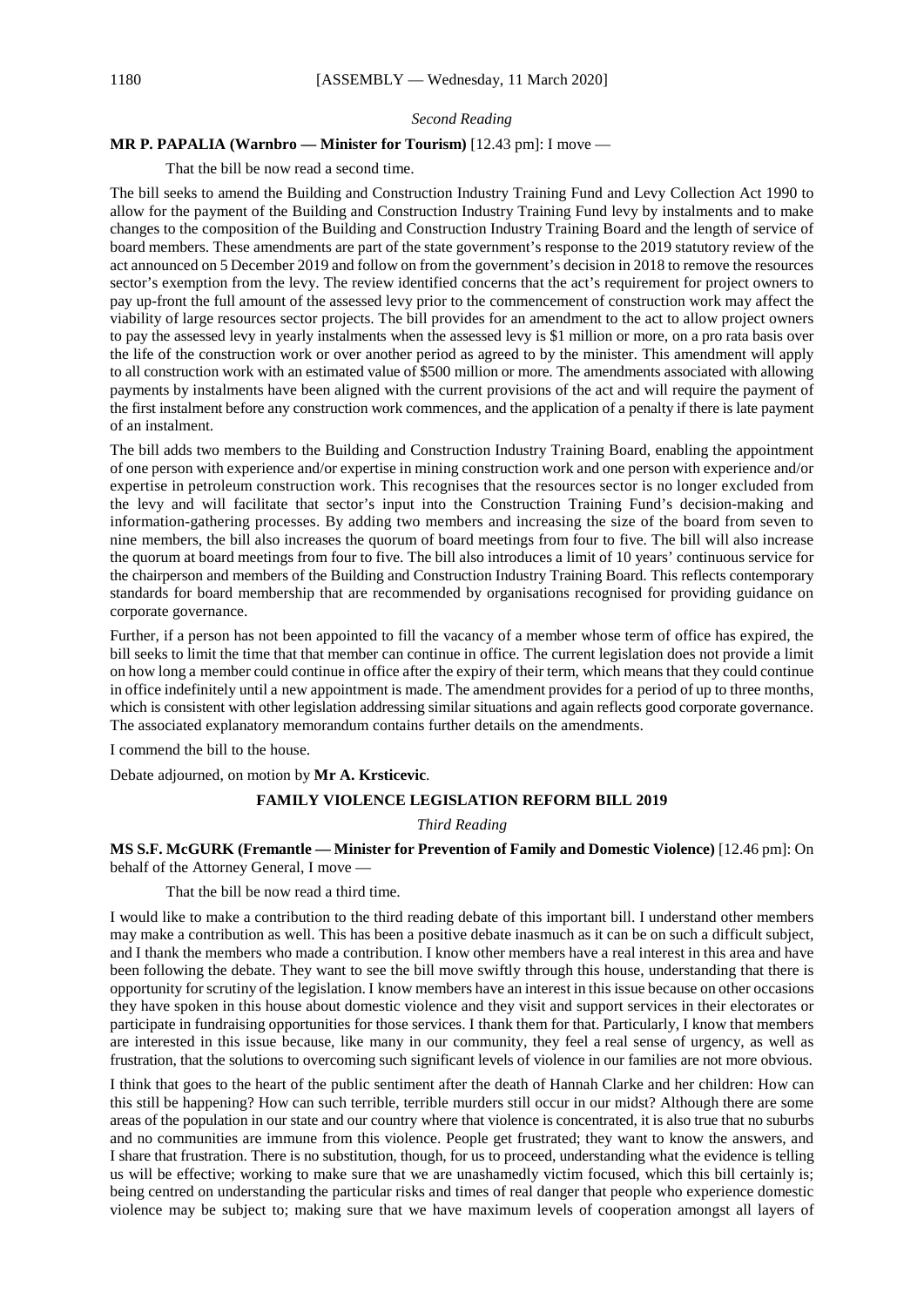government, as well as service providers; and continue to work in reform that will enable us to be clearly centred in our approach on victim safety. I think we still have a long way to go, but this bill will take us a significant step forward on that journey. This legislation is responding to violence, trying to prevent it from happening and responding after it happens. Clearly, the other part of the equation is to send a message to our community that this violence is not acceptable in any form, at any time. We all have a role to play in sending that message.

I will speak briefly to some of the issues that came up in the debate. I addressed a couple of those in my second reading speech, but I want to reiterate some comments. First of all, a number of people, particularly the lead speaker for the opposition, talked about the need for this Family Violence Legislation Reform Bill to be supported by real resources of government and by a real commitment by government to effect change. I want to assure the member that that is the commitment of this government. I think we have demonstrated that by appointing a dedicated minister, whose focus is on addressing high levels of domestic violence. We took to the election a \$21 million commitment for a set of specific initiatives and to date we have committed \$53 million of new funding, which is on top of significant funding already spent and which I know members opposite are well aware of. I think this bill in itself demonstrates the level of cooperation across government agencies: the Department of Communities; Justice, of course; Health; Education; and also the WA Police Force, which is so often the first responder. The suite of legislation that this bill will amend—nine pieces of legislation—is testament to that.

I know that people here are aware of the commitments, but I will run through them briefly. Among the key initiatives that we are now implementing is the respectful relationships teaching support program in WA schools, in partnership with the Department of Education and Starick, one of the domestic violence services. It was with White Ribbon, but now Starick is doing most of that service delivery. We will build two women's refuges to add to the existing network. The member for Dawesville is aware that one of those services will be in the Peel region and the other one will be in Kwinana.

There will be a second residential behaviour change program for male perpetrators. This is an emerging area seeking understanding what are effective interventions for behaviour change. I wish we had all the answers to that but we are following that research and practice very closely not only around Australia—I think I made this comment before—but also internationally. It is difficult to track whether we know that perpetrators are changing their behaviour because, essentially, we know that only if they offend again, or we take their word for it or they are with the same partner and we take their partner's word for it. Therefore, it is very difficult to get a good evidence base for effective change; nevertheless, understanding how we bring men, particularly perpetrators, along in this journey to effect change is crucial. We have information, for instance, about opportunities in men's lives to think about effective change; for instance, when they are new parents. We have become aware of some trials in New South Wales that are working with some drug interventions for very violent offenders that might be worth following for not just domestic violence offenders, but also, generally, those in New South Wales prisons. We are aware of that work. Clearly, there is a demand for that work. There is public outcry calling for that sort of work to be done but we need to be, of course, effective in what we are doing. We have funded a second residential behaviour change program. Justice already does a fair bit of that work around the state.

We are establishing two family and domestic violence one-stop hubs. The opportunity for us to have alternative entry points for people to get advice and assistance is crucial if we want people to come forward to get help and feel comfortable seeking that help. At the moment, we expect most people to go to the police or a women's refuge. It is pretty obvious that large segments of the population do not feel comfortable going to either the police or a women's refuge or, quite frankly, to child protection officers. Some people in our community—some Aboriginal people, for instance—view those authorities with distrust. I am sorry about that and I wish it was not the case, but it is the case, so we need to make sure that we make the most of Aboriginal-controlled organisations through which people might feel more comfortable going to a medical service or a legal service to get some assistance. The hubs are an opportunity for people to use an alternative entry point to come forward and get some support when they might not be interested or ready to go to a refuge.

We did some examination of what occurs in Victoria. It has what it calls its Orange Doors. It has a program to set up over 20 of those and about 17 are up and running. We had a close look at how those hubs are running in Victoria and they will model for the two trials we have set up in Mirrabooka and Kalgoorlie.

We have increased our financial counselling services. People in this place are well aware that financial abuse can be a very real form of exercising control by monitoring and limiting the independence a victim might have, so it is important that we provide financial counselling and specialist services. I would like to thank those who have been involved in the financial toolkit that has been established by a number of chartered accountants and others by providing free resources online. If people are thinking about perhaps leaving their partner, free resources are available for them to go through a checklist and other resources. I thank them for doing that work.

We have also supported services to deliver culturally appropriate support to Aboriginal women and women from culturally and linguistically diverse backgrounds experiencing domestic violence. For the reasons I have just explained concerning Aboriginal people, we need to understand the circumstances in which the violence is occurring if we hope to overcome it. Quite a bit of work has been done already with CALD women and people coming forward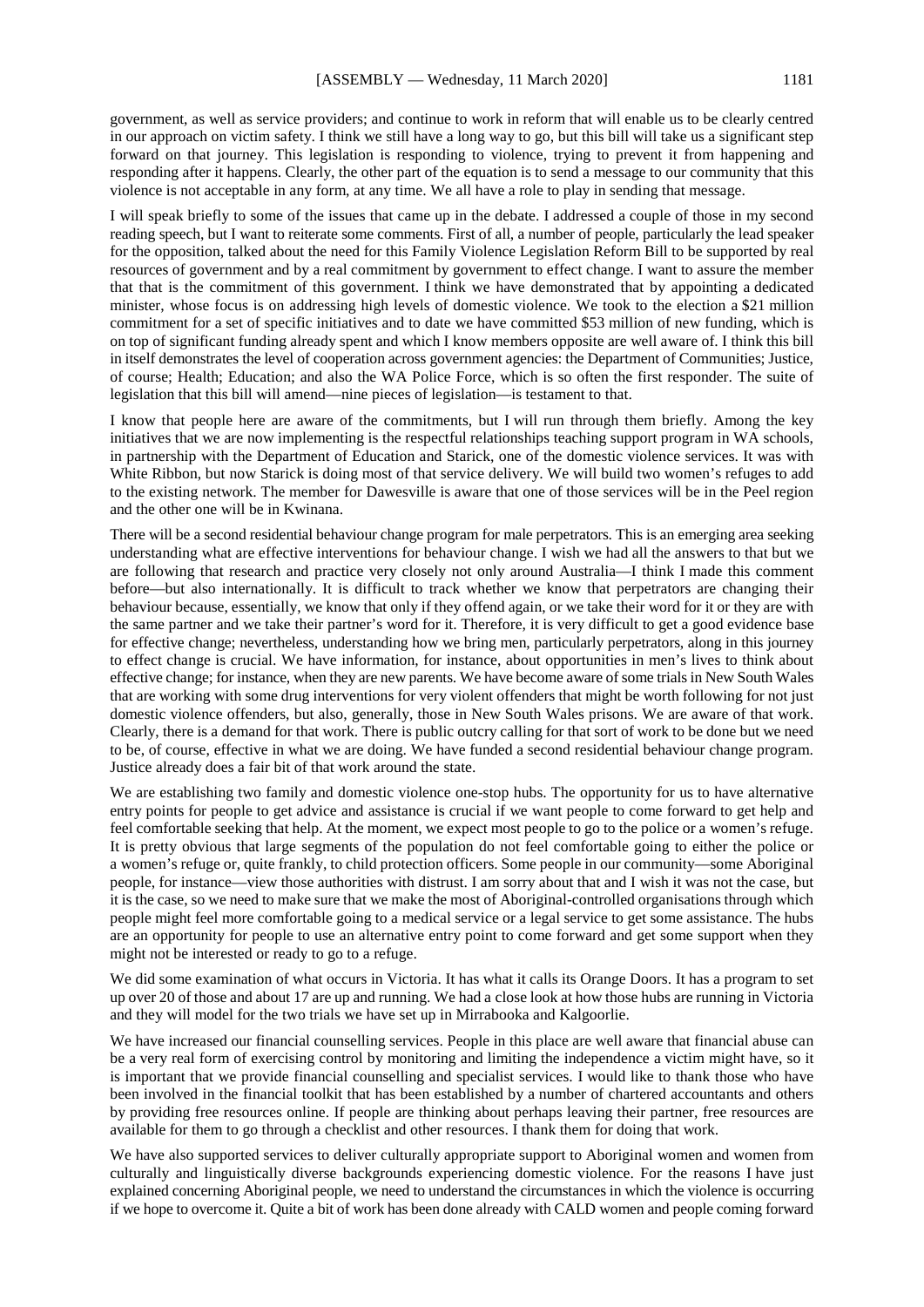in CALD communities to disclose violence. Really understanding what that means in a cultural setting can greatly improve our ability to respond effectively. Essentially, the research shows that some women who come forward feel that they are not speaking out against the perpetrator but that they feel they are speaking out against the whole community. They feel that they are stepping outside the broader multicultural community, and that can be a real problem. It will be essential to provide good information and services that are culturally appropriate for those victims in order to interrupt the cycle of violence in those communities.

I am also very proud of the three-year program to improve screening rates for domestic violence during pregnancy. It was certainly shocking to me to learn that women who are pregnant are more likely to experience domestic violence while they are pregnant or just after they have given birth. Putting screening in place is important because of that and because midwives and perinatal services build up a relationship of trust with their clients, making disclosure more likely. I have spoken to families who have been to King Edward Memorial Hospital for Women and they have talked positively about the screening there. I have also seen some of the training programs and spoken to some of the women who were approached by the staff to make sure that they understood that support was available to them. The Minister for Health has raised at a federal level the opportunities for and importance of training and capacity building for GPs to understand what the risk factors are, how to approach this issue and how to link people into the services. We are not expecting them to have all the answers but they can refer people to specialist services that can support victims confront the violence that they have experienced.

The member for Hillarys raised a point about delivering training to frontline police officers. Importantly, we have made a budget commitment to deliver training to frontline police officers and we are updating the family violence code of practice for our police force. That work is being done now by a consulting group called Nous Group, which is a well-respected organisation. It is undertaking that work so that we can learn what work is being done in the police force and how we can update its family of violence code of practice and make sure that frontline police officers receive good training. The intention is to have not only the joint response teams that currently operate in a number of locations throughout the state, particularly in the metropolitan area, but also an increased capacity via frontline officers. Family and domestic violence is a huge part of their work. Although the numbers have gone down slightly over the past couple of years, we do not know whether that is because people are disclosing less or more—it ebbs and flows—but, on average, the police receive about a thousand domestic violence calls a week. It is a big part of their work.

I will address a couple of elements raised about the amendments to the bill. I refer in particular to the extensive contribution made by the member for Hillarys. The member raised the new offence of suffocation and strangulation, which will be section 298 of the Criminal Code. The member asked why this provision does not include as an element lack of consent. I think the member for Hillarys is well aware that the reason for that is that we do not want victims to be expected to give evidence in order to satisfy an offence under the Criminal Code. That is obvious. However, that is only one reason that the victim is not required to give evidence. It is true that not including a lack of consent as an element also provides a protection for victims of domestic violence from being coerced to recant evidence and means that the prosecution of the offence will continue even when a victim becomes reluctant to continue prosecuting the case.

There are two elements there that I think are important. Firstly, the prosecution will not necessarily be required to call a victim to prove the offence if it is witnessed, because only the victim can say that they did not consent. Secondly, lack of consent is not an element of this offence, as this conduct is so inherently dangerous. I think it is an obvious point that, as a matter of policy, a person should not be able to consent to a life-threatening act of that nature. This offence recognises the very severe potential consequences of suffocation and strangulation from a medical point of view. The frequency of this conduct will be taken into account in the family violence context, even though it will be a broad offence under these amended provisions. There are aggravated penalties for when these types of offences occur in the family violence context. Importantly, we have recognised the significance of that type of behaviour as an indicator of future extreme violence, particularly homicide.

For those members who are interested in this subject, the Sexual Assault Resource Centre—SARC—and the Women's Council for Domestic and Family Violence Services brought out some United States experts to provide some training on and raise awareness of these issues. We had a really interesting roundtable meeting in my office. Essentially, a national centre in the US now advocates for law reform in this area in the different states and it also advocates on this issue for good practice for first responders. There is a good summary of this in the ABC's *Law Report*, which members can download as a podcast. That podcast gives a good summary of the issues that confront people who experience this terrible abuse, including some of the legal issues and the issues faced by first responders, such as the need to ask the right questions, and also the need for medical examiners to be aware of some of the risk factors that go along with attempted strangulation or suffocation. The injuries might not be externally obvious but there can be internal damage, and it is important that we recognise that. Not requiring consent for the offence of suffocation and strangulation is consistent with section 304 of the Criminal Code, which does not require a lack of consent for the act of endangering life to be unlawful. Hopefully, that clarifies all those issues.

Similar to employers paying paid leave for victims of domestic violence, creating this offence in itself creates an awareness and an understanding more generally in our community of what exactly is going on with this sort of offence. We have found that providing paid leave for domestic violence for employees created a conversation in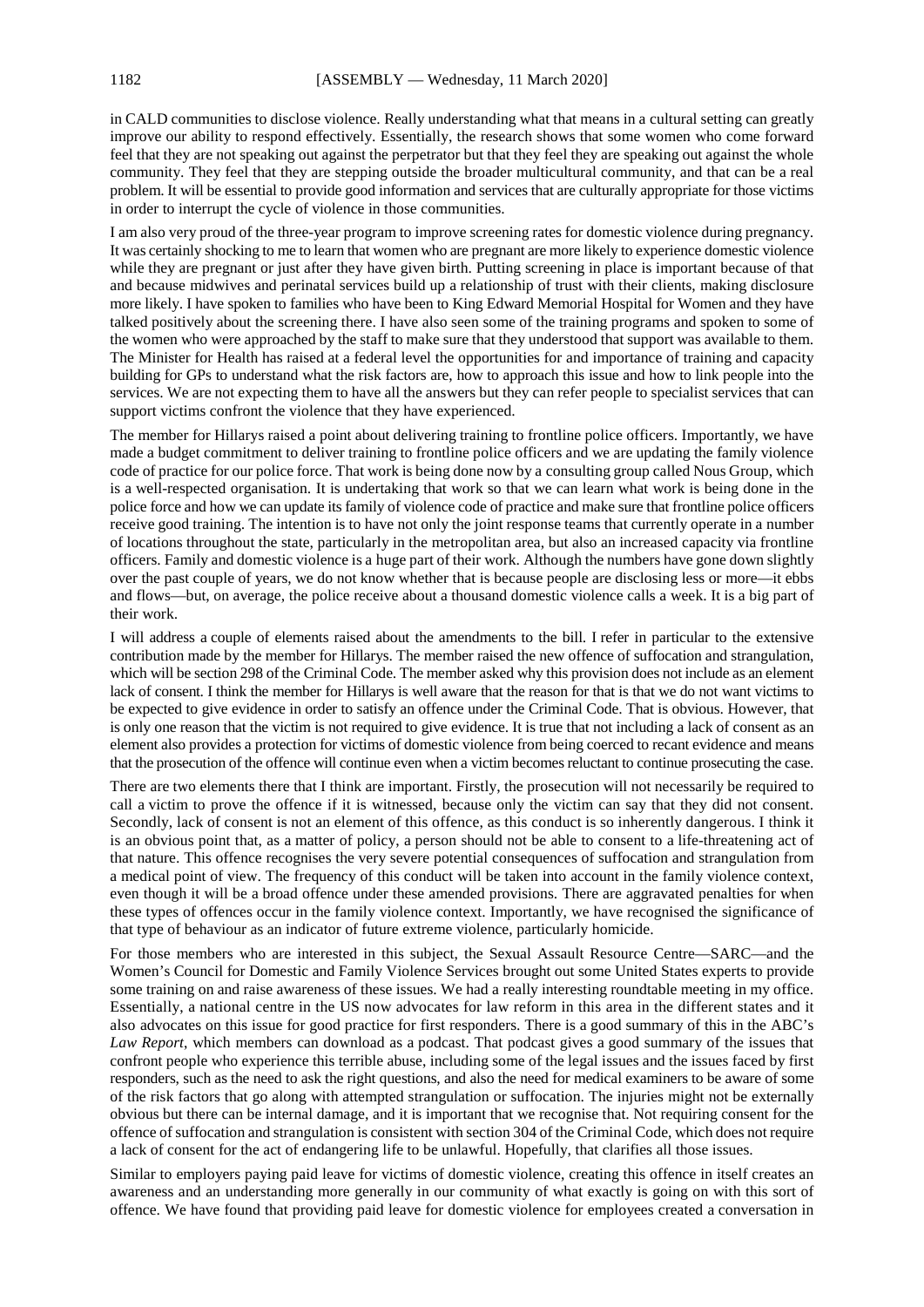the workplace. We have been very surprised at the take-up of that type of paid leave in the public sector. It shows that there was definitely a need for that type of support for public sector employees. Also, as I said, it has created, if you like, a safe space for people to come forward and say that they are experiencing this sort of abuse. They can come forward and get help and do not need to be embarrassed or feel they need to justify having time off or seeking assistance. Recently, the Workplace Gender Equality Agency provided figures showing that well over 50 per cent of private sector employers are now giving paid leave for people experiencing domestic violence, and we are grateful for that. The connection I make to the strangulation offence is that by creating this offence we start to send a message that people need to be on the lookout for this and that people can come forward if they experience this. It is a risk factor that people need to be aware of. We need to start to take this sort of abuse seriously and not to minimise it and expect that it will go away; in fact, all the evidence is to the contrary.

The bill also creates the persistent family violence offence. Again, this is important to the maturity of our legal system in understanding the particular dynamics of domestic violence; that is, by lowering the detail of evidence needed to establish this pattern of behaviour and that it needs to be called to account and interrupted.

During the debate a question was raised about proposed subsection 300(7) and what each juror will need to be satisfied of in relation to a persistent family violence offence. At least three acts of family violence will need to have been committed, and those offences are listed in proposed section 299(1). This matter was discussed in some detail in consideration in detail and the member for Hillarys correctly clarified that it may, and often will likely, be that a charge will contain more than three acts of family violence. The effect of this provision is that each individual juror must be satisfied that at least three acts of family violence have occurred, but jurors may reach different conclusions as to which three acts will be made out in the evidence. Jurors do not have to all agree on the same three acts for that offence to be satisfied. This provision is consistent with existing section 321A in relation to persistent child sex offences. When I have been describing what is being done in the bill in relation to the new offence, it has been useful to say that there is already precedence in understanding the nature of these offences. Not only are these offences so traumatic for victims that it can be difficult for them to remember the details, but at times the offences become so normalised that people are not able to properly establish the date, time and location of each offence. But, of course, the court needs to be satisfied that the offences took place.

A question could also be raised about why the offence of persistent family violence is restricted to intimate partners. Again, this recognises that domestic violence within an intimate partner relationship is a distinct form of violence, often characterised by power and control, and is the most common and pervasive form of family violence. People who are grappling with this point need to try to understand why family violence is different from other forms of aggression and violence in our community and how strong the links are to the manifestation of other forms of violence. Our understanding of this is growing, but it would be fair to say that we still have a way to go.

The member for Mount Lawley referred to an article Jess Hill, an Australian journalist, had written; however, I urge people, if they are interested, to look at Jess Hill's book titled *See What You Made Me Do: Power, Control and Domestic Abuse*. From my reading of the book, it provides a very good summary not only of the debate in Australia at the moment and an understanding of the urgency of the issue—people are aware of that—but also of the different elements to how domestic violence occurs and what happens particularly with perpetrators of domestic violence. I think that she has summarised that very well in her book. She has little patience with some of those who have critiqued the campaign for more urgent action on domestic violence and she talks about the family law system in ways that we should probably all make ourselves aware of. I know that is a very difficult area to venture into, but, apart from that, I think it is worth reading. Her analysis of what is occurring in the policy debate and her understanding of what is happening at the individual offender level is worth reading.

Understanding that domestic violence occurs in particular circumstances and has a particular dynamic is going to be essential if we hope to overcome it. The particular offence of persistent family violence really goes to the heart of that. The Royal Commission into Violence, Abuse, Neglect and Exploitation of People with Disability and the Royal Commission into Aged Care Quality and Safety might also shed further light on the particular issues that face groups of people, that might then prompt an adequate response to adequately recognise those issues in the future. If we really want to get to the heart of this sort of abuse, we need to continue to hear from people who are affected by it, and to have open ears to understand their experiences and to try to be centred on the victims' experiences rather than the cacophony of commentary we often hear, around domestic violence in particular. It can be a difficult one to distinguish, but I think it is an important one.

Similarly, the offence of serial family violence offender declaration is an acknowledgement that there are some patterns of behaviour that so far, whether it has been convictions or time served, have probably not surprisingly resulted in changed behaviour. These offenders are high-risk offenders and we need to put in effective mechanisms to protect not only the people in their intimate circle but also those at risk of becoming victims of their aggression and violence in the future. Serial family violence offender declarations will give the courts a default opportunity to make sure that, during sentencing, community safety is a primary consideration for the court when placing offenders on community orders, for instance. It will give us additional layers of oversight of offenders who receive suspended prison terms or community-based orders if ordered by the court. Community corrections will be responsible for providing reports and assessing the risk to the courts.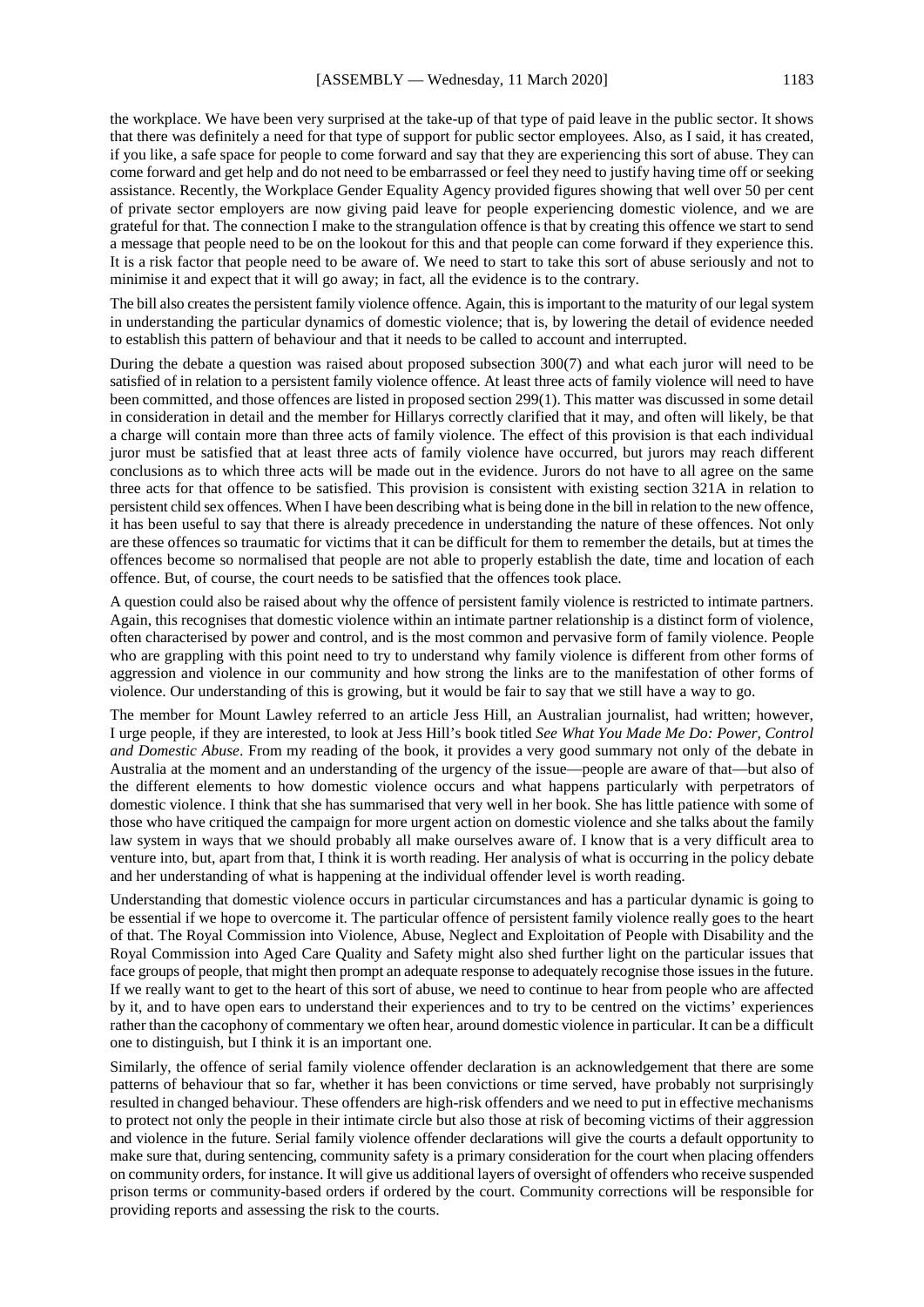**MS A. SANDERSON (Morley — Parliamentary Secretary)** [1.17 pm]: I rise also to make a contribution to the third reading of this important reforming legislation, the Family Violence Legislation Reform Bill 2019. I want to express my thanks for the contributions of all members in this chamber. It is clear that this is an issue that everyone wants to tackle and everyone wants to see some improvement in, although we may have different views as to how to achieve that. I also want to congratulate the lead ministers on this, the Attorney General and the Minister for Prevention of Family and Domestic Violence. This is a reform package across nine pieces of legislation and six ministers. It is a huge achievement getting reform across two ministerial portfolios, let alone across six ministers and nine individual pieces of legislation. This has been a really thorough, robust and considered process, as are most processes undertaken by the Minister for Prevention of Family and Domestic Violence, which are very thoughtful and consultative. It is fair to say that although all stakeholders may not have got every single thing that they wanted, I urge all stakeholders in this area to get behind this bill. This is a once-in-a-generation chance to make significant legal reform in this area, so I urge everyone to get behind all aspects of the Family Violence Legislation Reform Bill 2019.

Members have highlighted a number of areas of the bill, including the two new offences in the Criminal Code, particularly the offence relating to strangulation and suffocation. Members who have already spoken have articulated very well why this needs to be scheduled as a specific offence. There is very strong international evidence that non-lethal strangulation is a precursor to significant abuses and homicide. There is also a range of physical and mental impacts on the survivor, going well beyond the actual incident of non-lethal strangulation. One of the stats I have seen in the published data is that women can be up to 37 times more likely to be murdered at the hands of an intimate partner after having suffered non-lethal strangulation. It is a red flag, and there are now significant penalties in the system for it, including up to seven years' imprisonment in aggravated circumstances.

Western Australia will also become only the second state to create the offence of persistent family violence. This recognises patterns of behaviour for which there is currently very little capacity in the system to address. It will enable the courts to identify serial family violence offenders. It is an approach that requires the system to acknowledge a pattern of behaviour over a period of time and to acknowledge that the context of family and domestic violence can cover many, many years. For survivors of family and domestic violence, remembering the exact times, dates and locations of abuse and offences is often difficult, if not impossible. This is a package that supports survivors of family and domestic violence, and that is very important to note.

Electronic monitoring to enable GPS location tracking is also very important, not just for the monitoring of offenders, but also to provide some assurance and a sense of safety to survivors and their children. This is something that the Labor Party floated in opposition that the then government needed to do, but it was roundly rejected by the previous government. I think the previous government's record in this area is woeful and incredibly poor. It sat on the Law Reform Commission's report for a number of years. In the previous government's dying days, it threw something into the Parliament to say that it was doing something.

The Bail Act will be significantly improved so that victims cannot be coerced into providing surety for their assailant, and so that family violence evidence and expert information will be admissible in criminal proceedings. There have been a number of really heinous cases of violence against women and children that have been preceded by numerous reports to police of assaults or alleged incidents that were never recorded. Had those incidents been recorded and police had access to those records prior to the further incident, we may well have seen better outcomes for some of those victims, including very small children. Police are now required to record every single alleged incident of family violence. This will also help form the basis upon which someone can be deemed a serial family violence offender. We acknowledge that it will require more of police, but we need to restore confidence in the police that many people in the community do not have, particularly the Aboriginal community and Aboriginal women. We need to give them confidence that they will be taken seriously and dealt with compassionately by the police and, in fact, all government agencies. This is an important step towards achieving that.

The Restraining Orders Act will also undergo significant reform, and I am pleased that the opposition has indicated that it is very much in support of that. We have all heard of incidents in which restraining orders have failed catastrophically. We have to provide better security and safety for women and children. Thankfully, I have no concept of what it is like to fear for not only my own life but for those of my children. To fear for one's children is an ongoing trauma that no woman should ever experience. I have no conception of how terrifying it must be for women in custody arrangements to have to hand over their children to a father that they know is violent, in situations in which they cannot put restraining orders or court orders in place to protect their children. We have to do better.

There has been a lot of discussion about, "Well there's balance in the system, and we see restraining orders being abused by angry women, taking them out against men." There is a kind of victim culture around restraining orders. I say that when the majority of victims are women and children and a number of them already have restraining orders in place, then there is a serious imbalance in the system. It is important to acknowledge that, and that is what we are doing with this legislation.

This is a very robust and significant piece of legislative reform, one of a number of moving pieces that the government has implemented. We have done more in this area in recent history than any government in this state, and I am really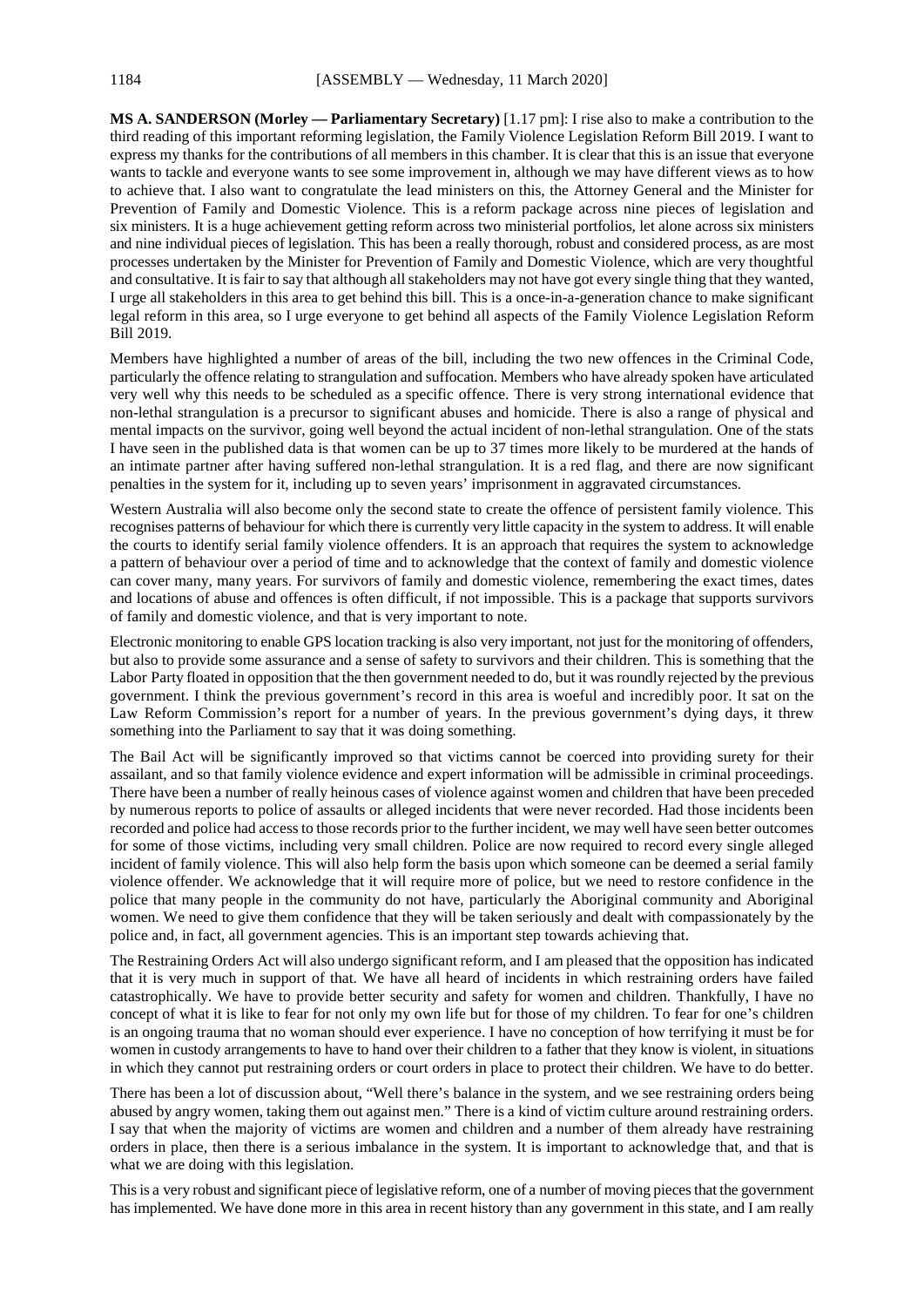proud to be part of that. I want to acknowledge the member for Armadale for his work on this issue when in opposition, particularly with regard to the drafting of "Saori's Law"; most people will remember that, but there are so many new horrors every year that women are subjected to that each one seems to be forgotten as a new one emerges. I do not ever want to forget Saori and her poor babies, and the most appalling circumstances under which she died.

This is an issue that is very close to the government's heart and one on which we want to see genuine and real change. The member for Armadale in his contribution outlined that we can provide the best legal framework and the best services, and do our bit as a government to make sure that there are multiple entry points to intersect with the system. We can make sure that the experience of survivors, when they interact with every point of the system, is a good experience and one that will help them on their journey out of violence in their lives. We can do that. We can provide the legislation to help keep people safer. We can provide the framework for punitive measures. But ultimately, it is a community responsibility, and the community has to change.

There is often the call, "What are we doing? What's the government doing?" Well, we are doing our heavy lifting on this. I say back to many members of the community, "What are you doing? What are you doing to make sure we are all safe?" In my own electorate there has been one homicide of a woman in the last 12 months, and very close to my electorate, a few streets from my house, a woman, her mother and her three babies were murdered in their own home. What are we all doing to make these changes, and what are men doing? What are men doing to change and to keep each other accountable? It is not just about the law keeping them accountable; it is about other men keeping men accountable for how they behave, because ultimately the vast majority of these crimes are inflicted upon women and children by men. That is a fact; the numbers do not lie. So what are they doing? What are we doing as a culture when power and control over women seems to be an increasing norm?

What are we doing? We need to look very carefully at that. I have a teenage daughter and a son. I try to address most problems by sinking into them, reading as much as I can and hoping that I come up with a few answers. There is a lot of research around girls and the figures are frightening. By the time girls reach 13 or 15 years of age, between 30 and 40 per cent have been sexually assaulted. That is a shocking figure. By the time girls are aged 13 or 15 years, the vast majority of them have been asked by boys, their peers, for nudes. The response is always directed towards the girls. We turn to our girls and say, "Don't take them and don't send them." At what do we pivot and focus all our attention on men and boys and say, "This is not acceptable"? At what point do we do that? We have to start doing that. We have to start focusing our attention on the boys, who are inherently good boys, because there is a normalisation of this behaviour. The pressure that girls come under from an early age by boys is frightening, and it builds a culture of entitlement and demand—"I ask, you give, and there are consequences if you don't." We have to work together to change that. If we do not, it will get worse.

**Dr A.D. Buti**: There was a survey about three or four years ago that surveyed teenage boys and girls, and there seemed to be an acceptance that a boy hitting a girl was acceptable. That was the view of both girls and boys.

**Ms A. SANDERSON**: Yes, it is just part of life. It is part of the discourse and that is the problem. It has become entrenched early on as part of the discourse between the sexes. Women accept a certain standard of behaviour because boys are allowed to continue to get away with it. We have to stop it. The teaching of respectful relationships in schools is so important and we have to do it at home. We also have to ensure that our girls are economically independent. I genuinely believe that economic independence is the key to unlocking so much inequality for girls. The best thing that I can do for my daughter is ensure that she is economically independent. When I say that to her, her eyes glaze over—"What?" She is 13-year-old girl and it sounds so boring because it has the word "economic" in it and it does not involve a smartphone or Snapchat. Perhaps it would work if I Snapchatted that message; that is it. Since I have earnt a wage, I have had—I will not call it a secret account—my own quiet account. It has been called the eff-off account! I have it in case I need to get out of there and there have been times when I have. The advice I give to all my friends is that they have to have their own economic resources to escape a bad situation. All these things form part of the picture, and I am really pleased to be part of a government that is genuinely driving legislative and community change. But we have to start doing the heavy lifting out there in the community. We can be outraged, devastated and appalled every time there is another incident, but what are we doing about it? What are members doing as members of the community to stop this from happening and to identify and support those people?

**MS J.M. FREEMAN (Mirrabooka)** [1.33 pm]: I, too, rise to speak on the Family Violence Legislation Reform Bill 2019. I note that this omnibus bill amends the Criminal Code, the Sentencing Act 1995, the Sentence Administration Act 2003, the Bail Act 1982, the Restraining Orders Act 1997, the Police Act 1892, the Road Traffic (Administration) Act 2008, the Dangerous Goods Safety Act 2004 and the Evidence Act 1906. As the member for Morley said, our Attorney General and Minister for Prevention of Family and Domestic Violence deserve great praise for amending so many acts to deliver focused legislation that addresses one of the major social ills in our community. They have been very thorough and capable in delivering legislation that will take us forward in that space, hold perpetrators to account, deliver safety for victims and provide a responsive justice system that places family violence as a criminal offence. It is the first time that family violence will be contained in the Criminal Code as a criminal offence. I suppose that illustrates how important it is that we recognise that violence against an intimate partner is violence. It is not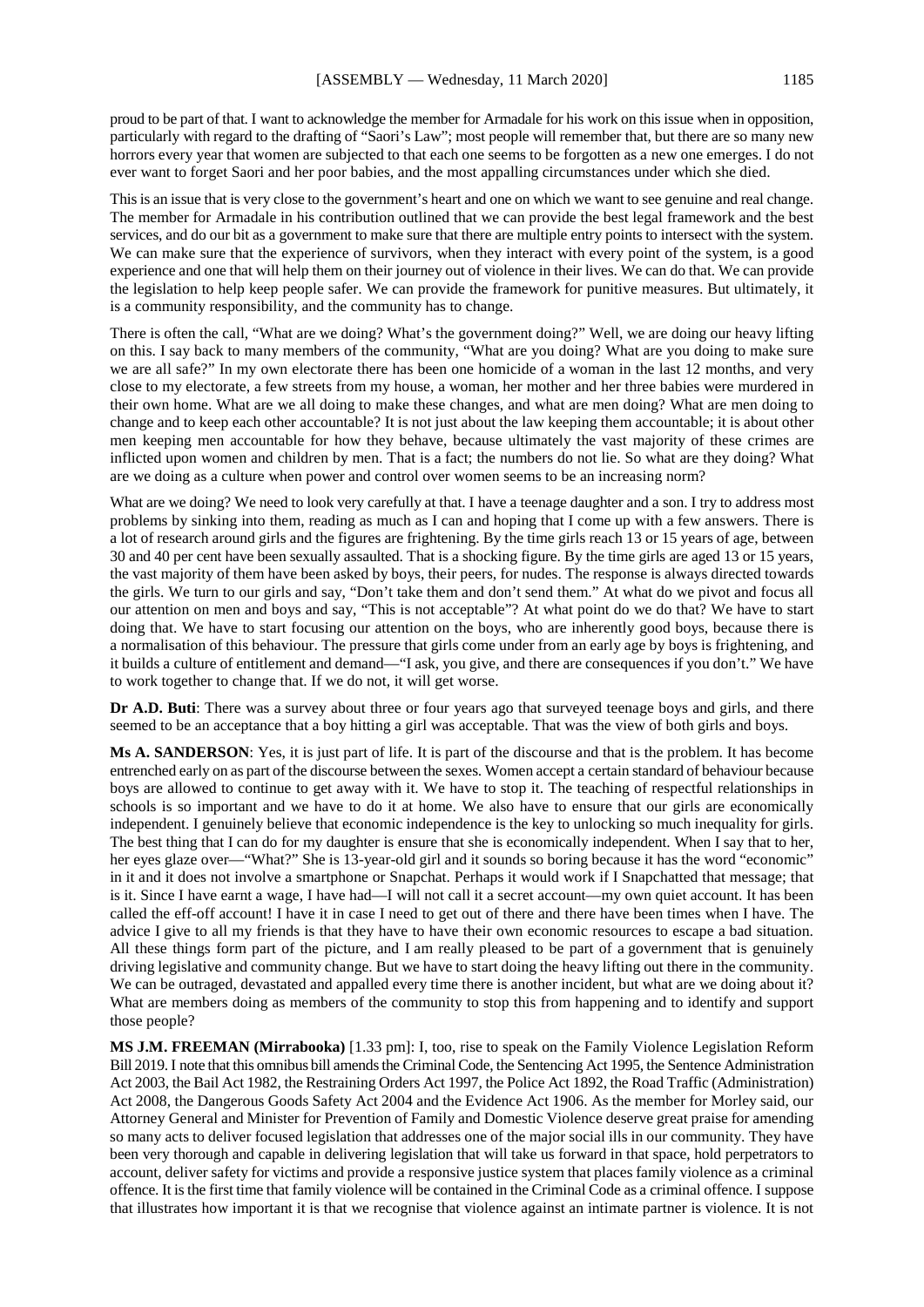acceptable. It is not something that happens in relationships behind closed doors. It is violence and it should be treated as such in a community such as ours in which we view perpetrating violence against anyone as a crime. This legislation also improves the Restraining Orders Act 1997 and, in doing so, makes it less traumatic for victims to obtain protection from family violence.

One of the really important aspects of this legislation is that it is victim focused. The intent of the legislation is to ensure that people are no longer victims, but survivors. Further, it will show people that they are believed and that we share their concerns. As something that they find frightening, unacceptable and dangerous, we as policymakers, legislators and members of Parliament in the Western Australian Parliament say to them that they are right to say that it is unacceptable behaviour. The bill contains a new standalone offence, which will serve as a key indicator of domestic violence. The key indicator that says that a person is at great risk is the new standalone offence of strangulation, which has been discussed in this Parliament. What is so important in terms of using this indicator as an appropriate criminal offence is that if a person has been subject to an episode of strangulation, the odds of homicide increase more than seven times and it is more likely that the person will be mortally wounded, have their safety further compromised or be killed. Each week in Australia, a woman is murdered by her partner; every two minutes the police are called to a domestic violence matter; and every day, 12 women are hospitalised as a result of domestic violence. It is sad that we have to address this issue in this Parliament, but it is a great success of this Parliament that we are addressing it when, for so many years, family domestic violence was seen as happening behind closed doors between two people in a relationship and it was not discussed. The many campaigners over many years who have stood tall for women and other people in our community who have found themselves vulnerable and subject to family, domestic, personal and intimate violence need to be congratulated. I am sure there is more to do. This government certainly is committed to doing everything it can to prevent domestic, personal and intimate violence.

I appreciate the opposition's support, member for Hillarys. I listened to the member for Hillarys' speech and read his speech again before I stood up today. His speech was well thought out, not only in the technical aspects of understanding the bill, but also in expressing his empathy, compassion and passion for this area. Bipartisan support on this issue is absolutely vital. That is why we were all so proud and deeply moved when Rosie Batty was awarded Australian of the Year. I have told the house this story before. On that day, I was at a community function and stood with a person who is a leader in our community. He had previously been a police officer. His comment was, "I'm just not sure why she would have won that; there's really nothing you can do about domestic violence." I remember being really struck by that comment knowing he had been a police officer. I am very hopeful that police officers no longer feel that this is sort of a lost cause—something that just happens and that we cannot respond to. The fact that all sides of Parliament have worked together on this bill is testament to the fact that times have changed. We believe that tools are available to combat domestic violence. I believe that when a person says, "We are still investigating this murder to find out what may have pushed him to commit such a hideous crime" as occurred in Queensland—the whole community is appalled and says as one voice that in no way can we blame the victim of this horrendous and terrible crime.

Through this legislation, we in this place are treating family violence offenders as the serious criminals that they are. This is an omnibus bill that covers a wide range of areas over a series of portfolios. We are not just changing the legislation; we are changing how organisations deliver around this legislation. We are modernising the law. We are increasing protections for victims. We are giving appropriate judicial responses. We are making sure that proper charges are laid and convictions obtained.

I understand that the community consultation that has been engaged in since this bill was tabled has led to clarifications and improvements that have been accepted by the government, and those amendments to the bill were passed last night after consideration in detail.

This legislation introduces the new offence of persistent family violence. I understand that was based on a 2014 report from the Law Reform Commission of Western Australia. This will ensure that perpetrators are civilly charged and required to defend their violence, without requiring a traumatised victim to remember the specific sequence of events of each particular crime. A person commits persistent family violence if they do an act of violence on three or more occasions over a period not exceeding 10 years. I note the question that the member for Hillarys asked during the debate last night. I found that quite an interesting aspect of how a person can be found guilty beyond reasonable doubt. The Attorney General said —

I ask the rhetorical question: what does each juror need to be satisfied of? Section 300(7) of the Criminal Code simply provides that jurors do not have to agree on the same acts making up the offence.

That is a very innovative change to the judicial system. It requires the court or the jury to be satisfied that the accused committed three acts of family violence—they are prescribed offences, clearly. However, each member of the jury might individually decide that the person is guilty beyond reasonable doubt of having committed three acts of violence, or each member of the jury might rely on different acts. That is telling when we talk about persistent violence and its impact, because when we are dealing with behaviour that is insidious and ongoing, we need to provide flexibility to the courts.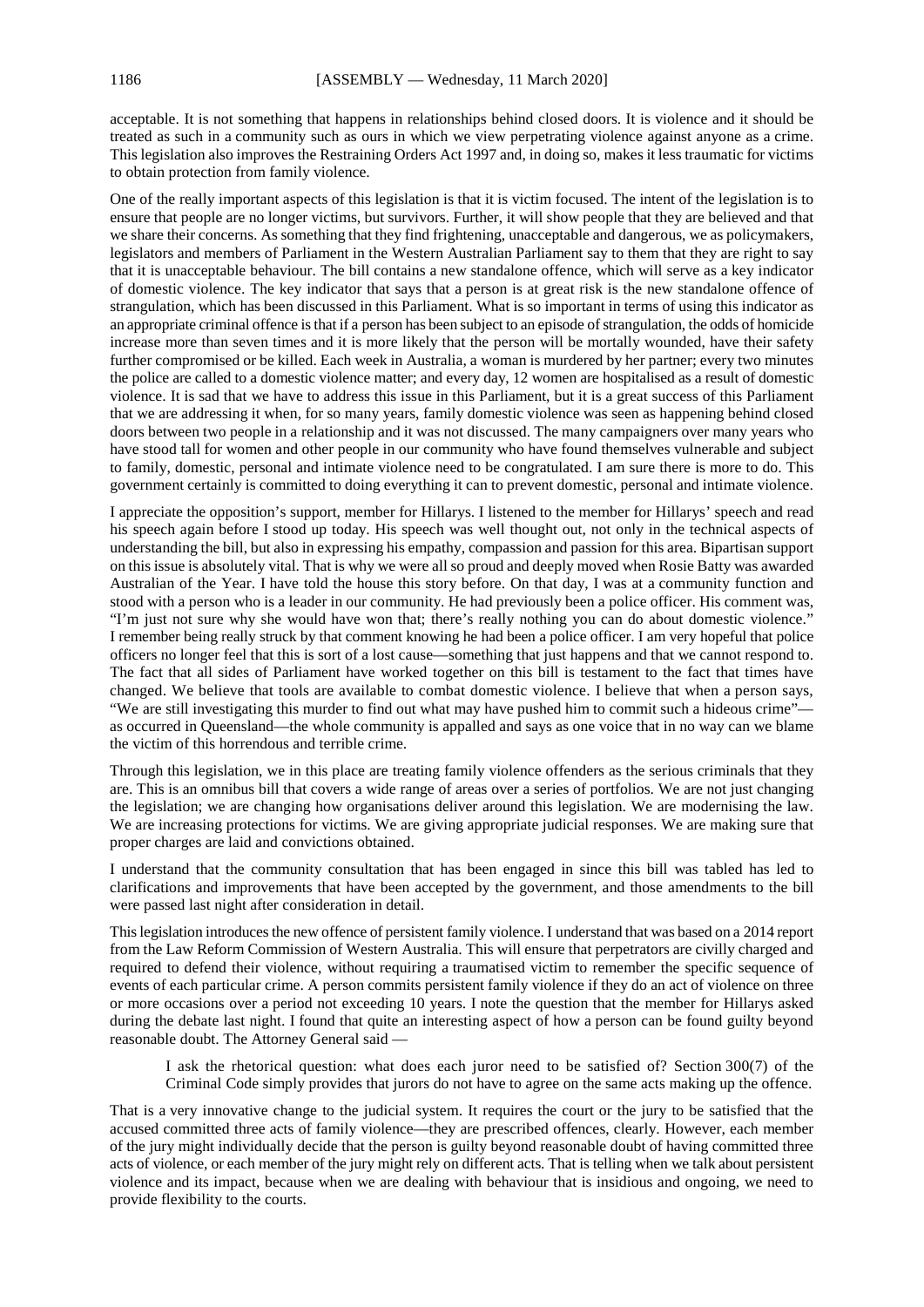This bill will also, when it becomes law, amend the Sentencing Act 1995 and the Sentence Administration Act 2003. The changes to the Sentencing Act will allow a court to declare a person a serial family violence offender. The onus will be placed on the person to apply to have the declaration removed after 10 years. That provides the capacity for a spent conviction. It is not uncommon in other jurisdictions to require people who have committed serious offences to apply for their conviction to be spent after 10 years. That goes again to the whole focus of this Parliament in upholding the fact that these are serious and critical offences. A person will be declared a serial family violence offender if they have committed three prescribed offences or two indictable offences within a 10-year period. I understand that the offence does not need to have been committed against just one person; it may have been committed in different relationships. I understand also that Western Australia is the first Australian jurisdiction to legislate that a person can be declared a serial family violence offender. All those things are critical to ensuring community-led opposition to domestic violence.

The Minister for Prevention of Family and Domestic Violence talked about the fact that the approaches to family and domestic violence in culturally and linguistically diverse communities are nuanced or somewhat different. However, it is important to make clear the serious consequences for people who perpetrate violence against women in personal intimate relationships. Newly arrived Australians in culturally and linguistically diverse communities hold Australian law in high regard. Many of those people have come to Australia to find prosperity and a better future for themselves and their children. They come as working migrants, as humanitarian refugees, or as a person in a relationship. They come because they see the standard of living in Australia as something they want to aspire to, but in many cases they also come for safety from countries that have conflict. When they arrive, they understand that there will be differences in the Australian community. Some are just cultural differences, such as how people celebrate, food, traditions, language and aspects of behaviour—how people say hello may be different from how they say hello. Any of those things can be put down to cultural differences and those do not have to be adhered to. However, when the differences are legal and are prescribed laws that are very defined and capable of being explained, members of those communities will uphold those laws. Many of them have come to Australia because they want to enjoy the benefits of Australia's civil society. It is important that there be consequences for someone who is a serious offender. Equally, we also have to recognise the impact that will have on that person and their family in terms of being able to work and operate in the community. One trigger or issue for people acting in a violent manner and taking out their anger on their family or intimate partner is the expectation they have of themselves of being able to provide for their family through work. If someone has come to Australia as a refugee with an expectation that they will be able to prosper and provide for their family but is suddenly confronted by employment and financial difficulties, that will have an impact on their behaviour and their behaviour to the people they, in fact, are committed to providing for. That can be undermined by family violence orders because there is no doubt that such an order will show up on someone's police check. I do not want it not to be there. However, I want to ensure that we run a comprehensive program in the community around behaviour and talk to people from culturally and linguistically diverse backgrounds, particularly those newly arrived to Australia, so they understand that this is taken very seriously in Australia and they understand the consequences of that behaviour. If people think they have a right to that kind of behaviour, they need to seek help, talk to their community and change that.

I work with an amazing young woman called Elizabeth Lang, who works with the southern Sudanese community on family and domestic violence issues. She has said that in a collective culture such as the southern Sudanese community, the community can impact the behaviour of individuals. It is important to shift not just the minds and opinions of individuals, but also the mind of the community. That has happened very strongly in those communities and there are many good advocates. This legislation will reinforce that, but people need to be made aware of that so they know the effect their behaviour will have, not just upon them, but also on many of the responsibilities that they want to carry out in the community.

I refer to the Sentencing Administration Act. I understand that electronic monitoring will be considered, but it will not be the default position. As the Attorney General said, electronic monitoring is an additional layer of security on top of the existing conditions imposed on offenders in the community by judicial officers. Changes to the Bail Act will elevate breaching of family violence restraining orders to a seriousness that it deserves. Amendments to the Restraining Orders Act will enable shuttle mediation. Those were the words of the member for Hillarys. I am not sure that shuttle mediation is the language of the legislation. As I understand it, it will allow for more flexibility to get a restraining order and have it adhered to.

**Mr P.A. Katsambanis**: It is a colloquial term used by the legal profession to describe that sort of conferencing in different rooms.

**Ms J.M. FREEMAN**: So they go into one room and then out to another?

**Mr P.A. Katsambanis**: The person doing the shuttling is the mediator—the registrar.

**Ms J.M. FREEMAN**: It seems like a very wise way of trying to arrange for things to occur.

To finish off, I want to briefly talk about some things occurring in the community I represent. I have already done some of that, but I want to congratulate the women's refuges in the electorate of Mirrabooka and the general area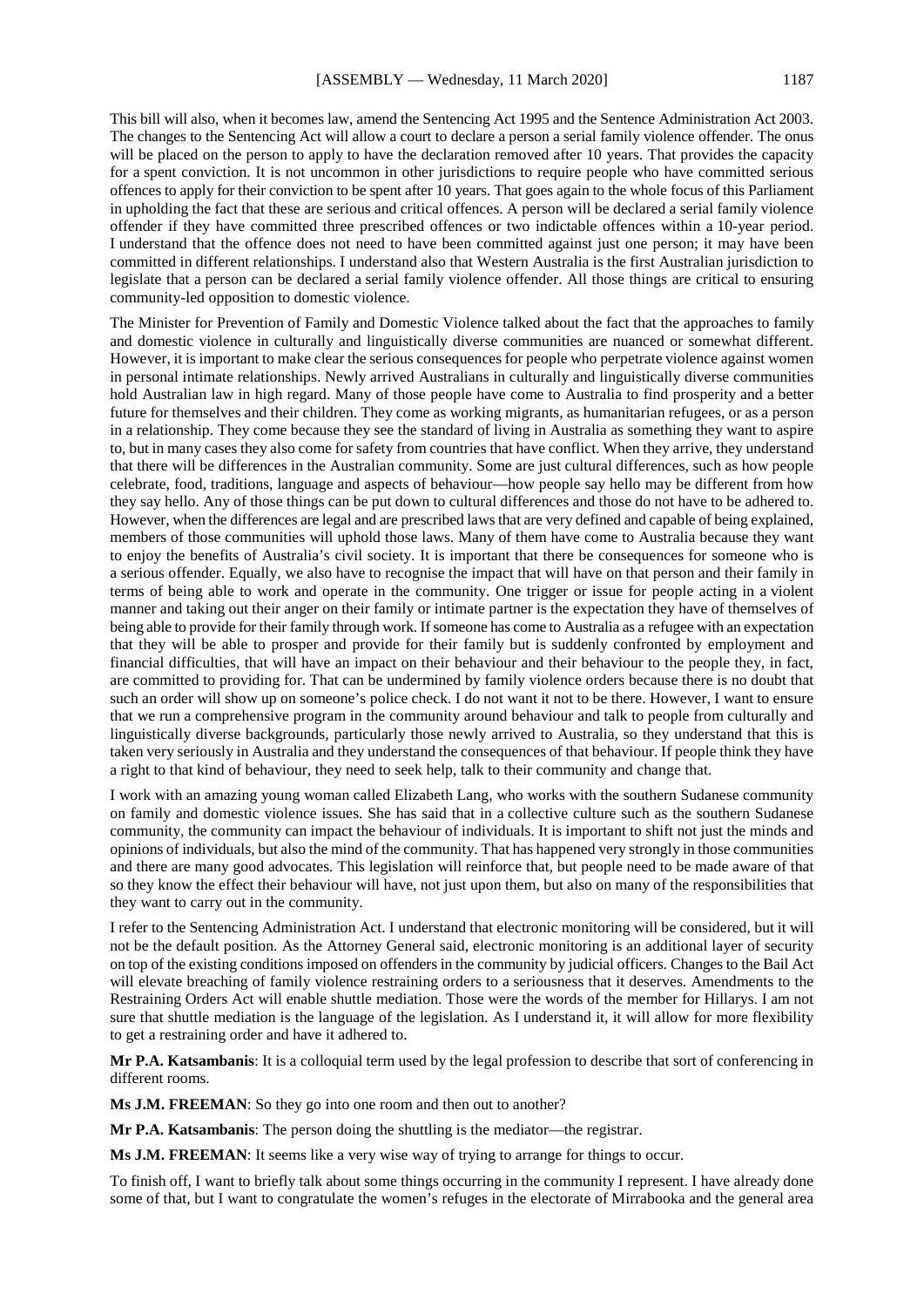of the City of Stirling. I think the City of Stirling is the last remaining council in the whole of Western Australia that delivers a domestic violence refuge. It does that exceptionally well. Its workers are on a local government award and enterprise bargaining agreement, which means that their pay and conditions reflect their responsibilities and the work that they do. That is excellent, and I urge the City of Stirling to continue to provide that vital service to our community. It is a very valued service. It provides great outreach to keep people in the home in addition to having people in the refuge. The refuge is quite old, with a dormitory-style arrangement. These days, much more of a hub approach would be taken. I congratulate the government on increasing the number of domestic violence refuges in our community.

Jessica Carter was a young woman who was valued by the City of Stirling. She worked for the Department of Health and worked quite closely with the City of Stirling. She was employed to develop liaisons with Aboriginal people. On 9 September 2019, Jessica Carter organised and took photos at a Balga Boodja health walk with the health department, the Heart Foundation, and many community organisations. Participants walked from the Wadjuk Northside Aboriginal Community Centre in Balga, around the school and back. One week later, Jessica Carter was killed by her husband. It was a great shock to our community and a terrible event. I worked with Jessica on an Aboriginal community garden at Balga Senior High School. Jessica was well loved by many in the community. On Friday, 6 December, another walk called "Walking for Jessica" was held for the Balga Boodja, which is a social inclusion program. The flyer for the event states —

Jessica, a colleague, friend, daughter, sister, aunty, community member and an enthusiastic and charismatic emerging leader for the Aboriginal community, whose life was taken by domestic violence.

…

In these 16 Days of Activism in WA to Stop Violence Against Women

We walk for Jessica and all our sisters whose lives, potential and dreams have been tragically cut short.

Jessica did not deserve to die at the hands of her husband. She had so much potential to give our community. It was one of the most distressing things for many in our community and many of them turned out on Friday, 6 December representatives of the police, the City of Stirling, the health department and many community agencies—to remember that every one of the women we lose a week at the hands of an intimate partner has an important story and a history that should never have been cut short. This legislation is about addressing that, but we are doing many more things to achieve that. We have other key initiatives.

Debate interrupted, pursuant to standing orders.

[Continued on page 1203.]

#### **DISTINGUISHED VISITOR — SHARON WOOD-KENNEY**

#### *Statement by Speaker*

**THE SPEAKER (Mr P.B. Watson)** [2.00 pm]: Members, on behalf of the member for Joondalup, I would like to welcome as a guest in the chamber this afternoon Ms Sharon Wood-Kenney, a recent inductee to the Western Australian Women's Hall of Fame for community efforts in the electorate of Joondalup. Congratulations!

[Applause.]

#### **ACTING SPEAKER**

#### *Appointment — Statement by Speaker*

**THE SPEAKER (Mr P.B. Watson)** [2.00 pm]: I advise members that, as a consequence of his appointment as Deputy Leader of the Nationals WA, the member for Moore is released from the office of Acting Speaker. Today, I have appointed the member for Vasse as an Acting Speaker for the remainder of the present session. I am sure the member for Vasse will be very strict on people acknowledging the Chair when they move about.

#### **QUESTIONS WITHOUT NOTICE**

#### CORONAVIRUS — STATE ECONOMY

#### **118. Mrs L.M. HARVEY to the Premier:**

Given the Premier's unwillingness or inability to outline the potential economic impacts of coronavirus, can he confirm that the Prime Minister is indicating a potential impact worse than the global financial crisis and that former Reserve Bank board member, Warwick McKibbin, has indicated a potential worst-case scenario of eight per cent being wiped from gross domestic product?

#### **Mr M. McGOWAN replied:**

I have said from the very beginning, back at the start of February, that this coronavirus issue could have a dramatic effect on the Western Australian economy. As I advised members yesterday, when the Prime Minister called me on the Saturday morning of 1 February, I immediately convened a range of industry roundtables with representatives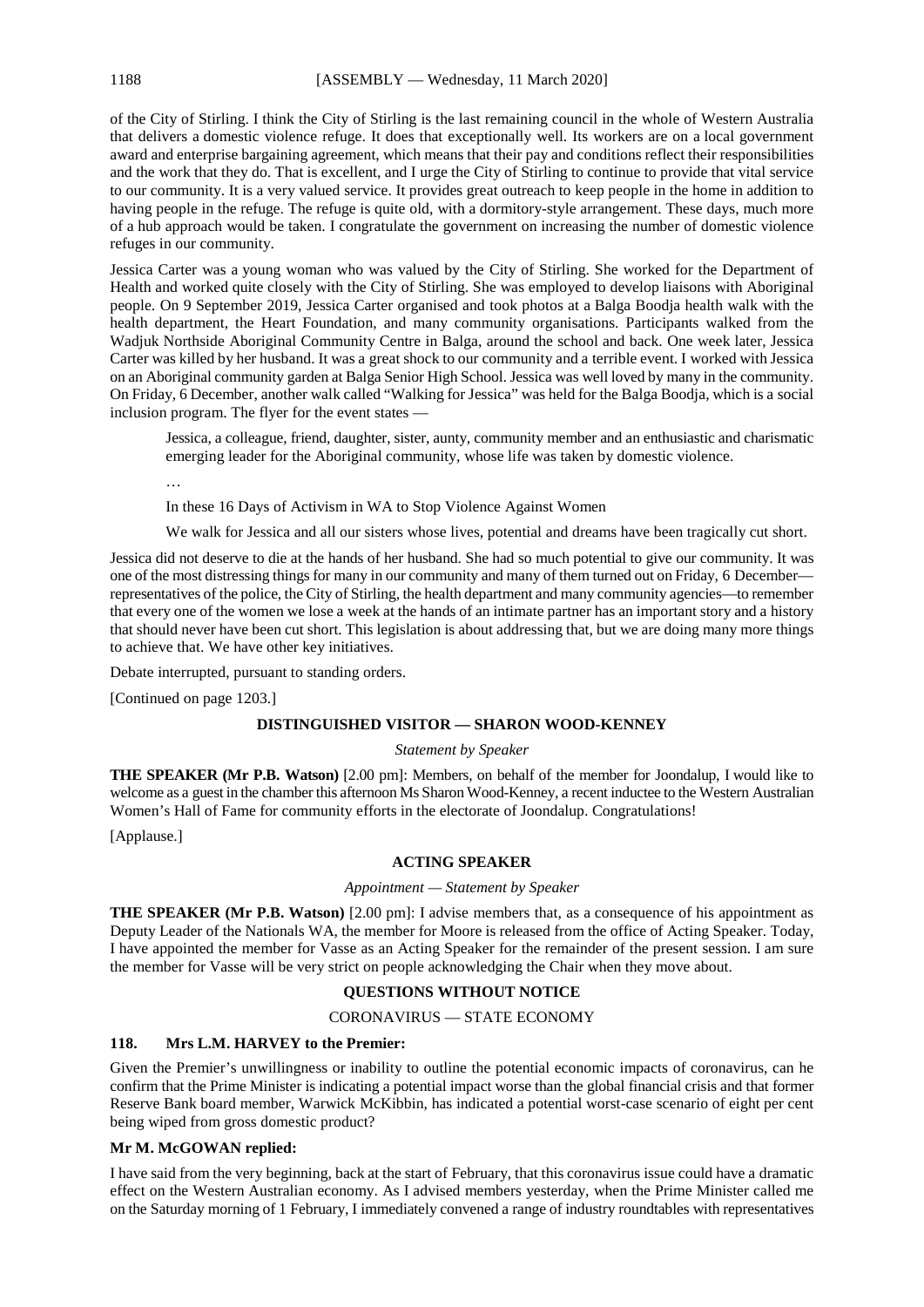from tourism, international education, mining, energy and agriculture to talk to those industries and their representative bodies about the potential impacts on Western Australia. I then ensured the issues they raised with me were immediately taken up with the federal government in writing to ensure that those issues were resolved around port access and student visas. I also recommended to the federal government a major tourism advertising campaign to secure tourists to holiday at home. Then, within a week, we launched a \$13 million aviation and tourism advertising campaign. In coming days, the tourism minister will expand upon that campaign, which is designed to ensure that Western Australians take the opportunity to holiday here in Western Australia.

We cannot run away from this. This will potentially have a dramatic impact on the Western Australian economy. I think it is already having an impact, particularly in the areas of retail and hospitality, in terms of consumer spend and the like across the Western Australian economy. That is why every single day I encourage Western Australians to continue to spend and support their local businesses. I comment on this on every single occasion. I urge people to do so and not be frightened of supporting their local businesses.

In relation to the potential impact on Australia or Western Australia, I think it will be more significant than the global financial crisis. In fact, I think it will be seriously more significant than the global financial crisis. That is why, currently, in our budget preparations, the Treasurer, the Expenditure Review Committee, cabinet and I are considering all options. As I outlined to the house yesterday, we have worked extremely hard over the last three years to get our budget position back into shape and we have secured surpluses across the forward estimates and, indeed, a surplus in this financial year—a massive effort to turn it around. We received considerable criticism over that, particularly from the Liberal Party. But we have done that to ensure that we have capacity for times like now. That is a sign of a government that plans for the future.

#### CORONAVIRUS — STATE ECONOMY

#### **119. Mrs L.M. HARVEY to the Premier:**

I have a supplementary question. The Prime Minister is expected to roll out a \$10 billion stimulus package this week and Steven Marshall in South Australia has already rolled out a \$350 million stimulus package, so why has it taken the Premier and his government weeks to roll out a broad-based stimulus package for Western Australia?

#### **Mr M. McGOWAN replied:**

Because of our good financial management, we rolled out a series of initiatives late last year and early this year that are stimulus measures. I will explain them again. There is a \$220 million additional housing spend comprising \$150 million of additional money for public housing and a \$72 million spend in particular on homeless services, with common-ground facilities. We then expanded the loosening of the Keystart loan scheme to allow borrowers to more easily access Keystart loans. That is the first point. The second point is that there is a \$200 million school maintenance budget spend for every single school across Western Australia, based upon need. There is a \$90 million spend on hospital maintenance, again based on need. There are payroll tax cuts in two tranches, one that has already kicked in and one scheduled to kick in on 1 January next year, as well as the stamp duty cut designed to support off-the-plan multistorey dwellings that the industry called for. On top of that are the TAFE fee cuts to 34 courses, which has seen a massive expansion in the number of people enrolling in TAFE.

They are the things we have done in the last couple of months. We understand that we need to do more and we will. Yesterday, I started work with the transport minister on the new rail manufacturing facility. All these things are creating jobs. Five new rail lines will be underway this year. We have the biggest road-building project across Australia. We have contacted the commonwealth about supporting the regional road safety program, which is designed to save lives and create jobs all over regional Western Australia. All these things are stimulus measures, are targeted and make a difference. The opposition has not noticed these things. They do not seem to realise, despite me repeating them to them day in and day out, what has been done in the last couple of months. We can do those things because we carefully husbanded the resources of the state to ensure we can do these things in times of difficulty. If only that approach had been taken over the eight and a half years of the Liberal–National government. They blew the budget, put up land tax three times, and removed scheduled payroll tax cuts and stamp duty cuts when they were in office, as well as blowing debt by \$40 billion. They have no right to criticise.

#### CORONAVIRUS — HEALTH SYSTEM RESPONSE

#### **120. Ms S.E. WINTON to the Minister for Health:**

On behalf of the member for Bunbury, I welcome the Bunbury–Leschenault Rotary Club, which is in the public gallery with us today.

I refer to the state government's response to COVID-19.

- (1) Can the minister update the house on how the state government is increasing the testing capacity for those who may be at risk?
- (2) Can the minister advise the house how the federal government's funding for further health measures will build on the work already undertaken by WA's health services?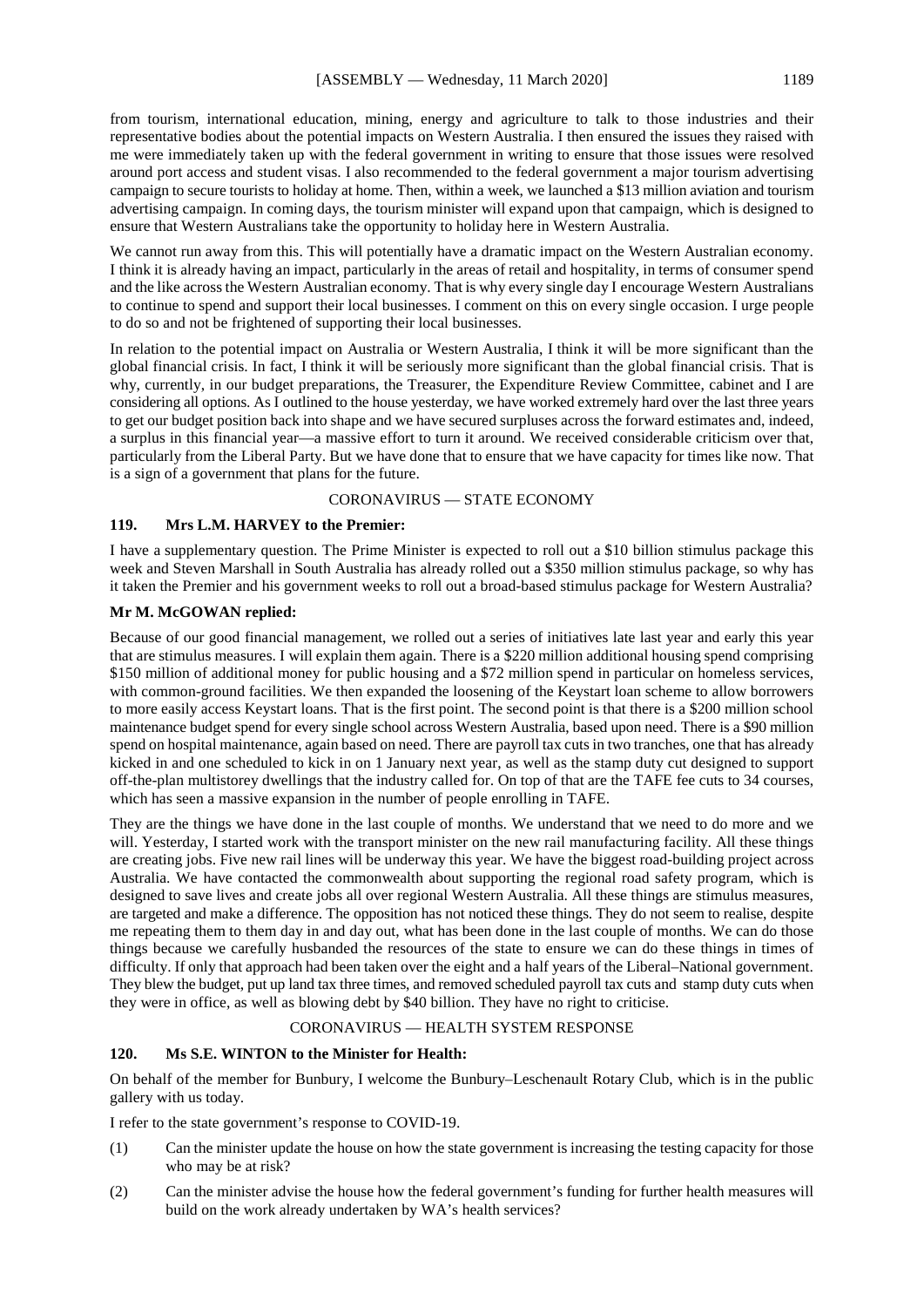#### **Mr R.H. COOK replied:**

(1)–(2) I thank the member for the question; it is a very important one, because in addition to the work the McGowan government is doing to support local businesses and jobs in the community, we are muscling up in relation to our health services to make sure we are in a position to meet the challenges that COVID-19 represents. We all know about the work that goes on in making sure that our doctors and nurses on the front line have the resources they need to do their jobs. An important element of what they do is to collect swab samples so that patients can be tested for the coronavirus.

Today we announced that significant resourcing capacity has been put into our PathWest facilities to make sure that we have the resources sitting behind the doctors and nurses to test those patients who are coming in. Today we announced the establishment of eight metropolitan PathWest collection centres dedicated exclusively to COVID-19 specimen collection from patients who have been referred by their general practitioner for testing. This is in addition to our current 29 regional collection centres that are currently testing for COVID-19. Patients with GP referrals can attend their nearest collection centre located at either Nedlands, Osborne Park, Mandurah, Belmont, West Leederville, Kelmscott, Jandakot or Fremantle. As I said, patients from regional Western Australia with a GP referral will be able to attend one of the 29 collection centres that are already operating. The collection centre staff will collect samples to test for COVID-19 and provide information about the straightforward ways that an individual can help to contain the community spread of the disease. Our collection centres and testing regimes are now returning results between 48 and 72 hours later, but we cannot underestimate how much pressure they are under. We are testing specimens from around 750 patients a day, so we have decided to also increase our laboratory capacity. New facilities will be established by the end of this week at Fiona Stanley Hospital so that by the end of March we will have a capacity to test over 1 500 specimens a day. That means that we can continue to get results back to patients as quickly as possible to ensure that those patients who are at that point probably self-isolating can get back to work, back to caring for their family and back to normal life. It is important to make sure that we get that turnaround happening.

In addition, we know that a lot of people cannot get to a collection centre or a PathWest laboratory. We are starting to increase our mobile collection services. This means that those patients who are recommended to PathWest as being immobile for either physical reasons or having to domicile at home because they do not have the transport capacity will have a mobile collection service meet them in their home to collect the specimen. This is really important for those patients who are domiciled in their homes and are inactive.

We have implemented three important initiatives. We are establishing eight new PathWest collection centres dedicated to testing for COVID-19, we are boosting the number of laboratories that will be able to test for the virus and we are expanding our mobile COVID-19 teams within PathWest. This comes on top of our COVID-19 clinics that were opened yesterday and are located at Fiona Stanley Hospital, Sir Charles Gairdner Hospital and Royal Perth Hospital. Yesterday, around 800 patients came along and we tested over 400 of those patients who met the criteria of either having just travelled from overseas, having been exposed to someone with a positive diagnosis or suspecting that they have been exposed to someone with a positive diagnosis. This is all about muscling up and putting in place plans to ensure that the WA government is doing its best to protect people from COVID-19.

#### CORONAVIRUS — SUPPLY CHAIN DISRUPTION

#### **121. Mr D.C. NALDER to the Premier:**

I refer to small businesses that are starting to run out of supplies from China and are starting to lay off staff. What is the Premier doing to help these small businesses and their staff to weather the crisis other than saying, "Don't panic and stay calm"?

#### **Mr M. McGOWAN replied:**

Clearly, some of the panic buying that we have seen across the community has been unnecessary and unseemly. I would encourage all citizens engaged in that sort of conduct to stop and desist. It is not the Western Australian way. It is not the Australian way to engage in that sort of conduct. Our country has been through many traumatic events and I urge all Australians to act with the dignity, respect and appropriateness that these sorts of occasions require. We are working, as I have said repeatedly, with the federal government to ensure that sufficient supplies are available. When it comes to the issue that I assume the member is referring to around toilet paper, rice and such things, factories around the country are working around the clock to ensure that they are provided to the people of Western Australia and Australia more generally.

Panic buying is not appropriate. This is it not a time for panic. This is a time for calmness and considered responses on the part of everyone—politicians, government officials and consumers alike. I urge everyone to act in that way. I once again urge the state opposition to stop politicising this issue and to act in a constructive way.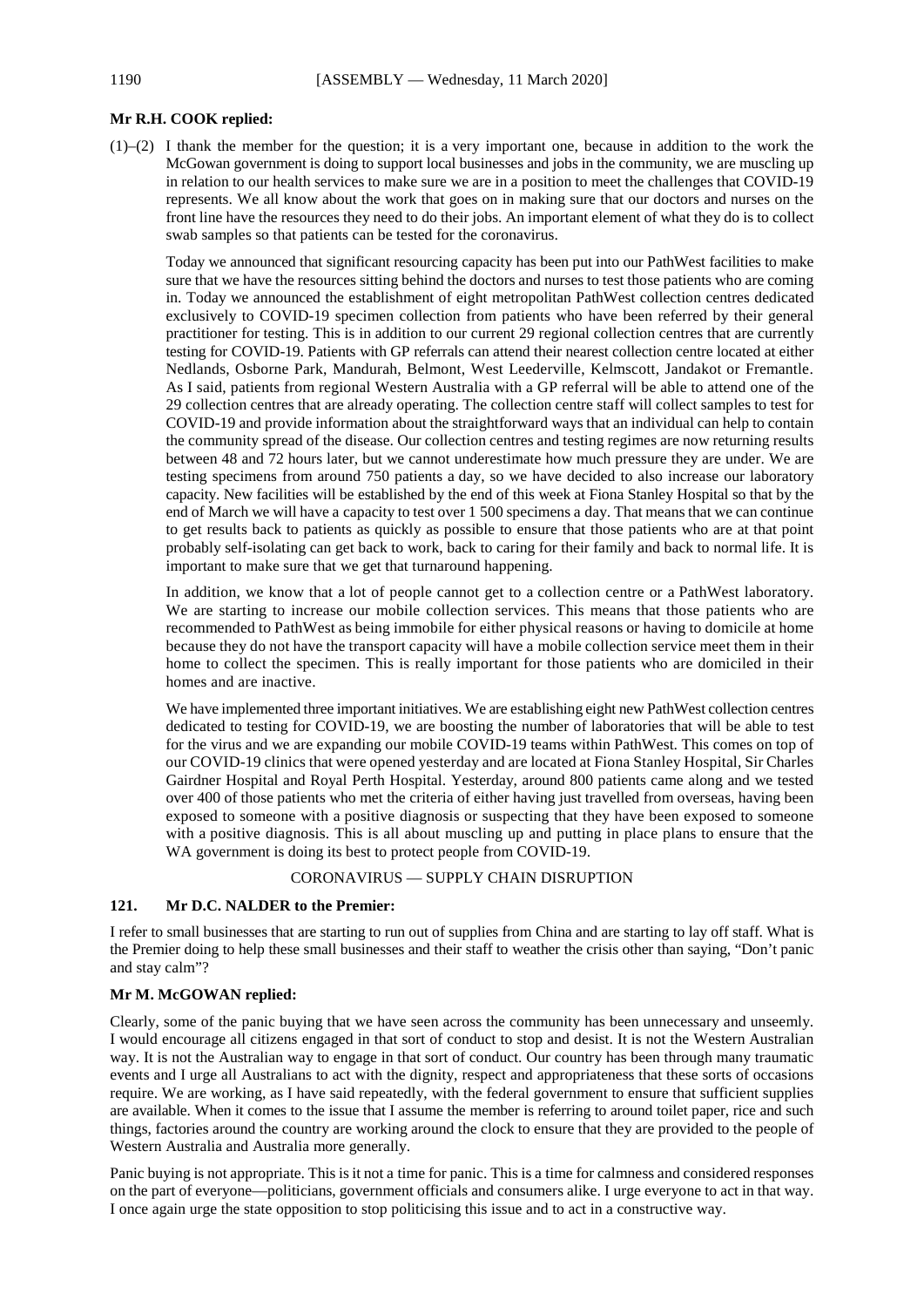#### CORONAVIRUS — SUPPLY CHAIN DISRUPTION

#### **122. Mr D.C. NALDER to the Premier:**

I have a supplementary question. Premier, my question was about the supply chain disruption that businesses are facing out there. Why is the Premier waiting for weeks to stimulate the economy given that damage is being done now to small businesses and jobs, especially casual jobs?

#### **Mr M. McGOWAN replied:**

As I outlined before, the best part of a billion dollars' worth of measures has been put in place in the last couple of months on the back of good financial management, which has allowed us to do that. Had the previous government, in the good economic times in 2010 and thereabouts, not blown the budget, we would have greater capacity. But over the last three years we have taken the state from a \$2.5 billion deficit to a \$2.5 billion surplus. We are the only state in Australia to be driving down debt. That is what this government has done. That has given us the capacity to respond, but we are going to respond in a considered, reasonable and rational way. That is what we will do. I will go to the Council of Australian Governments tomorrow and the next day to meet with the other states and we will announce further responses in the coming weeks.

#### **Mr D.C. Nalder** interjected.

**The SPEAKER**: Member for Bateman! You have asked your question.

**Mr M. McGOWAN**: But asI have said, we have announced a major housing stimulus package, a major maintenance stimulus package for schools and hospitals and we have cut payroll tax twice. Remember, member, the previous government put up payroll tax and it put up land tax three times. We cut payroll tax and we cut stamp duty. We have done that just in the last few months to support Western Australia. But the best thing that Western Australians can do is to continue to support our businesses. I encourage us all to do that. Scaremongering by the Liberal Party is not helping the situation. I urge its members to stop this ridiculous scaremongering and the politicising of this issue.

#### RESOURCES SECTOR

#### **123. Mr K.J.J. MICHEL to the Premier:**

I refer to the McGowan Labor government's commitment to support our resources sector, guide our economy and create jobs. Can the Premier outline to the house how the government is working with the oil and gas sector to provide more opportunities for local businesses and supporting them in securing contracts for work undertaken by major resource companies?

#### **Mr M. McGOWAN replied:**

I thank the member for Pilbara for the question. He is a tireless advocate for the Pilbara. I was pleased to have worked with the member for Pilbara to take up the fight for the Council of Australian Governments' meeting to be held in the Pilbara. I am pleased that the commonwealth government has agreed with our suggestion. It is a great coup for the Pilbara and the first time that COAG has ever been held in regional Western Australia. I am looking forward to showing the Prime Minister, the Premiers, the Chief Ministers and some of the bureaucrats the Pilbara. I have a strong suspicion that a lot of them have never been there. I am looking forward to showing them Port Hedland and hopefully Karratha and Newman as well.

Since coming to government, we have worked closely with the resources industry to achieve outcomes. We want to ensure that our successful world-leading mining, oil and gas sectors continue to create jobs. This morning, I held a major roundtable with industry again to discuss the issue of coronavirus. I urged the industry this morning not to lay off people during this time. Western Australia will come out of it. It is important that the mining, resources and energy sectors continue to have a strong workforce for when the coronavirus issue is over.

I urged them this morning to keep their workforces in place and intact and to keep people employed. We want to maximise opportunities for businesses. We established the LNG taskforce with Woodside, Chevron, Shell, Santos, Inpex, the Australian Petroleum Production and Exploration Association and UnionsWA. As a consequence, the establishment of the Future Energy Exports Cooperative Research Centre has now been allocated to Western Australia. As part of that CRC we are planning on establishing the LNG Futures Facility. It has been on the Infrastructure Australia priority list and we will put \$10 million towards it. That is a small-scale LNG facility based in Kwinana to allow for the testing of new technologies and the like. We have also established the LNG Operator Skills Framework. That provides for the standardisation of training for people in the industry to work anywhere in Australia or around the world. It is an important issue that the workforce will very much appreciate.

Today I announced a significant initiative as a consequence of the LNG jobs taskforce, which I chair, that will directly benefit small to medium-sized enterprises in Western Australia. I want to outline this to the chamber. For the first time ever, Chevron, Woodside, Shell and Santos will all be publishing their forward work plans. This will give small to medium-sized enterprises a look ahead at the work these major companies will be contracting out over the next two years. Essentially, these major companies will be opening their books for small to medium-sized businesses. This will provide transparency and certainty for suppliers. It will give small to medium-sized businesses more time to prepare and gear up to tender for contracts, and it gives those businesses the best opportunity to win contracts for major oil and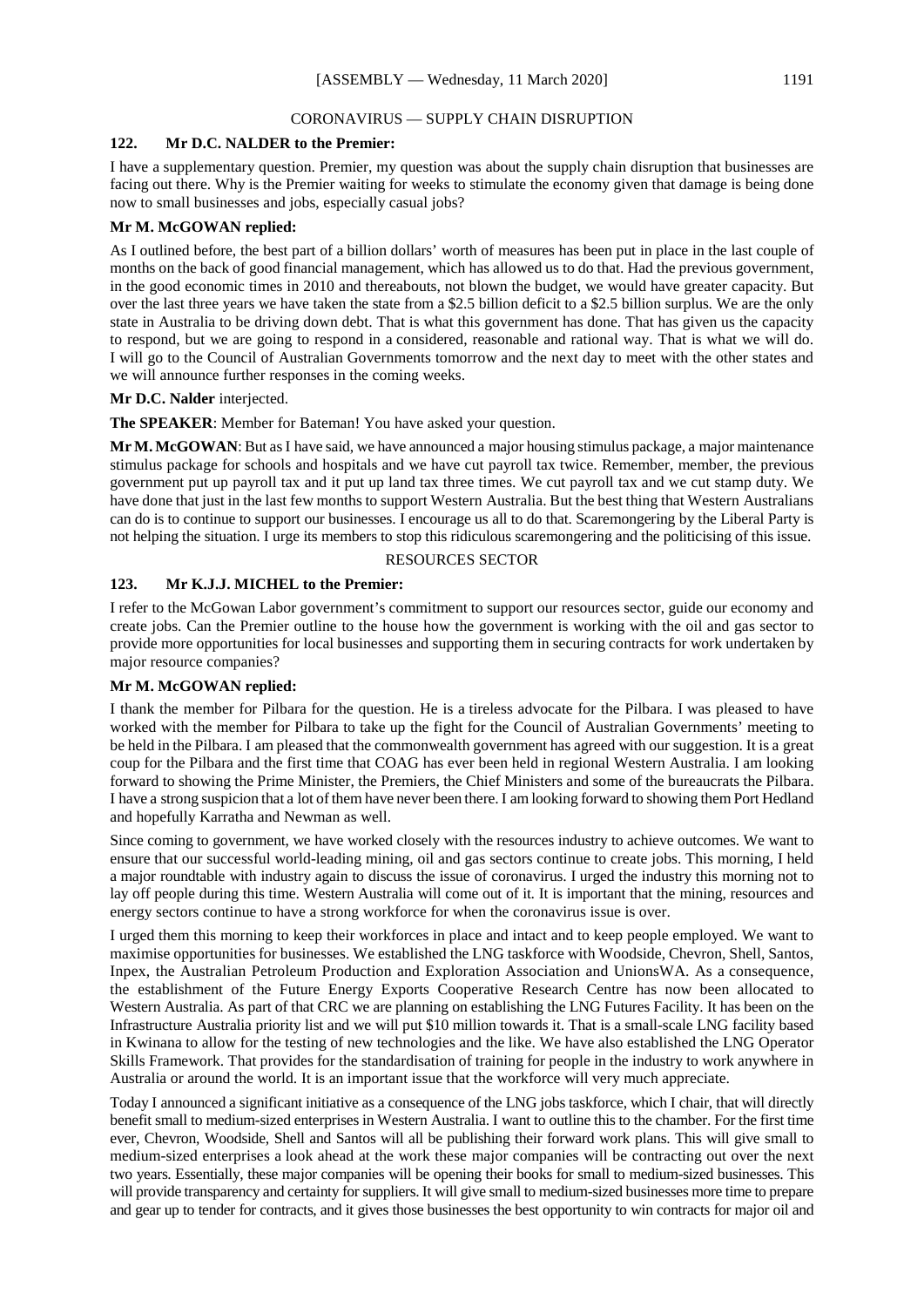gas works. Through this, we expect to see more competition among suppliers and better relationships between the majors and businesses in the supply chain. These major companies usually keep these two-year forward works plans private. These companies, which are competitors, normally keep them close to their chest, but by working collaboratively we have reached an outcome whereby all those companies have the confidence to turn their cards face up. That could happen only through collaboration. This will mean that the forward work plans will be made available to small to medium-sized enterprises in Western Australia so that they can look at what is coming and prepare themselves for that. This is a massive win for small to medium-sized enterprises in Western Australia. This has never been done before. As a consequence of a collaborative approach by the LNG taskforce it is now happening for industry in our state.

### DOG AMENDMENT (STOP PUPPY FARMING) BILL 2020

#### **124. Mr R.S. LOVE to the Minister for Local Government:**

I refer to a decision that the Western Australian Local Government Association State Council made on 4 March to a request that the minister withdraw the Dog Amendment (Stop Puppy Farming) Bill 2020 and consult more appropriately. Will the minister withdraw the bill, as requested by the local government sector?

#### **Mr D.A. TEMPLEMAN replied:**

I thank the member for some notice of the question. No, we will not. The government came to power with a specific promise and a specific election commitment, and that was that we believe puppy farming is an abhorrent practice that we want to stamp out and ensure is not allowed to continue in Western Australia. Over the last year and a bit, we have had extensive consultation with stakeholders, including the WALGAs of the world and a range of others, about our election commitment. We want to stop puppy farming in Western Australia. We want to make sure that inappropriate, cruel practices to canines are ruled out.

**The SPEAKER**: Minister, face the Chair.

**Mr D.A. TEMPLEMAN**: We will make sure that when we bring on the legislation for debate—we have now second read it into Parliament—we will put forward the reasons that we believe it is an important policy position. The member and his party will decide whether or not they support bringing an end to this practice or whether they will endorse it. We will continue to have discussions with the various stakeholders. I am aware that there are concerns from Dogs West, for example, and others, but I want to assure members of this: we made an election commitment —

Mr V.A. Catania: You're a cat lover, aren't you?

**Mr D.A. TEMPLEMAN**: What was that?

**Mr V.A. Catania**: You're a cat lover.

**Mr D.A. TEMPLEMAN**: We made an election commitment that we took to the election and, unless I am wrong, we were reasonably accepted as a government. We have had extensive consultation. In fact, I have to tell members that the consultation on this policy position included nearly 5 000 responses from across Western Australia and the sector. In our view, we are proposing a series of reasonable measures to ensure that we will address the issue of puppy farming in Western Australia. We will ensure that we protect the interests of puppies and, of course, the production, or the birthing, of puppies so that when people in Western Australia purchase a puppy, they will have assurances about the origins of that pup and a greater understanding that when they invest money in a pet, they will indeed get what they paid for. That is why a registration system makes sense. It makes sense to put in place measures so that we can ensure a pup can be tracked from birth and, ultimately, to its death. That is the principle of the legislation and we stand by it. We will keep having discussions with the stakeholders—we are not afraid to do that—but we made an election commitment and we will deliver on it.

#### DOG AMENDMENT (STOP PUPPY FARMING) BILL 2020

#### **125. Mr R.S. LOVE to the Minister for Local Government:**

I have a supplementary question. Does the minister now concede that he did not consult properly before introducing the bill —

Several members interjected.

**The SPEAKER**: I do not know whether it is rubbish because I cannot hear it. The member will start again.

**Mr R.S. LOVE**: Does the minister concede that he did not consult properly before introducing the bill; and will the minister now consult with the local government sector, traditional custodians and the wider community, as requested by WALGA?

#### **Mr D.A. TEMPLEMAN replied:**

I will continue to consult but the principle remains. We made an election commitment that is focused on stopping an abhorrent practice that sees cruelty to our pups and dogs occur in Western Australia. We will make sure that this legislation is explained and I look forward to the debate. We also know that many thousands of dog lovers out there love their pets, and they will want to know why the opposition opposes this so vehemently and why it does not want to see the practice of puppy farming stamped out. They will be asking the opposition and others that same question.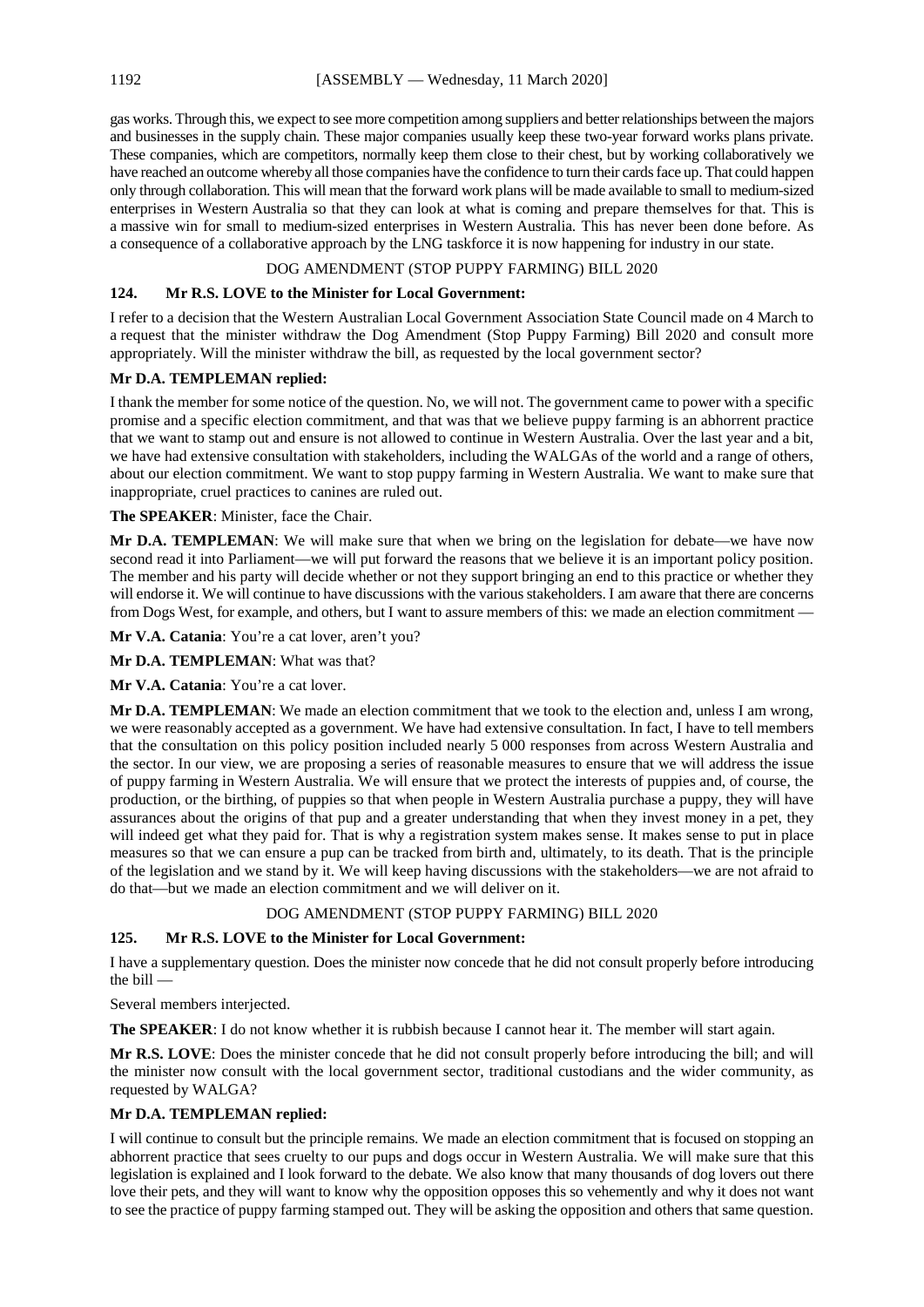Several members interjected.

**The SPEAKER**: Just a bit of quiet and it will go away quickly.

**Mr D.A. TEMPLEMAN**: We have not heard from the Liberal Party yet. We know where the new Deputy Leader of the Nationals WA stands. He savagely defeated the member for North West Central in the highly contested deputy leader ranks. How many votes did you get? Your own! That's all you got.

**The SPEAKER**: Sit. Down boy! Minister, you will get to the end of this answer.

**Mr D.A. Templeman**: I am getting there.

**The SPEAKER**: Is this act three or four?

**Mr D.A. TEMPLEMAN**: I will get there, Mr Speaker.

I assure people of this: I recognise the concerns of the local government through WALGA and I acknowledge some of the other concerns that have been raised, but I say very specifically that this was an election commitment. The consultation has been absolutely extensive and the responses have been some of the largest for any consultation on any bill or any proposal in the recent history of the Parliament. We will do it. We will deliver a bill and debate it in this place and the other place, and if the opposition's mates in the other place decide to defeat it, be it on your heads because that will be an example of the opposition supporting the continuing practice of puppy farming in Western Australia.

#### STATE ECONOMY

#### **126. Mr T.J. HEALY to the Treasurer:**

Before I ask my question, I would like to acknowledge the students from Rossmoyne Senior High School from the member for Riverton's electorate and also those students who came from the member for Jandakot's electorate and my electorate.

I refer to the McGowan Labor government's commitment to supporting business and the local economy through measures such as its cuts to payroll tax, its rebates on stamp duty, its cuts to TAFE fees, its boost to Keystart, and its record investment in Metronet, road infrastructure and tourism.

- (1) Can the Treasurer update the house on the current state of the Western Australian economy and how it compares with what was left by the Barnett–Harvey Liberal–National government?
- (2) Can the Treasurer advise the house whether he is aware of anyone who is trying to undermine confidence with false and uninformed claims?

The **SPEAKER**: Did you say "seek advice"—to give an opinion?

**Mr T.J. HEALY**: No.

Several members interjected.

**The SPEAKER**: Member?

**Mr T.J. HEALY**: I can repeat the question—the final part.

**The SPEAKER**: No, just the final part, please.

**Mr T.J. HEALY**: Can the Treasurer inform the house.

Several members interjected.

**Mr T.J. HEALY**: Can he advise the house whether he is aware of anyone trying to undermine confidence with false and uninformed claims?

#### **Mr B.S. WYATT replied:**

Thank you, Mr Speaker, for the opportunity to answer that very good question from the member for Southern River.

(1)–(2) I often think back, because I still am scarred by the trauma of 2017, at the first briefing I received from Treasury not long after becoming Treasurer. The former government had left me —

**Mr D.C. Nalder** interjected.

**Mr B.S. WYATT**: Apparently the shadow Treasurer said it was a fake—a fake deficit. I assure him that the \$2.5 billion operating deficit that was left to me, the gross state product contraction that was left to me and the record debt levels that were left to me by the former Liberal–National government were real. I make this point: had coronavirus, which came unexpectedly out of nowhere, hit us in 2017, we in Western Australia would have been economic sitting ducks. We would have had no capacity whatsoever to respond to this global event that is having an impact on every government around the globe. That is because of the arrogance of the former government— I said this a lot in opposition—that had the audacity to think that it could take the capacity of governments into the future. That is what it did. That is why the Premier talks about the effort of this government in ensuring that we have a balance sheet that is able to respond to emerging shocks. We have that now.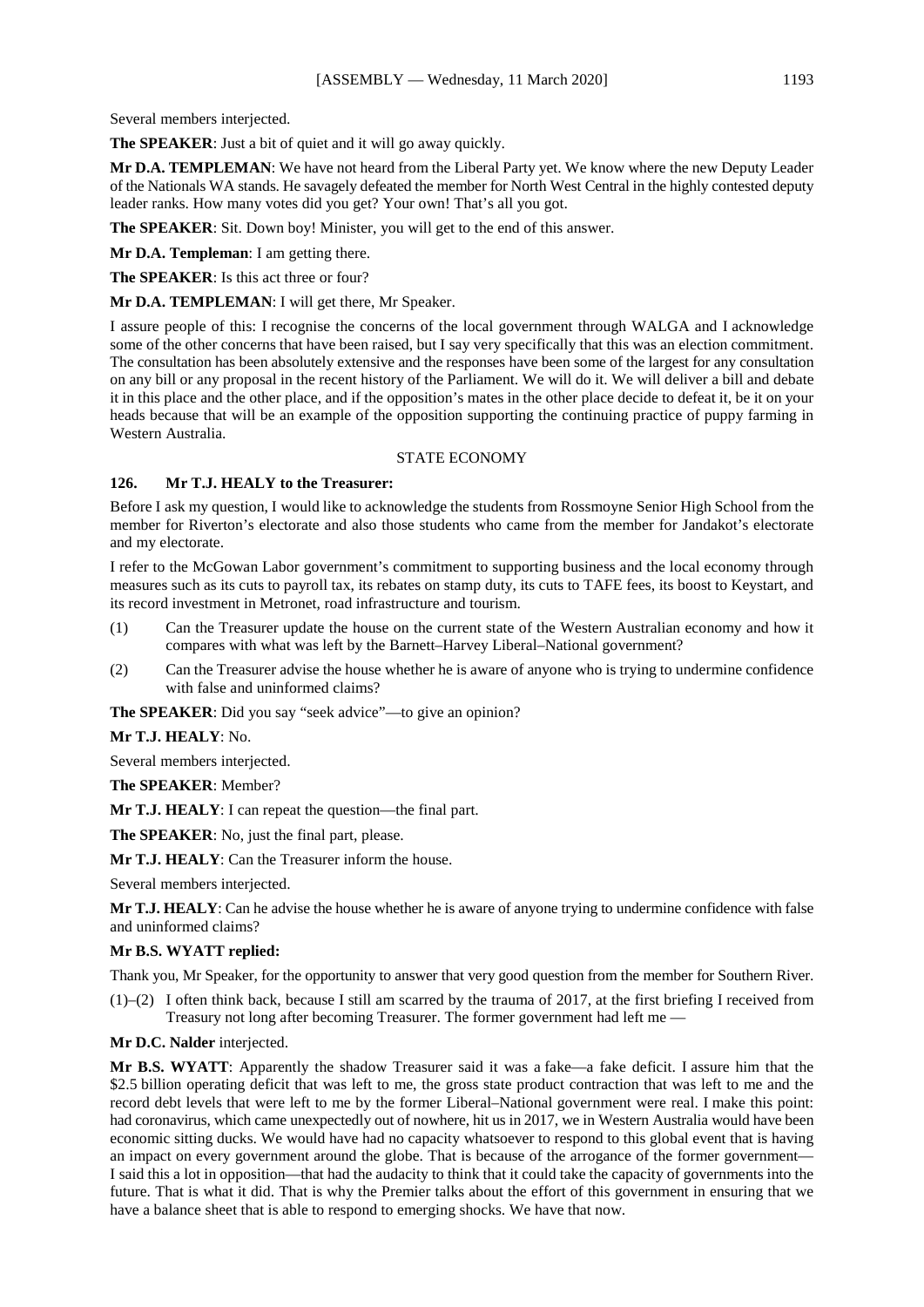This morning I was speaking to another very senior Liberal minister in the commonwealth government. I am pleased to say that the state government and the federal government are working very, very closely together because we understand the importance of a unified message, a unified response to this economic event. What we are seeing in the event now, with minimal capacity for monetary response, is clearly there needs to be a government response as well. We are working, as the Premier said, very, very closely with the commonwealth government.

We have outlined—indeed, the member for Southern River in that very good question outlined—a range of initiatives that we have already done. But I just want to make this point: this is something that all political leaders need to be part of. That includes the opposition. Some people out there may think, incorrectly, that when the opposition says something, it knows what it is talking about. That means that the opposition also has to calibrate its language and calibrate its activities. In its desperation to critique, criticise and complain, it is unhelpful and it is also not supporting our state and our nation for the opposition to go out screaming, "Recession", when no recession exists. It does not help for the opposition to make public speeches, screaming, "Recession", when no recession exists. The opposition needs to reflect upon its role in this as well, because the community is looking to us all.

We will, as the Premier has said, continue to work with the commonwealth government. We will roll out the stimulus measures we have already announced and we will have more to say in the very near future. However, one thing I know when I speak to members of the business community and, indeed, on a regular basis, with senior members of the commonwealth government, is they want to see better behaviour and better language from the opposition than they have been seeing. I know that every Western Australian is keen to see from this place a leadership that is certainly not being shown by the current opposition.

#### CORONAVIRUS — COVID-19 CLINICS — NORTHERN SUBURBS

#### **127. Mr Z.R.F. KIRKUP to the Premier:**

Why have dedicated COVID-19 clinics not been established in the northern suburbs of Perth to service the people of Joondalup, Hillarys, Wanneroo, Burns Beach, Kingsley and surrounds, or is this just another example of the Premier and his government being weeks late as identified by the Australian Medical Association?

#### **Mr M. McGOWAN replied:**

Once again, the opposition is showing that it likes to politicise and to scaremonger. This is not a time for that. It is not a time for this sort of behaviour. I urge the opposition to start showing a little bit of maturity about these matters. Yesterday we opened three COVID clinics—one at Sir Charles Gairdner Hospital, one at Fiona Stanley Hospital and one at Royal Perth Hospital. In the first answer today, the Minister for Health said, and we have been saying now for probably about a week, that we will be rolling out more across the suburbs and into regional WA over time. But, obviously, there are big efforts to get the COVID clinics underway and we are doing it as quickly as we can.

We are also working with the commonwealth. As I said, on Saturday I had a good conversation with the Prime Minister about these matters about the cost-sharing arrangement. I note the commonwealth has announced funding for these sorts of purposes today and I welcome that. I want to see a bipartisan approach on these matters. I am working hand in glove with the Prime Minister. The health minister is working hand in glove with Greg Hunt. The Treasurer is working hand in glove with Josh Frydenberg on all these matters. That is what we are doing as a government. We do not need this nitpicking and politicising, and trying to score a cheap point by getting an article in some community newspaper to demonstrate its worth, which appears to be what the opposition is doing.

#### CORONAVIRUS — COVID-19 CLINICS — NORTHERN SUBURBS

#### **128. Mr Z.R.F. KIRKUP to the Premier:**

I have a supplementary question. I appreciate that the Premier said that he would be establishing dedicated COVID clinics in the regions over time. Can the Premier tell us exactly when we will see those clinics established in Peel, Bunbury, the south west region and other major regional centres?

**The SPEAKER**: That is not a supplementary.

Several members interjected.

**The SPEAKER**: I do not hate you, member for Southern River, but I call you to order for the first time. Member for Wanneroo, I call you to order for the first time.

You were diverting away. You were talking about metro and then all of a sudden you were going into the regions. Can you rephrase that question?

**Mr Z.R.F. KIRKUP**: Of course, Mr Speaker. I note the Premier's comments in relation to the question stated that the government will be setting up further clinics in time. Can the Premier provide us with more specifics as to when that might be the case?

#### **Mr M. McGOWAN replied:**

As required and as soon as possible; that is what we are doing, like every state in the commonwealth is doing. The Minister for Health put out a press release earlier this morning, expanding the PathWest collection centres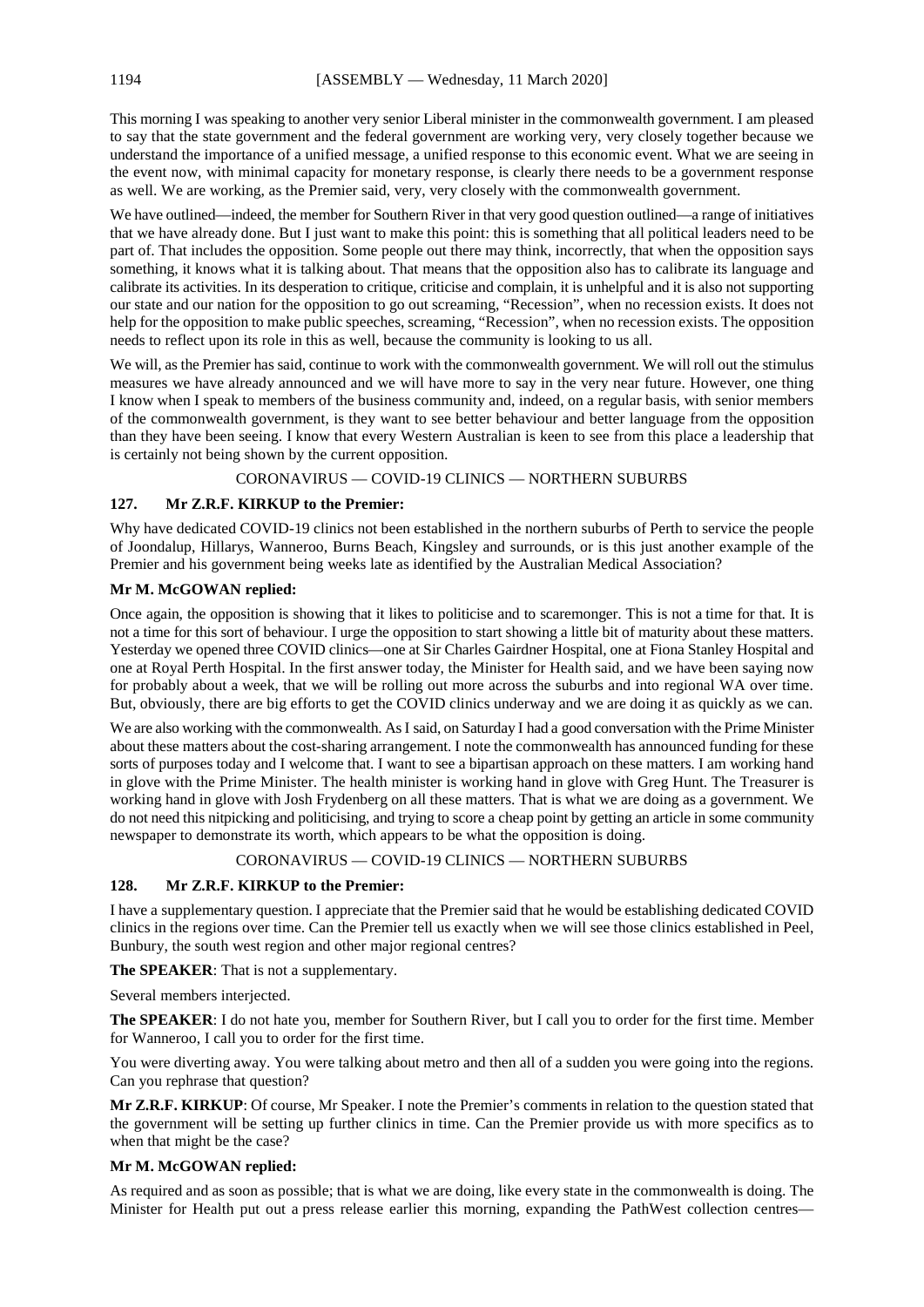dedicated COVID-19 specimen collection. I note that he said yesterday—I am sure that he is correct—we have far better capacity and a far better health system in Australia and Western Australia than virtually anywhere in the world to deal with these issues. He outlined yesterday that the United States appears to have one laboratory that can deal with these matters for a population of 350 million people. We are rolling out, as the minister indicated today, a range of PathWest collection centres to deal with these matters. But I urge the opposition again—you did it yesterday, you are doing it every day; this shocking politicisation—to grow up! Act maturely. Honestly, as I pointed out yesterday, the opposition is acting so immaturely. Grow up and act like adults. Stop politicising this matter. This is what the opposition said yesterday: because the Premier hasn't put out enough press releases, people are panic buying toilet paper in supermarkets. That was yesterday's argument. The day before, the argument from the Liberal Party was this: the government is only advertising on radio, in print, online and on TV; why is it not advertising on the back of buses? The opposition is looking everywhere.

Several members interjected.

**Mr M. McGOWAN**: It actually is not funny. This behaviour is shocking. Stop being so immature, grow up and be constructive and supportive and a little bit bipartisan for once.

#### REGIONAL ROAD SAFETY PROGRAM

#### **129. Mr D.T. PUNCH to the Minister for Transport:**

I refer to the record number of job-creating infrastructure projects and initiatives that the McGowan Labor government has secured on the latest Infrastructure Australia priority list, including the regional road safety program.

- (1) Can the minister advise the house how the regional road safety program would not only improve safety on country roads but also create jobs and support business?
- (2) Can the minister outline to the house the reasons that the federal government should join with the state in funding the program and help deliver this important road safety initiative?

#### **Ms R. SAFFIOTI replied:**

(1)–(2) I thank the member for Bunbury for that question. Not only do we have a record number of contracts out there—both Metronet and road projects—but we are also working with Infrastructure Australia to get more projects rolled out into the future. This year, as the member highlighted, there is a record number of Western Australian projects on the national list—23 projects. These include transport and water projects across government. We have been doing the work to get those projects noticed nationally. That is what we have been doing, unlike the previous government, which did not do the work to get those projects on the national agenda.

One of the most pleasing results of this year's list was the regional road safety program, which has now been recognised as a national priority. We see this as a significant priority for spending in Western Australia, and we have raised this project with the federal government over the past year and in more recent months. We see it as part of what we believe will be a great economic stimulus package for Western Australia. This spending can happen now; it can be rolled out now. We have the approvals, we have the contractors in place, and we can go out and spend more money in regional Western Australia, making our roads safer. We will see greater employment in regional WA. We will see small businesses supported by the fact that there will be more workers out there, rolling out this program.

**Ms L. Mettam**: What's the priority?

**The SPEAKER**: My priority is to call you to order for the first time, member for Vasse.

**Ms R. SAFFIOTI**: It is great to hear from the member for Vasse. Does she support shutting down the railcar manufacturing industry?

#### **Ms L. Mettam** interjected.

**The SPEAKER**: Member for Vasse, I call you to order for the second time.

**Ms L. Mettam** interjected.

**The SPEAKER**: I call you to order for the third time, member for Vasse. You are not setting a good example.

**Ms R. SAFFIOTI**: The member for Vasse does not support regional road safety, members. We know that. She does not support regional road safety. We want to make it a priority, and we have made it a priority.

**Ms L. Mettam** interjected.

**The SPEAKER**: Member for Vasse, do you want to go home early? Just tell me, and I will send you on your way.

**Ms R. SAFFIOTI**: If the member for Vasse wants to interject, does she support her leader's comments on the railcar manufacturing industry? One more comment. Does she support her leader's comments on the railcar manufacturing industry?

Several members interjected.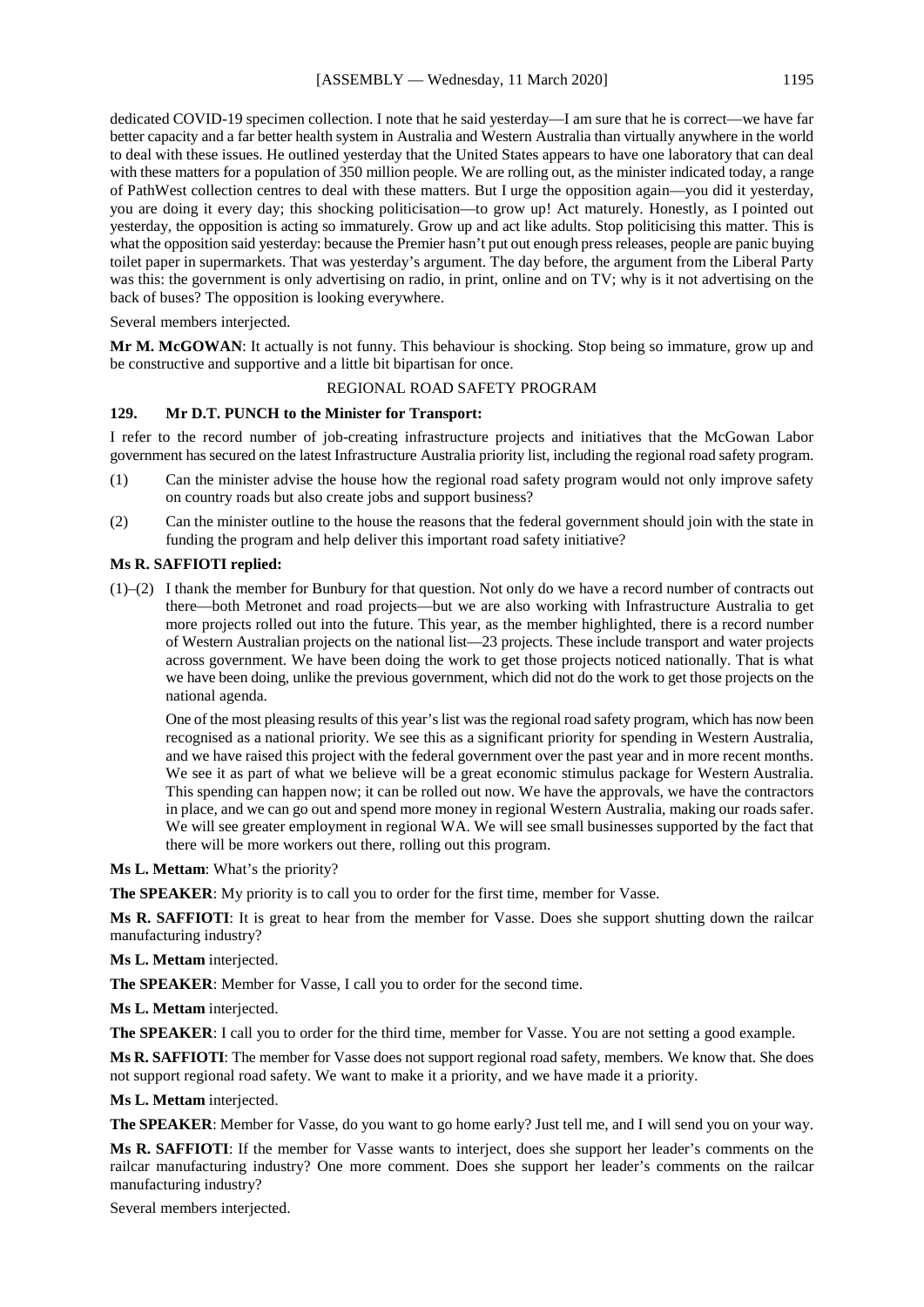#### **The SPEAKER**: Minister!

**Ms R. SAFFIOTI**: She is not answering now, members. Does she support railcar manufacturing in WA? She does not support railcar manufacturing, just like her leader did not in what would be one of the worst presentations on *Business News*this morning, asI understand it. We will have more to come on some of the Leader of the Opposition's comments in relation to *Business News* this morning.

In relation to road safety, we are working really well with the commonwealth government and engaging with federal ministers, unlike the previous government, which did not do the work, did not do the business cases and did not get projects on the list. We are doing the work, and we believe this project will not only save lives but also create jobs and provide economic stimulus throughout Western Australia.

#### WESTERN POWER — BLACKOUT COMPENSATION — GERALDTON

#### **130. Mr I.C. BLAYNEY to the Minister for Energy:**

I refer to the spate of long-term power blackouts in the Geraldton region, and I thank the minister for attending the forum there last week. Will the minister follow the lead of the previous government, which in 2012 made a special order that Western Power double outage compensation to \$160 to help struggling families inconvenienced by extensive electricity dropouts?

#### **Mr W.J. JOHNSTON replied:**

I was pleased to go to Geraldton the other day; it was a very engaging audience. I was also pleased to be able to speak personally to a number of the attendees at the event afterwards. Of course, I was also pleased, at the invitation of Hon Darren West and Hon Laurie Graham, to meet with the Mayor and CEO of the City of Greater Geraldton beforehand. We had a great discussion about working together. I was very pleased with the response from the mayor that, since I went up to Mullewa recently, they had found Western Power to be much more engaged in providing support to their questions and challenges in Geraldton, and I am pleased that I was able to pass that information back to the Western Power staff who were in Geraldton for the meeting convened by the council.

I am not quite sure when the member says that his government doubled the outage compensation. It is true that Western Power sometimes pays more than \$80 to people affected by extended outages, but that is a discretionary position for Western Power. As the member has pointed out in the media, there has not been an increase in the \$80 figure since the last time Labor was in government, and as I assured the audience the other day, we are considering that, and I look forward to meeting with Western Power in the next couple of weeks to further consider our options around that.

I have to make something clear to people: that payment is made out of the income of Western Power. Western Power's only income is from the users of the electricity system. This is something that the shadow Treasurer does not always understand. None of the costs and expenses of Western Power is paid by the budget of Western Australia; they are paid by the energy consumers of Western Australia. At the moment several million dollars—I do not have the figure right in front of me—has been paid out as compensation for unplanned outages. If there is to be an increase in that compensation, or payment, it will have to come from other users of the electricity system. There is a balance to be drawn which is, I imagine, why the former government did not increase the \$80 payment over the eight and a half years it was in power.

#### WESTERN POWER — BLACKOUT COMPENSATION — GERALDTON

### **131. Mr I.C. BLAYNEY to the Minister for Energy:**

I have a supplementary question. After telling the energy forum last week that he would consider increasing the outage compensation payments across the board, when will the minister be able to tell people whether he will be able to assist those who are doing it tough because of these blackouts?

#### **Mr W.J. JOHNSTON replied:**

I thank the member for the question. There are actually two issues there. The first one is the question of the people who are suffering because of blackouts. I appreciate that the member joined us for that evening, and I have listened to his comments on radio about how much he thought it was a good event. He was very complimentary to me on radio, and I thank him for that! It was very generous of him to be so kind to me on the radio; I was very surprised.

#### **Ms R. Saffioti** interjected.

**Mr W.J. JOHNSTON**: No, the member for Geraldton.

We have a program of work, as I outlined, for reliability in the Geraldton area. I outlined a whole range of options. I was also very interested in the individuals who had specific issues. I suggested to them that they talk to Synergy, because there may be alternative products already in the market that will help them with the issues they were describing. In respect of the question of the \$80 payment, in my first answer I said: in the next couple of weeks.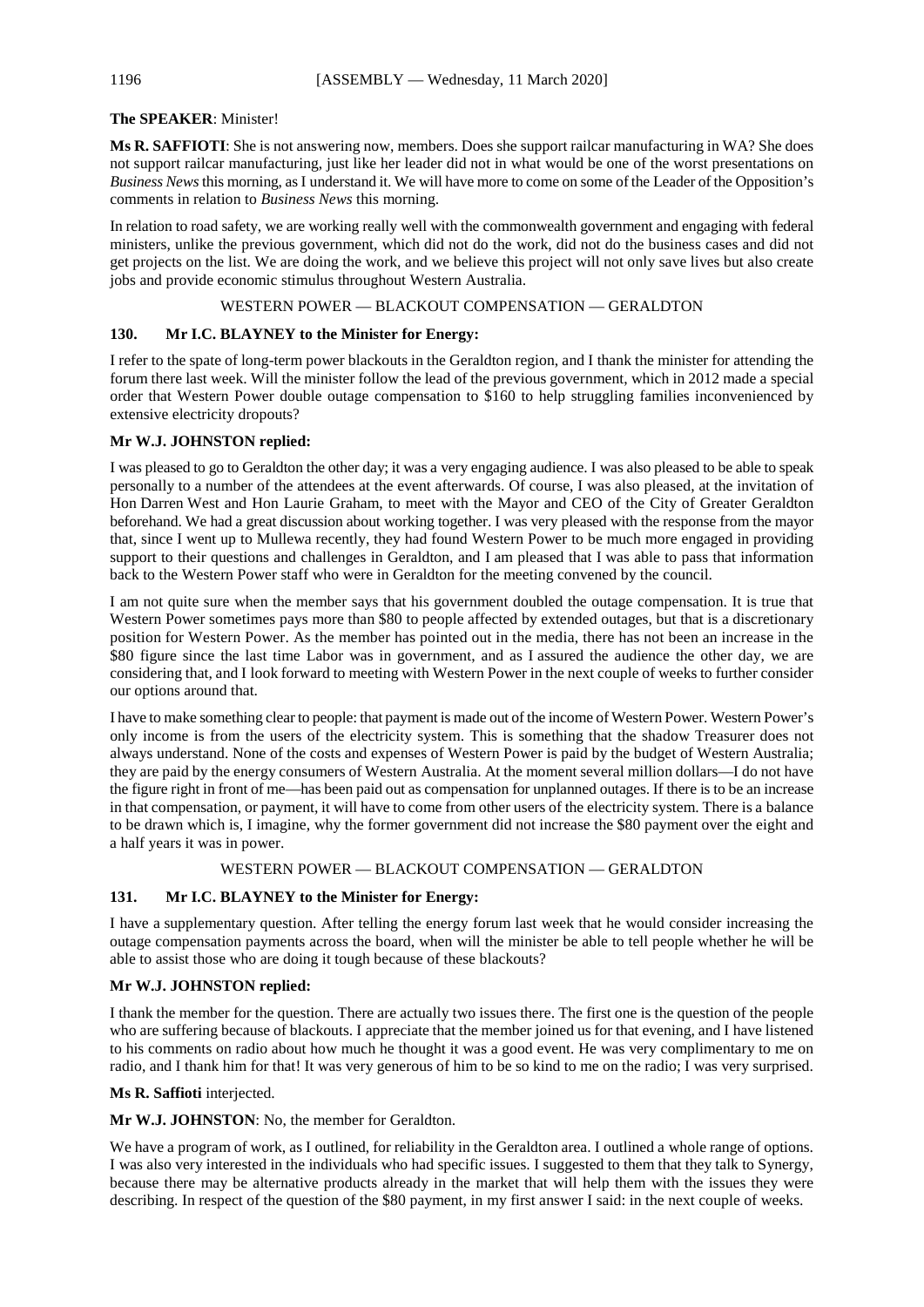#### *HIGHWAY TO HELL* — PERTH FESTIVAL 2020

#### **132. Mrs L.M. O'MALLEY to the Minister for Culture and the Arts:**

I refer to the McGowan Labor government's success in securing world-class events for WA that bring more visitors to the state and support the local economy. Can the minister outline to the house how the overwhelmingly successful *Highway to Hell* event provided not only a once-in-a-generation event for Western Australians, but also a boost for businesses in my electorate?

#### **Mr D.A. TEMPLEMAN replied:**

I am very pleased to respond to the member for Bicton's question. Every now and then in cultural history there is an event that captures the imagination of the population, and there is no doubt that the *Highway to Hell* event captured the imagination of Western Australians; there is no doubt about that. I think it demonstrates how we, as Western Australians, should never be hesitant or reluctant to celebrate our Western Australian stories. The Bon Scott and AC/DC story that was encapsulated by the *Highway to Hell* event is a great demonstration of the way in which a unique Western Australian cultural story can attract people of all backgrounds, tastes and experiences, from all parts of Australia and Western Australia, and some international visitors, and we should be very proud of that. There is no doubt that it exceeded expectations. For those of us who were there, I was at the Canning Bridge quarter watching the streaming numbers of people, of all ages, coming across Canning Bridge. There were people at Tompkins Park who gathered for the world record attempt. We now, thankfully and happily, are the world record holders here in Perth for the —

**The SPEAKER**: May I interject? The member for Murray–Wellington and I are world record holders, so I just thought I would let the member know.

**Mr D.A. TEMPLEMAN**: There you are, Mr Speaker. Mr Speaker is part of the biggest air guitar ensemble in which over 3 500 people put us into the *Guinness World Records* under the tuition of the "ginger assassin", who is a teacher from the member for Swan Hills' electorate up in Ellenbrook. The benefits to the Western Australian community and the businesses along the *Highway to Hell*—the stretch of Canning Highway—was immeasurable. There was a huge response from the local businesses along there and massive responses from people, posting their interpretation of their experiences. A big shout out to those at the Perth Festival. This was a Perth Festival event, supported very strongly by the Western Australian Tourism Commission. The Minister for Tourism has now signed an agreement with the Perth Festival so that there will be a signature event. We want to congratulate and acknowledge all the emergency services personnel and the police who were part of it. Main Roads and the Public Transport Authority did a tremendous job. Quite frankly, I think David Hines said it a few days before that they were wondering what exactly was going to happen, because this event has not happened on this scale or at this level of uniqueness before.

Again, people responded brilliantly. In these testing and challenging times it really is important to reflect on what can be achieved when we all come together and when we share a unique story that is our Western Australian story and that we acknowledge the tremendous contribution that culture and art activities can and do play in the economy of Western Australia. We also acknowledge that we should never be ashamed of telling the world our Western Australian stories.

I have to tell members that on *The Project* on Channel 10 a few days before there was a bit of ridicule about this event. I tell members that we proved them wrong. We are proud of Western Australia. We are proud of our creative artists. There were over 1 000 artists included in the event, including a massive sausage roll! All those things demonstrated that we should be very proud that we can peak during these events and that they will attract lots and lots of people. They will be great for business, and they will demonstrate an ongoing pride in what we can produce in Western Australia, going forward, in the creative industries.

#### CORONAVIRUS — FRONTLINE EMERGENCY SERVICES

#### **133. Mr S.K. L'ESTRANGE to the Premier:**

If coronavirus results in emergency services frontline personnel being quarantined, including professional firefighters and ambulance paramedics, what is the state government's plan to mitigate this impact and ensure that these essential services are maintained?

#### **Mr M. McGOWAN replied:**

I thank the member for the question. This morning we released the "Western Australian Government Pandemic Plan", which details responses in a range of areas. Clearly, as I outlined to the house yesterday, as events develop and if people are required to self-isolate, agencies will look to bring people from non-frontline roles into frontline roles to deal with whatever issues are out there. But I do think that we need to plan. We need to be aware that those are the sorts of responses that we need to put in place, but I am confident that all Western Australians understand that this is a serious situation and that we all need to work together to deal with what confronts us.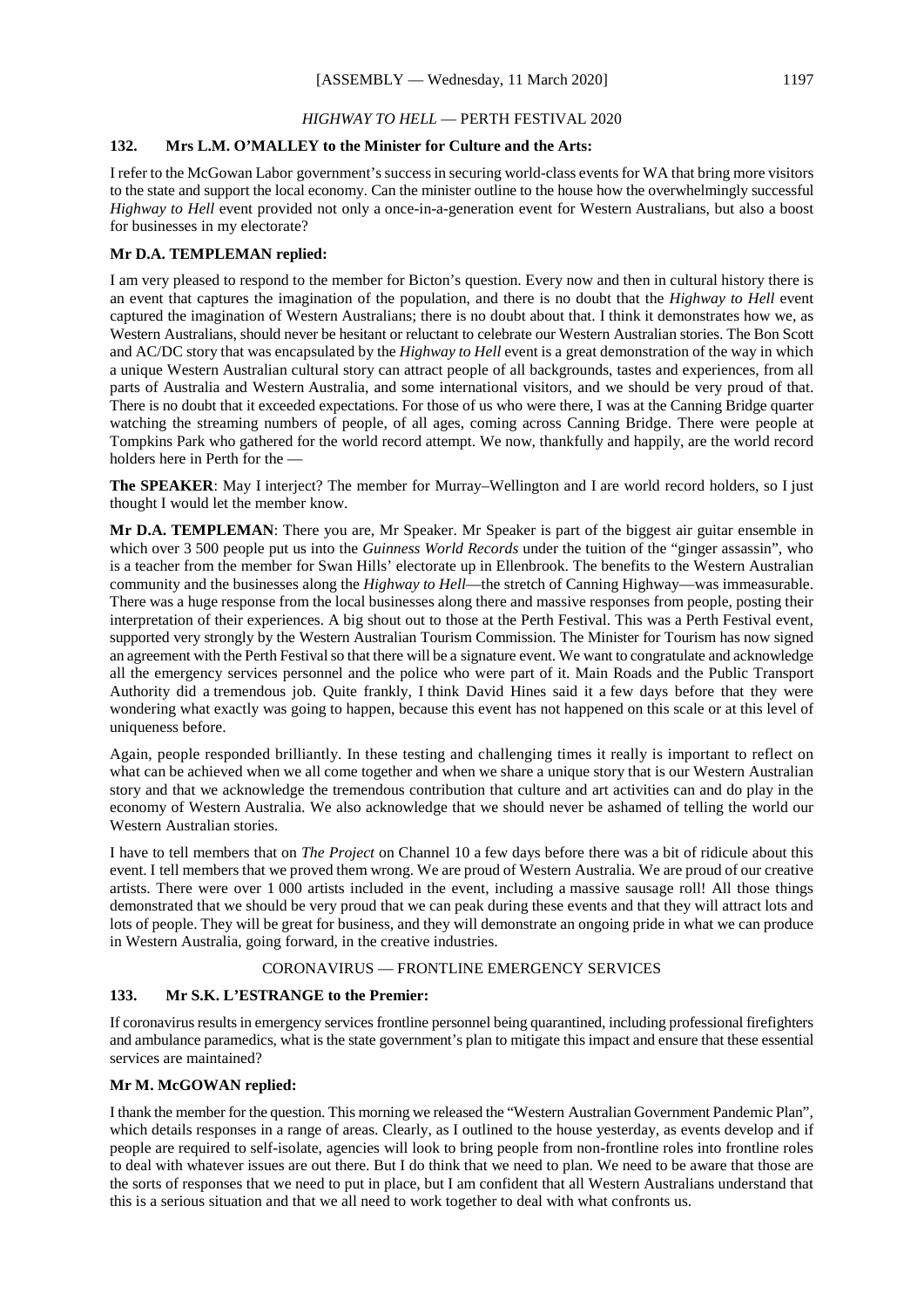#### CORONAVIRUS — FRONTLINE EMERGENCY SERVICES

#### **134. Mr S.K. L'ESTRANGE to the Premier:**

I have a supplementary question. Thank you, Premier. Page 5 of the "Western Australian Government Pandemic Plan" acknowledges the problem, but has the Premier or any of his ministers held meetings with the head of St John Ambulance WA and the Fire and Emergency Services Commissioner to finalise a business continuity plan in the event that their employees are unable to deliver frontline emergency services?

#### **Mr M. McGOWAN replied:**

The Minister for Health has met with the Royal Flying Doctor Service and the head of St John Ambulance WA. The Minister for Emergency Services has met with the commissioner for emergency services recently. Last week, I chaired a meeting of the security and emergency coordinating committee of cabinet, and, indeed, the commissioner for emergency services was there. I have met with the Commissioner of Police, and I had a long conversation with the Deputy Commissioner of Police, Col Blanch, on Sunday about the ways of managing the situation. Essentially, it is a difficult situation. What we need to do is make sure that we approach it with a calm and rational manner, whether it is rostering arrangements, whether it is bringing people from back-office functions into frontline areas; that is the way these things are managed when one of these crises hit. I am sure that the Western Australian public sector and Western Australian public understand that that is the way calm, responsible government operates, and that is the Western Australian spirit. That is the Western Australian spirit to deal with these matters. We are a resilient people, and we are good people. This is the way that we respond to these crises. This is a serious matter, but Western Australia has been through a lot of crises in its time, and our people have risen to the challenge. I was thinking about it before. We have been through some dramatic economic and social events. We have been through wars in our time. We have risen to the challenge, and we will rise to this challenge and make sure that we deal with it in the Western Australian way, which is calm, considered, rational and responsible.

**The SPEAKER**: That is the end of question time.

#### **NATIVE TIMBER INDUSTRY**

*Standing Orders Suspension — Motion*

#### **MR D.T. REDMAN (Warren–Blackwood)** [2.56 pm] — without notice: I move —

That so much of standing orders be suspended as is necessary to enable the following motion to be debated forthwith —

That this house calls on the Premier to intervene on the Minister for Forestry's decision to cut access to available timber, creating uncertainty for WA's native timber industry, which supports more than 800 jobs, at a time our state economy is in need of stability and stimulus.

*Standing Orders Suspension — Amendment to Motion*

#### **MR D.A. TEMPLEMAN (Mandurah — Leader of the House)** [2.56 pm]: I move —

To insert after "forthwith" —

, subject to the debate being limited to 10 minutes for government members and 10 minutes for non-government members

Amendment put and passed.

#### *Standing Orders Suspension — Motion, as Amended*

**The SPEAKER**: Members, as this is a motion without notice to suspend standing orders, it will need the support of an absolute majority for it to proceed. If I hear a dissentient voice, I will be required to divide the Assembly.

Question put and passed with an absolute majority.

#### *Motion*

#### **MR D.T. REDMAN (Warren–Blackwood)** [2.57 pm]: I move the motion.

We heard the Premier yesterday and on the radio this morning pushing for calm, and how all his ministers are lining up and looking for economic opportunities to add stimulus to the economy to be able to support businesses and to give certainty to what is happening in the terrible time that our state is going through. He even said today that it was in the WA spirit to do so. However, we heard today that one minister in the Premier's line-up is going in the other direction. The Minister for Forestry is putting uncertainty into the native timber sector in Western Australia when he does not need to do so, and his answer during question time said so.

Let us put a little bit of light on what processes we have in place as to the nature of the decision that he has made. In this place, we all know that we have the forest management plan  $2014-2023$ . It is the second one that has been put in place, and there is a process. The forest management plan defines what forest is available to harvest and to support the businesses that are in that industry. The plan defines it. It is a process that we go through. In fact, the next forest management plan will start in January 2024. Within six months or so, that process will start, and we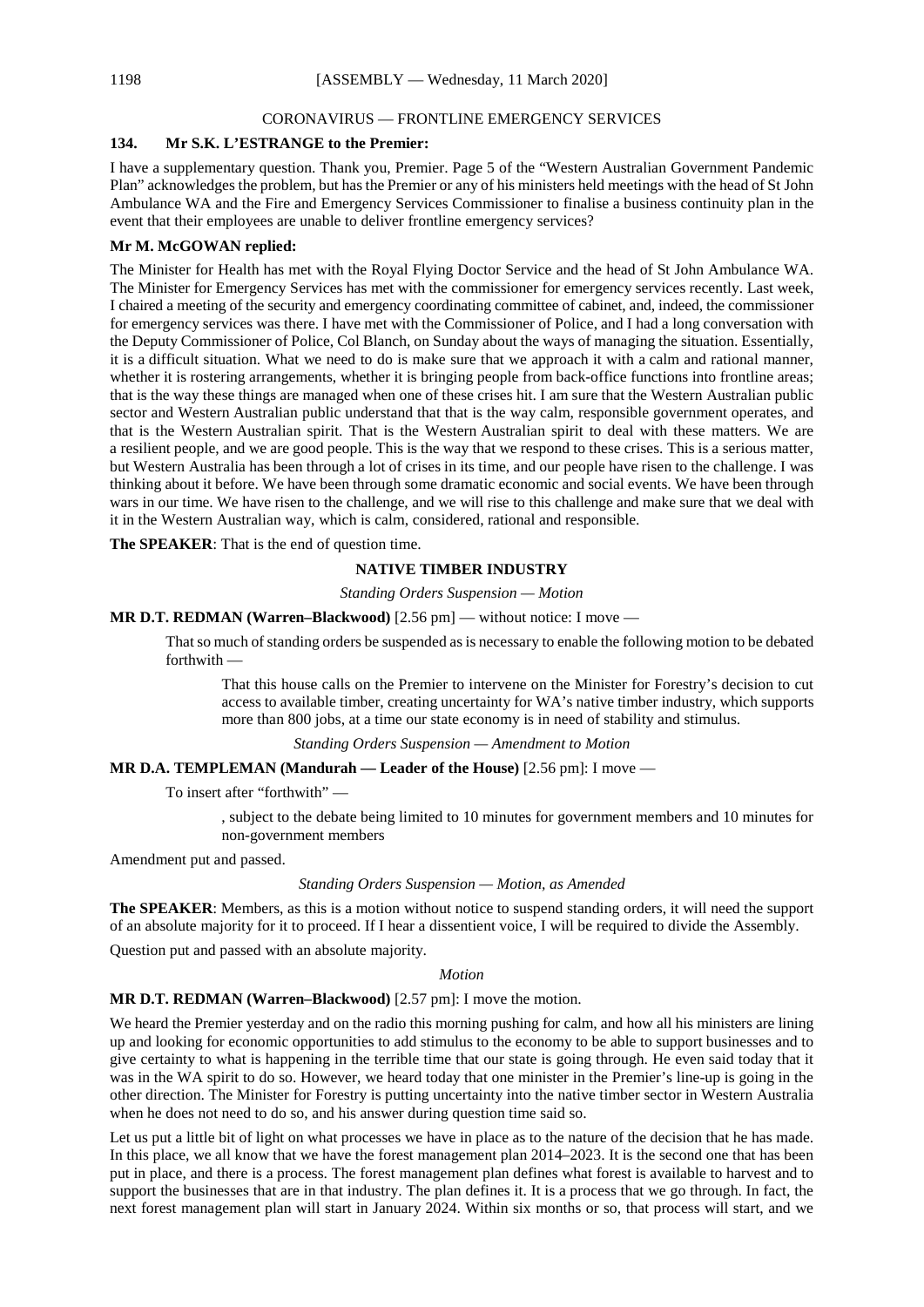will engage and talk about the nature of the resource that is there. In fact, the response that I got back from the Minister for Environment today is that he is adhering to all the normal practices. The forest management plan comes under the Minister for Environment's portfolio, but he needs to consult with the Minister for Forestry as the plan is developed. That plan is accepted as an established plan. It is industry supported. It is generally supported by both sides of the house. It defines what will happen in our state forest, and what is available for harvest—managing all the interests, including the important biodiversity of our forest. It is also science based, which is very important.

The native forest industry largely harvests jarrah and karri, and, to a lesser extent, marri. It is given certain access to the resource. There are three different sorts of logs in the karri log profile. The first is old-growth forest. We know that old-growth logging is not happening. No-one accesses old growth. If old-growth forest is identified, perhaps by someone in the private sector, it is taken out of the harvest mix. Indeed, as the minister well knows, the Forest Products Commission self-identifies a lot of old-growth forest and takes it out of the mix. We do not touch old-growth forest. The second is regrowth forest, which is largely where our harvesting activities occur. The third is two-tier karri, which is a product of the harvesting regime that occurred in the 1940s and 1950s, and which is also available for harvest.

**The SPEAKER**: Members, if you want to have a meeting, go outside, please.

**Mr D.T. REDMAN**: The point I am making is that two segments of the karri forest are identified in the forest management plan and in the harvest plan for each particular year as being available for the native forest harvest. They are regrowth forest and two-tier forest. That is defined. In other words, the people in the sector know what coupes are coming up. They know the area of those coupes. They know the grades and the number of cubic metres of logs that are available. Some of those are regrowth and some are two tier. However, for whatever reason, the Minister for Forestry has made the decision that for the term of the 2020 forest harvest plan, the industry will no longer be able to harvest two-tier karri. The minister's response yesterday shed no light on that reason whatsoever. The minister did not say it was his decision or someone else's decision. In fact, the letter that the minister wrote to the Forest Industries Federation of Western Australia—very carefully worded, I might add—states, and I will quote a couple of paragraphs —

The Forest Products Commission … has advised me that the required native timber volumes under the FMP can be sourced without harvesting two-tier karri areas during the period of the 2020 harvest plan.

Given that the FPC can meet its customers' demands without harvesting in two-tier areas, the FPC will not harvest in those areas over the course of this year.

Why would the minister make that statement? Why would the minister cut out a segment of the resource that is available for industry? The minister did not write that he took advice about this matter. His office has put pressure on the agency that it needs to find some way of capitulating to the greens in the community—who are becoming increasingly important to the Labor Party as we head towards the next election—and I am sure also to a bunch of his backbenchers.

Companies have made fairly significant investments in the forestry industry. The minister touched on this yesterday. I fully support the investment by Parkside Group in the Greenbushes mill, Nannup Timber Processing, and the Manjimup processing centre. Parkside is a significant player. It has a history in forestry, and from all accounts it will do a particularly good job. Other timber millers in Western Australia have also made substantial investments. We would think that people who make an investment in the forest industry in Western Australia would want the ground rules to be stable. They would want stability in their access to the resource. That is provided by the forest management plan. That is the anchor point that states what is available and what can be harvested. The forest management plan is a bit like a state agreement. It provides security of tenure—something on which people can bank their investment. We know the government's position on state agreements. The government does not break state agreements, because that would create a sovereign risk issue. What about the poor timber millers in the south west, when the minister has suddenly broken ranks with the established settings for what will be available for harvest for their particular mills? From what I can understand, the minister has taken out about 9 000 hectares of karri forest that otherwise would have been available to those mills. I have added up that that could be anything between 37 000 cubic metres and 40 000 cubic metres of timber. That is not insignificant by any stretch of the imagination. This minister made that decision. That decision will apply for the duration of the 2020 harvest. In March next year, there will be an election. What will happen when we get to the end of that term? What sort of political stuff will be going on in Western Australia as we approach the end of this minister's self-prescribed shutdown of a sector of the harvest that otherwise would be available to the mills? There will be pressure to take out the native timber industry in Western Australia.

#### **Mr W.R. Marmion** interjected.

**Mr D.T. REDMAN**: That is a good question, member for Nedlands. It would be interesting to know whether the minister took it to cabinet. I would have thought a decision like this should have had the backing of cabinet, because it is significant, and comes at a time when industry needs certainty. What is the impact of this decision? The first thing is that there is no transparency. The minister had made a decision out of the blue to take out a segment of the timber resource that otherwise would be available. I know that some of the coupes in the two-tier karri forest have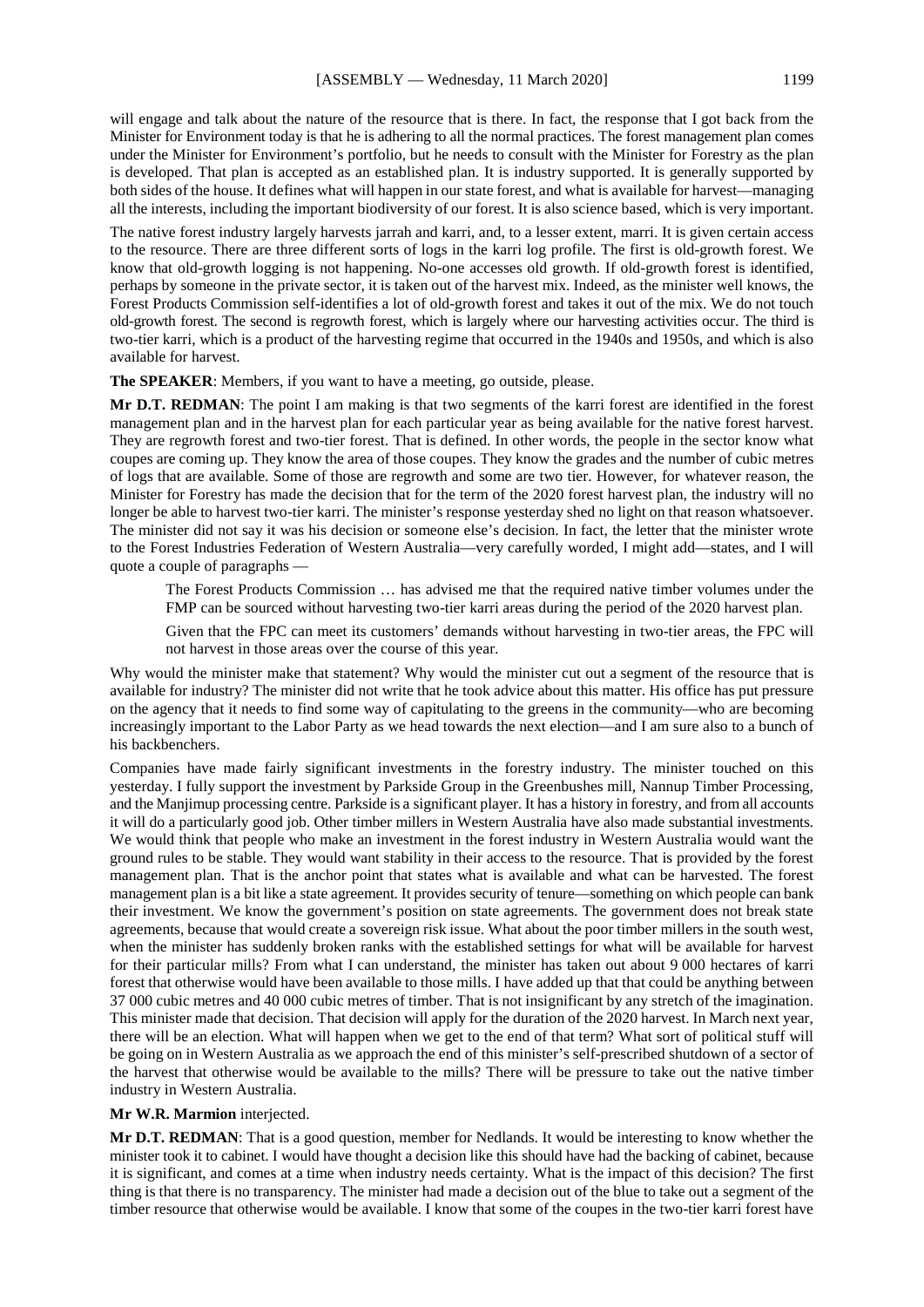large logs. Some mills like and are tooled up to take large logs. I agree with the minister that in the future, we will be going into small log lines. Many of the new mills, in particular Parkside, are tooled up for that; however, some are not and would like to access the large logs that will come from those coupes.

The next issue is the 2020–21 harvest plan. That will not suddenly appear on 1 January next year. The 2020–21 plan will need to be worked on before that. Will the 2020–21 plan take into account the minister's decision to cut a segment of the available harvest in 2020? That is creating uncertainty, at a time when businesses in Western Australia do not need uncertainty. That plan sits with the Department of Biodiversity, Conservation and Attractions. It is its decision. However, the minister has to be consulted on the outcome of that. The industry is asking: Has the minister directed the DBCA? What will the 2020–21 plan look like? Under what authority did the minister make that decision? Was it made under the authority of cabinet? Maybe not. I know for sure that it was not made with the support of the sector. The minister has not engaged with the sector—or maybe he has. It will be interesting to see what the minister has to say about that. The angst that this is causing goes quite deep. What advice is the minister giving the Forest Products Commission about these new settings? That is creating uncertainty as we move towards the election and the 2020–21 harvest plan. People are making investment decisions at a time of uncertainty. The Premier met today with the resources industry and the small business sector. The Treasurer has espoused a bunch of things that might be done to provide stimulus to the economy. However, one minister is going the other way and is against supporting the small business sector in Western Australia. One group is really happy. The greens in my electorate are jumping up and down and having a field day: "You beauty! We've nailed it! We've got the first step. Now let's go for the next step." That is their agenda. They will take this as a first hit. They will then go the next step and seek to take out some more of the resource. They are thinking this is not temporary. They are thinking they have made some inroads into the game.

**MR D.J. KELLY (Bassendean — Minister for Forestry)** [3.07 pm]: Many of the issues that have been raised in this motion were canvassed yesterday in question time. There is nothing new in what the member for Warren–Blackwood had to say. The motion is based on several fundamental misapprehensions. The motion states in part —

That this house calls on the Premier to intervene on the Minister for Forestry's decision to cut access to available timber …

We have not reduced access to any timber volumes. The forest management plan set out volumes of timber that will be made available. I am advised by the Forest Products Commission that we are able to meet the volume demand from industry without needing to harvest in the two-tier area.

**Mr D.T. Redman** interjected.

**The SPEAKER**: Member for Warren–Blackwood! You were heard in silence. I expect the same for the minister.

**Mr D.J. KELLY**: I listened to the member in silence. I expect him to do the same.

The premise of the question is that we have cut access to available timber. That is simply not correct. The second point the member made in his motion is that we are creating uncertainty in the industry. In the last couple of months, we have seen some of the most positive improvements in the native timber industry in the south west for more than a decade. Parkside Timber, a formidable company, has come to Western Australia and made significant investments in the timber industry in WA. It purchased Nannup Timber Processing and Auswest Timber's Greenbushes mill. Those two timber mills were in danger of closing. Parkside, a family company with 70 years in the business, has looked at what is on offer here in Western Australia and how this government manages the timber industry, and is significantly investing. In December, the ABC reported that Parkside's plan was to invest \$10 million in those mills. It is not only investing in those two mills, but also reopening the Manjimup processing centre. The member for Warren–Blackwood was the Minister for Forestry, and so was his leader.

**Mr D.T. Redman** interjected.

**The SPEAKER**: Member for Warren–Blackwood, this is not show and tell.

**Mr D.J. KELLY**: Parkside has come to Western Australia and made significant investments because it had confidence that this government supports the ongoing native forest industry. For the member to say that we are undermining confidence is simply not true. As I said in question time yesterday, when Mr Robert Tapiolas was over here to make the announcement at the Greenbushes site, he told me that the way we run the Forest Products Commission in Western Australia should be the model for elsewhere in Australia.

**Mr D.T. Redman** interjected.

**The SPEAKER**: Member for Warren–Blackwood, I call you to order for the first time.

**Mr D.J. KELLY**: The member is undermining an industry that has a very bright future here in Western Australia. Some things he has said today go to that. The member said that this decision will take out 9 000 hectares. Of course it will not. It is not anywhere near that much. We have advised industry that there will be no harvesting of two-tier forest in the harvest plan for 2020. My advice is that will impact on 150 hectares of two-tier forest. The member was talking about 9 000 hectares! For whatever reason, the member is trying to hype this issue up into something that it is not.

**Ms M.J. Davies** interjected.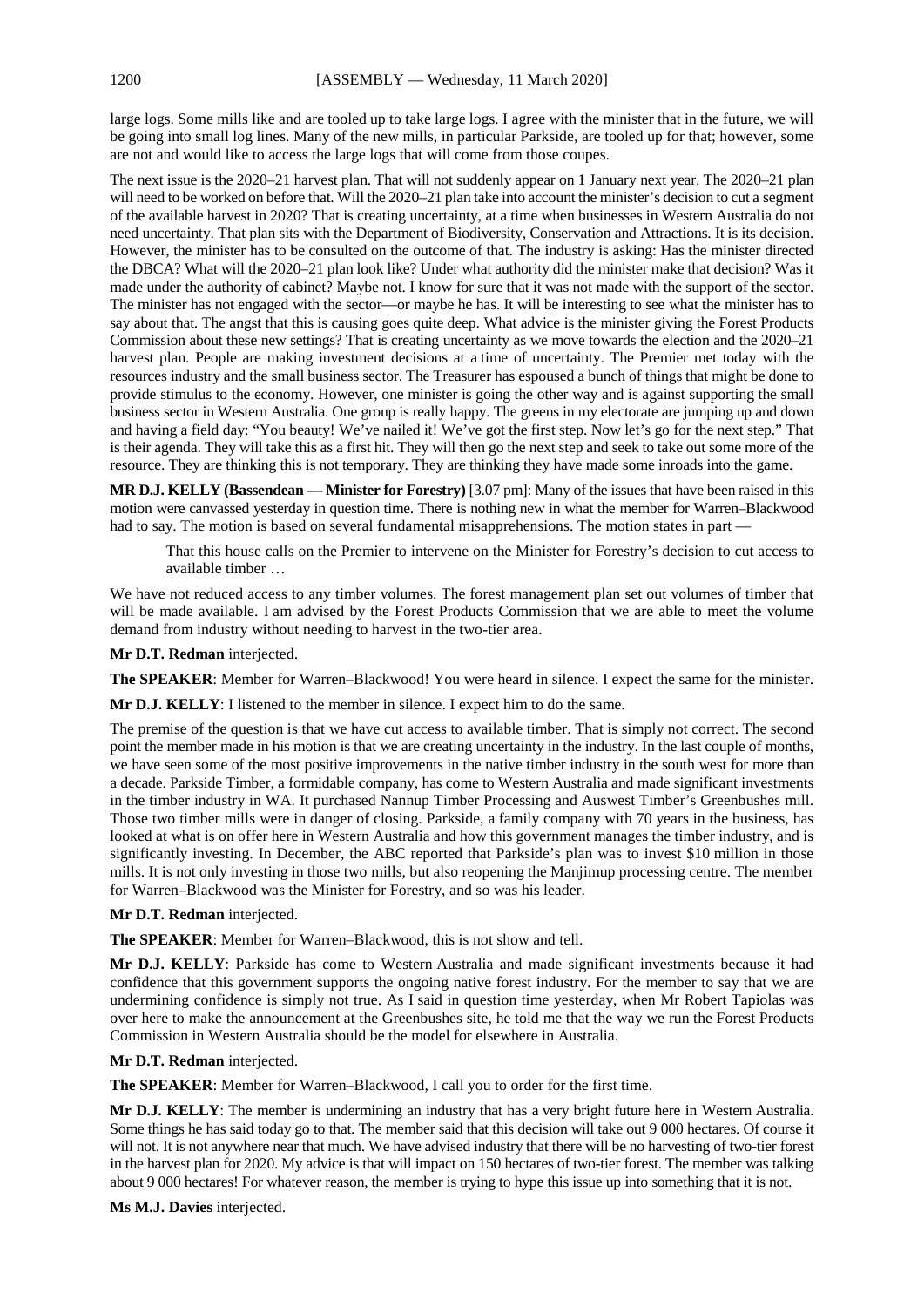**Mr D.J. KELLY**: The Leader of the Nationals WA should not —

**The SPEAKER**: Leader of the National Party!

**Mr D.J. KELLY**: The Leader of the National Party was the Minister for Forestry from, I think, 2014 to 2017. Nothing positive happened in forestry for the eight and a half years that members opposite were in government.

**Ms M.J. Davies** interjected.

**The SPEAKER**: Leader of the National Party, I call you to order for the first time. You had an opportunity to talk before and you did not.

**Mr V.A. Catania** interjected.

**The SPEAKER**: Listen, I do not think you should be attacking people at the moment, members.

**Mr D.J. KELLY**: The member for North West Central —

**Mr V.A. Catania**: You were a great white dope when it came to fisheries. Now you're deadwood when it comes to forestry!

**Mr D.J. KELLY**: I am glad you raise that, member for North West Central.

**The SPEAKER**: I know you want to be relevant, so I will call you to order, member for North West Central.

**Mr D.J. KELLY**: I am glad that the member for North West Central has found his voice.

**Mr V.A. Catania** interjected.

**The SPEAKER**: I call you to order for the second time, member for North West Central.

**Mr D.J. KELLY**: There was a bit of mirth on this side when the member for Carine lost the deputy leadership of the Liberal Party to the member —

#### *Point of Order*

**Mr V.A. CATANIA**: I do not know how this is relevant.

**The SPEAKER**: You do not have to know, but the minister has a right to reply.

#### *Debate Resumed*

**Mr D.J. KELLY**: There was some interest on the side of the house when the member for Carine lost the deputy leadership —

#### *Point of Order*

**Mr Z.R.F. KIRKUP**: I am just curious to know how the member for Carine's circumstances are relevant to the debate.

**Mr D.A. Templeman**: He's talking about pruning!

**The SPEAKER**: I like that quote—talking about pruning. The minister will get back to the point.

#### *Debate Resumed*

**Mr D.J. KELLY**: Just taking the interjection from the member for North West Central, there was some interest on this side of the house when the member for Carine lost the deputy leadership of the Liberal Party —

**The SPEAKER**: No. Minister, can you get back to the point please.

**Mr D.J. KELLY**: There is some discussion of the numbers here. It is very interesting that the member for North West Central lost the deputy leadership of the National Party to the member for Moore.

**The SPEAKER**: Minister, I will sit you down if you do not get back to the point.

Several members interjected.

**The SPEAKER**: Members! Excuse me, I have just told him to get back to the point. Do you want me to call all of you to order?

**Mr D.J. KELLY**: Quite frankly, some of the arguments put forward by the National Party are hilarious. I noticed that when the member for Warren–Blackwood was talking about this issue, members of the Liberal Party were chirping in. It would be interesting to hear what the Liberal Party thinks of this issue. Do its members support the decision that we have made? The Deputy Leader of the Liberal Party was chirping in, but did not have the courage to get on his feet and express a —

**Mr W.R. Marmion** interjected.

**The SPEAKER**: Well, you interjected then, member for Nedlands. I call you to order. Member for North West Central, I call you to order for the third time.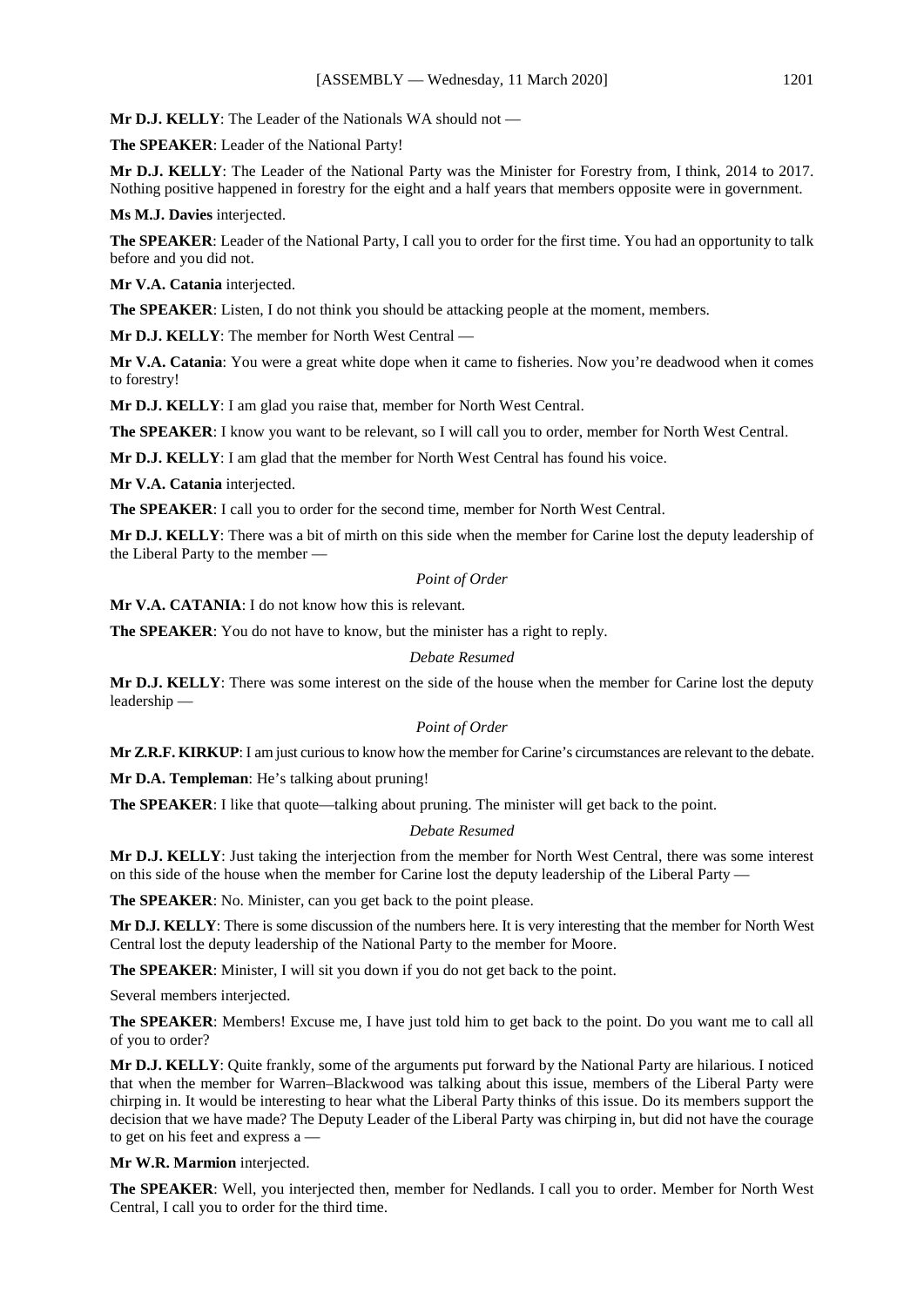**Mr D.J. KELLY**: As I said, in the eight and a half years of the previous government, nothing positive happened in the native forest timber industry. We saw mill closure after mill closure and a total lack of confidence in the industry. The softwood plantation continued to decline and there was nothing but excuses from those opposite about the future of this industry.

**Mrs L.M. Harvey** interjected.

**Mr D.J. KELLY**: If the Leader of the Opposition has something to say, why does she not get up and make a contribution?

Several members interjected.

**The SPEAKER**: Excuse me!

**Mr D.J. KELLY**: She has nothing to say on this issue. She generally gets the issues wrong. We have given some really positive news to the native timber industry here in Western Australia. For the first time in over a decade, we have significant investment in the native timber industry.

**Ms M.J. Davies** interjected.

**The SPEAKER**: Leader of the National Party!

**Mr D.J. KELLY**: The number of jobs is growing. Parkside has boosted its numbers. Did the member for Warren–Blackwood know that? It has reopened the processing centre in Manjimup. Does the member for Warren–Blackwood know how long the processing centre in Manjimup was closed?

**Mr D.T. Redman**: I don't know, but I have a rough idea.

**Mr D.J. KELLY**: It was a long time. That is exactly right.

**The SPEAKER**: Through the Chair, minister.

**Mr D.J. KELLY**: The whole basis of the motion is wrong. We have not cut access to available timber. We are honouring the requirements of the forest management plan, contrary to what the member is suggesting. It is a decision for only 2020. What happens beyond that will be a decision in a further harvest plan by the FPC. The new forest management plan will be negotiated through the Minister for Environment in the same way that other forest management plans have been negotiated.

**Ms M.J. Davies** interjected.

**The SPEAKER**: Leader of the National Party!

**Mr D.J. KELLY**: If members opposite want to secure jobs and confidence in this industry, they will be forward-thinking and embrace new technology. They will support Parkside and not undermine the industry.

#### *Division*

Question put and a division taken with the following result —

Ayes (18)

| Mr I.C. Blayney   | Dr D.J. Honey       | Mr W.R. Marmion   | Mr D.T. Redman            |
|-------------------|---------------------|-------------------|---------------------------|
| Mr V.A. Catania   | Mr P.A. Katsambanis | Mr J.E. McGrath   | Mr P.J. Rundle            |
| Ms M.J. Davies    | Mr Z.R.F. Kirkup    | Ms L. Mettam      | Mr A. Krsticevic (Teller) |
| Mrs L.M. Harvey   | Mr S.K. L'Estrange  | Dr M.D. Nahan     |                           |
| Mrs A.K. Hayden   | Mr R.S. Love        | Mr D.C. Nalder    |                           |
|                   |                     | Noes $(38)$       |                           |
| Ms L.L. Baker     | Mr M. Hughes        | Mrs L.M. O'Malley | Ms J.J. Shaw              |
| Dr A.D. Buti      | Mr W.J. Johnston    | Mr P. Papalia     | Mrs J.M.C. Stojkovski     |
| Mr J.N. Carey     | Mr D.J. Kelly       | Mr S.J. Price     | Mr C.J. Tallentire        |
| Mrs R.M.J. Clarke | Mr F.M. Logan       | Mr D.T. Punch     | Mr D.A. Templeman         |
| Mr R.H. Cook      | Mr M. McGowan       | Mr J.R. Quigley   | Mr R.R. Whitby            |
| Ms J. Farrer      | Ms S.F. McGurk      | Ms M.M. Quirk     | Ms S.E. Winton            |
| Mr M.J. Folkard   | Mr K.J.J. Michel    | Mrs M.H. Roberts  | Mr B.S. Wyatt             |
| Ms J.M. Freeman   | Mr S.A. Millman     | Ms C.M. Rowe      | Mr D.R. Michael (Teller)  |
| Ms E.L. Hamilton  | Mr Y. Mubarakai     | Ms R. Saffioti    |                           |
| Mr T.J. Healy     | Mr M.P. Murray      | Ms A. Sanderson   |                           |

Mr K.M. O'Donnell Mr P.C. Tinley

Question thus negatived.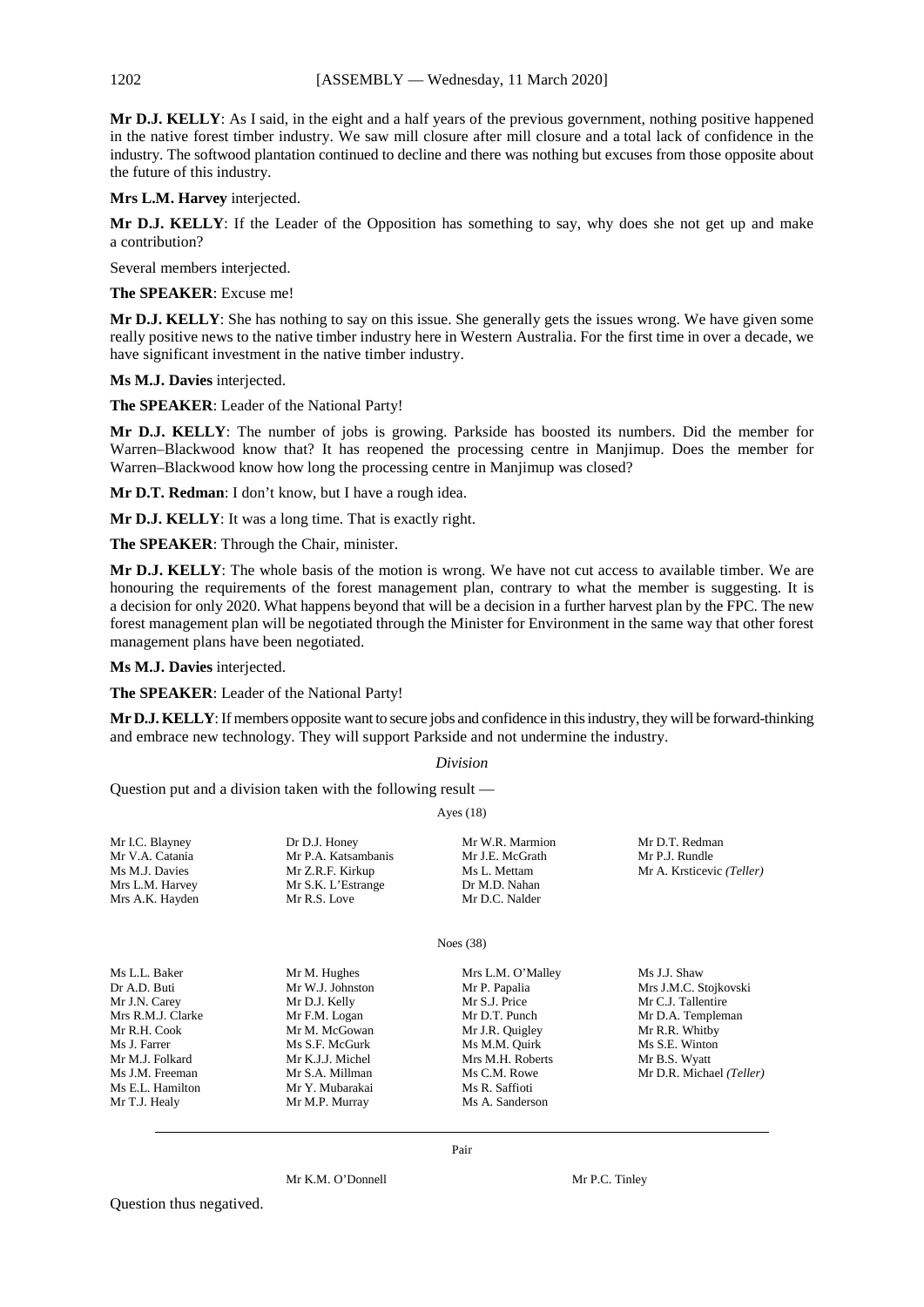#### **FAMILY VIOLENCE LEGISLATION REFORM BILL 2019**

*Third Reading*

Resumed from an earlier stage of the sitting.

**The ACTING SPEAKER (Ms S.E. Winton)**: Member for Armadale, you are champing at the bit!

**DR A.D. BUTI (Armadale)** [3.23 pm]: I had to obey my Whip and I did not want to bring the debate to a conclusion before it should be.

I also stand to contribute to the third reading debate on this very important legislation before the house. During the second reading debate, a number of people mentioned the terrible murder of Hannah Clarke and her three young children. In my contribution last night, I talked about how one woman a week is murdered in a domestic and family violence scenario and we need to keep the spotlight on them. The member for Morley indicated that in 2018, a mother, her three children and a grandmother were murdered near her electorate. It seems that that has gone out of people's minds very easily and we are not thinking about that. It was a horrific murder of Mara Harvey, three-and-a-half-year-old Charlotte and twins, Alice and Beatrix, and 73-year-old grandmother Beverley Ann Quinn. That was an absolutely horrific murder, as tragic and as awful as the Clarke murder in Brisbane. We must be careful not to just move on. We must keep remembering the tragic scenario and the number of victims as a result of domestic and family violence.

Given Bedford is in the member for Maylands' electorate, she went to the funeral of Mara Harvey and her three children and their grandmother, Mara's mother. The member for Maylands said it was very sad to see the coffins, especially the three little white coffins carrying the three children aged under three and a half. We cannot just move on and forget these murders. We must remember them, implant them in our conscience and use them as a catalyst and motivation to ensure that we continue to do what we can to reduce the scourge of domestic and family violence. The Family Violence Legislation Reform Bill before the house seeks to play a part in this.

As the member for Morley mentioned, and I mentioned last night, legislative reform in this area can provide a certain framework and seek to achieve certain objectives, but, of course, it cannot be the whole solution. All Australian states enacted domestic and family violence laws in the 1980s and 1990s. Western Australia's first piece of legislation in this area was the Restraining Orders Act 1997. Interestingly, if we surveyed the legislation in this area, we would see that most family and domestic violence legislative regimes across the country include objectives that this legislation seeks to achieve. The Family Violence Legislation Reform Bill 2019 amends nine separate acts and covers six ministerial portfolios. It covers all major areas, which can be seen as the objectives—for example, ensuring that perpetrators of family violence are held to account, keeping victims of family violence safe, ensuring a responsive justice system and improving the Restraining Orders Act, which, as I said, was our first piece of legislation in this area in 1997. Interestingly, the Restraining Orders Act 1997 did not initially include an objective clause. Its second reading speech stated that the first three matters were the primary consideration—that is, to protect the applicant from personal violence; secondly, to prevent behaviour that could reasonably be expected to cause fear that the applicant would suffer personal violence; and, thirdly, the welfare of the children.

Most legislation across Australia over the 1980s and 1990s includes objectives that seek to do various things, such as ensuring, facilitating and maximising the safety and protection of persons, including children, who fear or experience family violence or are exposed to it; reducing or preventing family violence and the exposure of children to the offence of family violence; ensuring that people who use family violence accept responsibility for their conduct or promoting the accountability of those who use family violence for their actions; enacting provisions that are consistent with certain principles underlining the declaration on the elimination of violence against women and with the United Nations Conventions on the Rights of Children; providing special police powers of arrest, detention and searching in connection with issues; serving and enforcing protection orders; and, further, protecting persons suffering or witnessing family violence in the giving of evidence and protection of identity. The bill that is before the house seeks to achieve many of those objectives found in various pieces of legislation across Australia. This bill is significant and comprehensive because it seeks to do many things. It is gratifying that the opposition has indicated its strong support, hopefully, for this bill that has been carefully crafted by the Attorney General and the Minister for Prevention of Family and Domestic Violence. As I mentioned yesterday, one has to take a whole-of-government approach to tackle family and domestic violence. This bill is very important in setting up the legislative regime that will seek to help victims of family and domestic violence, protect people from being the subject of family and domestic violence, provide appropriate support to victims and ensure that the justice system responds in an appropriate manner. They are very important things, but as mentioned by the member for Morley in her contribution before question time, we have to change attitudes. There is the debate: "Well, what about men? They are victims of domestic family violence." Yes, they are, but the overwhelming majority of victims of family and domestic violence are female. We can play around with the definitions of what constitutes family violence or domestic violence, but in intimate relationships, there is no doubt that women are overwhelmingly the victims of violence. Often, when we enlarge it to include all family violence statistics in which men are victims, the cases often involve a father and a son, two brothers, or an uncle and a nephew and so forth, which are different relationships from an intimate relationship between two partners; that is very important to note.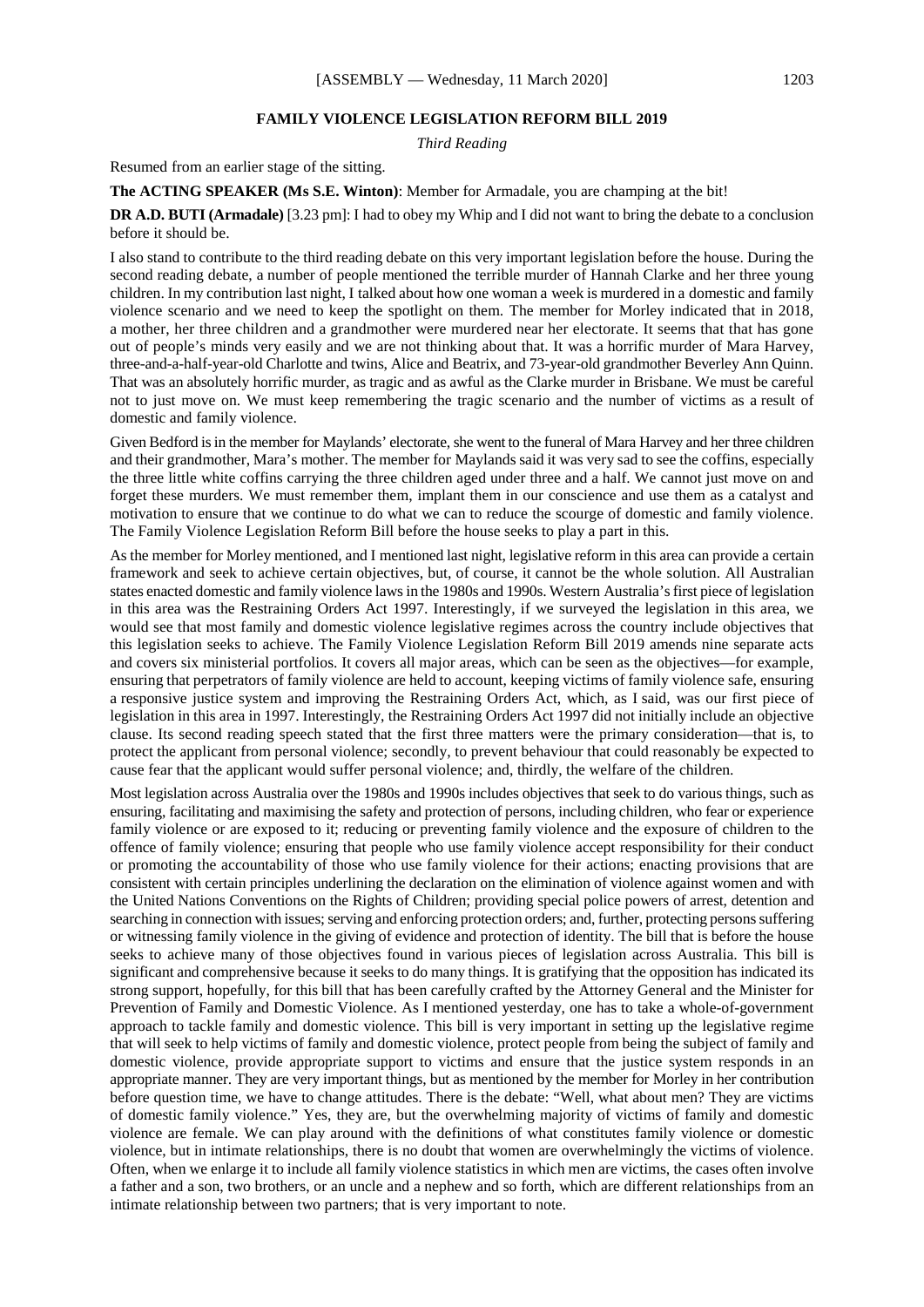Education is necessary to change attitudes. This government went to the last election promising many things in this area. We promised that we would administer specifically for the prevention of family and domestic violence because it is important to not only instigate policy in this area, but also coordinate policy across the various portfolios. We cannot act in silos. That has been the problem with past ministers who have thought of doing X and Y when the issues are interconnected across portfolios. One of the main areas to focus on is education. That is why it is important that the various arms of government that are responsible for education work together. Of course, that would involve not only the Minister for Education, but also ministers from other portfolios, such as the Minister for Women's Interests. Education might also be important with regard to how women are treated in regional areas. That policy needs to be coordinated. A legislative framework is incredibly important and something that Parliament can do; we are here to legislate, and that is fine, but as mentioned by others, including the member for Morley before question time, the key in the end is to change attitudes. We need to educate those people who engage in violence that it is just not tolerated or acceptable. The more we can do in that field, the better it will be for everyone.

In conclusion, we need to provide support services. In the minister's third reading speech, she mentioned the various services that this government has instigated since its election in 2017, which are in accordance with the policies that Labor took to the election. That is very important to note, as are the addition of two refuges—one in Mandurah and the other in Kwinana—and a new Communicare Breathing Space behavioural change centre. Where is that going up, minister?

#### **Ms S.F. McGurk**: It will be in Maylands.

**Dr A.D. BUTI**: That centre in Maylands is very important, because if we are seeking to prevent and reduce family and domestic violence, we need to work on the perpetrators.

In concluding my remarks, members of this house have been very supportive of an event that has been going on for five years called the Ride Against Domestic Violence. This year is its fifth anniversary and members who have been involved have included the former member for Darling Range, Tony Simpson; the members for Bateman and Dawesville; the Minister for Health; and me. We have all ridden in that event and we have had great support from the members for Vasse, Bunbury and Mandurah and the member for Fremantle, who is also the Minister for Prevention of Family and Domestic Violence.

**Ms S.F. McGurk**: I came along and drank coffee.

**Dr A.D. BUTI**: She did indeed. The member for Perth's support has also been very important because we have been finishing at Parliament House. One year we finished in the electorate of Victoria Park, so the Treasurer, the member for Victoria Park, also supported us. During those five years, we have provided financial assistance to about seven or eight refuges and raised in excess of \$270 000, which is a good contribution. This year is the fifth anniversary and I am more than happy for members of Parliament to donate to the cause. I am sure that I will see the members for Dawesville and Mandurah there, but I have to talk to the member for Mandurah because we are not going through his electorate this time. I am sure he will be involved in one way or another. Anyone else who may wish to be involved is welcome. We are supporting a new refuge this year that I think is in the member for Belmont's electorate. I will let her know a bit more about that later.

The legislation that is before the house is fantastic. It is really heartwarming to see it receive support from both sides. We have to tackle this issue in a comprehensive and coordinated manner, which is what this bill seeks to do.

**MR D.A. TEMPLEMAN (Mandurah — Minister for Local Government)** [3.37 pm]: I want to speak about the Family Violence Legislation Reform Bill 2019 as the member for Mandurah. It is important to make a contribution on this bill at the third reading stage. It is also important that we acknowledge the contributions that have been made during both the second reading and the consideration in detail stages with the interrogation, if you like, of the Attorney General. I want to acknowledge not only the member for Hillarys for his support of this bill, but also the bipartisan way in which this bill has been approached. We are all aware that family and domestic violence is an issue that has ongoing concerns within our community. I am particularly aware of the statistics on family and domestic violence in my constituency in the Peel region. I am pleased to report to the house on two key things. The first is the response by the McGowan government since coming to power in 2017 and the impact of its election commitments and the policies and programs that have been implemented and focused on. They are having and will continue to have an important impact on my community.

The McGowan government made a specific election commitment to deliver a new women's therapeutic refuge to my community. For over 30 years, Pat Thomas House, now renamed OVIS Community Services, has done a remarkable job in providing emergency responses to children and women escaping family and domestic violence in the region. Over that 30-year history there have been some remarkable people, some of whom I have got to know personally. Some have passed on, including the late Blanche Kyneur, who, for a number of years, not only was a City of Mandurah councillor with whom I served on the City of Mandurah council, but also worked at Pat Thomas House. She passed away in the early 2000s. Her contribution as a staff member and her advocacy on the serious issue of family and domestic violence was remarkable and admirable, and she left a great legacy. Over a long time, the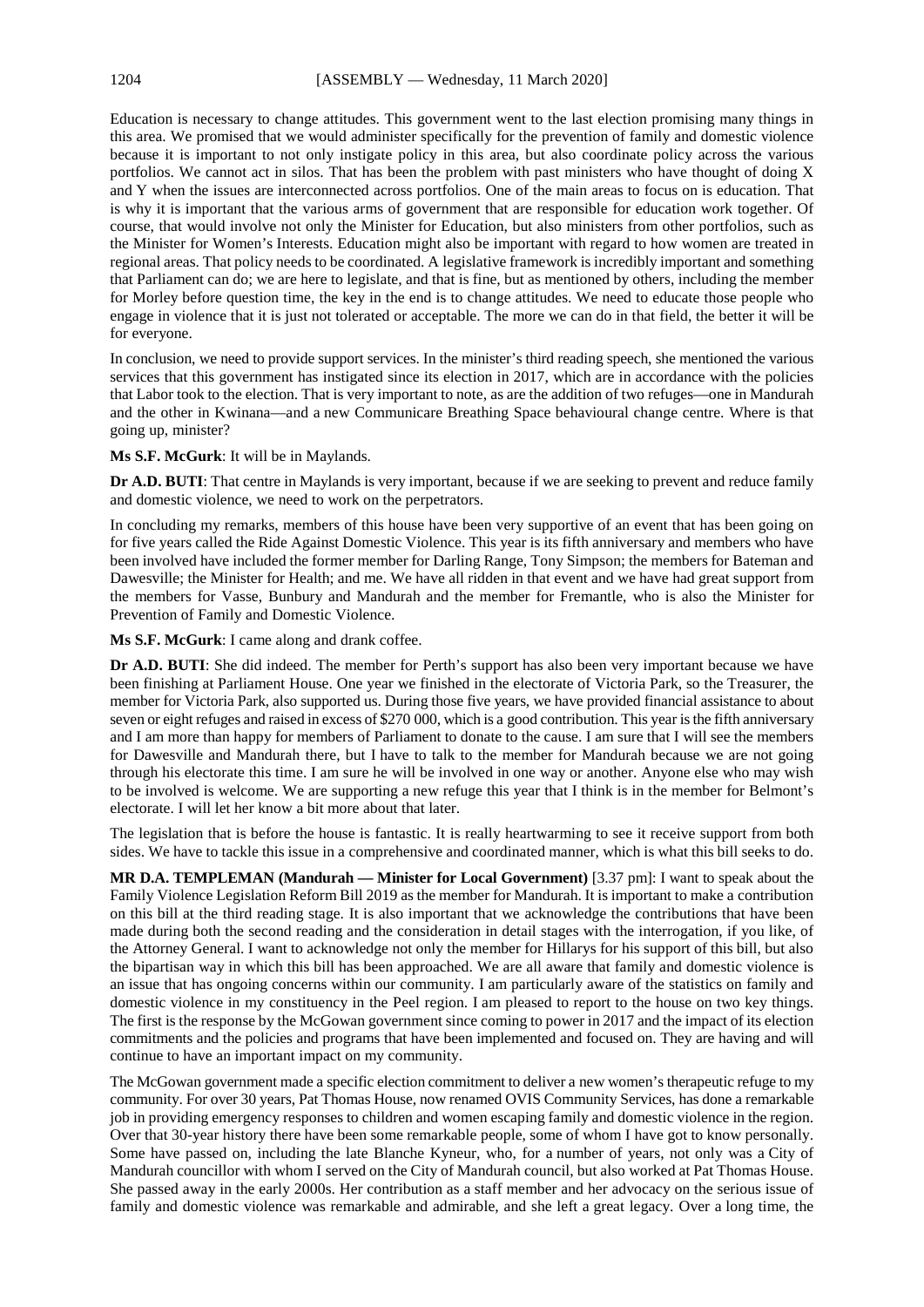administrative staff of Pat Thomas House have worked diligently to ensure that they not only respond to support women, children and families impacted by family and domestic violence, but also advocate for the issue more broadly. I am very pleased that we, as a government, will deliver a second refuge. In many respects it is sad, because we do not want refuges. We want women and children to live in Western Australian communities without the threat of financial, physical and other abuses. However, the sad reality is that we need it and I am proud that we will deliver it. Very soon we will commence the construction of that new therapeutic centre. It will be based upon leading-edge approaches to addressing family and domestic violence. I am very proud that it will be delivered by a Labor government, because for over 30 years we have had only the one women's refuge in Mandurah. I look forward to the entity of the new service—Pat Thomas House, now OVIS Community Services—working collaboratively with government to make sure that we continue to always focus on women, children and other people who will need those services in the future.

I listened very intently to the member for Morley and appreciated her comments. One of the things she asked was: what are we all doing? I proudly say that people in the Peel region are doing some remarkable, leading-edge stuff, particularly in embracing community support for taking a whole-of-community approach to this appalling issue that faces Western Australian and Australian communities. Peel Says No to Violence is a strong network of organisations and individuals that is absolutely focused on working together as a community to address this serious problem. I am very pleased that all local members of Parliament are part of that. The members for Murray–Wellington, Dawesville and I are committed to and part of that network because we recognise that the only way to do deal with this is with good, strong leadership and advocacy and by continuing to talk about this issue and highlight it as one that affects many people in our communities. I am very pleased that our government, upon coming to power, appointed the state's first Minister for Prevention of Family and Domestic Violence. I acknowledge the member for Fremantle for the tremendous leadership she has shown in this area since being appointed minister and for delivering the government's policy on this important issue. I congratulate the minister and member for Fremantle because I cannot think of anyone better to deliver the state government's policies and objectives. I am very proud to serve in cabinet with her, as we all work toward addressing this issue.

I also put on record my acknowledgement of the new chief executive officer of OVIS, formerly known as Pat Thomas House, Ms Dawn Smith. That organisation has gone through a restructure, or repositioning, if you like, and has been renamed OVIS Community Services. I acknowledge the former executive officer, Jill Robinson. Jill had been with Pat Thomas House for a long time. I acknowledge the work Jill put in because she did a tremendous job. I also acknowledge the staff members she worked with, both present and past.

I acknowledge the important commitments the Labor government made upon coming to power in 2017, including a commitment to Allambee Counselling in Mandurah. No previous governments had committed to fund that counselling service, particularly for children affected by family and domestic violence. In the lead-up to the last election, the Labor party committed, through the member for Murray–Wellington and I, that if we were elected, we would provide more than \$1 million over four years to Allambee Counselling in Mandurah because we knew that the ongoing support for children impacted by family and domestic violence was crucial. The impact can be catastrophic and leave ongoing scars. That was an important commitment that we made and we are now delivering on it. I again thank the member for Fremantle for her understanding of why that election commitment and promise was important.

In looking forward, and in the spirit of this bill, which, of course, adds further to the government's commitment to address this insidious issue that faces communities throughout WA, I put on record my acknowledgement of the many people who have worked on it over the last 30-plus years that I have been living in Mandurah, including the work of past and present board members, staff and volunteers at Pat Thomas House, because they have done a remarkable job. I also very much look forward to the new therapeutic service that will be in operation next year. The construction will start very soon. I thank the tremendous effort and work of those who are committed to Peel Says No to Violence. In October last year, the minister addressed the Peel Says No to Violence march as the guest speaker. If members want to look at a model for how a community can respond to this issue, in the flavour of the comments of the member for Morley, I say look at Peel and what it has achieved as a community by working together with the first responders, be they medical, police or emergency services. Look at what we have been doing in Peel, because it is an excellent model that other communities might look to in order to address this issue as a whole community. It requires government resources and we now have those and we are getting more with the new service, but it is also about changing the culture and people's mindset. A number of speakers at the second reading stage, and also during the interrogation of the Attorney General during the consideration in detail stage, understood that this was a collective effort that must be sustained. I take note of the comments some members made about making sure that good men call out appalling behaviour. That is a responsibility of all men, old and young. I was very impressed when Rhys Williams, the then new Mayor of Mandurah, also addressed the Peel Says No to Violence silent march in October 2018, the year he was elected. As a young man, he talked about the importance of young men calling out behaviour that they know is wrong among people in their network. I thought that was a very powerful message because it is important that it comes from young men, and older men—all men—because it will make a clear difference in the culture that exists among some people around the state.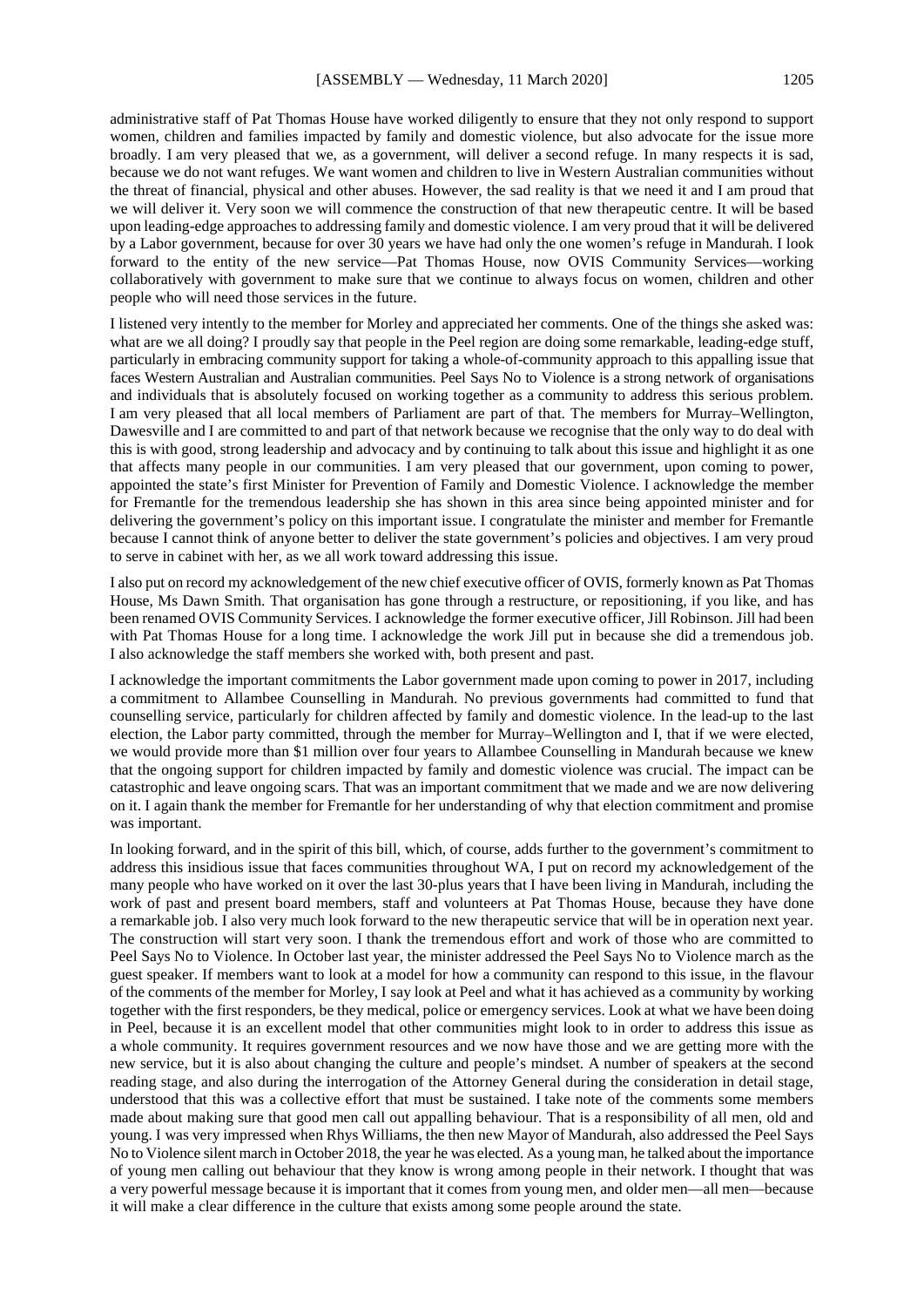I am proud of what we are doing in Peel and Mandurah. I am proud of the McGowan government's commitment to this serious issue. We have already got a track record on it and we call upon the community to continue that hard work. As I said, if members want to look at a model that is working well, look at the Peel Says No to Violence model that my community has been embracing, advocating for and taking action on for a couple of years now.

**MS J. FARRER (Kimberley)** [3.49 pm]: I rise to support the Family Violence Legislation Reform Bill 2019. When I came into Parliament in 2013, I outlined in my maiden speech that I was raising 13 children. Four of those children belonged to my sister, who died at the hands of a domestic violence perpetrator, and I ended up being their carer. It has taken me a long time to understand how the law works, but as the years progressed, I stood up in Parliament again on 7 September 2016 and spoke about domestic violence and the devastating long-term effects it has on the victims, families and the wider community. These effects may not be visible immediately or in the short term, but, later on down the track, exposure to domestic violence shows. There are children who witness domestic violence on an almost daily basis and they grow up seeing this as the norm.

In the Kimberley, where I come from and where I represent the people who live there, more than 40 different languages are spoken. Sometimes we find it very hard because there is no funding to provide interpreting services that should be in place to support some of our women. For a lot of women in domestic violence relationships, English is maybe their third or their seventh language, so they are not able to access a lot of information. Over the years I have been mainly concerned and partly annoyed that even though the court system exists, it does not really support some of our women. Due to the remoteness up in the Kimberley, counselling and nurturing is not available and the cycle of domestic violence continues—it continues today. Due to fear, many children leave home when acts of domestic violence occur. That results in many young children being on the streets. They try to support themselves and that often can be the reason so many young children get involved in crime. This is how I believe the court system is failing victims, and the victims include those children.

Many women suffer domestic violence in silence. Those who speak English as a second language can be the most at risk because they are unaware of the support that is available for them. I know many victims of domestic violence throughout the Kimberley who fit into that category. It is so sad in this day and age that those support systems are not there to support our women. I am talking here about Indigenous women. I would like to make that a focus so it is clear and available. There should be an interpreting system that accommodates those women to address some of the issues that they face when they go to court. The process needs to be broken down so they understand what domestic violence is all about, what it does and how it can affect the children. I am talking here about Indigenous women.

In the Kimberley there are other women, aside from Indigenous women, who are subject to this sort of abuse. One case in particular is very disturbing and it has disturbed me for some time. I will not name her or the town in the Kimberley that she is from, but she is a lady who met her Australian husband in her home country. She came back to Australia with him and had two children. He had an affair and left her. She could not speak English and she did not have any identity—maybe that is because the man did not want to give her an identity. She was left with no money. On top of that, her husband got custody of the two children. He remarried and the two children were encouraged to call the new wife "mum". What happened to that woman, the mother of those children? She started drinking and would get drunk and pass out on the street because she felt she had nothing left to live for. She was regularly sexually and physically abused. Later on, when her husband, who still resided in the same town, passed away, the two children left town with the new wife. This mum, their biological mother, lost all contact with them. She does not know where they moved to. She is a victim who did not know where to go for help or support.

This is a very sad case. All the time we see women coming from countries overseas and marrying Australian men, but when they are battered, they do not know where to go to ask for help or support. In the particular case I am referring to, Aboriginal women who work at the women's refuge ended up taking her in. She was not Aboriginal but they took care of her and tried to get her all the support they could. First of all, she had to be identified—she did not have any of that—to help her get an income. For some of these women, especially those who do not belong to this country, it takes a great deal of courage to leave violent relationships. It is for that reason that I say the court system has failed these women. Restraining orders are only good for those who abide by them. The repercussions for breaching them, and the restraining orders themselves, are not strong enough, but the repercussions for the person who took out the order can be tragic. Sometimes people ask, "Why can't I own the house that I live in, because at least that way I will get some support through the court system to help me and my children?" They are some of the difficult questions that people in the Kimberley ask.

One thing I would like to say is that I am proud that the Labor government has taken this stance on family and domestic violence. I am very proud of the minister who has taken on that challenge. I think there will be some laws put in place to support our women. I speak very strongly about domestic violence because a number of Indigenous women find the system of court trials very challenging and difficult. As I said before, in the Kimberley there are 40 different language groups. I could read them all out or I have a map that shows where all these places are and the different languages that are spoken. This is why we need support. We need funding to support not only Indigenous women who find it very difficult, but also women who come into the Kimberley as partners of some men who are quite brutal in their relationships, especially with the children involved. That is all I will say for now.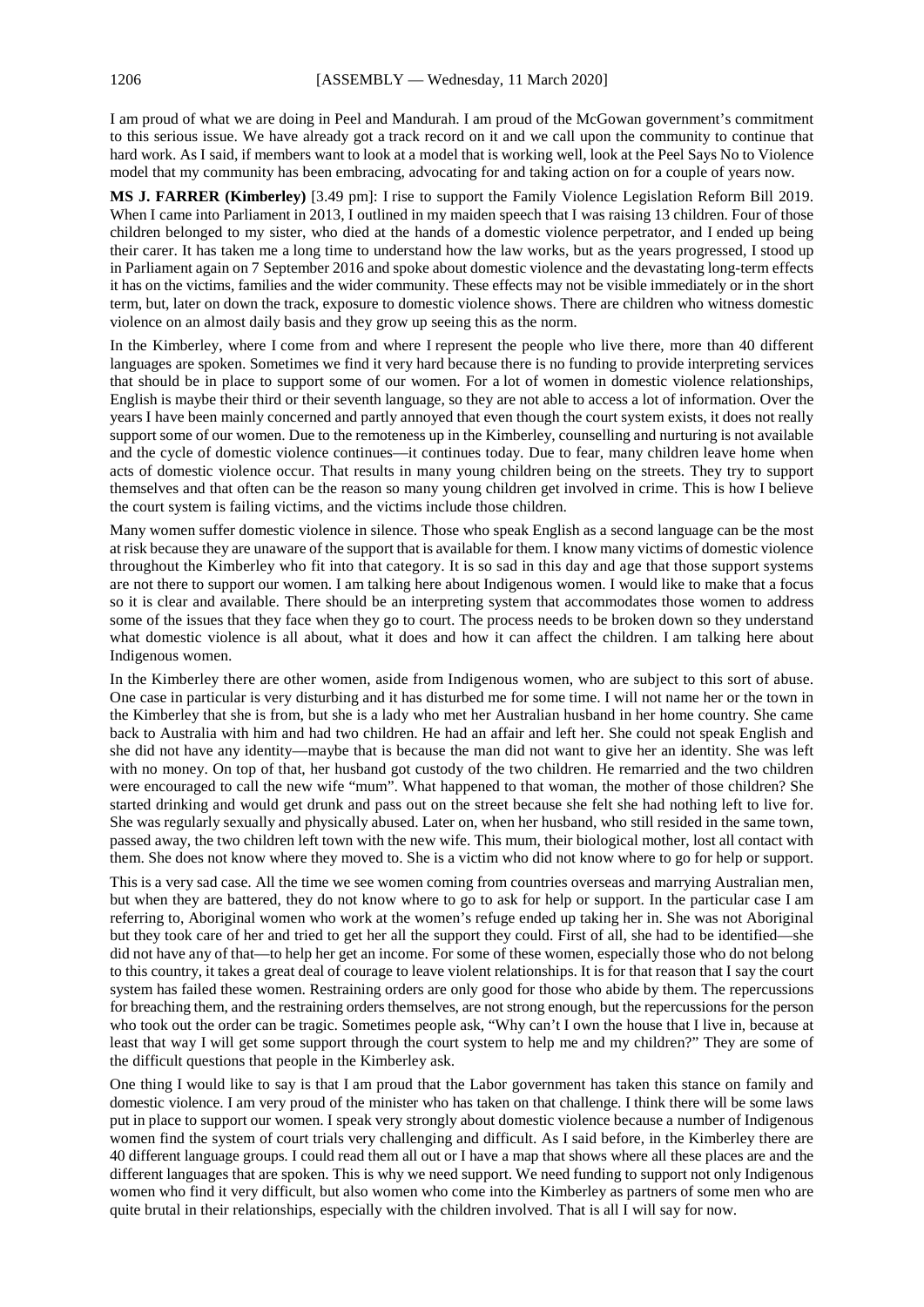**The ACTING SPEAKER (Ms S.E. Winton)**: Member for Kimberley, would you like to table that for the rest of today's sitting?

**Ms J. FARRER**: Yes, I would love to table that map, because it is a very important issue. Once again, thank you.

[The paper was tabled for the information of members.]

**MS C.M. ROWE (Belmont)** [3.58 pm]: I am pleased to make a very short contribution today as part of the third reading of the Family Violence Legislation Reform Bill 2019. I would like to touch on something that the member for Kimberley just raised around the courage to leave. It takes an enormous amount of courage for women to actually leave situations of family and domestic violence. I have met with many, many people right across my electorate, from all walks of life, who have sadly been victims of domestic violence. The courage that they show when they take these really dangerous steps to leave is absolutely remarkable.

In fact, one situation really stays with me. When I was doorknocking as a candidate in part of my electorate, a woman answered the door and she was whispering to me because her husband was asleep on the couch right near the door. She was whispering that she was terrified; she was actually shaking as she articulated to me the horrors of her daily existence. I gave her my personal mobile phone number and said, "I implore you to call me and I can find help for you." Eventually she did seek help, but it took her a long time. She came to see me once I became a member of Parliament, but it took her more than 18 months to leave, for the same reason as so many other women—she did not have the financial means to leave, and when she tried to reach out to women's refuges, there simply were no beds available. I find that absolutely heartbreaking and, on many levels, quite unforgivable. We simply need to do more for women.

What I cannot stand is the attitude that seems to persist in our community: "Why doesn't she just leave, especially when there are kids involved?" I put something different to people: "Why doesn't he just stop inflicting violence upon those whom he pretends to love?" This victim blaming that seems to permeate every element of our community is quite disgusting.

Debate adjourned, pursuant to standing orders.

### **CORONAVIRUS — REGIONAL HEALTH AND MENTAL HEALTH SERVICES**

*Motion*

#### **MS M.J. DAVIES (Central Wheatbelt — Leader of the Nationals WA)** [4.02 pm]: I move —

That this house condemns the Labor McGowan government's failure to prioritise and address regional health and mental health services, including its response to the growing threat of COVID-19.

Apologies for the confusion; there are two very similar motions on the books, and this one in particular weaves in a more current issue in relation to COVID-19 and the government's response, but this is not an issue in terms of regional health and mental health that we have not canvassed in this place previously.

I understand that the Minister for Health is in a meeting. He has extended me the courtesy of advising me that he will be in the chamber shortly, so the first five minutes of my presentation will not go directly to the concerns that I would like to raise, because there are things I would like him to be able to respond to. I will spend a little time outlining why we have brought this motion to the house and why we think it is important to canvass more broadly, over the course of the next three hours, some of the issues that are concerning to our members in regional Western Australia.

We have a consistent and persistent team in this house and in the other place raising issues in relation to regional health. Unfortunately, we see this government failing on a number of fronts when it comes to mental health services and regional health services. One cannot help but think that the issues we raise fall on deaf ears. There are many platitudes provided in this place; the minister is always very understanding when it comes to responding in the house, but then, as time has gone on in this term of government, with Premier McGowan at the head of the Labor government, we have really started to see the wheels fall off in parts of regional Western Australia, and that is becoming very distressing.

It is inconvenient for many in this place to acknowledge that a system that is so fundamental to the state government's provision of services is failing those communities, because it really does not fit with the narrative that the government is trying to sell—that everything is going well; there are currently a few challenges, but, by and large, over the last three years, it has done a great job. That is what the Premier and the Minister for Health and others out there are peddling to the community.

I think this government has lost its way, particularly in regional health. I think it has forgotten that the government's most important job is the equitable provision of essential services to the people of Western Australia—not just regional Australia, but all the people of Western Australia. Arguably, the provision of health, education, power and water are the most important things that the government can provide, and we in regional WA know that these things determine whether a family or a business will stay and invest or pack up and leave. We consistently get feedback from community members that if the health system in their community is not up to scratch, the education system cannot provide for their children, they cannot access tertiary education or training, or they do not have a reliable power source—issues that the members for Geraldton and Moore have canvassed over the past couple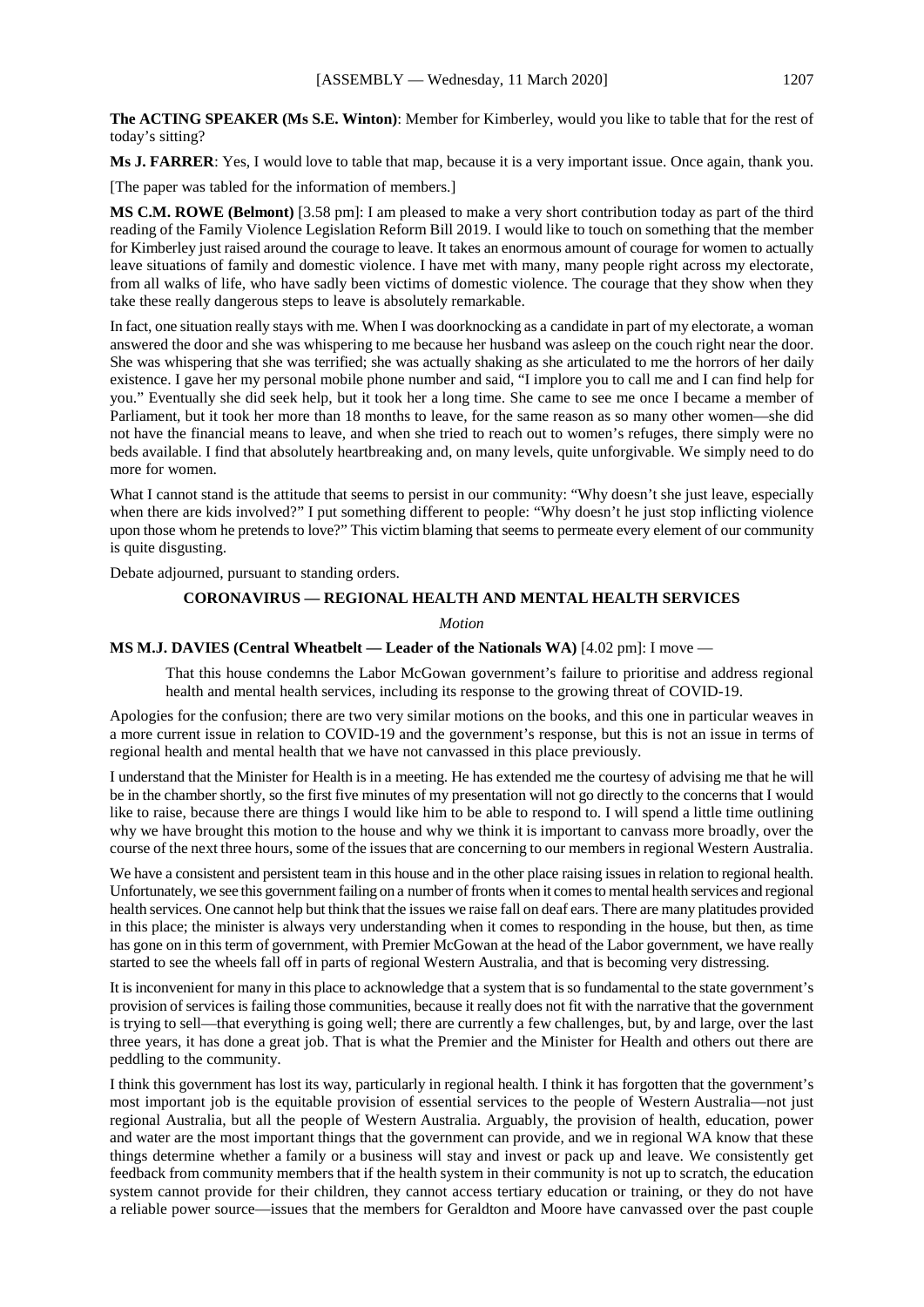of weeks—it puts a handbrake on businesses, in particular. Residents and households are saying, "How come we are second-rate citizens in this place? How come we are not getting reliable services?" The member for Roe has consistently raised issues around the provision of water, particularly in areas of his electorate, and there are people facing real and serious concerns about their access to a very fundamental and essential service.

I think the government has lost its way because it is so focused on the one big, shiny project that it committed to at the last election—Metronet. That is being done at the peril of being able to deliver these most important services, and there cannot be anything more important than health. When you have your health, everything seems to be going well. The moment you actually do not have it, and you cannot access a doctor or the system is letting you down because you do not have access to any primary healthcare or emergency facilities or services, things start to get very serious for you and your family. That has a flow-on economic impact.

The previous Liberal–National government never lost sight of that. We never lost sight of the fact that we needed to look after health, education, power and water. Our government, over eight years, made significant investments in those things. Members have heard me speak previously about the investment we made in health, in both metropolitan and regional areas. When people go to the openings of some of the health facilities we have now, or any public forum where they are talking about health investment as the tail end of the investment that we made as a government, WA Country Health Service will openly acknowledge that the investment that the previous government made was the biggest in the state's history. Staff from the country health service look a little harried and under pressure, because it has been a big program of works for them to deliver. I make absolutely no apology for that. We knew, when we embarked on the program of investment right across the state, from the Kimberley down to Albany, right through the goldfields and into the wheatbelt, that we were doing something unprecedented. We knew that it would at least lift those services to a base on which we could build to make sure that people felt valued in their communities, and understood that the government paid attention.

We invested significantly in health and education. We invested significantly in power infrastructure, poles and wires, right across the south west interconnected system. There was unprecedented investment in poles and wires because when we came to government, they had been left to rot—poles were literally hanging on the wires. That was an extraordinary investment on our behalf, but do not forget we also did it in the north west, where we invested in underground power in communities that are prone to cyclonic conditions, which meant that when we did have cyclones, as we recently have, those communities did not lose power and their businesses could ramp back up. Everything was back on track far faster than before, and that cost money, but it was a priority and an essential service that we invested in.

**Dr D.J. Honey**: Something we were consistently criticised for.

**Ms M.J. DAVIES**: Absolutely, consistently criticised for the investment that was made and the return on investment, but I can tell members that when they go up there now and talk to the communities, although there have been devastating results from those cyclones and there is lots of debris and rubbish, they can imagine what would have happened if they had still had power above ground, with all that flying around after the most recent cyclones. We never lost sight of that. I think this government has lost sight of doing that because it is bewitched by this Metronet project, which it needs to be able to show it has delivered before March 2021.

In education, I think the record of this government is well known and understood. It came to government and made a series of very cruel cuts, particularly in regional areas, not all of which have been rectified, but most of which were rectified by the federal government. We still see some issues with the provision of education right across regional WA. The government has been forced to back down, and, again, it has let people down on essential service provision.

In health, this government had such a good base to start from with investment right through the wheatbelt and in our hospitals in the north west, the goldfields and the great southern. We made a significant change to the way health services were delivered across the state. But as I said, after the last three years, we are now at a point at which numerous complaints and concerns are being raised by people that have not been put on the agenda or are being left out. They feel like they do not matter.

In contrast to the previous government's significant investment in regional health, we now have a government that is having to deal with a crisis—through no fault of its own. I am not pretending that anyone could have foreseen that we were going to be dealing with COVID-19. But that is going to add another layer of pressure, and, certainly, the complexities for delivering and managing that through the health system in regional Western Australia has started to be canvassed in this place. It is entirely appropriate for the opposition and the Nationals WA to raise concerns in this place. This is the place where we can ask questions, where ministers are on the record and where clarity can be sought about information that is being provided from multiple sources. I do not think that there is anything wrong with us asking questions and raising concerns about the way this government is dealing with coronavirus and how we respond to it.

We all acknowledge that we must be reasonable and measured in our response, and we all acknowledge that it will require resources, it will stretch staff and it will stretch our system. But I do not, for one minute, support the outrage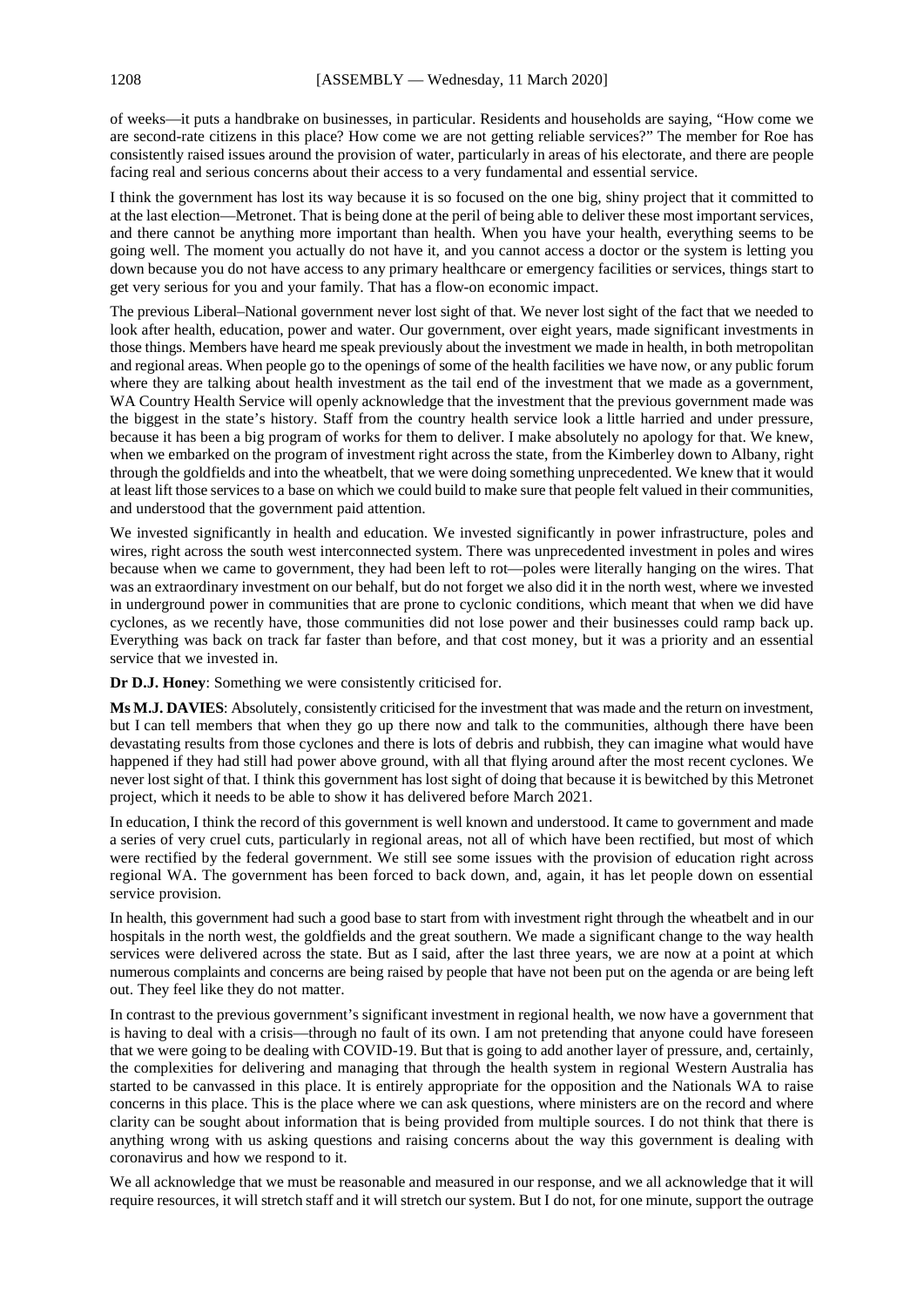about or the insinuation that has been part of question time and the debates that we have had already in the last day and a half that we are not permitted to ask those questions. Members opposite have very short memories and are quite hypocritical. We dealt with some very sensitive debates in the last term of government, and there was no hesitation from those on the benches on that side at that point to fully politicise and make the most of those opportunities when they had them. I do not think any of the questions we have asked have been unreasonable, and I think that we do need to have that clarity, and this is a good place to have that aired.

In terms of this debate, I do not want that emergency response to eclipse the health issues that we still have running in regional Western Australia. We do not want that to be left on the backburner or to become an excuse for not dealing with some of those concerns. We will not be brushing them under the carpet, because, although we are preparing to deal with the coronavirus, we are also dealing with some really serious issues in our communities that we have been raising for some time. Therefore, there will be no leave pass on that front. This government needs to get back to delivering those essential services. It needs to put aside some of its shiny election commitments to make sure that those essential services are delivered. That is what every good state government should be doing at this point being in lock step with the federal government and making sure that it is delivering those essential services.

The Premier's commentary in this place has been around being confident and positive and inciting our Australian ability and resilience to respond to a crisis in times of war. Things like that are all very nice, but it is not a plan, and we should not be criticised for critically analysing some of the statements. Having looked at the "Western Australian Government Pandemic Plan", I am also none the wiser as to some of the questions we have raised about how things are actually going to roll out. From the public's perspective, I am not sure whether that answers the questions people raise with me as a member of Parliament.

The level of preparedness, particularly in regional Western Australia, concerns us. Having read over that plan, I am still not clear on how we are going to deal with this issue, particularly in regional Western Australia. I would like the minister to expand on his commentary from yesterday about the discussions he has been having with St John Ambulance WA. I am seriously concerned that we are reliant on volunteers, who, whilst they are under the umbrella of St John—I know that Michelle Fyfe has been in the media saying that they are standing ready and willing to step in—will also be impacted. At that level, when volunteers are interacting with people to provide emergency functions and non-urgent functions in our regions, what happens if those volunteers are stretched to the limit or they are not available because they have had to self-isolate? Evidently, we are going to see a ramp-up in numbers, which will spread right across our regions. I cannot imagine that our volunteer workforce is not going to be impacted by that. We would like to see that addressed more fully. I concede that we raised this issue in question time yesterday, and that perhaps that was not the forum for the minister to deliver a long-winded answer. We appreciate that, but today we have that opportunity for a response.

We have seen in the media the announcement that 29 regional collection centres will be available for COVID-19 testing. That is quite a comprehensive list from a regional perspective. The centres are already in existence and no new ones are included. But the kicker for me is that the statement reads —

Patients in regional Western Australia with a GP referral can attend one of the 29 collection centres that are testing for COVID-19.

…

Attendees at the collection centres must have a GP referral.

I have some concerns, because that assumes that people have access to a GP. One of the things that we have been doing is assessing the lack of GPs in our communities. Over the course of the last couple of months of 2019, we surveyed all our local governments in regional Western Australia, and we had a very good response rate. There are communities that do not have medical centres or nursing posts. There is a lack of doctors. Some communities have had no doctor for a considerable amount of time. If people do not have access to a doctor, or they do have a doctor but they cannot get access to them because they are in a place like Exmouth or anywhere else in regional WA where the waitlist is two to three weeks sometimes, what will that mean in terms of being able to be dealt with in a timely fashion?

I will go through some of those findings. Statewide, seven out of the 75 respondents said that they had been without a GP for more than a year. I will not go into the costs; I have raised the costs of attracting and retaining doctors in people's communities in other debates. This is about where we see a real challenge region by region. Out of the 63 local governments in the Agricultural Region, six respondents did not have a GP when they completed the survey. Five of those respondents have been without a GP for more than a year. One respondent stated that they had been without a GP for less than six months. The south west region is a very attractive place to live and work, so we are doing pretty well down in the south west—there was no surprise there. In the mining and pastoral region, out of the 27 local governments contacted, there were 15 responses. Two respondents did not have a GP or had been without a GP for more than a year. One of the issues raised in correspondence prior to the survey was doctor availability, because most areas are covered by a local GP or fly in, fly out clinics, which makes it difficult for patients to see their GP in a timely manner. I presume that timeliness in relation to coronavirus testing is something that is critically important.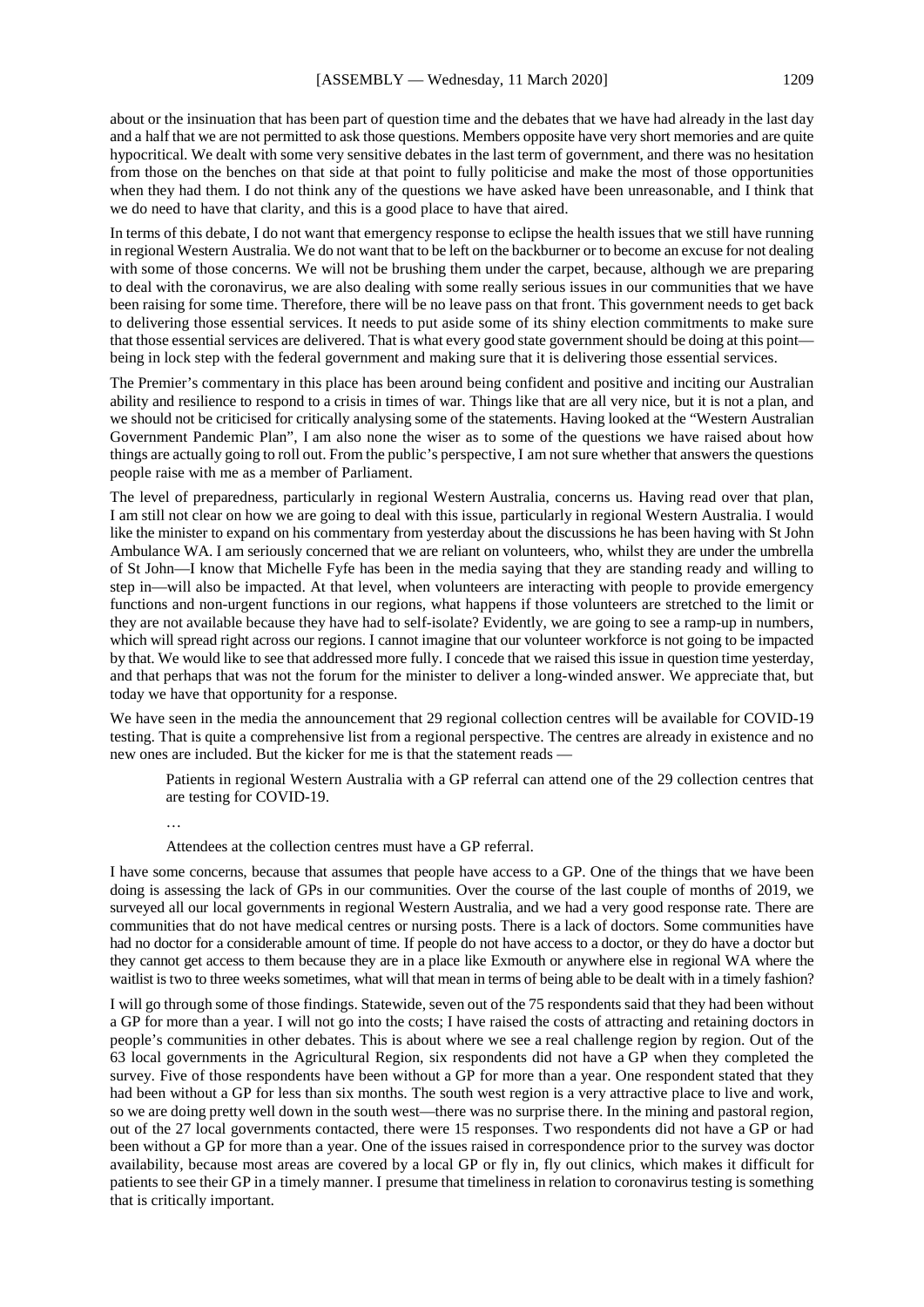I welcome the fact that we have PathWest facilities and that the minister has identified places that are in existence already in regional areas, but we all know that there are many smaller communities where people are unable to access public transport or do not have transport of their own. How are they planning for that? How do we plan to transport them if they present with those symptoms? That is a concern, because we will come back to relying on St John Ambulance for non-urgent patient transfers, which I presume will be called into play if required. Those statistics alone really create some challenges. In going from there to not having a doctor at all, distance and access issues become the next problem. Out of 91 local governments, 21 respondents advised that they had no medical centre at all. Therefore, there is nowhere for those people to present in their local community. Out of those respondents, 16 had very limited hours, including the Shire of Cue, which had a doctor visiting only once a fortnight, and 42 shires said they had a nursing post and that those nurses worked part-time in their communities, with some areas having only one day of coverage a week. In the Shire of Coorow, a doctor visits for 0.5 days a week. In the Shire of Wandering, in my electorate, 120 kilometres south east of Perth, there is absolutely no health service at all. There are some challenges in how we can make these services more accessible. This is not a new argument. We talked about this when we talked about palliative care services and voluntary assisted dying. It is a perennial issue for regional health services. It becomes more and more difficult the further people get out from Perth, particularly into the north of our state and the goldfields, and in remote communities. I am not sure that we have had any great clarity about how that will work.

I would like to put on the record one of the things that the Nationals have talked about in advance of the next state election. That is the creation of a rural health commissioner. That would be modelled on the National Rural Health Commissioner. It would also be based on the process under which the Commissioner for Children and Young People operates. The commissioner would report directly to the Parliament; provide an independent analysis of the provision of services; work with all stakeholders across the state, and with federal jurisdictions, in which there are complex interactions; provide an independent examination of legislation and administration; and provide a place for people to talk about population and public health policy development outside of government. The Nationals believe that is critically important. It would add to the health portfolio, which is a complex and difficult area in which to work. From a federal perspective, from all accounts it has certainly been beneficial.

I remain concerned that we do not have infrastructural resilience in our regional health services. We are not keeping an eye on people who are already disadvantaged in the lack of medical services by distance and by limited transport options. If the minister were able to provide assurance and greater detail about these matters, that would assist the community to better understand and to heed the warnings that are coming from the government not to panic in this situation. The provision of clear information about how that will work in our communities will go a long way towards allaying some of their fears.

Before my colleagues speak about the issues in their own electorates, I want to briefly turn to an issue that is of concern to me in the Central Wheatbelt. That is mental health services and suicide pre and postvention services in the region. This issue is serious. I do not want to exaggerate the situation. However, over the last few months, people working in both the government and non-government sector have reached out to me. They are at breaking point. I do not want to reveal or break any confidences. The people who have contacted me, particularly from within government, have done that because they know me from their local community. They have done that only as a last resort, because they are feeling very exposed and very concerned about the welfare of their colleagues. In December 2019, we asked a question in the upper house of this Parliament to ascertain the staffing levels in and around leave, service levels, and some of the challenges that are facing the Wheatbelt Mental Health Service. I have to say that it is most telling that between 2017 and 2018, 1 548 patients accessed the Wheatbelt Mental Health Service. In 2018–19, that number increased to 1952. That is an increase of 400 patients in one year. Sadly, since Christmas, six people in the region have completed suicide. The majority of those suicides have been in two very close locations. I recall a similar situation some years ago in Narrogin. It is devastating, no matter where it happens, for the families, the communities, the first responders and all those who are touched. Obviously the people involved in managing those situations are predominantly in the mental health services in the region and the non-government organisations that provide wraparound services for the families and the community.

Anecdotally, I am told that the Wheatbelt Mental Health Service is the most under-funded of the services provided by the Western Australian Country Health Service. I am told also that currently, almost half of the Aboriginal mental health team is on stress leave, and the other half is on leave. I am told more broadly that a number of staff have resigned due to stress, or are on stress leave. To quote one staff member, they are coping, but it is far from ideal. Minister, internally there is a belief that the Wheatbelt Mental Health Service team is considered to be a psychological risk and the workplace is not safe. That is not a good space for that service to be in when it is supposed to be providing critical support to some of the most vulnerable in our community.

I also point to the challenges and significant pressure being faced by the not-for-profit organisations in the sector, particularly in the provision of mental health support, respite, and suicide bereavement. The wheatbelt has a community organisation called Share and Care. People who have been in the wheatbelt over the last 20 years would know the CEO, Carol Jones. Carol is synonymous with the provision of community services delivery for people who are at their most vulnerable. Share and Care is the first port of call for many facing challenging circumstances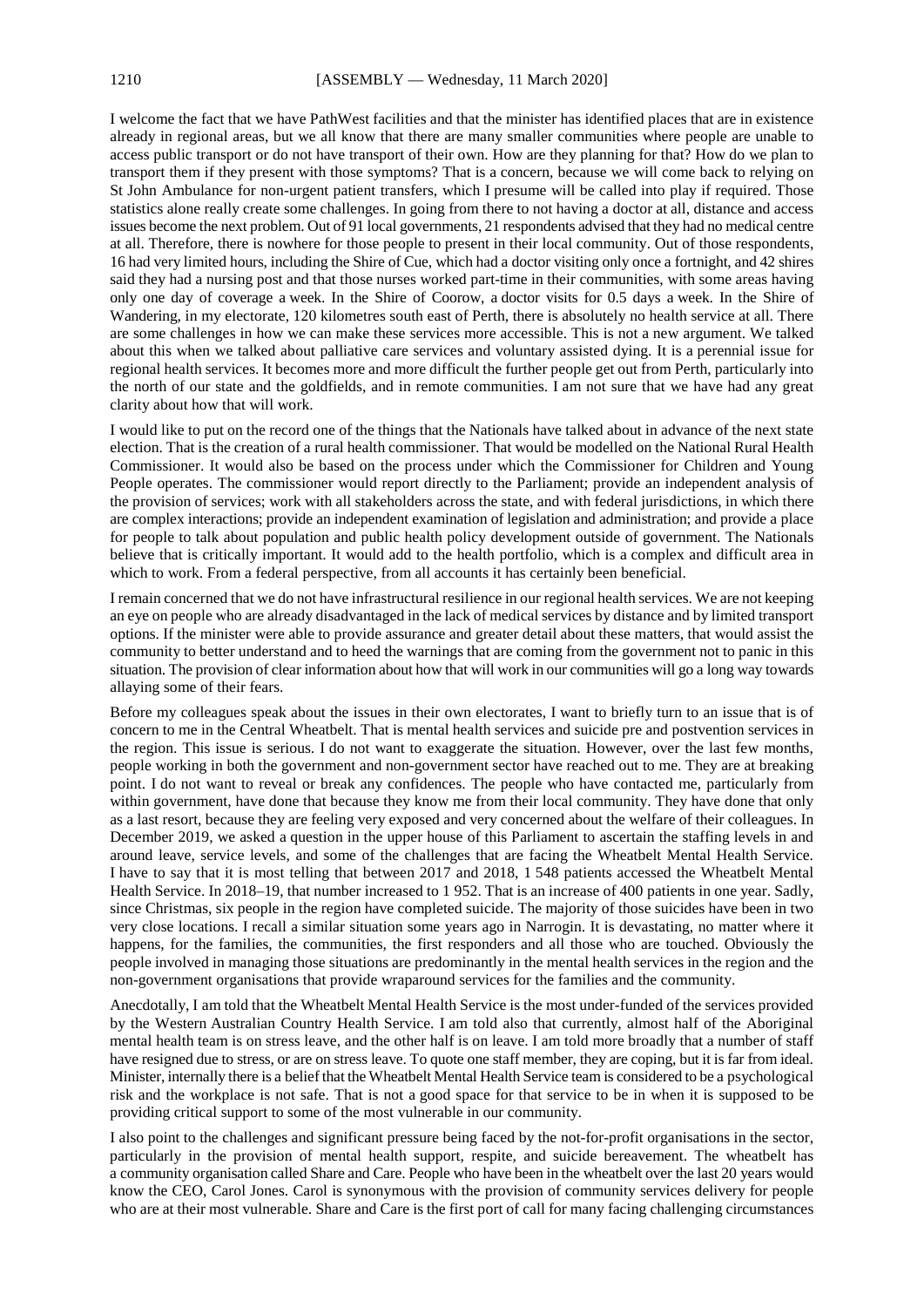in their lives, whether it is financial counselling; refuge from domestic violence; child support and refuge; emergency relief, either food or financial; home care and support for the aged; or mental health support. Share and Care is a mainstay in our community. Carol is a wonderful individual. She has a fantastic board and executive team, and a very dedicated workforce and volunteers. I have to say my office would be absolutely lost without Share and Care. Whenever people who fall into those categories come into my office, we have no hesitation in referring them to that service.

I want to give members some sobering statistics from Share and Care's 2018–19 annual report. It had 2 953 client contacts for its mental health support service, 4 842 client contacts for its mental health mobile respite service, and 226 client contacts for its suicide bereavement service. The suicide bereavement service, which is a postvention service to support families and communities to recover after a suicide, is wholly funded by Share and Care. It has been trying—without luck—to attract funding from the Mental Health Commission, the WA Country Health Service and the federal government. It has been unable to source what I think would be an insignificant amount of funding out of the total health budget. It provides an important service in our community. It was instrumental in assisting in the recovery after the cluster of suicides in Narrogin. It provides services to the families and others who have been impacted, for as long as they are needed, and in some cases for years, because, as we know, completion of suicide is often repeated in families. The people impacted are often people with multi-generational disadvantage and other complex needs. This is an organisation that I trust and feel most confident is able to deliver those services.

## **Mr R.H. Cook**: What is the name of the organisation?

**Ms M.J. DAVIES**: Share and Care. It has written to all and sundry to try to access funding. I urge the minister to consider that. I would love to see that in this year's budget. It would make an enormous difference for not only Share and Care, but also the Wheatbelt Mental Health Service if they were well resourced and could work together. It would certainly result in a much better outcome and help reduce some of the horrifying statistics that we have seen in both the government's numbers and through their own contacts. Those organisations are at crisis point. As I have said, I do not want to exaggerate it, but it takes a lot for people to raise these issues with their local member, especially when they are fearful that it will have ramifications for their jobs. They are passionate about making sure that they can provide support for vulnerable people when they most need it. On behalf of the staff and providers who make up this important service in the wheatbelt, and who are doing the very best that they can, I ask that the minister please intervene and provide some support and feedback from the minister's office and the department, and hopefully even some additional resources.

With that, I will leave it to the remainder of my team to talk through some of the other issues across regional Western Australia that we are dealing with. As I have said, although we acknowledge that the coronavirus is putting added pressure on our entire government, not just at the state level but also at the federal level, we do not want some of these significant issues swept aside or put on the backburner. It is the state government's responsibility to deliver essential services. Health is undoubtedly one of those. We do not want to drop the ball and let down people in regional Western Australia. One of the first things that people report back to us when they are making decisions about whether to leave their community is that they do not trust the health system and cannot get the access that they need and deserve. We want to make sure that cannot be used as an argument for people to leave regional Western Australia. Many things can be done to keep people in our regional communities. However, if we do not get the basics right and build on the wonderful investment that we made when we were in government throughout the state, we will let down the people of regional Western Australia.

**MR P.J. RUNDLE (Roe)** [4.30 pm]: I back up the Leader of the Nationals WA's motion that this house condemns the McGowan Labor government's failure to prioritise and address regional health and mental health services, including its response to the growing threat of COVID-19. I will speak about COVID-19 very shortly, but I want to say to the minister and those opposite that this government often says it is the regional party and that it has the most regional members. It is quite bizarre that we have to keep talking about the shortfalls in regional health, regional education and the like. I have been reminded very often about those regional members. I hope some of them survive the next election, but I fear that there will be a few casualties.

Regardless of that, I want to continue the point the member for Central Wheatbelt made about the fantastic investment of royalties for regions money in health projects. Over the last two or three years I have trailed along behind Hon Darren West as he has opened the Williams Health Centre, Narrogin Hospital, Katanning Hospital and many others. To his credit, he generally acknowledges me and sometimes gives me the opportunity to speak about the value of those infrastructure investments, which have been a great bonus to our communities. It is up to the minister to follow on from that infrastructure investment and put the right people in place to back it up. That is something I would like the minister to think about.

I will briefly speak about the coronavirus in our regional areas. I agree to some extent with what the minister and the Premier have been saying in the last couple of days—that we need to keep a level head about these things and progress in a methodical way without creating any sort of panic. However, I want to quote the head of the Australian Medical Association, Andrew Miller. Yesterday, about the specialist coronavirus testing clinics being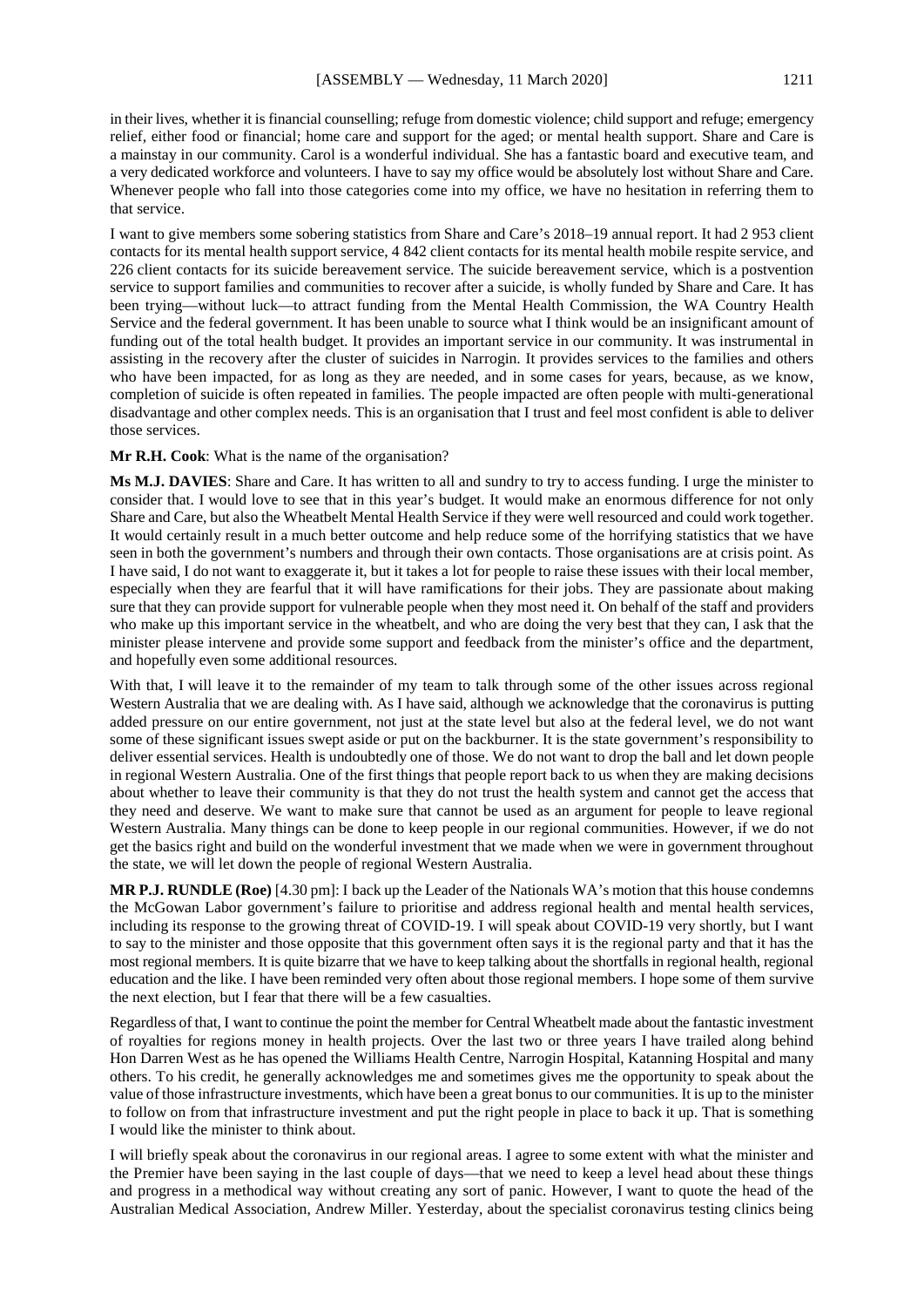set up in Perth but not in the regions, he said that the message is to not panic, but be prepared, and that he is sure that people in the regions are used to that because they are used to things that they have to plan for because no-one is going to come and bail them out. I think that pretty much sums up what we quite often face in the regions. We have to look after ourselves and do that little bit extra. I am looking forward to the minister clarifying a few things for me about testing in the regions, such as telehealth. I saw a mention of that in the pandemic plan today. I would like to hear how he visualises that working. Talking about the likes of Albany in the great southern, my parents live down there and I was talking to them this morning. They are around 83 years of age and I worry for them. They are probably going to have to be quarantined on their own for the next six months the way it is going. Part of the reason is the cruise ships that are coming in. I want to know what the minister's plan is for cruise ships. There are articles saying that it is fantastic that Esperance and Albany are getting more cruise ships. The reason for that is that Singapore and other Asian countries do not want to accept them. The worry for me is the minister's plan when 20 people walk off the ship at Albany. Will they be tested? If they are, where will they go? Will they go to Albany Hospital or back onto the ship? What are the minister's plans? What are the minister's plans for my parents and the many others at St Ives Albany Retirement Village or many of the other aged-care villages in Albany?

#### **Ms M.J. Davies**: And Geraldton.

**Mr P.J. RUNDLE**: Yes. Geraldton as well. I think I saw something about that today. That will be interesting. Our smaller regional clinics are a real concern. What are the plans for telehealth and Skype? Some towns just have a small clinic with no hospital. What will the recommendations be there? Yesterday I heard from one of my constituents who lives in a small town. She is on welfare and is struggling for income. She can get into the larger regional town only once a fortnight and is struggling to get a lot of the supplies that we all know are running out. People like that are calling our electorate office and our electorate office has had to go above and beyond the call of normal duty and help her out with a few supplies. Those are examples of what is happening out there that really concern me.

Putting that aside, I would like to go on to the issue of mental health, which the member for Central Wheatbelt talked about. The statistics are really concerning. An extra 400 people in the wheatbelt region have registered as mental health patients, which is nearly a 20 per cent increase. That really worries me. Exactly the same thing is happening in my electorate of Roe. A lot of issues are coming from our doctors and our mental health practitioners—where we have them. That is something that I want to point out. Our mental health practitioners are available at irregular intervals and the staff turnover is very high. I would love to see the minister really focus on that. I have heard of the potential closure of the mental health unit at Narrogin Hospital, which I think is a massive backwards step in regional mental health treatment. Last Saturday at the Wagin Woolorama, one of my constituents spoke to me. She is a mother whose son has issues, and they are struggling to find anyone who he can see. They have gone to Albany, but they live 250-odd kilometres away from Albany, so that is pretty difficult. I think a psychologist is in Katanning about once a month. There is absolutely no continuity. The Anglicare counsellor has to cover an area from Narrogin through to Ravensthorpe, which is about 400 or 500 kilometres. As far as I am concerned, that is not acceptable. Another example is a friend who was committed to the Katanning Hospital emergency department because there was no mental health unit or support for her during a mental health breakdown. She was unable to care for herself or her children and ended up having to be admitted to hospital. The problem is that people cannot always go to Albany if they are 200 or 300 kilometres away. If they go there and see a person once, but cannot go back for another month, that is not acceptable. Another thing I would like to point out is, as the minister knows, a lot of mental health issues originate from meth usage and other drugs. I have been talking to my wife about this. It is quite interesting that if parents have a child who is a meth addict, they will want them to end up in prison, because they will have access to rehabilitation in prison and the corrective services. They get free rehabilitation; whereas if they are outside that system, it can cost up to \$14 000 a fortnight or they have to be at least 18 years of age to be eligible for subsidised centres. I think it is a bit of a sad indictment on our society that parents want their children to go to prison to rectify the situation when a structure should be set up. That is certainly a real problem with our society and what is happening in the regions.

Another example is the number of times ambulances, which would normally attend Narrogin Hospital, are turned away because there is no emergency department mental health person on roster. My concern is with what will happen when the Northam Health Service shuts for renovations. I believe mental health patients were meant to go to Narrogin or Perth. It would be interesting if the minister could enlighten us on what will happen there.

Further to the mental health services, I would like to point out that the WA Country Health Service has a large part to play. In some examples I have seen, WACHS has said that both the difficulty of accessing the support needed for mental illnesses and the greater visibility and stigma of these issues in rural areas are challenges for our rural Australians. I certainly agree with that scenario and that is why WACHS needs to address the issues. The member for Central Wheatbelt pointed out that there are 400 extra mental health patients in the wheatbelt and an unfortunate number of suicides. The Mental Health Commission pointed out nine action areas in its document "Mental Health 2020: Making It Personal and Everybody's Business: Reforming Western Australia's Mental Health System", being good planning, services working together, a good home, getting help early, specific populations, justice, preventing suicide, maintaining a sustainable workforce and a high quality system. They are the areas the Mental Health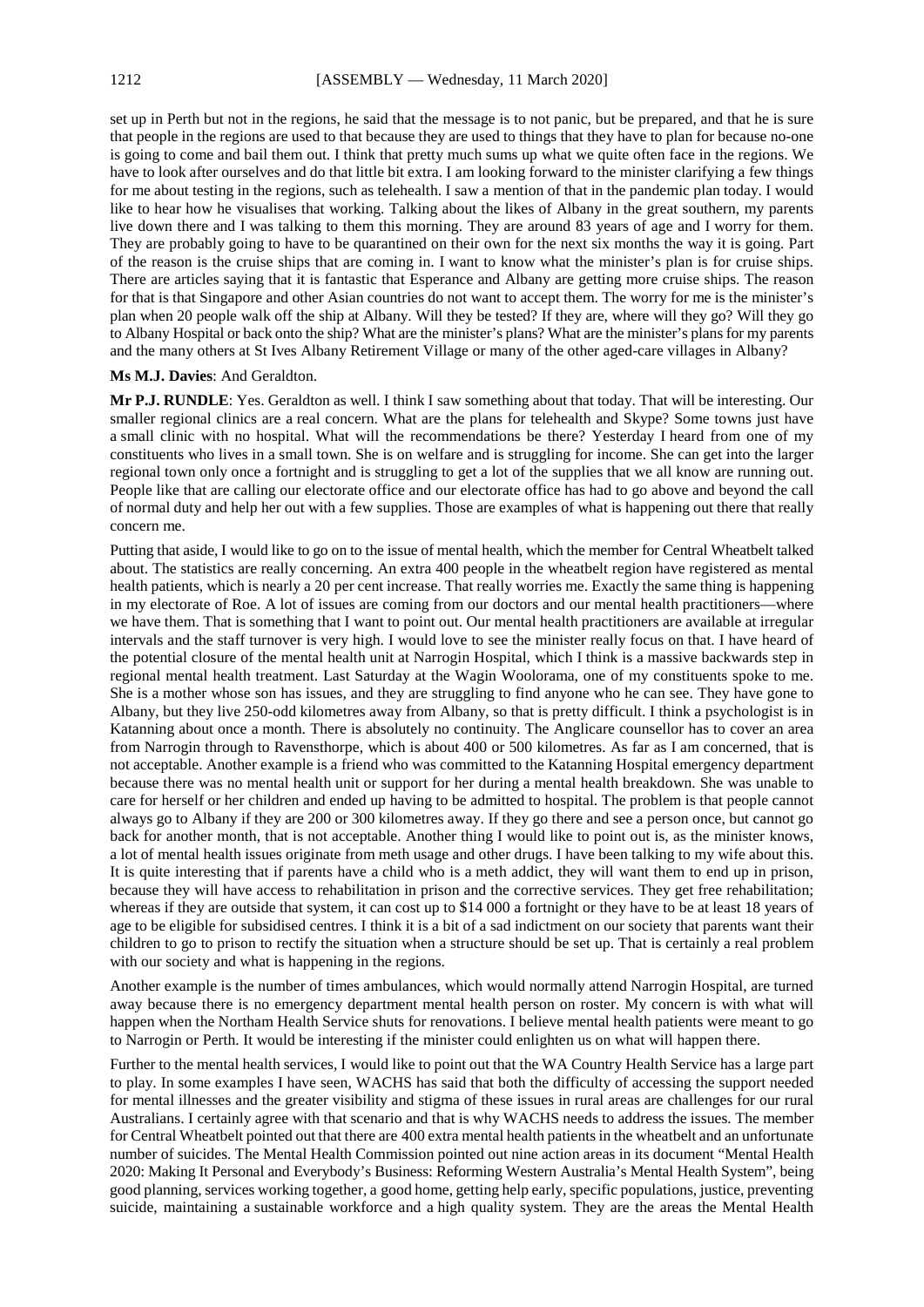Commission is focussing on. It also said that services will be increased in regional and remote areas and it is looking for specific improvements for people in remote and regional WA. I am looking forward to the minister telling us what are those service increases and what we have to look forward to in regional WA.

Finally, I would like to go back to *Hansard* of 7 August 2019, when I spoke about the infrastructure that the Liberal–National government put in place in conjunction with the WA Country Health Service and the Southern Inland Health Initiative, on which \$565 million was spent. I quoted the minister from 2010 when he said, "Let's put the right people in the right places." The *Hansard* of 7 August 2019 states that the health minister said —

The issues of depression, psychosis and anxiety are pretty critical in both the metropolitan area and in regional WA. It is an important issue. Although we have focused on physical diseases in the main in this debate so far, I do not think we should stray away from the fact that those conditions have a serious impact in both regional Western Australia and the metropolitan area.

I am very keen to know what the minister will do in that respect. As I said, mental health is a real issue in our regions, and we are certainly very concerned. The closure of these mental health units and obviously the Northam hospital renovations will create quite a difficulty throughout the central wheatbelt–Northam–great southern area. Let us hope some solutions will come forth from the minister.

I would like to now point out a few other things that have been happening in the electorate of Roe. I refer to the closure of the paediatric diabetes clinic in Esperance, which has been established for many years for children with diabetes. It was established following community fundraising and support from the then local GP. This service involves a specialist multidisciplinary team from Perth Children's Hospital flying to Esperance four times a year to review children with diabetes and their families. A visiting doctor also reviews children who require medical review for other endocrine issues. The clinics are held at the Esperance Hospital. Over 2019, the numbers reduced. Unfortunately, it was decided that this service should be discontinued, and the last clinic was held on 14 February. Now families are being offered appointments at Perth Children's Hospital, but that clinic was very important to the people of Esperance. I doubt those people will travel 700 kilometres from Esperance to Perth Children's Hospital. They are not the sort of families that have that mobility, and it is not that easy for them. I worry that now the health of their children will suffer because they do not have the transport mobility or the finances to get to Perth to access that service.

I would like to point out a couple of other things in the last few minutes I have, such as the oncology unit at Narrogin Hospital, which Hon Darren West opened on 19 October last year. It is certainly something that I am looking forward to. I have been kept informed about it by one of the minister's staff, who is very good at communicating about the oncology unit, but it has been closed for some time now and I am looking forward to hearing what is going on there. The dialysis service in Narrogin is another one and the Katanning maternity wing remains unopened. As we know, we cannot attract an obstetrician or an anaesthetist to Katanning. It would be a real feather in the minister's cap if he could somehow come forth with an obstetrician and anaesthetic help there. The community of Katanning is very much looking forward to the minister coming up with the commitment that he made in opposition.

### **Mr R.H. Cook**: I'll channel Kim Hames!

**Mr P.J. RUNDLE**: That is it. The minister is certainly well aware of it. He knows we have a very multicultural community in Katanning, who are not always able to travel those distances. Upward of a dozen or so births occur in Katanning. That would be a fantastic result. I would be more than happy for the minister to take credit for it. That would not be a problem with me whatsoever. As the minister knows, we have often talked about Katanning Hospital. On a positive note, in the last few months I have noticed a decrease in the number of complaints by people on social media and the like. I want to give credit to the minister, the likes of Geraldine Ennis and the staff at the hospital. Provision of more doctors has helped out there. I spoke to a couple of doctors at the Woolorama on the weekend as they walked pass the Nationals' stand and they said things had really settled down due to having a couple of locals on the weekend emergency roster and others coming in from elsewhere.

That is probably a short summary of some of the issues in my electorate. I am certainly very worried about mental health and about the paediatric diabetes clinic closure in Esperance. However, I think the focus for me is that the previous Liberal–National government certainly put the infrastructure in place and now it is time for the minister to focus on getting the right people in place, especially for mental health.

**MR D.T. REDMAN (Warren–Blackwood)** [4.49 pm]: I will also make some comments on the motion moved by the Leader of the National Party —

That this house condemns the Labor McGowan government's failure to prioritise and address regional health and mental health services, including its response to the growing threats of COVID-19.

Like a number of my colleagues, the issues that we raise do not change a lot because the same issues are out there. As the Leader of the Nationals WA mentioned, when we were in government significant investments were made in regional Western Australia as far as health goes. I always choke a little bit when the banter about Peel Health Campus goes on between the Minister for Health and the member for Dawesville. The minister talks about the lack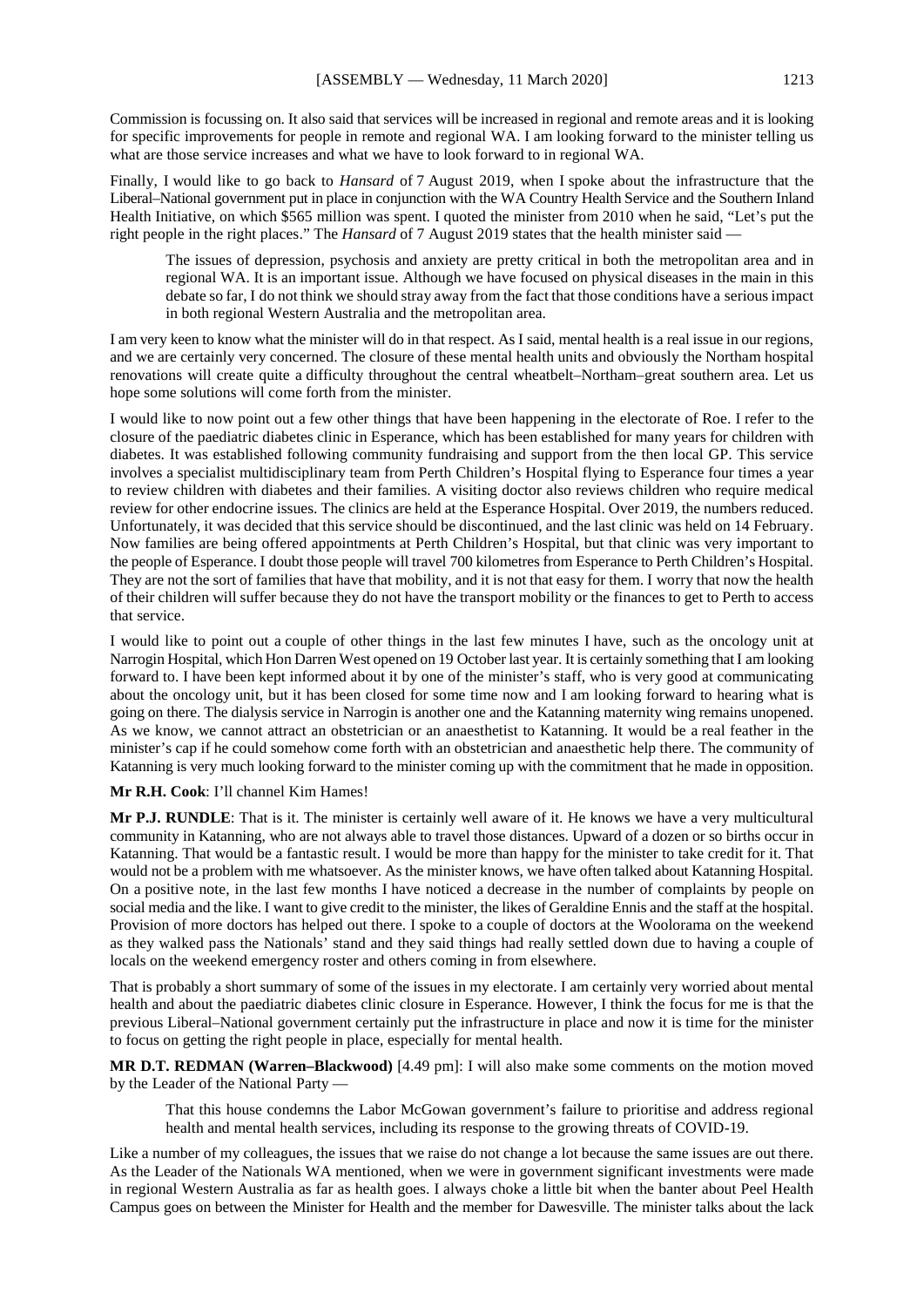of investment by the previous government and I then rattle off all the investments that we made on those hospitals that the minister is now opening. I find it a little hard to take some of those challenges when a significant amount of work was done on not only the bricks and mortar of those facilities, but also the services that are provided.

I have had some conversations with people from the Shire of Boyup Brook, which essentially spends a significant amount of funds on a doctor and their facilities. I make the point that during the Southern Inland Health Initiative, significant investments were made to get those services into the regions. That subsidy has dropped away substantially and, with that, the doctors go back to where they came from. The fear is that as those resources roll back so too will the services that those communities greatly need. A big focus of what I want to talk about is the mental health space. I am getting increasing demands and commentary in this space. It is not an issue that I have been strong on historically, but I have made an effort to engage in it and appreciate that these things that exist, often unseen and behind the scenes, have a substantial impact, and I refer to a conversation that I had with the Minister for Child Protection last night. They are issues that go right to the heart and are very challenging. When we were in government these things were a challenge. Nevertheless, we have to do what we can to deliver the services to help people wherever they might be.

It is interesting to read about some of the high-level statistics in the mental health space. Across our nation, eight Australians a day take their life; that is one person every three hours. As I read it, males are three times more likely to take their life, particularly those from country towns. The regions are a hotspot. I understand that figure is higher than the national road toll—significant indeed. One in five Australians in the 16 to 85-year-old bracket experience some form of mental illness in any year; that is 3.2 million people—again, not insignificant. Tragically, one-third of all suicides are from the age bracket of 15 to 24 years. I touch on the point here that the hotspots are in the youth space, the male space and the regional space. That is the entry point into one of the issues I want to raise today in my contribution. The figures that I have just talked about do not include attempted suicides. Once we roll the number for attempted suicide into that space, the figures get significant and scary indeed.

Before I get on to my agenda, I recently heard of a statistic. On the long weekend, we had some friends down in Denmark. A couple from Denmark, John and Katherine Shapland, have what is essentially a memorabilia museum from the various wars. I would encourage the Minister for Defence Issues to have a look at it one day. Although it took a while to get me there because I wondered what I was going to see, I thought it was absolutely outstanding. I was blown away.

#### **Mr R.H. Cook**: You wanted to be convinced.

**Mr D.T. REDMAN**: I did, and like many others I took some friends there. They had to be convinced as well but when they left they said it had blown them away. It is a little private collection in Denmark that can be visited by ringing up the owners; they do not take busloads of visitors. It is very impressive. Katherine told me of one statistic. During the Afghanistan war, 42 or 43 soldiers from the Australian contingent were killed. Since the soldiers have returned home, 500 have committed suicide. That statistic blew me away. That involved a special set of circumstances that we will probably never quite understand, but it highlights the level of depression, anxiety and mental illness that sits in our community and plays out very hard.

This Sunday, I have the chance to launch and open the Black Dog Ride. A mob from Denmark do it every year. All the bikes come out in their colours and they have a fantastic time riding around parts of the south coast. It is a very small but important local effort to raise funds, much of which goes into training others in the community on the early identification of mental health issues and how to pass on those skills to make sure that we have some level of cover for those who might be doing it a little tough.

Education and early intervention is really important in the mental health space. I want touch on something that the minister knows about: the 3 Tier Youth Mental Health Program. It addresses those aspects of mental illness in terms of youth, regions and males. It is a program that the previous government funded and supported into the last election campaign for the Peel region. As I understand it, the Peel region is funded from 2018 to 2020 by the Mental Health Commission. It was a commitment going into the 2017 election and one that has been shown to have good effect and will probably go on to be supported by certainly the local members down there. On the back of that, a general practitioner down south has also piloted a 3 Tier Youth Mental Health Program in the Warren-Blackwood region. It has been massively supported by schools, local governments, community members and doctors, to the point that the Shire of Manjimup has put in, I think, \$20 000 towards the program. It has seen the importance of the program. The Shire of Nannup is putting in \$5 000. I have received second-hand information that a couple of schools are putting in resources. They are all putting in resources because the program effectively would have finished at the end of the last calendar year.

I had hoped that the minister, on the back of a grievance and my engagement with him, might have considered some sort of bridging funding for a period to maintain capacity, particularly in that period until the necessary reviews are undertaken to inform the resourcing decision. That would have been a good thing to do but unfortunately it was not to be. I make the point that on the back of those services being retracted, significant investments have been made by the people who should not be making investments in that space. We should not expect our shires to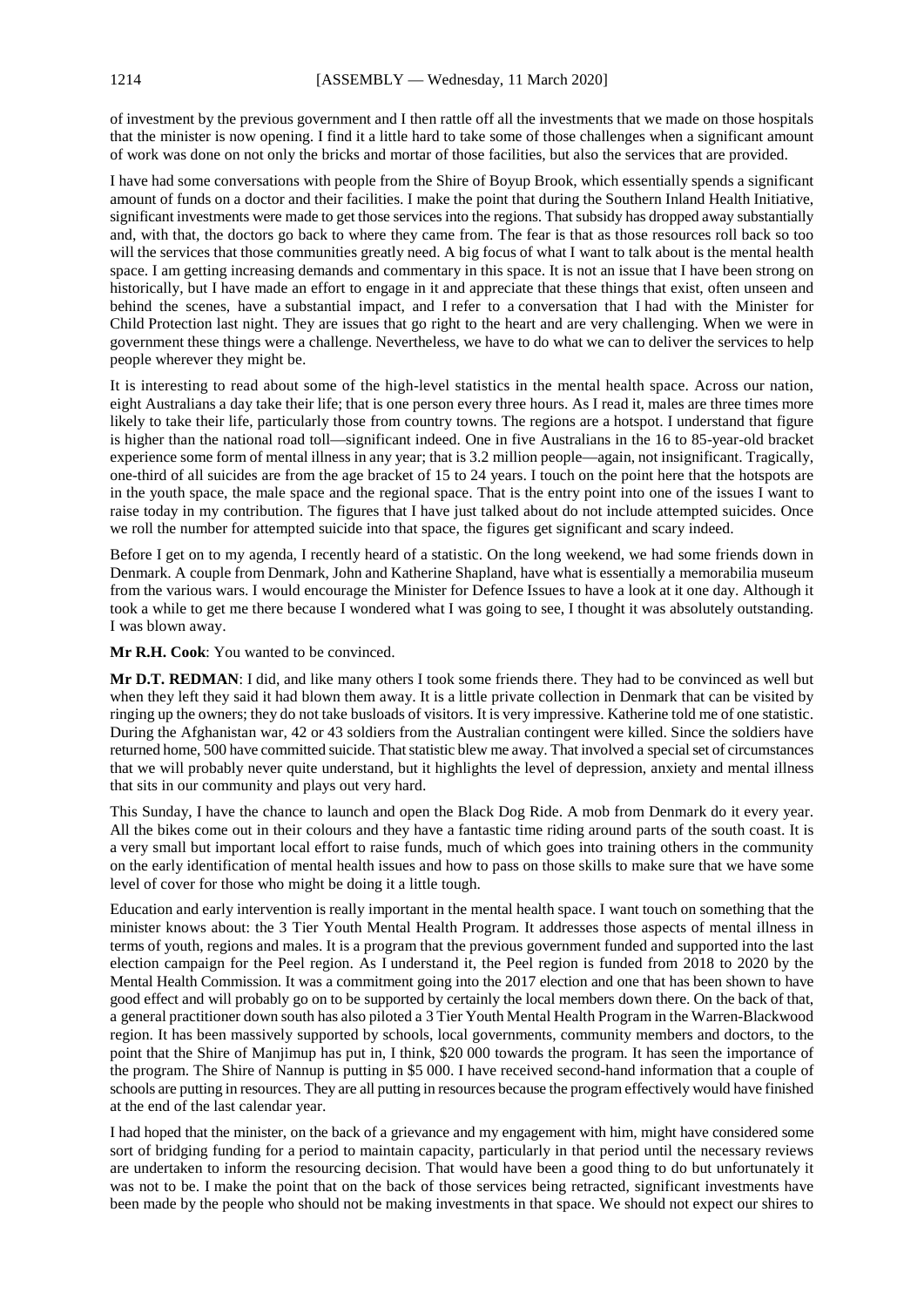be kicking into a youth mental health support program. We should not expect our schools to be kicking into a 3 Tier Youth Mental Health Program. That is the challenge. The service is still happening, albeit not to the levels it once was. I still have a lot of commentary coming from doctors in the region and letters of support from doctors and schools in the area. I have letters of support from practitioners who are working in that space. They see the value of what was in place down there because it effectively covered a gap in the market. This service fills a gap in the market, it is targeted and it covers and supports a whole range of groups for a relatively modest amount.

The proposed budget for the 3 Tier Youth Mental Health Program in the Warren–Blackwood region, which was put to government, is about \$137 000 to \$141 000 a year. It is not a significant amount of resource, yet the touchpoints for 2017 were substantial. The pilot project conducted in 2017 involved 127 year 10 students who attended tier 1 of the program. Of those students, 17 per cent were concerned about their mental health, 89 per cent felt they had a better understanding of mental health issues after the presentation and seven per cent reached out for help on the day. Tier 1 is wellbeing and awareness in the schools, with a local ambassador taking up an awareness-type approach. Tier 2 stepped that up. In the 2017 trial, 77 students participated in the tier 2 workshops, of which 69 per cent learnt new information about mental illness from the workshops, 88 per cent reported gaining knowledge of the tools to help with emotional distress, and 71 per cent reported feeling better able to cope with stress and anxiety after the workshops. Tier 3 is about moving to intervention and direct support services and involved 67 young people being referred to their GP for individual services. Of those, 287 face-to-face appointments were booked with a psychologist and 100 per cent of participants had goal-based mental health treatment plans. For a relatively modest investment of \$137 000, its touchpoints go substantially into the community, but particularly into the community where it is needed.

Early intervention gives people an understanding of the challenges of mental health and gives them choices so that when they move into later stages of their lives, particularly in the workplace, they will be armed with the tools that they need to deal with the risks they face. Isolation is a big thing in regional areas, and youth isolation is dialled up in that space. I cannot advocate enough for this program. Often people come to us from a particular group or they have a particular interest, but this information is coming from a wide variety of sources, including from schools, shires, practitioners and people who are impacted by mental illness right across the board in the Warren–Blackwood region in my electorate, particularly the west part. I strongly encourage the government to support that program. The government knows all too well what is happening in the Peel region. The Peel region is a hot spot. When I was a minister, it had a high level of unemployment and there were ensuing risks from that.

I mentioned at the beginning that a lot of schools and private citizens have come to me with very tragic situations that we try to lend support to as local members. The Margaret River tragedy of not long ago is still playing out with people impacted by that trauma. Again, although it is hard to measure and see, it is there nevertheless. Having appropriate responses, go-to points and a level of awareness among the community helps communities through those challenging times. The member for Roe—it might have been the Leader of the Nationals WA—mentioned that all these things are happening and that it seems to be elevated now. Schools are talking about people pulling knives on people, meth issues are playing out and, as the member for Roe said, people prefer their kids to be in jail because that is the safest place for them. It seems to be dialling up. I think that is generally reflecting the economy, or where the economy has been. When the economy is better, everyone is working and engaged and we do not seem to have those sorts of issues. However, as the economy comes off the boil, a lot of those social issues and the problems that come with it surface and therefore pressure is brought to bear on the services required to manage it. The regional areas are the areas that we in the Nationals are passionate about. We want to see, if not direct services, some innovative ideas brought to the table about how we might meet those challenges. Telehealth services was one of the strategies we introduced in our term and that has been supported by this government.

Another issue I will talk about is the Mt Barker hospital. Pleasingly, the minister looked at Plantagenet Hospital and in his commentary to the people when he was there, recognised that it was in significant need of an upgrade.

**Mr R.H. Cook**: It's a nice little fixer-upper.

**Mr D.T. REDMAN**: a nice number coming through the budget would be really good, minister.

**Dr D.J. Honey**: It hasn't been upgraded since I was born there!

**Mr R.H. Cook**: It's not that old!

**Mr D.T. REDMAN**: So it has not been upgraded for a long time, minister!

It is not very far from Albany—just half an hour—but it services Frankland River, Cranbrook and other communities to the north. It deals with road trauma and its operating footprint makes a play in a number of areas.

On the day the minister visited, I did not get a chance to express well enough the history of Mt Barker hospital and where the funding for its facilities has come from. It has had a massive injection of support from the local community. I will just go through a few of these. The hospital's west wing comprises Banksia Lodge for permanent-care residents; Langton, which is specifically for dementia residents; and the hospice. Alongside the west wing is Overton for permanent residents not requiring high care. Overton was opened in 1996 as a residential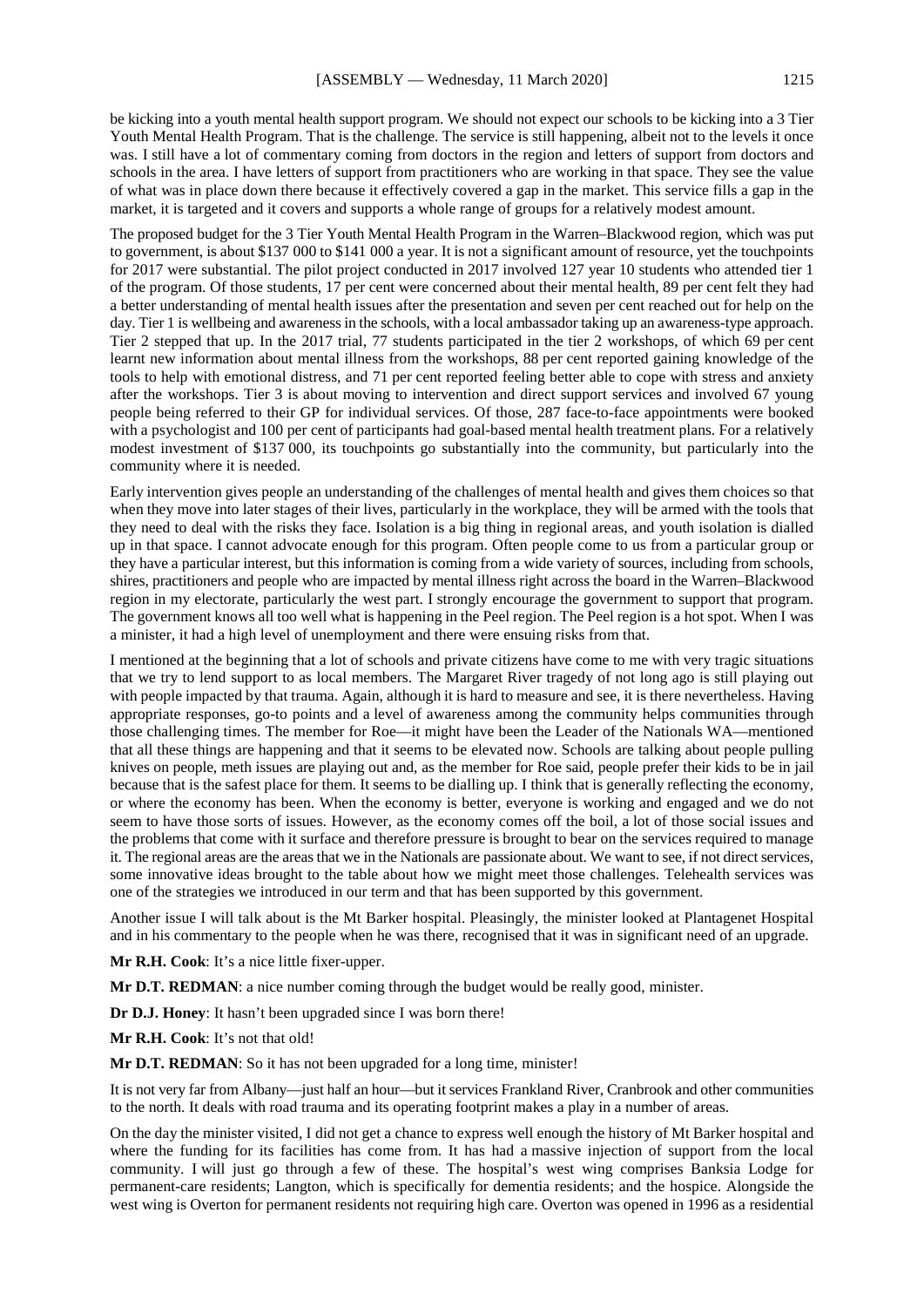aged-care facility, replacing Redman House—that was a great-uncle of mine on my father's side who left a significant amount of money to the community—and accommodates 15 frail-aged residents at a cost of \$1.65 million. Langton opened in 2005 as an eight-bed dementia-specific unit at a cost of \$1.4 million. Langton and Overton were driven and funded by Plantagenet Village Homes utilising its own funds and grants and was handed over to WA Country Health Service only after the implementation of the multipurpose service model. It is a significant investment from the local community to get the facilities they want in the community. On the back of that, it deserves attention now when some upgrades are needed. The original hospice housed in the existing building was driven and part-funded by the community hospice committee. The building was demolished to make way for Langton and a new hospice was incorporated into the building works. The sunlounge attached to Banksia and Langton was driven and funded by Mount Barker Lions Club. Again, the key point is that Mt Barker's hospital has benefited greatly from community input and funding and has a lot of support from the community. Given its local backing, I therefore argue that it should be supported in the coming state budget. Although a lot of health and mental health issues come across my electorate, the key issues are the mental health issue in the Warren–Blackwood region, targeting youth and schools, and providing early intervention, which is often a difficult investment to make but is critical to those long-term issues. The Productivity Commission report talks about mental health costing the community \$500 million a day across our nation. I hope that the Mt Barker hospital fits into the state budget and funding is provided in addition to the significant investments that we made. Investment into that sector makes a big difference to people who live in regional Western Australia. It is something that they deserve and that is their right.

**MR Z.R.F. KIRKUP (Dawesville)** [5.07 pm]: It gives me great pleasure to join my friends in the Nationals WA, on behalf of the Liberal Party, to condemn the McGowan government's failure to prioritise and address regional health and mental health services. Important contributions have been made thus far by the Leader of the National Party and the members for Roe and Warren–Blackwood. I recently realised that the member for Warren–Blackwood and I share a number of community services that service the Peel region that touch, I suspect, the northern part of the member's district. The member has spoken at length in this place, and raised with the Minister for Health the issue of GP Down South. That organisation services not only the member's district, but also my district of Mandurah and Murray–Wellington, all the way down. Recently I had the opportunity when the Parliamentary Liberal Party was enjoying the sights and sounds of Bunbury during our parliamentary summer conference, to meet with GP Down South, which raised some very important issues with us. At the moment, GP Down South has heard nothing from the member for Bunbury. As is his wont in this place, he continues to be mute on regional health investment by this government, or the lack thereof. I find that fascinating because Bunbury hospital needs an advocate who can stand up in this chamber and fight for that community. Unfortunately, that is not happening.

# **Mr D.T. Punch** interjected.

**Mr Z.R.F. KIRKUP**: I look forward to it. The member talks a lot but he does not do much else. I look forward to seeing some action from him at some point in time but the reality is that the real investment in Bunbury comes from the Liberal–National government. That is the only way anyone will see any investment in Bunbury. It is one of those hospitals that is in desperate need. The member for Bunbury probably will not realise this because he has disengaged from his community, but, unfortunately, emergency access targets at Bunbury hospital have continued to deteriorate while he has been in office. I find that very, very disappointing. According to the most recently published Department of Health statistics, the "Western Australia Emergency Access Target Performance Monthly Report", the Bunbury hospital continues, unfortunately, to deteriorate and there is a blowout of cases in the four-hour rule. Of course, that is a concern. I imagine the good people of Bunbury, who continue to see large numbers of people attending the emergency department, would hope to have a hospital that is well-resourced to respond accordingly to the needs of that community. But, of course, what we have seen from this government is that it has continued to gut health investment in Western Australia, and, unfortunately, that is acute in regional Western Australia.

I had the good fortune while serving as the Parliamentary Liberal Party's spokesperson for health to visit a number of regional sites in 2019: Kalgoorlie, Geraldton and Albany, in particular. I have to say that the theme running through that more recently is that the government has failed to invest in regional communities, especially in health and mental health. The contributions by our friends in the National Party have reflected the concerns across the community; that is, they know that there simply has not been enough investment by this government. That stands in stark contrast to what occurred under the previous Liberal–National government. There was not a hospital or health clinic that did not have some sense of investment at the very least, the vast majority by far. We have had significant investments in the regions in the Albany Health Campus, Busselton Health Campus, Kalgoorlie Health Campus, Esperance Hospital, Laverton Hospital, Exmouth Multipurpose Service, a number of Aboriginal health clinics, the North West Health Initiative, a \$41 million investment in the Onslow Hospital, the Southern Inland Health Initiative and a significant amount of money invested in the eastern goldfields for dialysis services and in the wheatbelt. There was a real sense that the Liberal–National government actually cared about the regions. It was not just all talk and hot air, which is what we are going to hear from the member for Bunbury whenever it is that his party lets him speak. We, in fact, put dollars in where it mattered most. It was an investment in our communities who deserved it.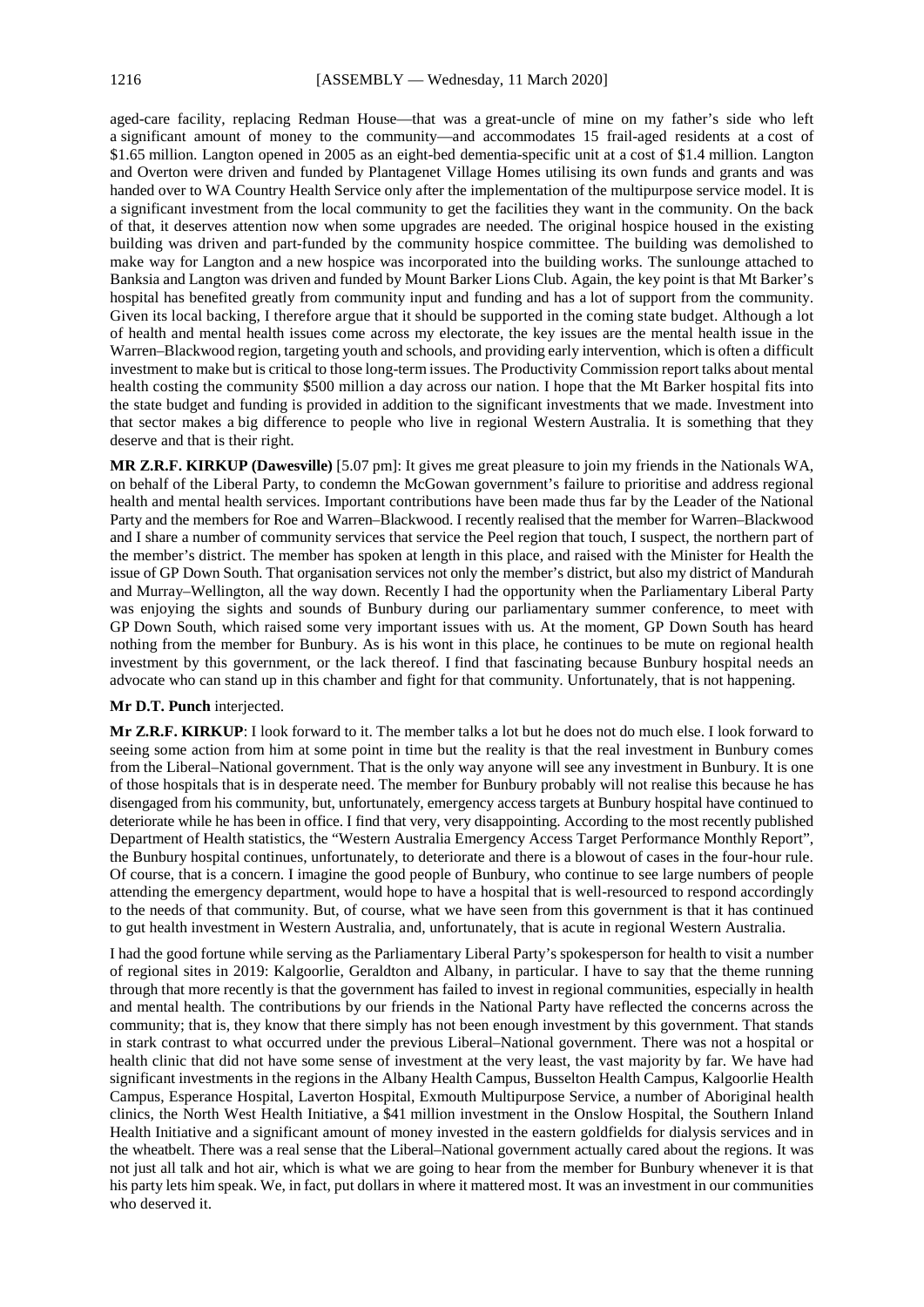When I had the good fortune recently to visit Derby and Kununurra I found that there was an appreciation among public servants and health services in particular that their services are really first class and at a world leading standard in areas that would otherwise be considered too far away from the capital. But those investments were made only because the Liberal–National government realised that it was important to invest in those communities, because when we have a strong regional Western Australia, we have a strong Western Australia and that when our regions thrive, all of the state thrives.

The motion that has been moved today is absolutely accurate in condemning the lack of investment by the current Labor government, which I suspect is on borrowed time with 367 days left until the next election. I suspect that is particularly concerning for the member for Bunbury as he counts down and polishes off his CV because he knows his seat is under threat, especially when health issues in his community are so acute and we have heard so little from him. I do not understand how he can suggest that. I do not understand how he can sit here in silence. I would argue that complicit in the member for Bunbury's silence is an endorsement of his failure to stand up and represent his community. I find that disappointing. But I am sure the good people of Bunbury will remember that and make sure their voices are heard at the next election.

**Mr A. Krsticevic**: He wants to be a minister.

**Mr Z.R.F. KIRKUP**: That is right, member for Carine. It is interesting to see in all the commentary that the member for Bunbury wants to be the next minister. I am sure the member for Bunbury is a very capable individual given he has been fed and watered by the Liberal and National Parties in a regional development commission for so long. I would be interested to see what his contribution would be like as a minister. I hope that he would speak loudly around the cabinet table, because at the moment we hear little from him in this chamber.

#### *Point of Order*

**Mr D.T. PUNCH**: I thought this motion was about health and mental health and not the merits of the member for Bunbury.

**The DEPUTY SPEAKER**: Thank you, member for Bunbury. Point taken, but it is not actually a point of order. Member for Dawesville, I encourage you not to keep asking the member for Bunbury to speak while you are on your feet.

### *Debate Resumed*

**Mr Z.R.F. KIRKUP**: Thank you, Madam Deputy Speaker, the problem is that we have to ask the member for Bunbury questions because otherwise he will not talk; we do not hear from him.

**Mr W.J. Johnston**: At least when he speaks he makes sense, unlike you.

**Mr Z.R.F. KIRKUP**: I appreciate the contribution of the member for Cannington; I always do. I have to say, Madam Deputy Speaker, that this is an important motion moved by the National Party. Of course what is confronting us at the moment in Western Australia and globally is an impending threat from coronavirus.

**Mr W.J. Johnston** interjected.

**Mr Z.R.F. KIRKUP**: I realise a minister of the cabinet wants to howl down the opposition while we talk about a globally significant threat —

#### *Point of Order*

**Mr R.S. LOVE**: I cannot hear what the member for Dawesville is saying.

**The DEPUTY SPEAKER**: Quite right, member for Moore. That is a point of order. Minister, please do not yell across the chamber.

#### *Debate Resumed*

**Mr Z.R.F. KIRKUP**: They do protest too much I suspect.

**Mr W.J. Johnston** interjected.

**The DEPUTY SPEAKER**: Minister!

**Mr W.J. Johnston**: He asked me a question.

**The DEPUTY SPEAKER**: Minister, he did not. He is just making a speech and you should not be calling back my request for you to be quiet, should you? Go ahead, member for Dawesville.

**Mr Z.R.F. KIRKUP**: Thank you very much, Madam Deputy Speaker.

**Mr D.T. Punch** interjected.

**The DEPUTY SPEAKER**: Member for Bunbury, that is not helpful.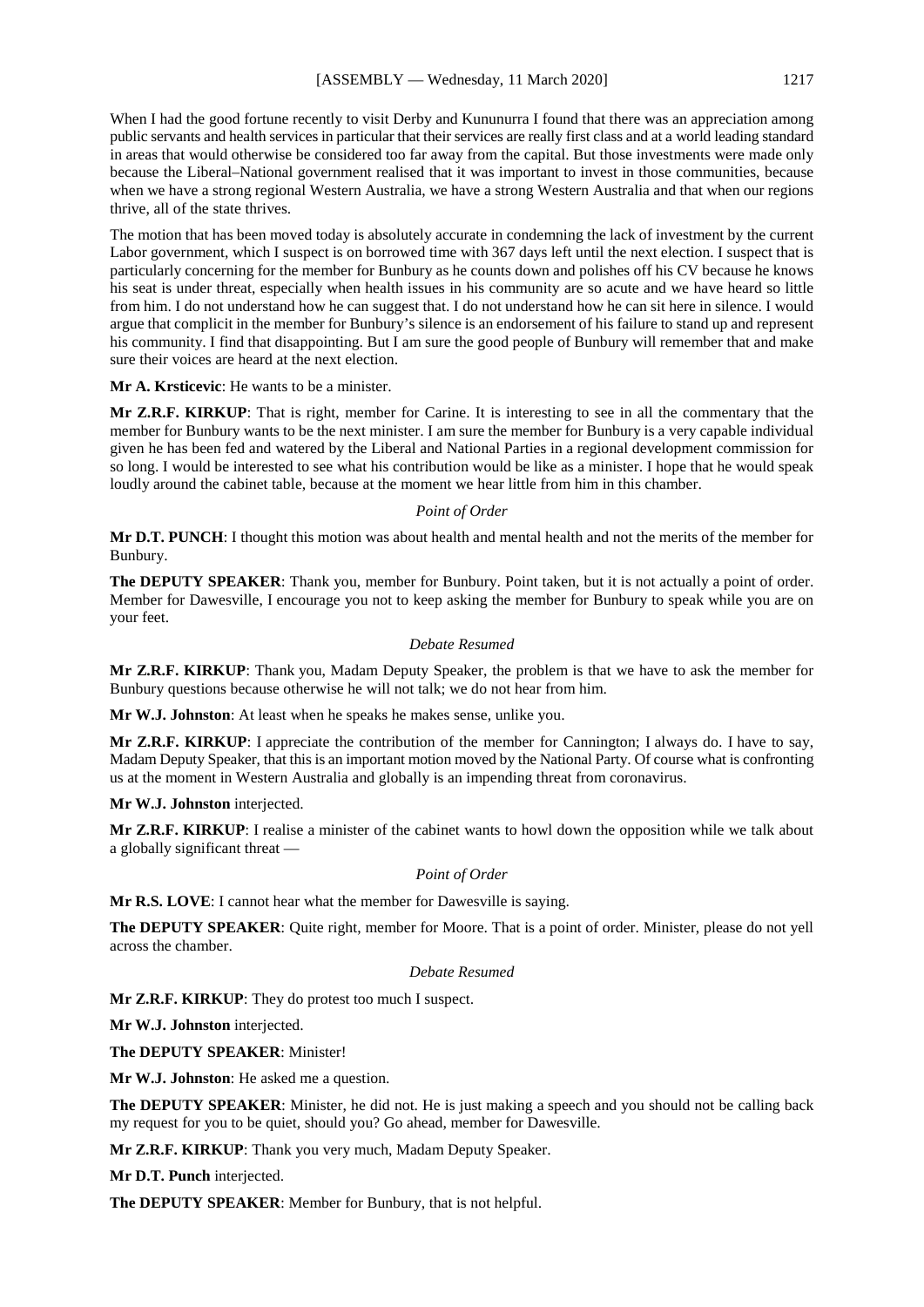**Mr Z.R.F. KIRKUP**: I appreciate that. The Leader of the National Party, the member for Central Wheatbelt, raised concerns about coronavirus and what impact that might have across Western Australia. Of course, we had the media release from the Minister for Health and the Premier today, which noted that as part of the "Western Australian Government Pandemic Plan", which has been updated, at page 15, states -

People living in close communities, such as prisons, nursing homes and boarding homes may also be more vulnerable, as may people living in remote communities, and people from culturally and linguistically diverse backgrounds.

I suspect that "remote and regional" comes into that, of course. We know that it is going to be very difficult to provide a response to coronavirus in regional Western Australia. That is a fact, I suppose, and the nature of what the government is dealing with and facing now. All of us in this place would be concerned that a number of regional communities across Western Australia are internationally exposed through airports and ports. I think the member for Roe raised the issue that cruise ships visit ports in certain regional centres. Internationally, exposed cities are going to be facing their own unique challenge. To the best of my recollection, there is an intensive care unit in Albany and two high dependency units in regional Western Australia, including one that the government recently invested in. What is concerning is that if a patient in the regions needs to go into an ICU, they will probably have to be transferred to Perth to be dealt with. The Liberal and National Parties have asked questions about dedicated COVID-19 clinics in the regions and would like to understand what that will look like. I appreciate that the Premier said on Gareth Parker's radio program today that they will be rolled out in time. The Premier said the same thing today—in time. The problem with those sorts of comments is that people want to have more certainty about to what "in time" looks like. I, of course, realise that this is an evolving situation. The minister said yesterday that there are a lot of unknowns, but the problem is we want a very well-resourced health system to deal with this. No-one could have anticipated at the end of 2019 that this would occur, but we want to make sure that the health system is in good shape.

The nature of the issue and the core of the motion moved by the National Party today is that we have significant concerns, shared by both the Liberal and National Parties, about the lack of investment in our state's health and mental health services. I look forward to understanding a bit more about specific parts of the WA government's pandemic plan and what that might mean for regional Western Australia. At the moment, I note there are some challenges here for local governments, which are responsible for emergency management arrangements, particularly in remote Aboriginal communities. That is an obvious concern for us and is an obvious concern raised by the Prime Minister as well. We know that in Aboriginal communities there are high levels of cardiovascular and respiratory diseases, and that is a concern were a remote community to become infected. Someone suggested that entire communities might have to move at some point if there is an outbreak. These are logistical matters and I am interested to know what they will look like once plans are put together. That comes back to the central theme of the motion: we want to make sure that our state's health system is properly resourced. But that simply is not the case. We have seen a reduction in funding for our state's health system from this government, and it has had a very real impact on regional Western Australia in particular. When the Liberal Party had a winter parliamentary conference in Kalgoorlie, it became very obvious that GP shortages are an issue there. It is an issue when people are waiting weeks to get a GP referral. I do not know what that would look like in a city like Kalgoorlie with an issue like coronavirus. I hope that we start to see more of the federal government-funded COVID-19 clinics being rolled out in regional Western Australia.

Mental health concerns have been raised as part of this motion, and I would like to very quickly touch on an article by Hannah Cross that appeared in the *National Indigenous Times*, headed "EXCLUSIVE: Yamatji people taking lives at seven times national rate, new statistics show", dated 6 March 2020. I refer to a couple of aspects of this article, because it goes to the concern I have about regional mental health and what that means for Aboriginal communities in the regions. That is something that we have spoken about at length in this place. We already know that the suicide rate per 100 000 for First Nations people in this country is almost twice that of non-Aboriginal Australians. The article reports that recent data has shown that the Yamatji people of Western Australia are amongst the most vulnerable and at-risk communities when it comes to suicide, and now have one of the highest rates of suicide per 100 000 people. According to the article, Yamatji people now have a suicide rate almost double that of the Kimberley, and the Kimberley suicide rate is already significantly higher than the Western Australian and Australian averages. The article goes on to suggest that, unfortunately, although the minister has made multiple announcements in relation to health services at Geraldton, for example, the Aboriginal medical services that service those areas have sought more funding to ensure that they can provide outreach to vulnerable families, but they have not seen any money flow through from the Labor government.

My concern is that there is not really a proportional funding level for what is occurring at the moment in our regions.

There is not, member for Bunbury. When you have —

### **Mr D.T. Punch**: I just coughed!

**Mr Z.R.F. KIRKUP**: Okay, I appreciate that, although I am not sure if I should be worried that the member for Bunbury coughed! Thankfully he is not on the front bench, where it could be more impactful! I apologise that I interpreted the member for Bunbury's cough otherwise!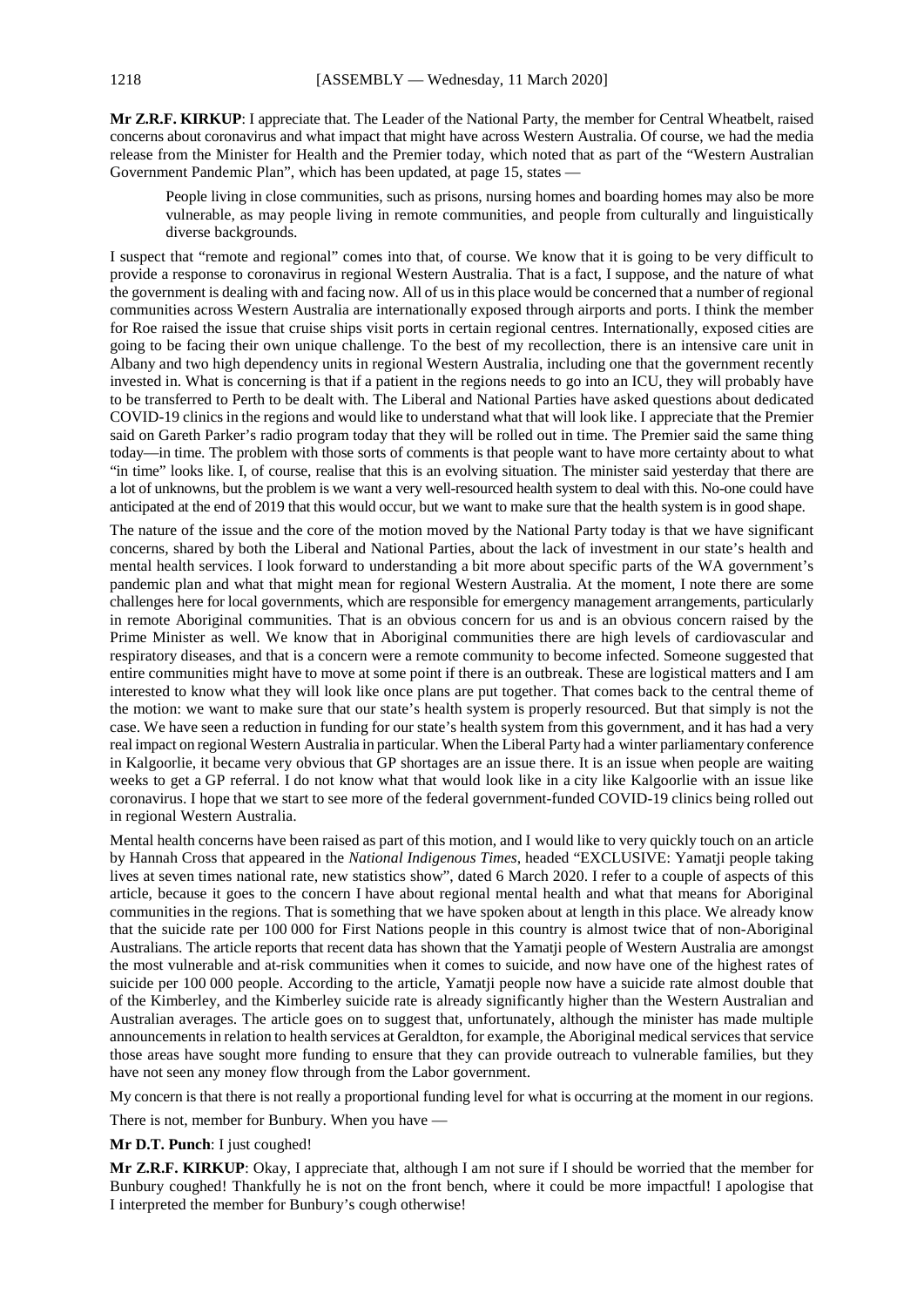The concern I have is that there is not a proportional amount of funding. If people have acute mental health issues in our regions, I would hope that the government would fund it accordingly, but according to this article and to the people I have spoken to in regional Western Australia, particularly in the midwest and the Kimberley, there simply is not enough funding. At the moment, there is one part-time psychologist for the entire Murchison–Gascoyne region. When I was up in Derby and Kununurra in early February, it became obvious that there is also only one psychologist there providing culturally appropriate services for those communities. We would want to see more prioritisation for those areas and those mental health concerns in regional Western Australia, if there is such an acute issue. I find that a bit disappointing, and that is absolutely why I stand in support of this motion, because I would expect any government to put more money into responding to those issues.

Of course, there were recommendations set down by the coroner as part of the coroner's inquest, and that has now gone nearly 57 weeks without a response from the government. There were 42 recommendations set out by Coroner Fogliani, who suggested a range of measures in Western Australia to help respond to 12 suicides and one suicide or misadventure in the Kimberley region by children or young people. There were a range of recommendations there. The government told Aboriginal communities that it would have a response by September or October last year; then it said it would have a response by the end of 2019. We are now in March 2020 and we still do not have a response. I find that fundamentally unacceptable. From the reports I hear and the people I speak to, the issue certainly has not gone away in the Kimberley region and, if anything, concerns about mental health and suicide-related matters in the Kimberley are as acute as ever, if not getting worse. That is a real concern of mine. In Kununurra I spoke to someone who had lost 12 nieces and nephews to suicide. We need a real focus from the government into regional mental health services, particularly culturally appropriate mental health services, but unfortunately that has not been forthcoming. I appreciate that at times the government's only defence is that the opposition is trying to politicise an issue. This is not the opposition politicising the issue; this is many communities and service groups saying this. There are issues in the midwest and north west, all the way through to our most remote communities. They deserve a proper response to their mental health concerns.

The member for Central Wheatbelt pointed out the potential impact that coronavirus could have there. When we add that, it is another layer of concern. These are already pre-existing issues. Nationals WA members have articulated very well in local articles, in their communities and in this place, the shortages of GPs and other issues. If we add to that the complexities of coronavirus and the complexities of deteriorating mental health concerns, we have very, very difficult circumstances in those communities. We are lucky that there are Liberal and National members in this place to stand up and fight for them. I fear what would happen if regional Western Australia did not have a voice in this Parliament, because at the moment, regional Labor Party members say nothing. I look forward to hopefully hearing from some of them soon, because they too often remind us that Labor is the largest rural representative in this place.

I made a commitment to keep my contribution as tight as possible for my colleagues, but I would just like to point out one region in particular, the Peel region, which I have the privilege of representing. The government has recently announced that there would be delays in relation to Peel hospital. I appreciate that COVID-19 is an added complexity. My concern is that if only the government had got on with the job and invested in the hospital years ago, when it should have, we would not be stuck with this problem now. With that, I endorse the motion.

**MR R.S. LOVE (Moore — Deputy Leader of the Nationals WA)** [5.26 pm]: I would like to make a contribution to this motion, and join in with the member for Roe, the member for Central Wheatbelt and the member for Dawesville in condemning the McGowan government's failure to prioritise and address regional health and mental health services, including its response to the growing threat of COVID-19.

I will start off by talking a bit about an area that has been touched on very briefly. I will talk a bit more about emergency medical services, such as St John Ambulance. The COVID-19 virus will put an extreme amount of pressure on this locally staffed volunteer ambulance system that operates throughout the state. I ask the minister what planning is taking place to ensure that the volunteers at St John are equipped to deal with the spread of COVID-19, and what talks are taking place between St John and the government to that effect. I also ask what investments the minister would be making to safeguard our scarce volunteer numbers, which we in the country desperately rely upon. This is very, very important in country areas, because the first response we hear is that you go to either a fever clinic, a major hospital or the GP. Many people in my electorate do not have an emergency centre they can go to and oftentimes they do not have GPs.

I have highlighted before the extremely difficult situation in the electorate of Moore with regard to sourcing GPs. There are currently vacancies for full-time GPs advertised in Dongara, Northampton, Three Springs, Dalwallinu, Gingin, Jurien Bay and Toodyay. In Geraldton, which services many of those people if there is no local doctor, there is a shortage of nine doctors at the moment—nine full-time jobs advertised on the Rural Health West website. I lost count; I started to make a little tally of all the locum positions available as well, but suffice it to say, if you added them all up, there would probably be a couple of full-time jobs as well. In an area where it is unlikely that people are going to be able to go to an emergency centre or present to a GP, their most likely course of action, if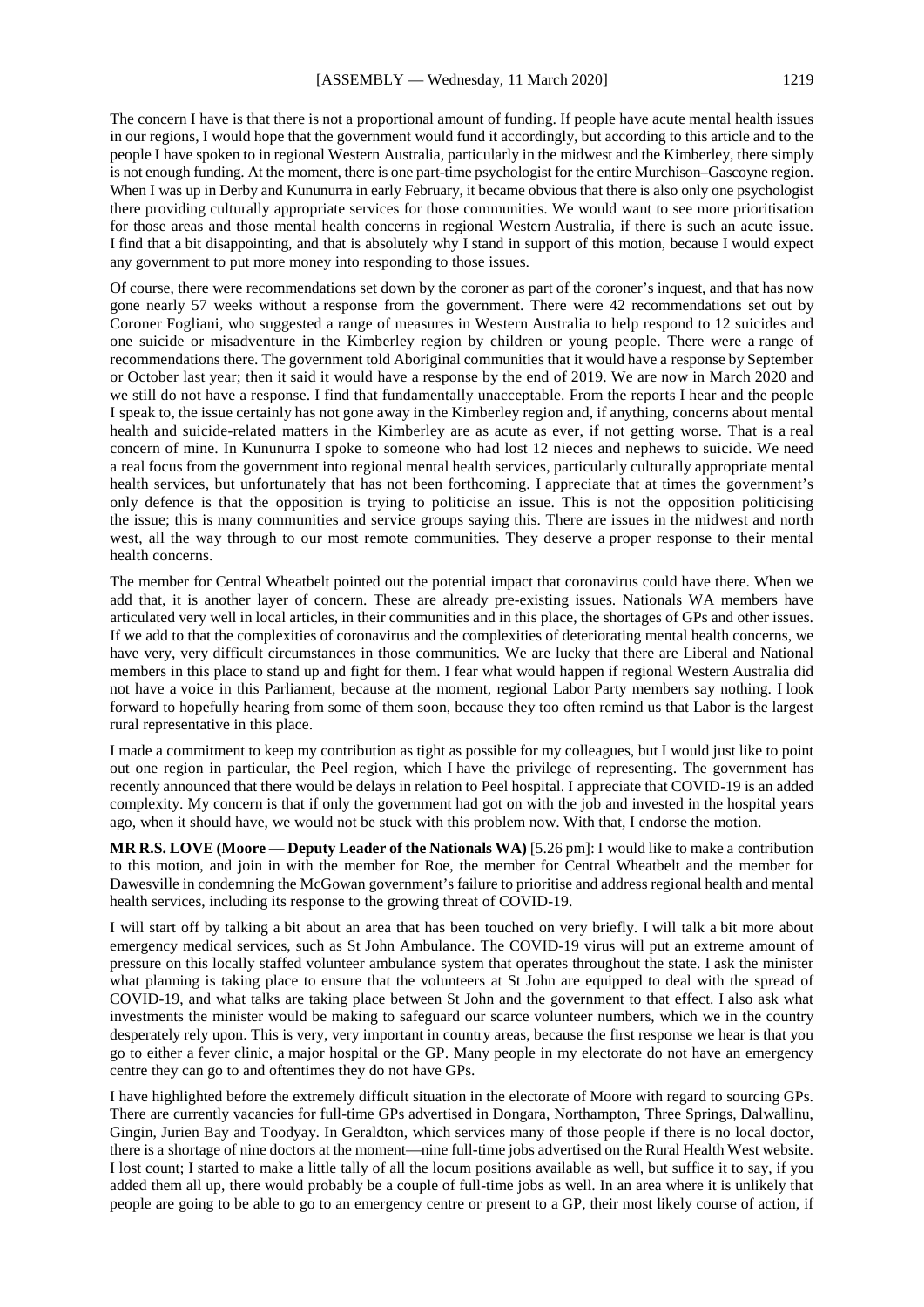they get quite sick, is to call an ambulance. I have great concern about what that will mean for St John Ambulance. I do not think there has been any planning for that. I do not think there is an understanding of how this will stress the system should COVID–19 take hold in electorates like mine.

I have talked about emergency patient transport. I would also like to talk about a glaring omission in Moore and the electorates of Geraldton and North West Central—that is, the people in the north of my electorate do not have access to a helicopter. No helicopter is based in Geraldton. A person in the Abrolhos Islands, 80 or 90 kilometres away from Geraldton, might be in trouble. It is pretty difficult to get a boat over there in rough weather. How can we take care of a person who needs that care? Similarly, inland in Kalbarri National Park, about 150 kilometres north of Geraldton, many rescues take place because of the cliffs and difficult terrain. The good folk at Kalbarri State Emergency Service spend a lot of time learning how to abseil and lift people out of the gorges on ropes. That is a very labour-intensive method of retrieving people from the Kalbarri gorges. That happens very frequently. I know the people at Kalbarri SES quite well. They are very dedicated to their task. They train very well. They put up a big scaffold on which they train how to lift people out of the gorges. They invited me to open it. When I arrived, they invited me to go down the rope from the top.

**Ms M.J. Davies**: I've done that. They made me do that.

**Mr R.S. LOVE**: I did not. I compromised. I went up as far as I could with a ladder and pulled the rope. There was no way I was going to go down the rope. It is a source of undying shame. Whenever I see Steve Cable in Kalbarri, he reminds me of my timidity in not being willing to go down the tower. It does not look very high from the ground up, but when they asked me to get up and just step off the edge, I thought: a rope about this thick, and I weigh how much?

Several members interjected.

**Mr R.S. LOVE**: There would be very little left of the member for Moore if he trusted that rope! Suffice to say, I am not as brave as the good folk at Kalbarri SES. They do this all the time, in very difficult terrain, to try to get people out of the gorges. It might appear to be a pleasant day in Kalbarri and people go out without sufficient water, but it might be 47 degrees at the bottom of the gorges, even on a fairly mild day, and people are not prepared for that.

The Nationals have pledged to have a rescue helicopter based in Geraldton. We would urge the government to take notice, because this is something that it could do and beat us to it. I have here a picture of the Leader of the Nationals when she recently announced the Nationals' policy on this issue. Yes, it is a bit grainy—I do not have access to a colour printer in the chamber. However, it is a very good photo of the member for Geraldton, who is a strong advocate for better health services in the midwest. I have heard him talk about many different aspects of health, from the hospital through to Aboriginal health, and also the rescue chopper. He is in this photo with the Leader of the Nationals, announcing our commitment to fund a rescue helicopter in the midwest at an expected cost of about \$30 million. We recognise that the need does not end there. We are also pledging to look at extending the rescue helicopter service to areas such as Carnarvon and Meekatharra in the member for North West Central's electorate, although this helicopter would touch on the outside edges of his electorate as well. We think that \$30 million investment committed from royalties for regions is an example of what royalties for regions is expected to do make a difference to the lives of people in regional Western Australia, and make a difference to the communities in regional Western Australia, rather than the shameless use of royalties for regions that we see by this government, which tends to want to use it to prop up its Metronet venture.

Just to follow up on why a midwest rescue chopper is important, I refer to an article in the *Geraldton Guardian* of 3 March this year. The article is quite extensive, and I will not read it all. The article is headed "MW rescue chopper campaign", and it states, in part —

It was a winter's night four years ago, and Geraldton Port had closed because of bad weather, just after a Chinese ship had left fully laden.

I add that Geraldton port is also a very busy port. It continues —

Marine Rescue volunteer Ian Dempsey's phone rang two hours later. He needed to arrange a medical evacuation, but this could only be done by helicopter. He contacted the Australian Maritime Safety Authority Joint Rescue Coordination Centre in Canberra.

Mr Dempsey said the Bunbury chopper was already deployed, and after pilot fatigue management it could not be in Geraldton before 8am. The ship's cook was dead by 3pm.

I put it to members that if a rescue helicopter had been available in the midwest, a situation such as that might not have developed.

There was a report on 5 March about an airlift in the south of the state from the summit of the Stirling Ranges. There are many such reports of rescues from Kalbarri National Park. The incidence of road trauma, road injuries and death, and traffic accidents in our area is quite severe. Highways like North West Coastal Highway, Brand Highway and Indian Ocean Drive would all be within reach of the rescue helicopter. It would do a fantastic job for the area if it were available.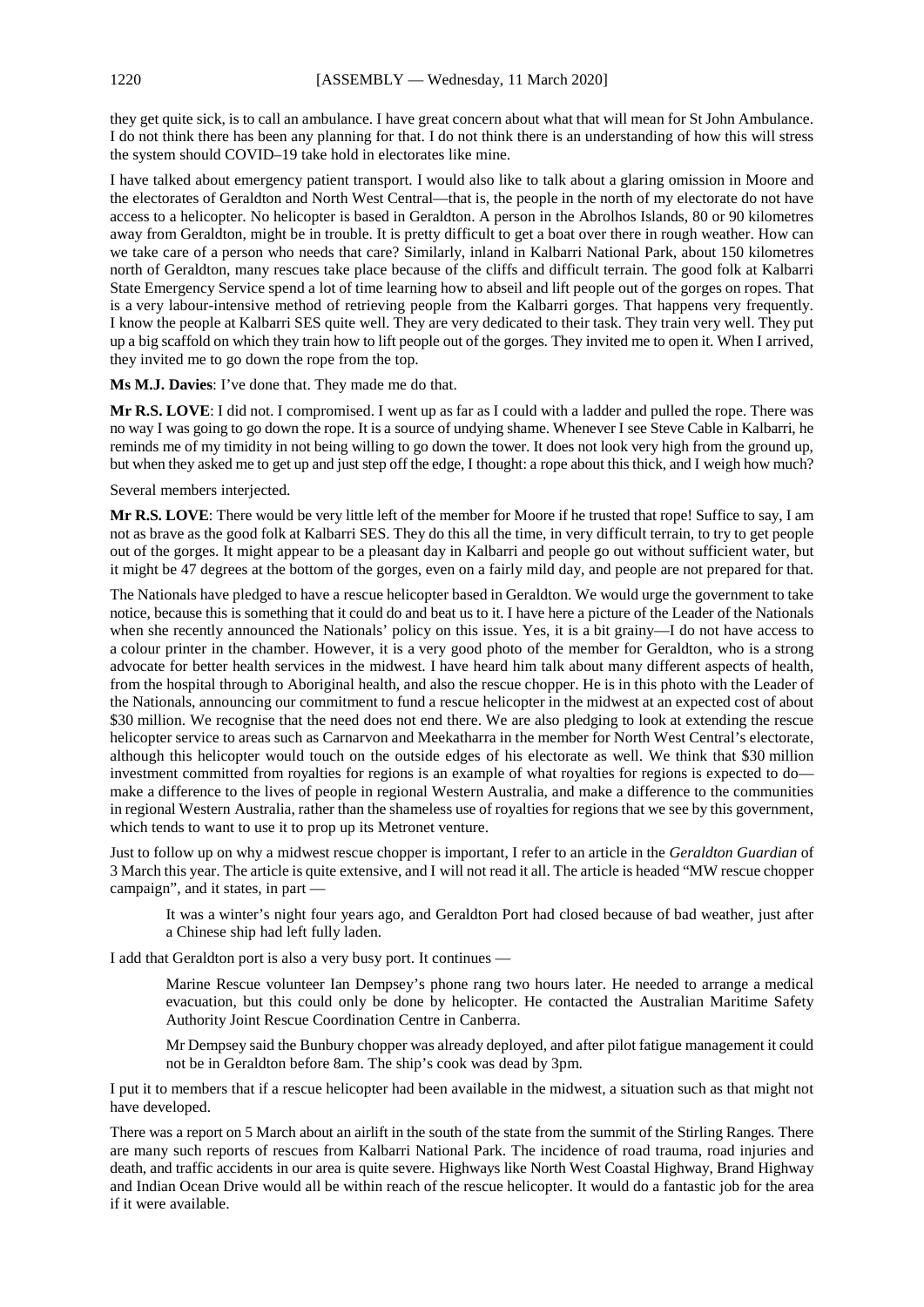Members do not have to take our word for this. Edith Cowan University has released a report on the value of a rescue helicopter in the midwest. I want to quote a few points from ECU's response to the National Party midwest rescue helicopter paper. The response refers to the value of a rescue helicopter in country WA compared with indirect retrieval to a country hospital, and supports the rationale contained in the Nationals' discussion paper. The response goes on to state, under the heading "Comments for consideration" —

- Trauma is the leading cause of death under the age of 44 years in developed countries and in country Australia the mortality rate from major trauma is double the mortality rate in the capital cities. In parts of country WA, the mortality rate from major trauma is more than four times higher than mortality rates in Perth. …
- The research, published today in *Air Medical Journal*, showed West Australians are up to 50 per cent more likely to survive a major accident if they're taken directly to a Perth hospital by rescue helicopter compared to patients transported by road to a country hospital first.
- The research compared the survival rates of 1374 major trauma victims injured within the Perth Based RAC Rescue helicopters' range of 250km from Perth over a 10-year period.
- The benefits of direct helicopter retrieval were dramatic when focussing on the most common cause of major trauma, driving a motor vehicle. The mortality rate was 8.8 per cent for major trauma patients retrieved directly by helicopter and taken to a trauma centre in Perth compared to a mortality rate of 16.3 per cent for the patients taken by road to a country hospital and later transported to Perth.
- The mortality rate was almost double for those patients NOT retrieved by the helicopter. For every 100 patients retrieved by the RAC Rescue helicopter an additional 8 major trauma patients will survive.
- Despite having more severe injuries, the survivability was significantly greater for those patients retrieved by rescue helicopter.
- The study's results pointed to the importance of getting life-saving specialist medical care, such as blood replacement, to the road-side to critically injured patients as quickly as possible and expediently transporting patients to definitive care at a trauma centre.
- It is reported that 95% of WA's population is covered by the two RAC Rescue Helicopters. This requires perspective regarding major trauma in WA. There are approximately 700 major traumas in WA each year, one third of these … are in country WA. Only a small percentage … of these patients are retrieved directly by a RAC Rescue Helicopter.
- If rescue helicopter services were expanded into country areas in WA such as the Midwest, Wheatbelt, South West, Great Southern and parts of the Goldfields then approximately 150 major trauma patients in country WA would have access to direct rescue helicopter retrieval from the incident scene.

It is not just the Nationals who are talking about this. The local people in Geraldton are rallying behind it. They went to the member for Geraldton, who has worked with them to put together some petitions that will come to Parliament. I understand that thousands of names are on those petitions. The member for Geraldton has been involved in distributing all those petitions and making sure that everybody in the midwest is aware that this is an opportunity that they should not miss—that they should get behind the Nationals to ensure that a rescue helicopter comes to the midwest. It marries very well with the development of the Abrolhos Islands as a more highly visited tourist development and reflects the increasing and ever-growing numbers of people who go up to the national parks in the area. It also reflects that country people in the midwest should be entitled to a level of service that is as good as other people receive. Why should country people in the midwest not have access to a rescue helicopter if it is a simple matter of \$30 million of funding that would otherwise disappear into the coffers of the Metronet program? It is not as though that money is not available. I think the Western Australian Regional Development Trust showed that over \$600 million of royalties for regions funds flowed back to Treasury in the last reporting period. Just one-twentieth of that would be enough to fund a rescue helicopter in the midwest, which would save lives. It would not be just the lives of people who live in the midwest, but also the tourists who come. I know that COVID-19 is affecting the tourism industry at the moment, but we know that visitation, especially by Chinese people, has grown dramatically in all those coastal communities from Kalbarri to where this helicopter would reach. People are going up to look at Pink Lake and many people are getting out to the attractions that the Department of Biodiversity, Conservation and Attractions are opening up throughout the area in places like the Coalseam Conservation Park, just out of Mingenew. That area would also be able to be serviced by the rescue helicopter.

I will give some members some facts about the rescue helicopter. The figures that have been quoted in this report show that Western Australia's population is around about 2.6 million people. The population of Queensland is just under twice that number at five million people. Western Australia's land area is the greatest of any state at 2.5 million square kilometres. Queensland's land area is about 1.7 million square kilometres. Western Australia has two rescue helicopters. Queensland has 10 rescue helicopters. The Queensland government obviously values the lives of its regional people very highly and has put in place a program to ensure that those people have access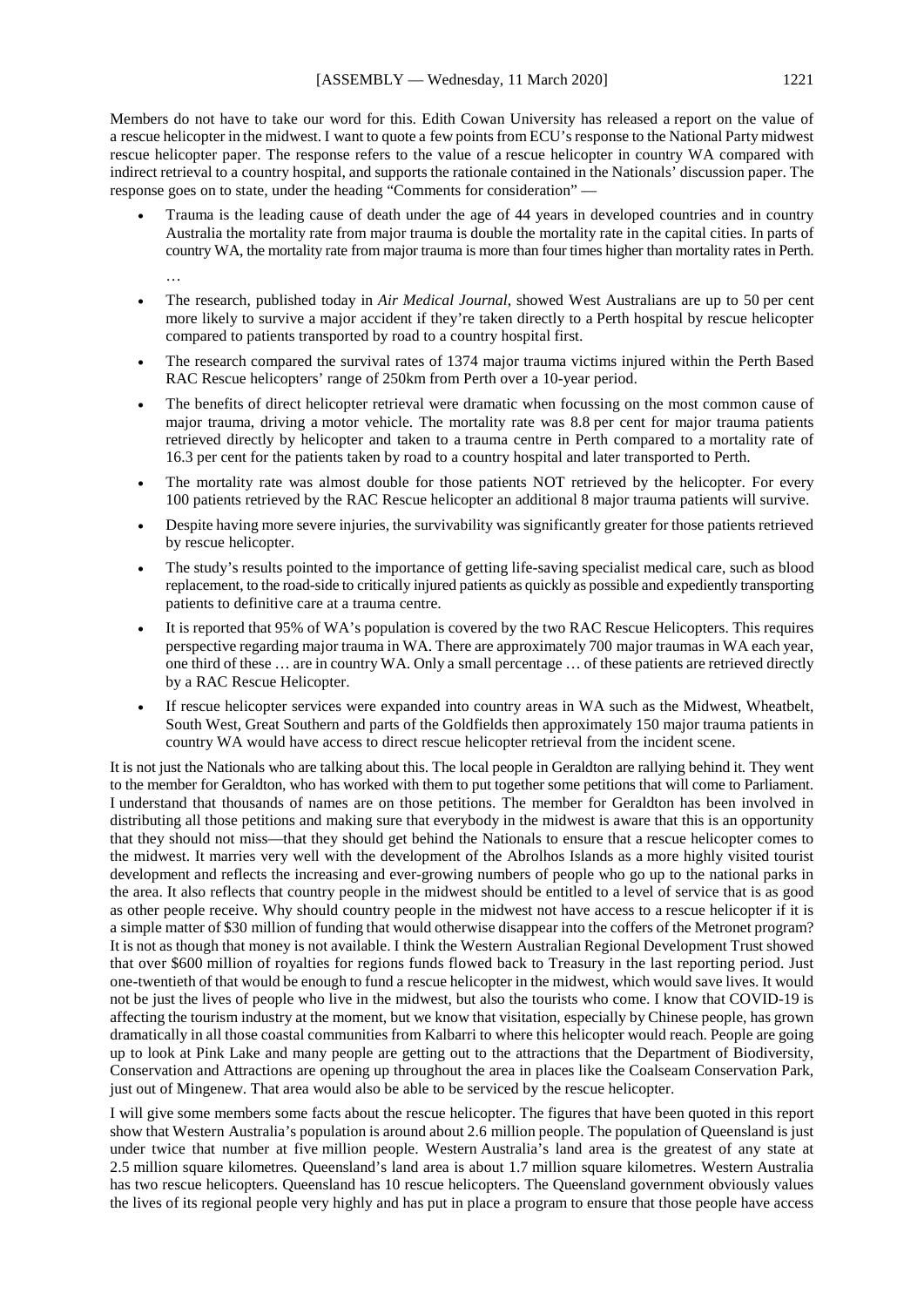to a rescue helicopter service. I urge the minister and the government to get behind this and look at the work that the member for Geraldton has been doing in this area. When the petitions come in, I hope that the government will not throw them to one side and say that it is not interested, as it often does in government. I hope the government will look very seriously at what these people are calling for. These are not only residents of the midwest, but also visitors to the midwest. They all want some level of protection when they visit that area. We also want to ensure, as we further develop the Abrolhos Islands, that the helicopter service will be available to safeguard people who visit.

I want to discuss with the minister the situation with general practitioners in my electorate. I outlined that seven major centres in my electorate have a shortage of general practitioners. In some cases there may be a complete absence of GPs. I have highlighted the situation with the Dongara Medical Centre here before and I would like to hear the minister's thoughts on that. It has led to the Shire of Irwin, after a great period of angst in the local community, announcing in a press release from 6 March that it has decided —

To initiate the statutory process to acquire the Dongara Medical Centre —

It is empty, with no doctors there —

at 290 Point Leander Drive, Dongara from … Batavia Health … as a walk out walk in sale for \$1,450,000.

Members can imagine the angst of the ratepayers of Dongara. It is already facing an economic downturn because of the reduction in visitor numbers because of what is basically the closure of its main industry. How will ratepayers in Dongara be able to afford this impost? In the health budget, \$1.4 million might not seem like a lot, but in the budget of the ratepayers of the Shire of Irwin, it is a very major investment. When the Batavia health centre opened, the shire helped with the provision of land and spent hundreds of thousands of dollars helping to make the car park. That money has already been spent. I understand that an ongoing investment will be required to ensure that the shire can attract GPs to the area. The press release continues —

The Shire is pleased to announce that Dr Sasha Risinger has been contracted as the Principal GP for the … next 5 years.

That is great news because she is a great GP. She has a very good reputation, but her reputation has been earned while she has been working at the Three Springs Medical Centre. How will Three Springs replace her?

**Mr R.H. Cook**: She is not from Dongara; she is from Three Springs?

**Mr R.S. LOVE**: She has moved from Three Springs. She is the doctor who goes down to Carnamah and Coorow and those areas as well. Those shires will not have a doctor now. One of those shires is advertising for a GP at the moment. I wish her all the best of luck. A doctor is definitely needed in Dongara and she cannot be held accountable for the gap that will be left behind, but there will be a very serious gap. Given the difficulty that we had getting a doctor into Dongara, I am wondering what Three Springs will have to do because it perhaps does not have the initial attractions. However, it has a functional hospital, which is a bit more than Dongara has at the moment. We are still waiting for the remodelling of that centre. We announced it when we were in government and the planning was all supposed to be done. The medical centre and the aged-care facility are still not there, but we live in hope.

**MR D.T. PUNCH (Bunbury)** [5.46 pm]: Health in the bush is a serious business. I have listened very carefully to the contributions of all the members. I have listened, for the most part, in silence because I was intensely interested in their contributions. I listened on the basis of a motion that, in my view, is poorly written and goes to the heart of what this is really about, which is members, some making valid points—I particularly want to come back to the member for Warren–Blackwood—but for the most part making pitches to their electorates about how they are representing their electorates in this place, without putting any meaningful information or contribution into it.

In condemning this government for its failure to prioritise and address regional health and mental health services, I think members opposite would have been far better off to put a full stop at that point. They went on to include the government's response to the growing threat of COVID-19. In this place we have heard on a number of occasions about the need for calmness, sensibility and clear messaging, and, above and beyond all, the need to have faith in the Minister for Health and the Department of Health to lead and coordinate the response to the virus in lockstep with the federal government. That is the most critical issue. Putting that into this motion that condemns the government while the response is unfolding and while there is uncertainty about how this virus will affect our community makes it a very poor motion. I am surprised that the shadow Minister for Health would stand up and speak to that effect. I was not quite sure whether the member for Dawesville was concerned about Bunbury in this motion or is interested in serious discussion about how to deliver health in the bush. The member for Warren–Blackwood touched on it, and it applies to many aspects of regional servicing in a state like Western Australia, which has a gradation from a metropolitan-focused population; large urban centres in regional Western Australia; small towns and villages; which are often disconnected by distance; and our remote communities.

Addressing the issue of access and equity in all forms of service delivery in our state requires a lot of careful thinking and a lot of innovation. Going back many years now to when I practised social work, all in rural Western Australia, there was recognition that there was a tier of services in which we needed to work to reinforce the natural helping mechanisms that existed in rural communities. They could be very strong. Then we looked at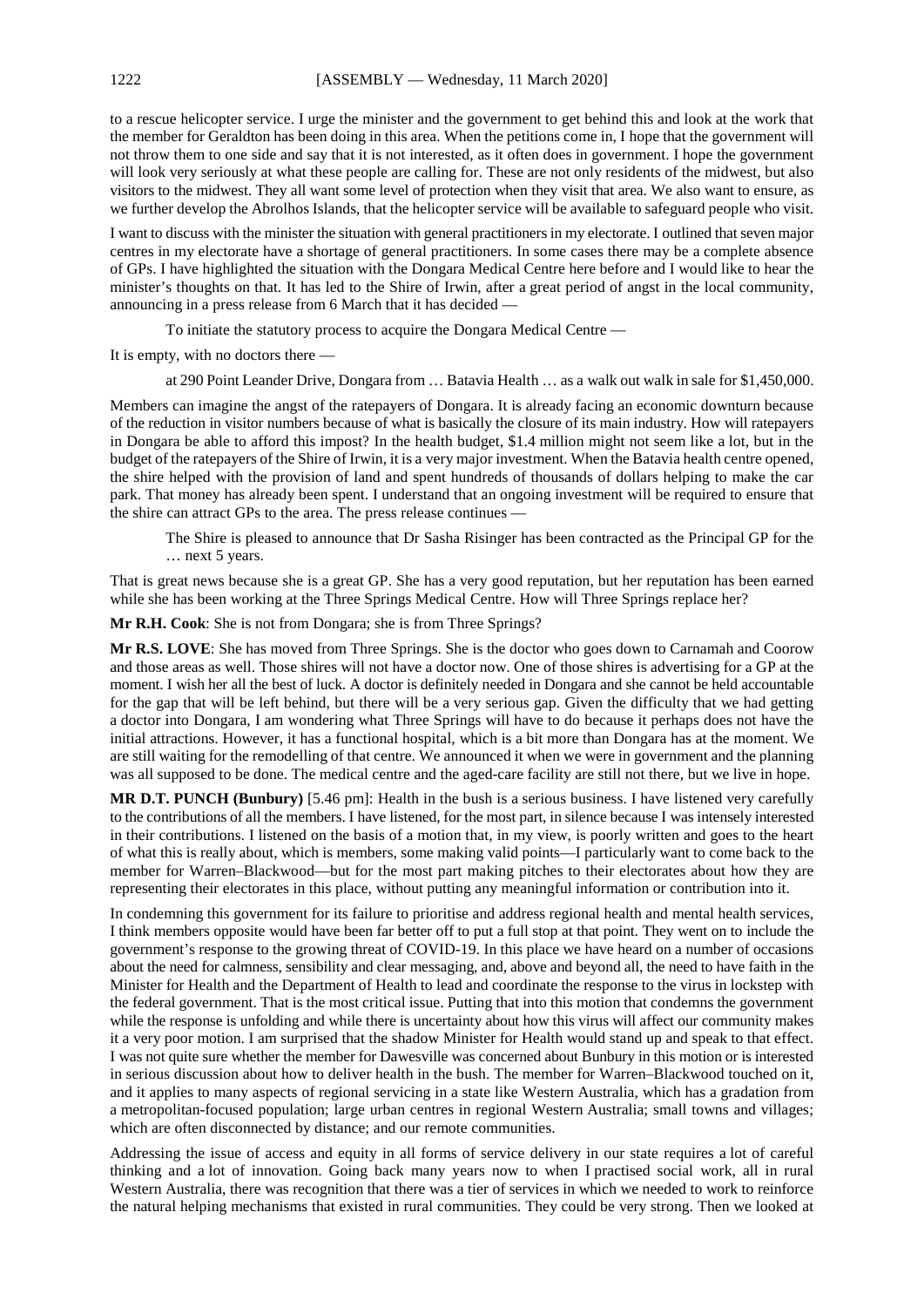the suite of non-government organisation services—I acknowledge the Leader of the National Party's commentary about Share and Care, and there have been mobile services for many, many years well predating royalties for regions, I might add—for providing counselling and other support services out into the bush. Then, of course, there is a network of tiered, formal responses, whether they are hospitals, clinics or nursing posts, all geared to getting the best spread of access and wherever possible working towards making sure there was equitable access to health services and mental health services. I think telehealth has been a great innovation in overcoming that. I am sure telehealth as a piece of infrastructure will unfold into the future.

The member for Dawesville raised Bunbury Hospital at South West Health Campus and some sort of expectation that I should be in this place beating my chest and calling to order around Bunbury hospital, which I know has difficulties. But I can walk out of here and talk to the Minister for Health in a sensible way, as can the member for Dawesville, and represent the interests of my electorate, which I do consistently. We made a contribution to Bunbury hospital of \$23 million essentially to ease the bottlenecking of a number of key areas, whether they are in the emergency department or in theatres or some of the surrounding infrastructure that supports people using the hospital. It is an interesting hospital because it is a shared campus with St John of God Health Care, so it brings out those unique issues around sharing.

It is interesting to note that until we came to office in 2017, not a single commitment was made in the previous government's campaign for Bunbury in 2017 for the Bunbury regional hospital. It is the major regional peak hospital for the south west, which supports the network of other hospitals, trying to build centres of expertise in Bunbury, linked to quality services in Collie, Margaret River and Busselton, across the south west region. There is a plan around the Bunbury hospital, member for Dawesville, who came in here and tried to make light of that issue in such a silly punctilious way. I thought better of him to be honest. Then I saw the *Mandurah Mail* yesterday where there is a photo of our Premier and of an immaculate member for Dawesville—not a hair out of place. The article was about the member for Dawesville trying to seize the moment, being the champion of the response to coronavirus. He was clearly trying to make a political issue in the Dawesville–Mandurah area over coronavirus. How appalling is that? The Premier quite rightly called him to task. It was not only the Premier. I looked through all the commentary and it was amazing to see that quite a few people do not think a lot of the member for Dawesville. One contribution states -

We all know what the current game really is. He wants to be the next Liberal leader after the next election when they lose and then hopes to be the next Liberal Premier. That is his real game. What I would like to know is what he is doing for the young people of his community.

There is a person who has some insight into the member for Dawesville. I want to acknowledge again the commentary of the member for Warren–Blackwood, which went to the heart of the issue. It is a critical issue that has challenged all governments around how we effectively resource health access across regional Western Australia. I totally accept what the Southern Inland Health Initiative was trying to achieve. The problem with royalties for regions funding is that there has always been the question of finding a balance between investment in capital infrastructure, particularly in the health system, and the recurrent expenditure that flows with it.

A couple of projects were mentioned earlier. Time after time, I have come across concepts of pilot funding. We have all seen them. They are projects that get up under the concept of pilot funding because it is a way to get them through the system or a way to convince the minister something should be funded. However, there is seldom a pathway to long-term sustainable funding. That is a critical issue for royalties for regions. How do we make the critical infrastructure investments in a manner that can be supported by the budget in an ongoing operating sense? That was a problem that led to what our Treasurer talked about earlier; namely, the \$2 billion deficit in our operating expenses when we came to office. That is unsustainable in any analysis and I am sure that in their heart of hearts, members opposite will know that is the situation.

This motion refers to the failure to prioritise and address regional health. I do not like having to go back in history and bring up examples because I know members opposite do not like history. In 2013 Hon Helen Morton made an election commitment for a step-up, step-down facility for Bunbury. It came out of the mental health plan. At that time a commitment was made to say, "Yes, this will be built and it is an important asset for the mental health fabric of responding not only in Bunbury but also in the south west, linked to the hospital providing the valuable service for people needing hospital support, coming into a residential setting engaged in a therapeutic community that can help facilitate their journey back into the community. On the opposite side it would support people who have a mental health issue, have a mental health plan, do not quite need a hospital setting but need the support of a residential therapeutic community. It is a very good model and I commend it. Sorry, but the member for Warren–Blackwood was in the media with the then Liberal minister announcing that the funding had been found for the step-up, step-down facility, nearly four years after the original event. It took four years to fix up the paperwork on a critical issue for the south west. That is where royalties for regions came adrift. It was a solution to fix a critical need but it took four years to fix up the paperwork. This government came to office and we did not falter. In fact, the Minister for Health and I were out there laying bricks to get the step-up, step-down facility built. We laid some bricks and they are still there.

Several members interjected.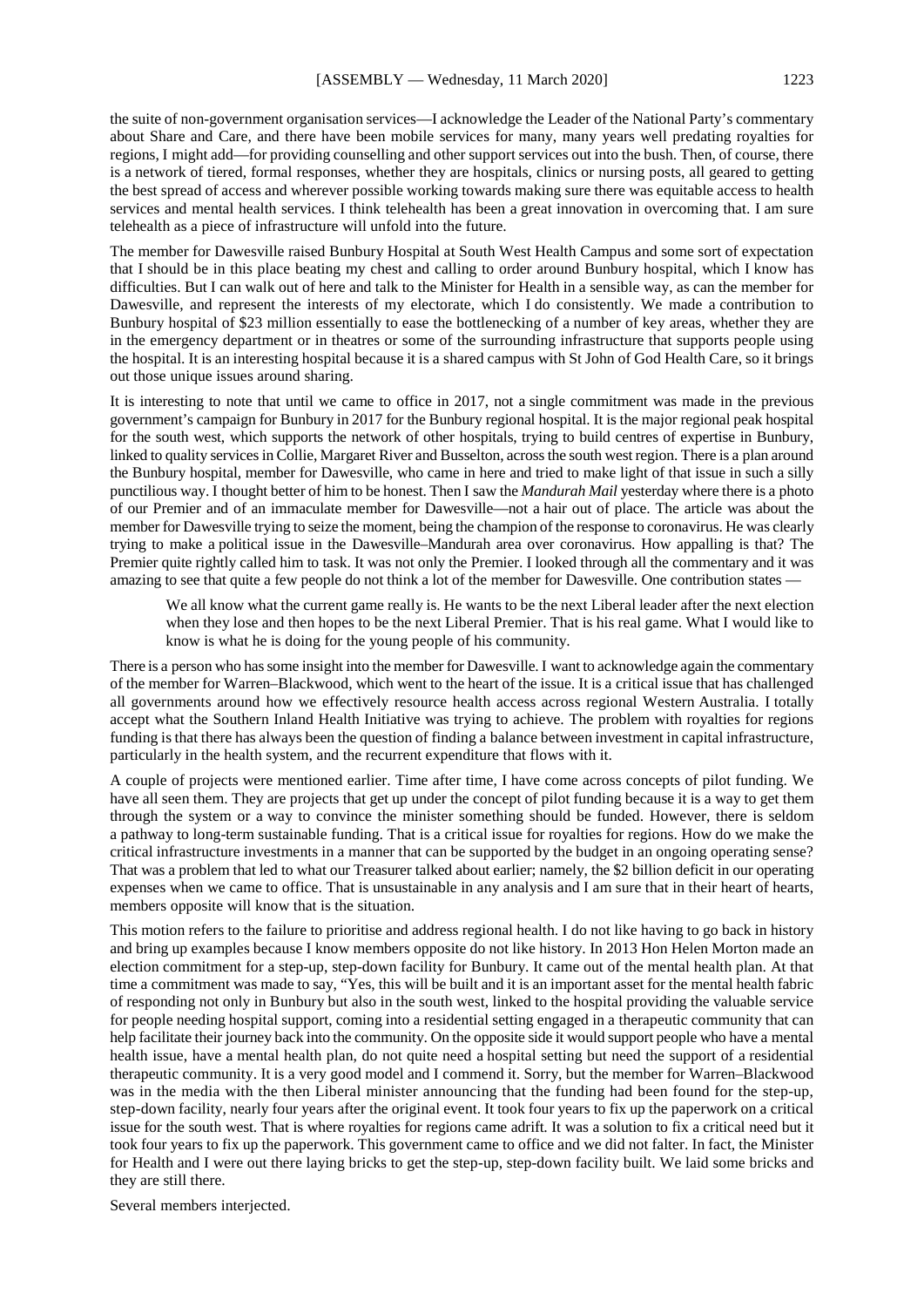**Mr D.T. PUNCH**: We followed that project every step of the way because when we came to office, not even the land to build it on had been resolved. There was some vague notion to building it in Victor Road, Glen Iris, but not even the land had been identified. We sorted out the planning and went through the tender process and got a magnificent quota of local contractors to build it. Not only is it an asset that is part of the mental health scenery in Bunbury but also it was built and is owned by locals. It forms a valuable contribution to mental health services. I am very pleased that Richmond Wellbeing is the operator of this service. Going back to my original comments about how we build the natural helping networks in communities, which members opposite should be well aware of, I am very confident that Richmond Wellbeing will build those community linkages. It will work in partnership with other mental health providers, will reach out into the community and will provide a very solid foundation for what will be an excellent service. The first users of that service will use it pretty well from the end of this month. Three years in, our step-up, step-down facility is built. It took four years for members opposite to simply recycle an announcement. This government stands for getting up and getting things done.

It also stands for Bunbury regional hospital. The department now has the funding to proceed. The member for Dawesville might not recognise it, but there is a challenge in taking what is a peak regional hospital service in Bunbury and starting to do the works on that hospital in a way that does not disrupt service capacity. The department needs to be left alone, without the pressure of whingeing from members opposite, to get on with the job of delivering it. The funding is there and it is in the interests of us all to start working and letting the department address that issue.

**Mr Z.R.F. Kirkup**: I thought St John's was leading on the Bunbury redevelopment.

**Mr D.T. PUNCH**: No; it is the department.

#### **Mr Z.R.F. Kirkup** interjected.

**Mr D.T. PUNCH**: They talk regularly about how to manage their services efficiently and extract the best outcomes from that infrastructure. That is what we need everywhere. At a time when resources are constrained, we have to look for innovative opportunities to extract the maximum out of the infrastructure that we have.

I do not really want to say too much more, other than I am very pleased that that step-up, step-down facility has been built and is now pretty well operational. It is a magnificent facility. In terms of my understanding of therapeutic communities, each person who uses that service will have their own self-contained accommodation unit including kitchen and laundry facilities, and a little bit of a lounge area, but shared communal facilities so that there is plenty of opportunity to work in group settings or in an individual space. We know from the variety of mental health issues that people suffer from that that is critically important.

The member for Warren–Blackwood talked about the rising awareness of mental health issues in regional WA. I certainly see it in my electorate office. The member for Warren–Blackwood put it down to maybe the changing economic circumstances. There is some recognition of that, but I also think it is because we are talking about it more. When I was a practising social worker, issues of domestic violence, drug and alcohol abuse and mental health were not talked about. That led to many, many unfortunate suicides, particularly in the farming community, when there was a suite of bank foreclosures in the farming sector. The awareness of mental health is probably leading to more people seeking help. The challenge is making sure that we are in a position to address those issues as they come up. It is certainly a vexing issue. I share the member for Warren–Blackwood's concern about that.

In closing, member for Dawesville: silence does not mean inattention. Silence does not mean there is nothing to say. Silence can mean a variety of things. But the important thing is that after 35 years in the public sector, I know how to talk to a minister and I know how to get things for my electorate and I will continue to pursue those without grandstanding in this place from the likes of the member for Dawesville.

**MR R.H. COOK (Kwinana — Minister for Health)** [6.02 pm]: The member for Bunbury is a very effective advocate for his community. He is not only a strong, effective and determined advocate, he is also, might I say, a jolly good bricklayer! It was very good to go to Bunbury the other day.

#### **Mr D.T. Redman** interjected.

**Mr R.H. COOK**: What are you banging on about?

Several members interjected.

**Mr R.H. COOK**: Member for Warren–Blackwood, I seem to remember sorting out the land-based issues, the funding issues and the construction issues. If you want to take credit for it, that is fine, but I suspect it was not you!

The member for Bunbury did a bang-up bricklaying job with me earlier on as we celebrated one of the milestones of the step-up, step-down facility. My only concern was that the building company, BGC, faithfully promised us that those bricks would remain in place after we left the site! I am not sure about the structural integrity of the building, but hopefully it will remain standing for some time yet.

On the issue of the builder, one of the great aspects of the construction of the step-up, step-down facility at Bunbury was the fact that 85 per cent local content was used. Local jobs, local businesses and local construction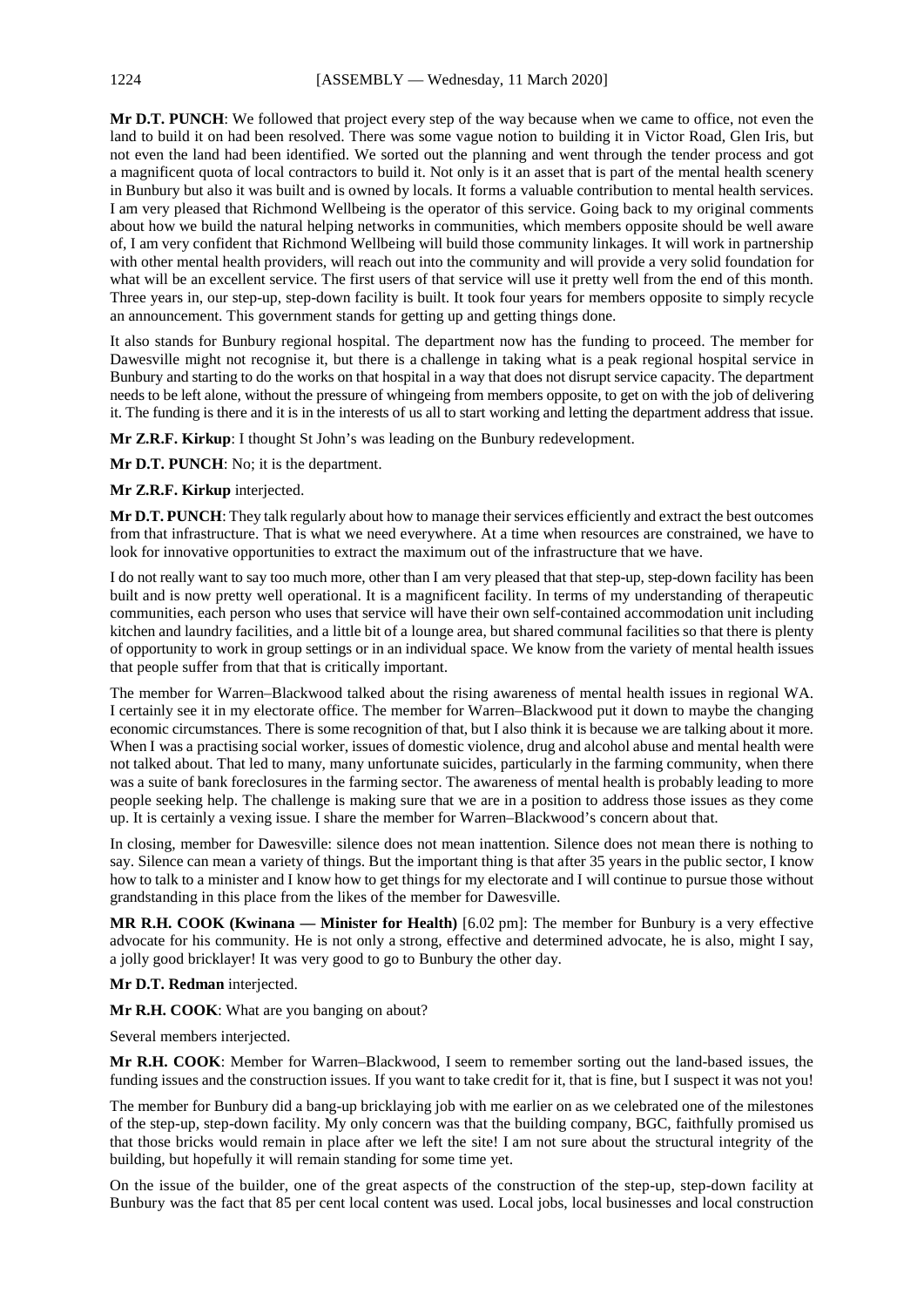companies were involved in the fit-out. It is wonderful that so many locals were involved in that particular facility. Richmond Wellbeing will take over the running of that facility. Company representatives spoke to me, as I am sure they spoke to the member for Bunbury, about how they had recruited locals, particularly people with lived experience, to be peer support workers in that facility. From that perspective, it is very much a local success story. I am really looking forward to seeing the outcomes of it.

Step-up, step-down facilities are a great initiative. I have spent some time talking to residents at the Albany facility and the people who work there. We opened that six-bed facility in 2019. They talk about what a great, compassionate and nurturing environment it is and how important it is for people in these regional communities to be able to have those subacute services. This is about providing people who are having an emerging mental health episode or who are entering a level of mental distress with a residential experience so that they can get back on their feet without tipping over into the need for acute services; that is, having to receive hospital care for a more acute mental health episode. Just as importantly, for people who have come out of a mental health episode after being cared for in a hospital setting, it is about providing them with an opportunity to have a landing point to be able to build their skill levels and socialise themselves around what they will have to do once they transition back into the mainstream community. I remember talking to one young man who had just come of hospital again. Unfortunately, he had had several episodes of care inside Albany hospital. He said that each time he was basically discharged; put on the street so to speak. Although he had the support of outreach services, he did not have that intensive residential opportunity to really integrate himself back into community life. I am very proud to be associated with the development of step-up, step-down facilities. These facilities will significantly improve the availability of mental health services in our regional communities.

As members would be aware, there is a 10-bed step-up, step-down facility in Rockingham and a 30-bed facility in Joondalup. They will now be augmented with the six-bed facility at Albany. As the member for Bunbury said, we have just opened a 10-bed facility in Bunbury. Last year, I did the sod turning for a 10-bed facility in Kalgoorlie. We are undertaking the planning and construction process of a six-bed facility at Karratha and very much enjoying working with the local community around the construction and commissioning of a 10-bed facility in Broome. I am very proud of another project. I am sorry that the member for Geraldton was not able to get to his feet this afternoon to report on this project; that is, the 10-bed step-up, step-down facility that we are developing at Geraldton. I am very proud to say that we were able to announce at the beginning of this year we would bring forward the funding for that project to bring it onstream more swiftly. We heard from the member for Moore, who spoke about the mental health issues arising in the midwest region, and they are acute. They are felt within the Yamatji community in particular. The need to expand mental health services in Geraldton is quite urgent. I am very pleased to bring forward the 10-bed facility in Geraldton and to seeing that open in early 2021. We are starting to fill out the tapestry of subacute services across regional Western Australia to continue to have more robust, community-based mental health services right throughout the Western Australian community. We will continue to invest heavily in these sorts of facilities because we know they work. They provide very important support to the acute services that people often need. We know that an episode of hospital care is not the best outcome for mental health patients; this is an opportunity to avoid hospital care. That is very much the theme of the sustainable health review, which is guiding the reconfiguration of services, and the step-up, step-down facilities are very much an important part of rebalancing our mental health system to ensure that we have subacute services so that people can avoid highly interventionist hospital care.

The member for Geraldton would also have reported on the great progress that has been made around the redevelopment of Geraldton Health Campus.

**Mr I.C. Blayney** interjected.

**Mr R.H. COOK**: I understand why the member for Geraldton did not speak today and I suggest that he does not.

**Mr I.C. Blayney**: Tell me why.

**Mr R.H. COOK**: It is because after eight and a half years in office, the member for Geraldton did nothing in Geraldton.

**Mr I.C. Blayney**: We had it ready to go. It would have opened in 2022.

**Mr R.H. COOK**: We were ready to go! We were eager! I remember as a fledgling shadow Minister for Health going to Geraldton hospital to be shown around by the clinical team. They told me that a wall was going up and that the emergency department would be expanded. They were excited about what the new government would do for stage 2 of the development. They were kind enough to pay tribute to the Gallop government, which did stage 1 of the redevelopment.

**Mr I.C. Blayney**: Why didn't they co-locate it?

**Mr R.H. COOK**: I will come to that shortly, member for Geraldton. They were eagerly awaiting the work that the Liberal Party made very clear it would undertake upon achieving government. Then we saw nothing from the Liberal government.

**Mr I.C. Blayney**: What have you done now? Nothing except take away the sobering-up centre.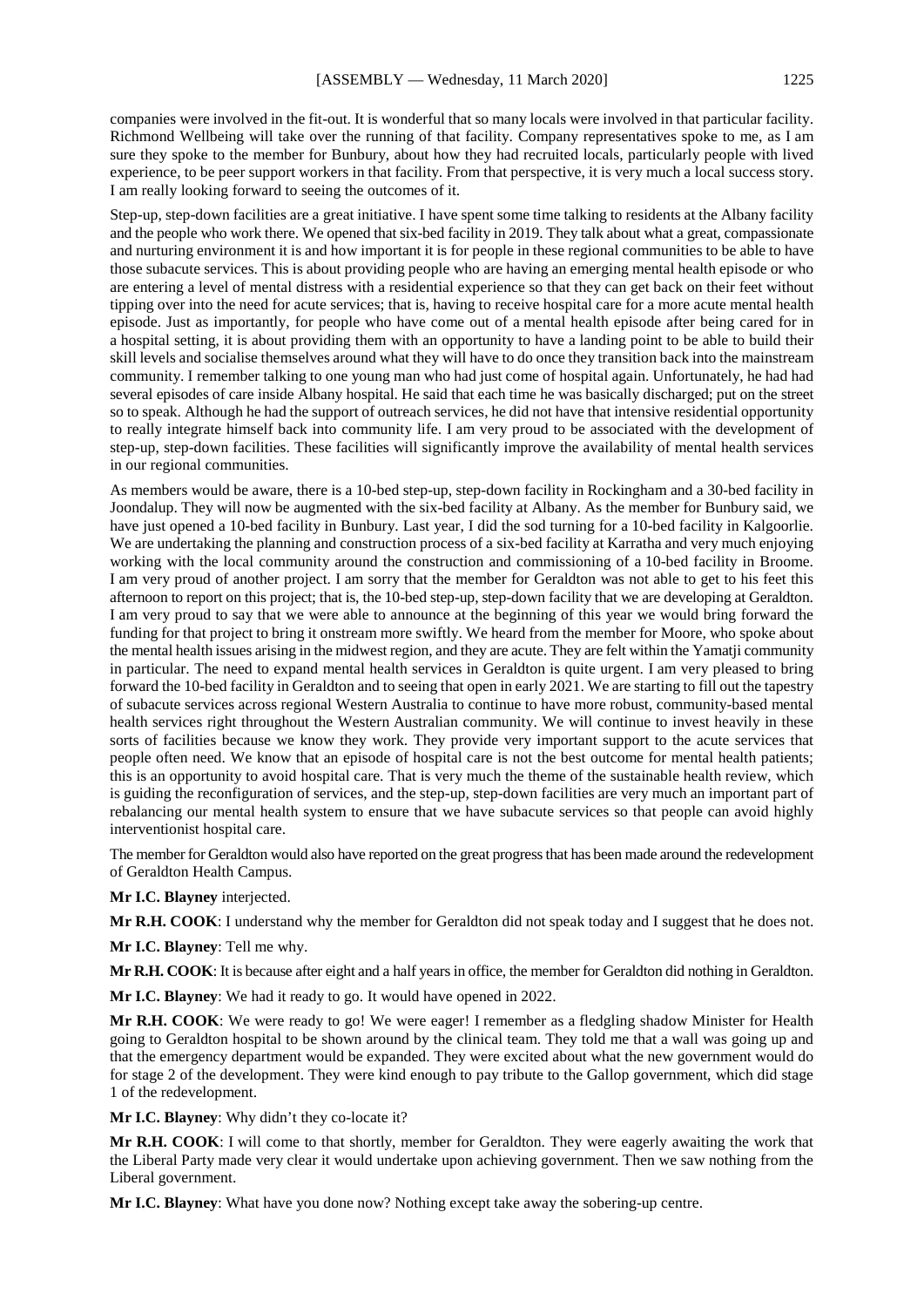**Mr R.H. COOK**: We gave Geraldton a step-up, step-down centre because the sobering-up centre was not working. The member for Geraldton had an opportunity to speak. Before I got to my feet I made sure that he had had an opportunity to talk.

**Ms M.J. Davies** interjected.

**Mr R.H. COOK**: I appreciate that. I will take a little while to talk more about Geraldton Health Campus. The member for Geraldton would have talked about the expanded emergency department.

**Mr I.C. Blayney**: It is about half of what we were going to do.

**Mr R.H. COOK**: The member for Geraldton hates this. He just hates it.

**Mr I.C. Blayney**: No, because you have still done nothing.

**Mr R.H. COOK**: Yet in the four years, by the time we face the people of Geraldton again, we will have done so much more than the former government did in eight and a half years—so much more.

**The ACTING SPEAKER (Ms J.M. Freeman)**: That is enough, members.

**Mr R.H. COOK**: I was enjoying myself.

In Geraldton, the emergency department will be expanded; a new intensive care unit will be co-located with a redeveloped high-dependency unit; there will be a new integrated mental health service, inclusive of an acute psychiatric unit and a mental health short-stay unit; it will have a reconfigured main entry; there will be essential engineering service upgrades, including the replacement of the chillers; and the car park will be redesigned and expanded—everyone loves the expansion of a car park. There will be an integrated mental health service and an eight-bed high-dependency intensive care unit. It is expected to be operational in 2023. Member for Geraldton, I suspect that by 2023 we will have done more at that campus than the member could ever have achieved in his wildest dreams. We will invite the member to the opening. That is important, because we want to be respectful about these things. It is an incredibly important redevelopment of a campus that was neglected for eight and a half years. We, in the Gallop government, had done stage 1. Stage 2 was widely anticipated, yet we heard crickets from the former government. However, we are here now. Never fear, member for Geraldton, we are here. As the member for Moore said, mental health services in the midwest region are in need of significant renewal and reinvestment. What members will see through the fast-tracking of the step-up, step-down facility and the redevelopment of Geraldton Health Campus is a significant investment in mental health services in that region. That is important because, as the member for Geraldton will tell members, many patients who have acute mental health episodes have to be transported to Perth to receive that care, and that is a suboptimal outcome. It is also not appropriate for a big centre like Geraldton to not have higher acuity mental health services and subacute mental health services. It will be a really important contribution to that community.

**Mr R.S. Love**: Thanks to the great advocacy of the member.

**Mr R.H. COOK**: We sensed the member for Geraldton was on the move. He was looking elsewhere, having been let down by the Liberal Party for all those years. His hopes for a redeveloped hospital were dashed on the massive debt of despair that was the financial mismanagement of the previous government. We would have thought that with the flood of revenue the previous government enjoyed that the member for Geraldton would have received something, given all the money that the government spent as it plunged us into \$40 billion of debt. I am not surprised that the member for Geraldton left the member for Dawesville's party. At least the Nationals talk up a good game when it comes to regional politics. The neglect of the Geraldton community by the Liberal Party, as the member for Geraldton has attested by his departure from the Liberals, was appalling.

**Mr I.C. Blayney**: It had nothing to do with it.

**Mr R.H. COOK**: I digress; although I cannot digress because I have not really started!

The points raised are very important points, particularly the points that the member for Central Wheatbelt raised about mental health issues in the wheatbelt area. Perhaps, for the interest of members, I will talk in the first instance about the COVID-19 issues and how they may impact on them. The member for Roe wanted to know how many people had been tested in the south west region. As of this morning, 186 tests had been undertaken in the south west region. The member can do the math. All tests were negative, which is obviously really pleasing. We received some reports earlier today that some of the GP clinics in Bunbury were getting a hammering yesterday. They may have had a particularly big day yesterday because of the publicity around the COVID clinics in Perth. We did some checks around the south west region and found that 186 tests were done and that some of those clinics are being back-filled with practice-based evidence, which is one of the biggest problems, and I will talk more about that shortly. At this stage, of course, there have been no positive results. We are ready to go with the first COVID clinic in Bunbury. The area is set aside; the equipment is ready to go. The challenge for COVID clinics in regional areas is more to do with workforce than physical capacity. We do not want to pull what is a much skinnier workforce off the frontline of our emergency departments or other clinical areas of hospitals to sit in a COVID clinic, particularly if they are not going to be very busy in the first instance, and starve the EDs. We are certainly very conscious of the situation.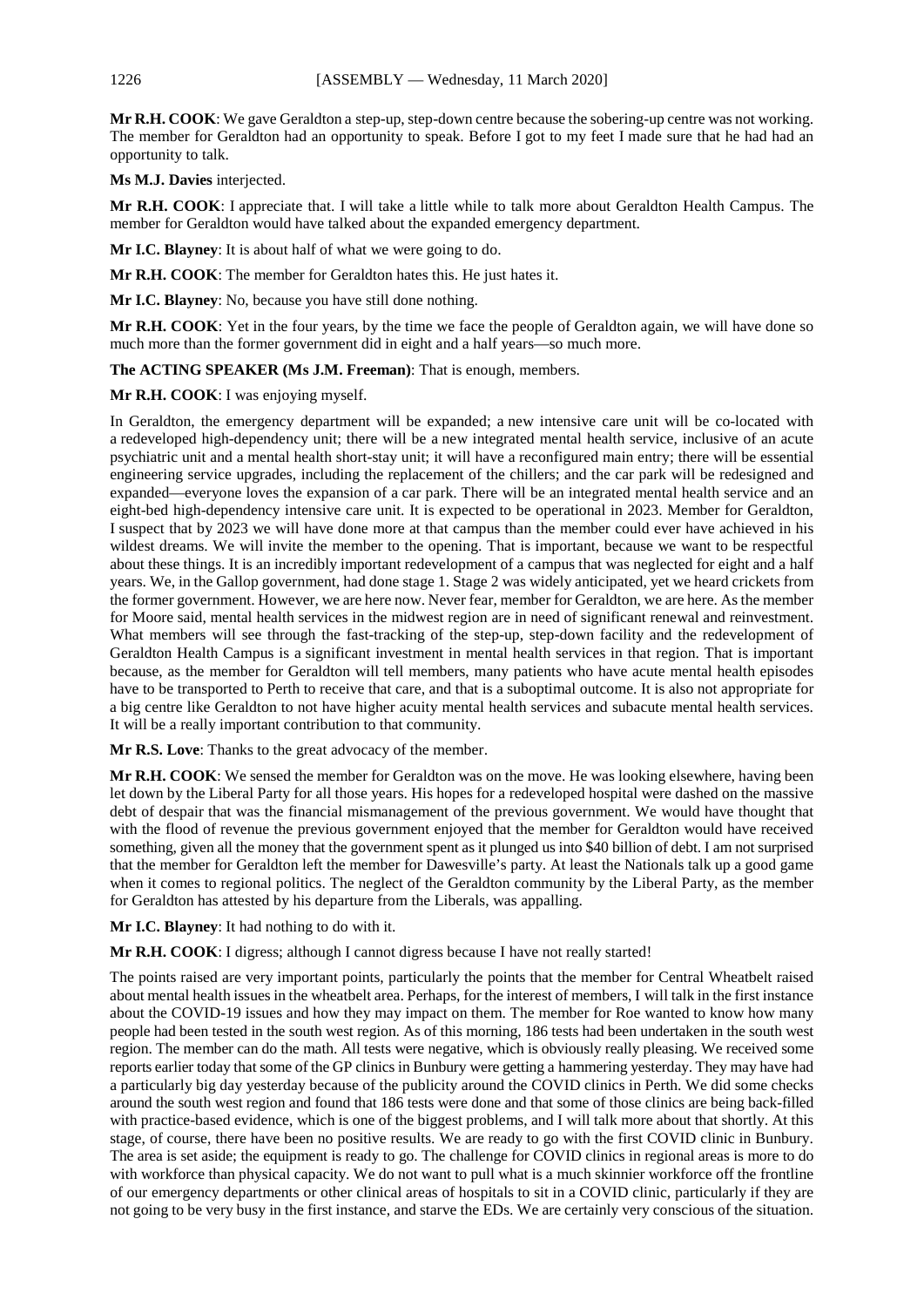However, the federal government's announcement today changes everything. Members will have seen the newsfeed, but essentially the federal government made two announcements today that will be of significant benefit to country patients. One was about the pop-up clinics that the federal Minister for Health, Greg Hunt, announced today. I have had discussions with the WA Primary Health Alliance, which will be responsible for Western Australia's pop-up COVID clinics. Either by decree or they have been instructed, they will all be dedicated to country and regional areas. The beauty of those COVID clinics is that we will draw upon our primary workforce—GPs and nurses—to work in those clinics, rather than from our hospital workforce, which a lot of the time is fairly skinny. The idea is that they will engage with GP clinics around regional Western Australia. I imagine they will probably be in the larger centres to undertake what is essentially the COVID clinic processes that we have in the metropolitan area. We need to understand the details of that and make sure that we can move forward on it.

Greg Hunt announced 100 of those pop-up clinics. The usual rule of thumb around these things is that WA gets 10 per cent of most commonwealth government announcements, so we are anticipating upward of 10 pop-up clinics in Western Australia. I look forward to working with the WA Primary Health Alliance, which is the primary health network in Western Australia, so that the people through whom the federal government will operate these programs understand how that will roll out.

There is a big "if" around all this, though, and that concerns personal protection equipment. The commonwealth government, I assume with good intent, said it would provide dollars for people to purchase PPE. In the health game at the moment, right across the world, that is the main game—that is, we have no shortage of money, but we have a global shortage of PPE. We would not expect our GPs to undertake these clinics unless we get that PPE, so we are having big conversations with the federal government at the moment about how to better spread the national stocks and make sure that we are in a position to equip those doctors and nurses, and other people working in those clinics, so that they, too, do not fall prey to the coronavirus—not that they necessarily will be acutely ill, but if a GP gets coronavirus, they will have to self-isolate for two weeks. As the member for Moore aptly described, GPs, particularly in some areas, are like hen's teeth, so we cannot afford to lose them and we need to make sure that as this virus epidemic takes hold, we have as many GPs as possible available to undertake that work.

**Mr Z.R.F. Kirkup**: Can the testing for COVID be done by a nurse, or does it have to be a doctor?

**Mr R.H. COOK**: It can be done by nurses because it is a swab. It is not a blood test. I am sure the member for Jandakot will not mind me saying this, but he recently travelled and fell ill and was tested. Apparently, it is up the nose, in the mouth and away you go. It is fairly non-invasive. That is why I am saying that we need PPE for nurses. The people working in our COVID clinics in Perth are all nursing staff, with doctors available should it be necessary.

The member for Central Wheatbelt said that people will need a GP referral, and that is because there is a screening process. If a person goes to a COVID clinic in Perth, they will get screened before they walk in and will be asked whether they have cold and flu-like symptoms—yes or no. If they do not, they are not to go in, so they can go away. If they have cold and flu-like symptoms and they have travelled from overseas, they are to go inside. If a person has cold and flu-like symptoms and has come in contact with someone with a positive diagnosis, they are to go inside. If they have cold and flu-like symptoms and they suspect they have come in contact with someone who has a positive diagnosis, they are to go inside.

That is not what we expect people to do in a PathWest collection centre, for instance. They are phlebotomists, who are simply there to take a sample or specimen from the person in front of them without that screening process. That is why the GP referral is simply a quick process by which we can make sure that we test only those people who need to be tested.

#### **Ms M.J. Davies** interjected.

**Mr R.H. COOK**: That is the other important announcement that was made today, which is the telehealth announcement. We have been working with Greg Hunt over the last few weeks trying to design—I would like to think he took our advice, but I am sure it was just a bunch of commonwealth bureaucrats who know much better than all of us put together—a Medicare benefits schedule item number for telehealth services. Therefore, as of Friday, people who have respiratory illness will be able to receive a telehealth service from their local GP and they will be able to get an electronic referral to a PathWest collection centre. In addition to that, the federal government is putting in money around chemist home visits so that patients can get an e-prescription for medication to be delivered to their house if necessary, particularly if they have to self-isolate. In addition, the telehealth service—this is one of the more important ones—will allow a GP who is self-isolating at home to continue to treat their patients.

**Mr R.S. Love**: When you say telehealth services, are you talking about those services where you have a couple of video cameras or are you talking about phoning a doctor?

**Mr R.H. COOK**: We are still waiting for details, but it will be mostly by telephone. We are not sure whether it will be basically a case of come one, come all, or whether a person has to have an existing relationship with a GP. I suspect that there may be some concern within the GP community that people will use the telehealth facility to try to poach patients.

**Mr R.S. Love**: There are usually not restrictions around that if it is after hours or, in the case of Leeman, they opened it up for anybody in that town because there were no services of any sort.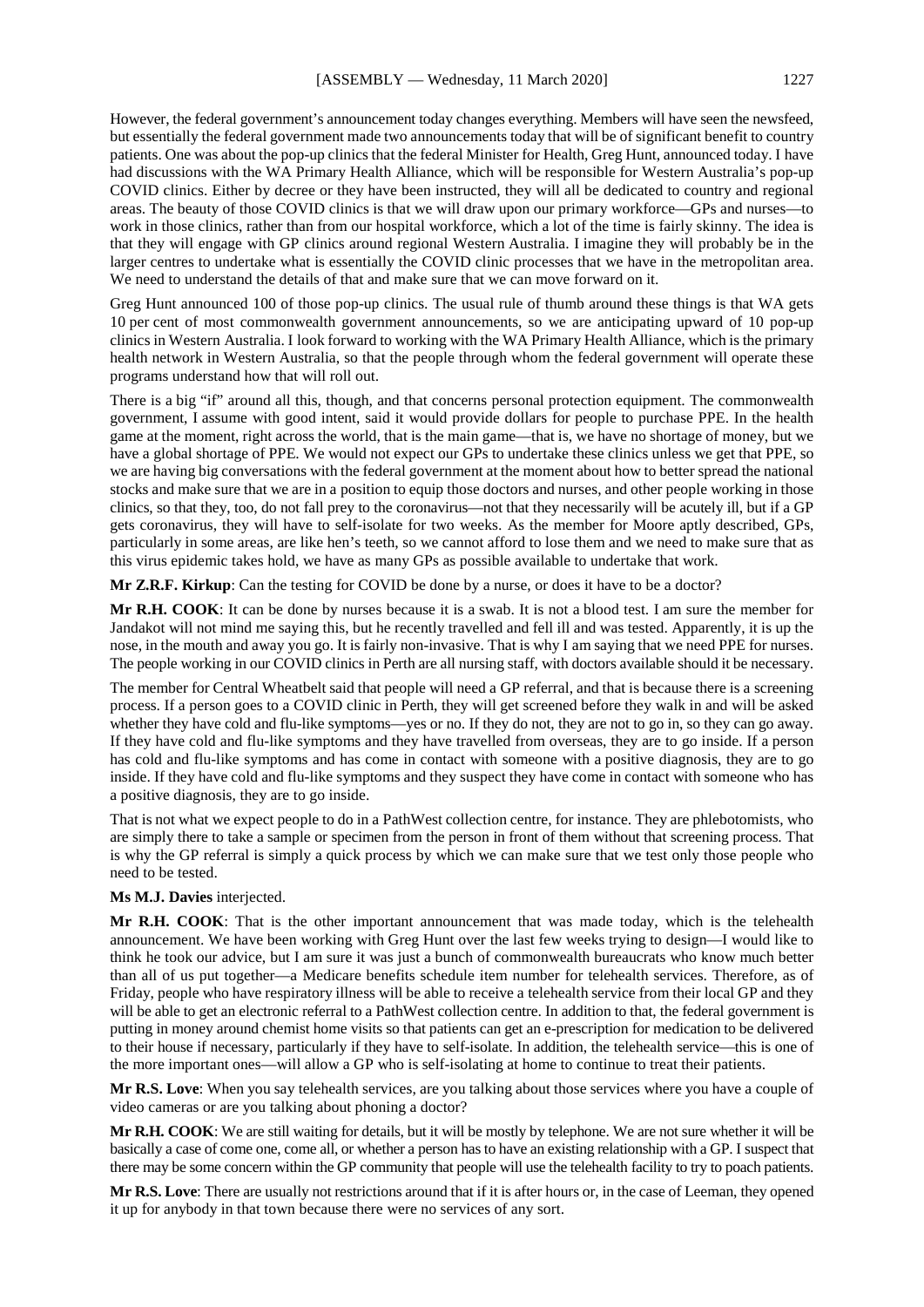# **Mr R.H. COOK**: That is right. Now they are extending that regime to everyone.

In addition, if a patient is a vulnerable patient, their eligibility will go something like this. People who are over 65, or over 55 if they are an Aboriginal or Torres Strait Islander person, and those who have an existing condition that makes them immune-compromised will be able to get telehealth services from a GP regardless. It will not matter where they are or whatever condition they are in. That will stop patients having to go into their GP clinic and potentially sitting amongst other sick people.

They are two really important announcements that are game changers in the way we are able to roll out services to patients in rural and regional communities. They are very important changes, because we want to make sure that, in working with the commonwealth government, we have a comprehensive response that utilises our workforces. I have had a whole lot of suggestions put to me about different places that we can secure beds for the anticipated uplift in the number of inpatients that we will have, particularly in relation to coronavirus. Our problem ain't beds, it is people—it is workforce, workforce, workforce. That is where the large majority of our work is going into at the moment, to make sure that we can deliver the services to those people who need them. That is why we are so keen to make sure that we can protect our doctors and nurses on the frontline. I refer back to the previous conversation around masks and other personal protective equipment to make sure we protect them so that they do not fall prey.

The member for Roe raised the issue of cruise ships. He will have seen that today the Department of Foreign Affairs and Trade has raised its travel advisory with regard to cruise ships. I can see the Minister for Tourism is not very happy!

# **Ms M.J. Davies** interjected.

# **Mr R.H. COOK**: Yes, indeed, member.

DFAT has raised its travel advisory to, I think, level 2, which is to avoid unnecessary travel utilising cruise shipping; I am not quite sure what the technical term is! I think that will change significantly the way we do this stuff. We monitor passengers who come to Western Australia through seaports in the same way that we monitor people who come in through airports—that is, Border Force has people there. With our cruise ship facilities, we have good reporting from the cruise ships about any passengers who are reporting flu-like symptoms, and we can make sure that we intercept those passengers as they come off the ships, particularly if the ship has come from a place like, as a member mentioned, Singapore. That work is all done by Border Force, but we are keeping in close contact with it. It is pretty confident about its success rate at the moment.

The member may have seen reports yesterday about a cruise ship in Fremantle harbour, in which a passenger with flu-like symptoms was taken to Fiona Stanley Hospital. The only twist in the tale there is that it was not a passenger getting off the ship; it was a passenger trying to get on the ship. They were not allowed on because they were clearly unwell. Ultimately they were put in the back of an ambulance and taken to Fiona Stanley Hospital; I think that patient is now fine, but I provide that anecdote only to assure the member that a lot of work is being done to make sure we stay on top of those issues. We have had nine positive cases in Western Australia, and all nine are from overseas or from someone who has travelled overseas. That is our pinch point at the moment, and that is why we are putting so much work into that.

I am just wondering if there are any other issues that members wanted me to clarify with regard to COVID-19. I think if members are happy with that round-up, I will move on to other issues members have raised.

The member for Central Wheatbelt began the debate on a sad but important note—the issues with regard to suicide and suicide prevention in the wheatbelt region. She is quite right to raise this issue; it is a very important issue. I cannot remember the numbers that the member mentioned, but she was saying —

# **Ms M.J. Davies** interjected.

**Mr R.H. COOK**: That is obviously consistent with the statistics around suicide and successful suicides in the wheatbelt. I think since January this year, there have been about 14 in the wheatbelt alone. Actually, I retract that; I do not know if that is the actual figure, and one should not guess these numbers.

**Ms M.J. Davies**: I've had six reported to me, but that's only in my electorate, not in the broader wheatbelt region.

**Mr R.H. COOK**: Yes, so I think for the whole wheatbelt it is significantly more than that. Obviously there are some very worrying trends going on. The acting Mental Health Commissioner has raised the wheatbelt with me as an area of particular concern to the Mental Health Commission. Indeed, it is reported to me that the Wheatbelt Mental Health Service has, over the past 18 months, experienced significant peaks in acuity and demand. From that perspective, there have also been added demands on the Wheatbelt Mental Health Service, as Narrogin and its surrounds transition from the great southern to the Wheatbelt Mental Health Service. The Wheatbelt Mental Health Service has identified workplace stress amongst its staff, driven primarily by clinical demand and acuity, combined with secondary trauma experienced by staff members. The Wheatbelt Mental Health Service has worked hard to mitigate the impacts of workplace stress on its employees, and this has been supported by the region and the WA Country Health Service more broadly. The Mental Health Commission committed an extra half a million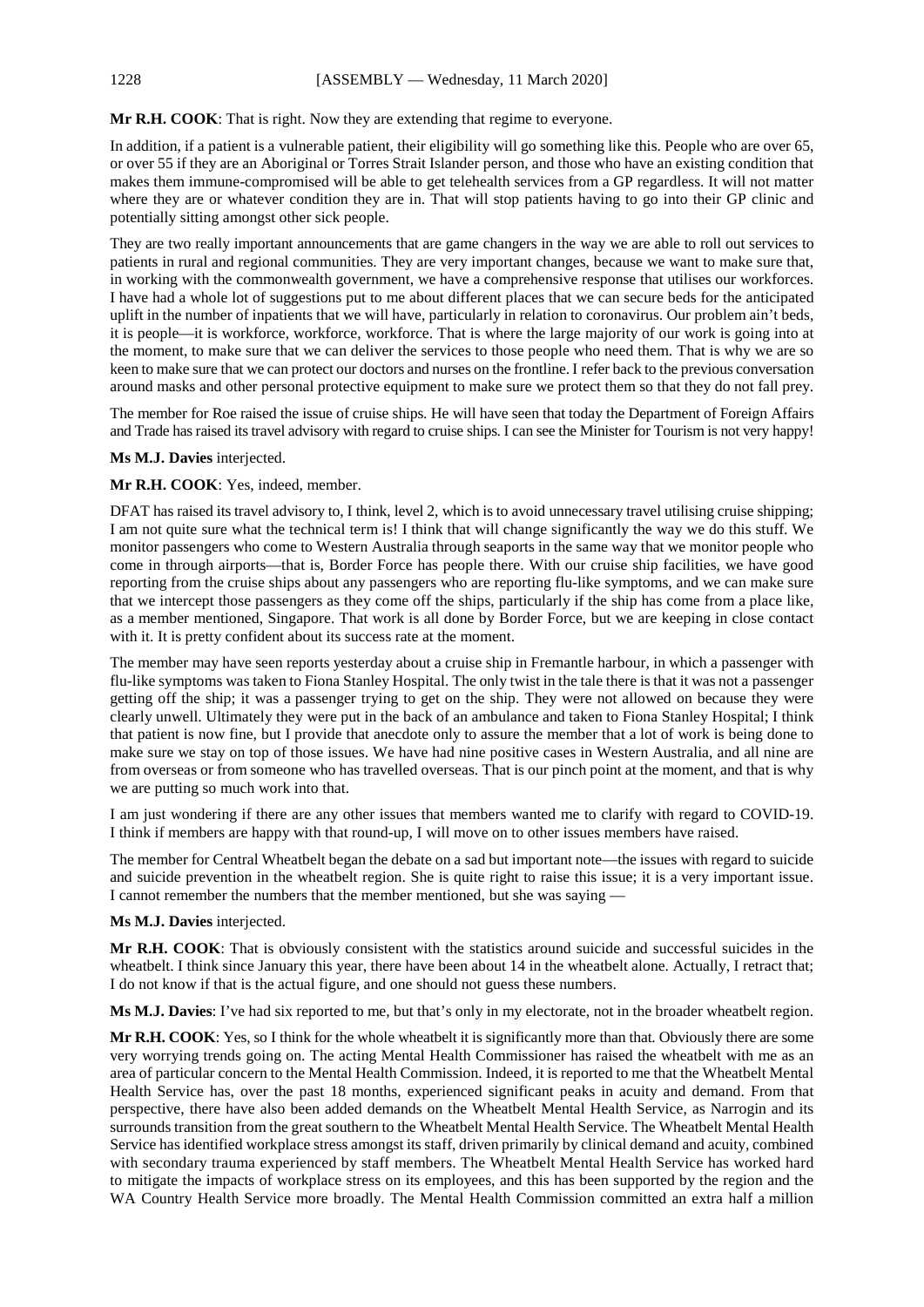dollars in 2019–20 to assist with the employment of additional clinical staff to try to alleviate workplace stress and service demands. Member for Central Wheatbelt, we are aware of the issues and we are trying to respond, but obviously we are indebted to those who are working in a very difficult area. Obviously, it is distressing to hear about the stress they are under and we will continue to support them as best we can. Suicide is having a dreadful impact on our community. People in regional areas experience greater geographical isolation—obviously isolation comes in a whole range of forms—and I wonder whether that puts people in those communities and service agencies under extra stress.

The member for Central Wheatbelt raised the issue of suicide prevention in the central wheatbelt in the context of postvention services. I am not familiar with Share and Care Community Services, but I do not doubt that it comprises some incredibly dedicated people. I have come across some postvention services in the Aboriginal community. As the member said, people who are incredibly dedicated to their job are on the scene as soon as they hear about an incident, and that is really important in reconnecting that person with life. I certainly commend Share and Care and the work it does. Postvention services is an emerging field of understanding in clinical models of care, and one that we will see increasingly embraced by the funding services. Postvention services in the Aboriginal community is funded by the federal government so I will get Share and Care's details from the member to continue that conversation after the debate. Member for Warren–Blackwood, I am never quite sure why the federal government funds one program but not another. I think it comes down to what is a primary mental health service, but it might be that it sees a role for itself in postvention services, and that is worthy of investigation.

**Ms M.J. Davies**: It is Aboriginal and non-Aboriginal people.

#### **Mr R.H. COOK**: That is right.

**Ms M.J. Davies**: I just know that they were in there after the Narrogin incident, where there were a number of suicides, but they deal with other community members as well.

**Mr R.H. COOK**: The importance of these services is often in their peer support services, people with lived experience who can relate on a very intuitive and empathetic level with the person who has experienced the trauma, and that is why they are incredibly important. The more we use peer support services in mental health services, the greater their effectiveness. I am not acutely familiar with the mental health workforce issues in Narrogin, but I suspect it is because that workforce is transitioning from the Great Southern Mental Health Service to the Wheatbelt Mental Health Service. I will dig in a bit more to get a better understanding but that would be the reason why there is a bit of upheaval at the moment.

I want to talk briefly before I come to the issues raised by the member for Warren-Blackwood. The member for Roe raised a bunch of issues that I will have to come back to. The role of peer support workers in mental health services is really important. Yesterday, I provided the media with a sneak peek of the new Safe Haven cafe that we are launching in the metropolitan area at Royal Perth Hospital. It will provide an opportunity for people who are experiencing heightened mental distress to get care, particularly in a peer-supported environment, that is non-clinical but provides them with an effective form of counselling and ways that they can be connected with other services.

Given that the theme of today's motion is mental health services in regional areas, I want to highlight that we are also putting a Safe Haven cafe in Kununurra. Essentially, we are trialling one in the metropolitan area and one in Kununurra. Both those services were co-designed through a couple of workshops that were held—two in Kununurra and two in the metropolitan area—to understand what people with lived experience would want in that sort of situation. I have not seen the facilities in Kununurra, and I am looking forward to seeing them in a couple of months. The facility is located outside Royal Perth Hospital. It is not in those buildings because we want it in a hospital setting—I think these things are best located away from a hospital setting—but we had some spare space at the hospital. People who go into the Safe Haven will be greeted by a counter on which there are tea and coffee facilities. The cafe will have toilets and showers. I understand that it will be fitted out with mostly soft furnishings, and dimmed light to create a sense of wellbeing and a non-heightened sensory effect. I look forward to seeing how that will impact on the Kununurra community, which has a very high incidence of not necessarily successful suicide but suicide attempts and suicide ideation articulated by people in that community. I very much look forward to seeing how that will go.

I have talked about telehealth services for the COVID-19 situation. The member for Roe talked about his concern that people are not able to access mental health services within a regional context. Obviously tele–mental health has become a big part of how we are reaching out to more isolated members of regional communities. I was a bit cynical about tele–mental health, to be honest. I did not think it would be that successful. However, I understand it is extremely successful. The preferred model of care is that there is first a face-to-face meeting with a counsellor, psychiatrist or psychologist, whomever that might be. A number of members talked about the imperfect arrangement of clinical specialists visiting towns. I know that experience, because my dad was a child psychiatrist and used to do the rounds of Albany, Bunbury and so on once a month, providing mental health care in those communities. That initial face-to-face meeting then provides an opportunity to provide tele–mental health services to the client.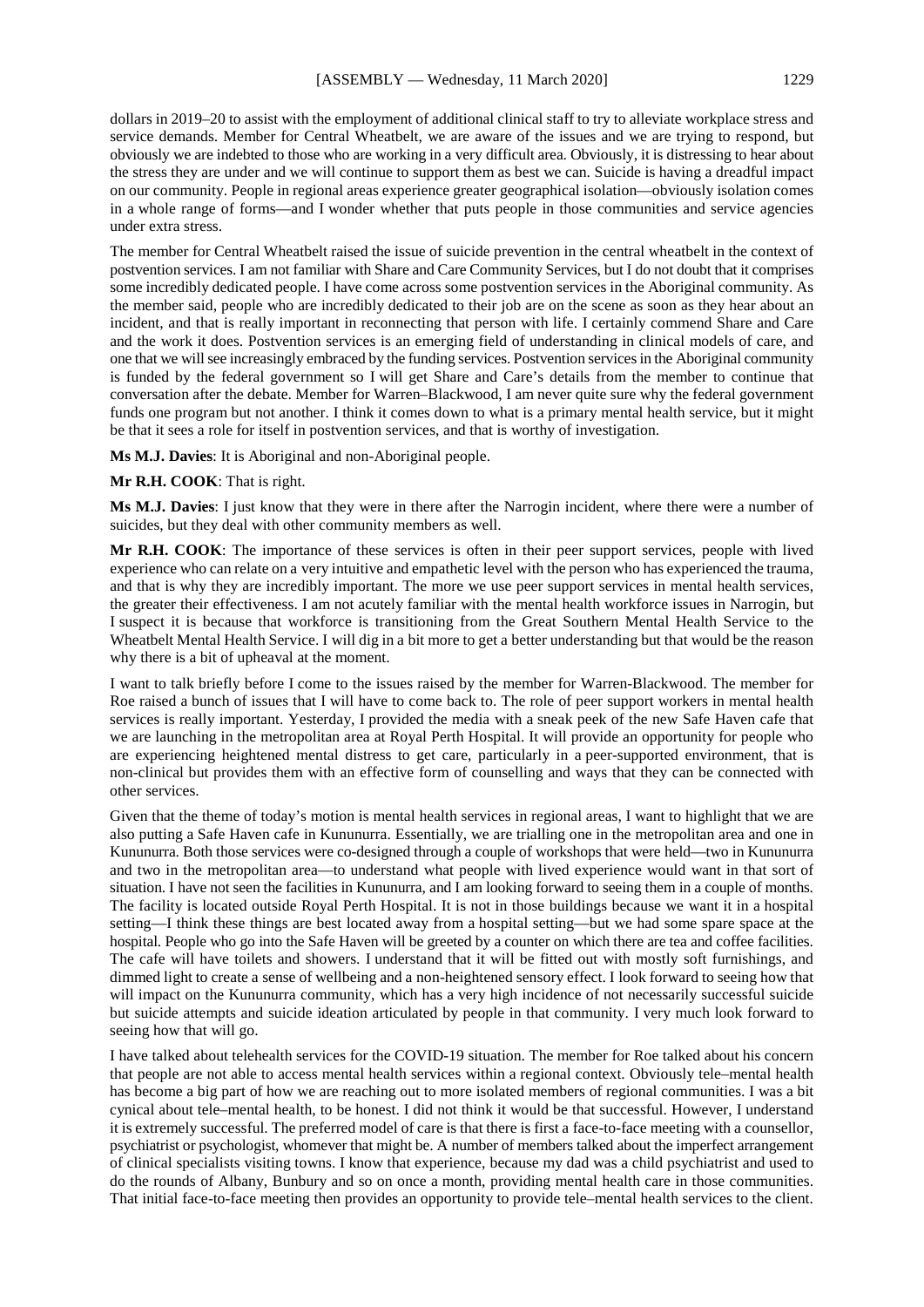My understanding is that tele–mental health is widely accepted and appreciated by people on the ground. That is obviously a very important outcome, because if we can provide follow-up counselling sessions, we will get better outcomes. We will be making a significant investment in tele–mental health services.

The member for Roe mentioned methamphetamine and its impact on the community. We made a commitment at the election to expand the number of alcohol and other drug beds in the south west by 43. We have largely delivered on that commitment, in a fairly imperfect way. We have a good 19-bed facility in Brunswick Junction run by Palmerston. Another facility makes up the remainder of the 43 beds. That is currently located outside Nannup, utilising an old private mental health clinic called Blackwood Lodge or something of that nature. The reason I say it is a bit imperfect is that the organisation that runs those beds had originally intended to operate outside Manjimup, which would be much closer for the member, but it fell foul of the Shire of Manjimup in getting planning approvals, much to my frustration.

# **Mr D.T. Redman**: I think it was Pemberton.

**Mr R.H. COOK**: It was Pemberton, was it? I thought that was the perfect setting. As the member for Moore will now tell us, it is easy to attract general practitioners and other clinicians to the coast; getting them back into Three Springs is harder. I think that would have been a great outcome, member for Warren–Blackwood, but I still have ambitions to get them in a more permanent arrangement in those inland areas, which will obviously have a bit more resonance with the concerns of the member for Roe.

Narrogin oncology is coming along. Members will be familiar with the emergence of telechemotherapy at Karratha Health Campus, which is going really successfully. We are rolling that out in Narrogin. I am just trying to count back the number of weeks ago that I announced it will be coming in eight weeks. I think we are probably at week four now, so in the next month, that will be up and running. That has involved the retraining of a lot of the nursing staff at Narrogin Hospital. I think that is a great outcome for them, because it means that they get to practise at a higher level of scope. I am really looking forward to that service coming onstream, and I will come down with the member and have a look at that once that gets up and running.

On the Katanning obstetric services, yes, we need more general practitioner obstetricians and GP anaesthetists to practise in these big regional towns. I think the member for Roe said that there were 12 births there last year. That is not enough. We need to have a bigger turnover if we have a GP obstetrician in town. It will make their lives more interesting.

**Mr P.J. Rundle**: About 120 have gone off elsewhere.

**Mr R.H. COOK**: Yes; I remember when I was there last, I came across a young mum with a baby. I asked whether she would have preferred to have the baby there and she said, "No, we got to spend three weeks in Albany and we really enjoyed the break."

# **The ACTING SPEAKER (Ms J.M. Freeman)**: Member for Roe!

**Mr R.H. COOK**: I think the member has to sit down. That fight goes on. I thank the member for acknowledging Geraldine Ennis and her team. I think she is doing a great job in the great southern. She has made some changes. Of course, that gives me the opportunity to say that Geraldine Ennis joined the member for Warren–Blackwood and I when we did that walk around at Plantagenet Hospital in Mt Barker. Plantagenet Hospital is subject to our \$80 million—what did we call that program?—maintenance blitz within the health system. That will allow us to start work immediately on upgrades of the emergency department. Members will remember there was a pretty unhelpful little dogleg through to the emergency room.

**Mr D.T. Redman**: I think there is a roof going on first.

**Mr R.H. COOK**: The member might be right. The information I have is that upgrades to the emergency department will be commencing this financial year. We are also undertaking painting throughout and major electrical and mechanical infrastructure upgrades. In particular, there is a range of large rooms that are no longer used there, so they are essentially going to chop every second room in half and turn it into two ensuites between them. I think that is a really nice piece of work that is going to start pretty much straightaway, so that is a great outcome. It was a good visit that day because not only did it give us a good impression of the way things worked there, but also I think the member acknowledged the aged-care facility there. That was pretty impressive; it was a really nice facility.

As the member said, so often these big, old hospitals are forged off the backs or through the hard work of the local community. It is not surprising to hear the history of it—new services being bolted on as the township raises more money for more services. I am very much looking forward to staying in touch with that, just to see how that evolves over the coming weeks and months.

I appreciate the member's comments on the tier 3 mental health program. The member is right that the WA Primary Health Alliance used to fund that facility. I did try to chase those dollars, but unfortunately we were not able to. We are undertaking a review of the tier 3 mental health program in Peel at the moment, which will inform us as to the effectiveness of —

**Mr D.T. Redman**: When is that due to report?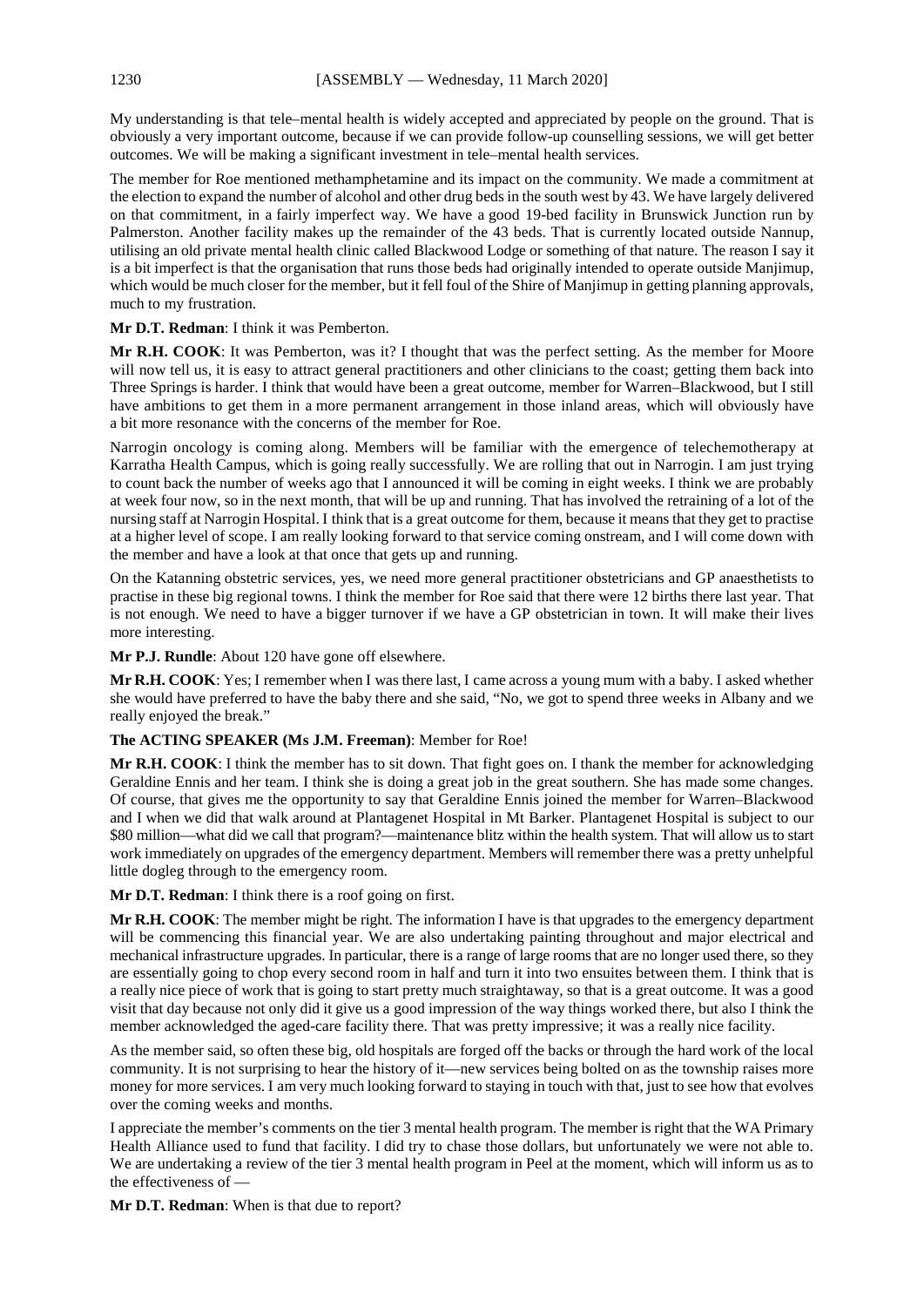**Mr R.H. COOK**: I think it is midyear. The review started in December, so we can have a good look at it.

This comes to the point that the member for Central Wheatbelt raised. Often these sorts of mental health services come from people with experience or who come up with an idea that makes intuitive sense, but there is not clinical evidence that backs them. I think that is why the WA Primary Health Alliance funded that initial round but was perhaps then a bit gun-shy and did not fund it again. I am hoping that our review of the tier 3 program in Peel will provide other funders with more confidence about the clinical model, how it works and the evidence that backs it up. This often happens in the mental health sector. People have good ideas that do not necessarily come out of good clinical evidence. Hopefully, we will be able to get a good line of sight on that and will be able to bring them forward.

I know that these tier 3 programs are really important in delivering good mental health messages, particularly to high school cohorts. I remember when I rode through the member for Warren–Blackwood's electorate on the Ride for Youth in 2017, we sat down with some high school students in Denmark. They were a grand bunch of kids, by the way. They were very articulate and switched-on young people. We were having some pretty confronting conversations about suicide and suicide prevention in the session we had with them. We could see that the lights were on and the information was going in, and those kids were engaged with it. It intuitively makes sense to me as well. The member for Warren–Blackwood's electorate was the best part of the ride. I just want to say that it was very pretty. I understand why the member is so passionate about the tier 3 program and I know that the shire is very passionate. The shire president, Paul Omodei, has had some very vigorous conversations with me about it. He had me in a headlock on one occasion! I think that was when he wanted the old Manjimup hospital site for his shire. He had me and was saying, "Just give me the bloody building!" He is very passionate about it, so it is not surprising that the shire dug deep and got involved.

The member for Moore raised an issue about the Dongara Health Centre. The member for Moore will be aware that I wrote to him recently about that. It was a very unfortunate series of events. The WA Country Health Service was working with the Shire of Irwin to try to make sure that we had those services at Dongara. The letter I wrote to the member for Moore says that the shire was successful in engaging a locum GP who commenced in late January 2020. In addition, WACHS had been assisting the shire in the recruitment of a permanent GP for the Dongara community and an announcement was expected in the near future. It sounds like that announcement has now taken place.

**Mr R.S. Love**: It took a \$1.5 million investment by the shire to get that, plus an investment going forward.

**Mr R.H. COOK**: Yes. I understand that WACHS has had to send people from the hospital to backfill at times when a GP was not available there. For some bizarre reason, if a GP works in Dongara but lives in Geraldton, they are not eligible for federal government subsidies that are designed to attract people to work in remote communities. I think that is a very regrettable and unforeseeable impact of those funding options. I will undertake to investigate that further with the federal government. I think the member for Moore would agree that there are a lot of synergies between Dongara and Geraldton, and to live in Geraldton and work in Dongara is not an unusual thing. We have all experienced the peak-hour traffic that runs between Dongara and Geraldton at the end or the beginning of the day. We need to better support these regional communities. As the member for Moore knows, the state health system is the health service of last resort. But GPs are the responsibility of the federal government, and it really has to get serious about making sure that it better supports rural GPs in the community. I understand that the state government has to be there to back up the member's community if push comes to shove. But it should not be left to state and local government authorities to prop up a primary healthcare system, which is essentially the responsibility of the commonwealth.

**Mr R.S. Love**: Given that there is currently a shortage of GPs right throughout the regions, and right throughout some of the outer regional areas of Perth itself, is there a case for the state government to say, "Enough's enough; we need to bring in some other workforce from somewhere else"? I understand there was a change a couple of years ago that meant that overseas-trained doctors are not able to come in in the same way as they once were.

**Mr R.H. COOK**: Yes. I think ultimately, though, that was the responsibility of the commonwealth government; it was called workforce shortages. The member is right; in the outer metropolitan area, we have significant challenges to get GPs to practise in those communities. We have to look at more ways that we can better support them. I have had discussions with Greg Hunt about this. He is open to the idea of funding these things differently. For instance, we have toyed with the idea that perhaps a region could be assigned to a big GP network that would then rotate GPs. It would give GPs three to six months' experience in a particular setting but without them having to commit to uprooting their whole family or, indeed, if they are younger GPs, without them having to commit to living in a regional community. That is not a perfect situation. The perfect situation is having a GP and their family living in the community and providing healthcare services, particularly in an intergenerational way. It is important that the government now challenges itself and really tries to envisage new ways that it can deliver health care in more effective ways. I understand that that may offend that good rural GP tradition, but I think it is time to make sure that we get people a doctor. Certainly, the use of telehealth services in relation to some of those things is going to be important as well.

**Mr R.S. Love**: Telehealth is a good backup, but you don't want it to be the only doctor in town.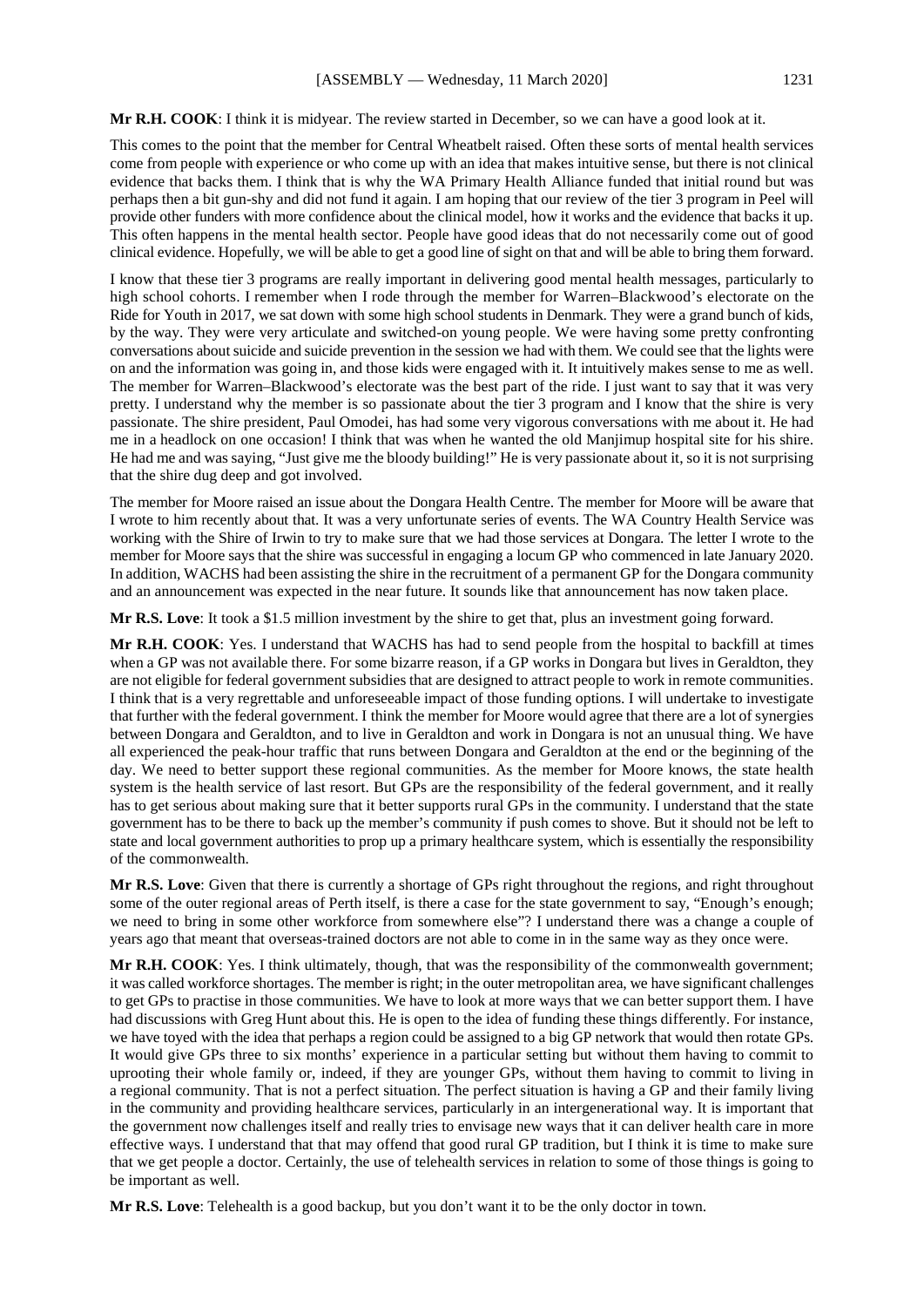**Mr R.H. COOK**: That is right. It is not a substitute for the opportunity to spend time with a doctor. But the member is right; it is an important backup.

One of the other things that we are doing that has not been mentioned tonight is the great initiative of putting an MRI service in Kalgoorlie hospital. It is an important regional healthcare initiative so that Kalgoorlie patients do not have to undertake the trip to Perth to have an MRI. That work is ongoing. It is a real challenge because, as people may or may not be aware, the one thing that an MRI needs is a completely stable seismic environment, which, apparently, is a problem at around 4.00 pm every afternoon when the Super Pit sets off a bit of TNT! Therefore, that bunker is going to have to be a large and significant facility. We are also funding a 38-bed residential aged-care facility at Carnarvon. Earlier today, I spoke with the member for North West Central to provide him with a little bit more information about that. In the current budget, \$13.8 million is provided for specialist services as part of the Pilbara health initiative to enable patients to be treated closer to home, and, of course, \$13.1 million is provided in the budget for the construction of a facility at Albany Health Campus to house a linear accelerator as part of a partnership with the commonwealth government. This is a great initiative and I hope it will provide many patients in Albany with the opportunity to receive radiation oncology in the town in which they live and without having to travel. I also have a secret ambition that somehow the aviation industry will embrace this and fly patients from Kalgoorlie and Esperance to Albany, which would provide a better use of that facility and would perhaps mean that they could travel shorter distances—maybe a charter service or something like that. I have had discussions with surgeons in that community who are very keen to see that.

As the member for Bunbury said, we are now doing a great deal of work around the redevelopment of Bunbury Hospital so that it can continue to meet the demands of that growing community. Although we had funding for Laverton Hospital, it is a wonderful development that is now going ahead. Of course, there is now the construction of the renal unit as part of the new Newman health service, on which construction will continue. Today, members pointed out many of the challenges of rural and regional mental health and general healthcare services, and the McGowan government is working hard to meet those challenges.

Debate adjourned, pursuant to standing orders.

### **NORTH WEST GAS DEVELOPMENT (WOODSIDE) AGREEMENT AMENDMENT BILL 2019**

*Returned*

Bill returned from the Council without amendment.

*House adjourned at 7.00 pm \_\_\_\_\_\_\_\_\_\_*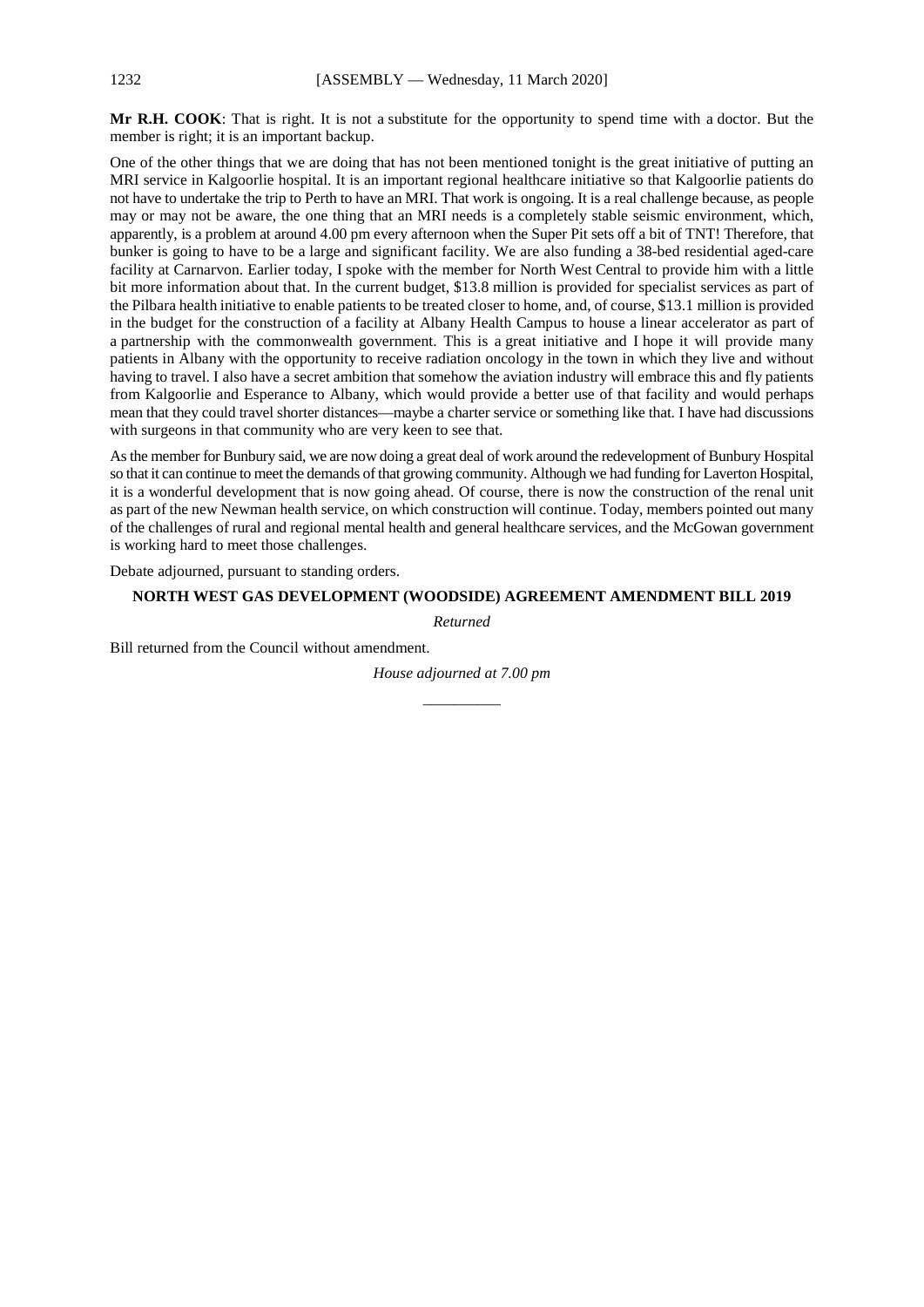### **QUESTIONS ON NOTICE**

Questions and answers are as supplied to Hansard.

### COMMUNITY SERVICES — HOMELESSNESS STRATEGY

### **5945. Mr A. Krsticevic to the Minister for Child Protection; Women's Interests; Prevention of Family and Domestic Violence; Community Services:**

I refer to the media release of 10 December 2019 regarding additional funding for homelessness, and I ask:

- (a) what is the nature of the redevelopment and what is an "engagement hub";
- (b) please provide a breakdown of the \$1.7 million expenditure; and
- (c) when will the redevelopment of the Tranby Centre/Inner City Engagement Hub commence and when will construction be complete;
- (d) will any of the services/supports provided by the Tranby Centre cease or be relocated during the time of the redevelopment and if so, please provide details?

### **Ms S.F. McGurk replied:**

(a) An engagement hub is a model of service delivery where people who are homeless or at risk of homelessness can attend one location and be linked to multiple support services to address their needs.

The redevelopment of the Tranby Centre involves a significant expansion of the existing facility, almost doubling the current space available. This will allow for the co-location of visiting services such as a General Practitioner and health services, counselling services, alcohol and drug services, disability advocacy and legal services. It will also result in bigger consulting and counselling rooms.

(b) The \$1.7 million expenditure includes:

\$1,629,833 for site preparation and construction, and

\$134,150 for a design and compliance component.

- (c) Renovations are due to commence in May 2020 and are anticipated to be completed by the latter half of 2020.
- (d) UnitingCare West advises it is planning a staggered renovation to minimise disruption to services provided at the Tranby Centre. UnitingCare West is also looking at alternative spaces to run essential services should any disruptions to frontline services at the current location arise.

### COMMUNITY SERVICES — HOMELESSNESS STRATEGY

### **5946. Mr A. Krsticevic to the Minister for Child Protection; Women's Interests; Prevention of Family and Domestic Violence; Community Services:**

I refer to the media release of 10 December 2019 regarding additional funding for homelessness, and I ask:

- (a) what criteria will be put in place to access the grants funding for food vouchers, bill payments and back-to-school assistance programs;
- (b) when will the \$640,000 in grants funding be available; and
- (c) which department(s) are administering the grants funding;
- (d) will there be a cap placed on the amount of financial support provided per individual and/or family?

### **Ms S.F. McGurk replied:**

(a)–(d) The funding has been provided by Lotterywest to Anglicare WA, which is responsible for administering the grants.

Anglicare WA advise that eligibility for the grants is open to all community members in Western Australia and that funding will start to be distributed by the end of February 2020. Each person or family who applies for funding will be assessed on a case-by-case basis, with the amount of funding provided based on each individual's needs.

# WATER CORPORATION — EXECUTIVE STAFF

### **5947. Dr D.J. Honey to the Minister for Water:**

- (1) In answer to QON 5632, question 18, you indicated that 5 Senior Executive Staff have left Water Corporation since Mr Pat Donovan was appointed as CEO. What were the individual reasons that these staff left Water Corporation?
- (2) In answer to QON 5632, question 20, you indicated that the 5 staff referred to in Question 1 above were paid \$1.08 million in termination payments. What was the basis for these payments?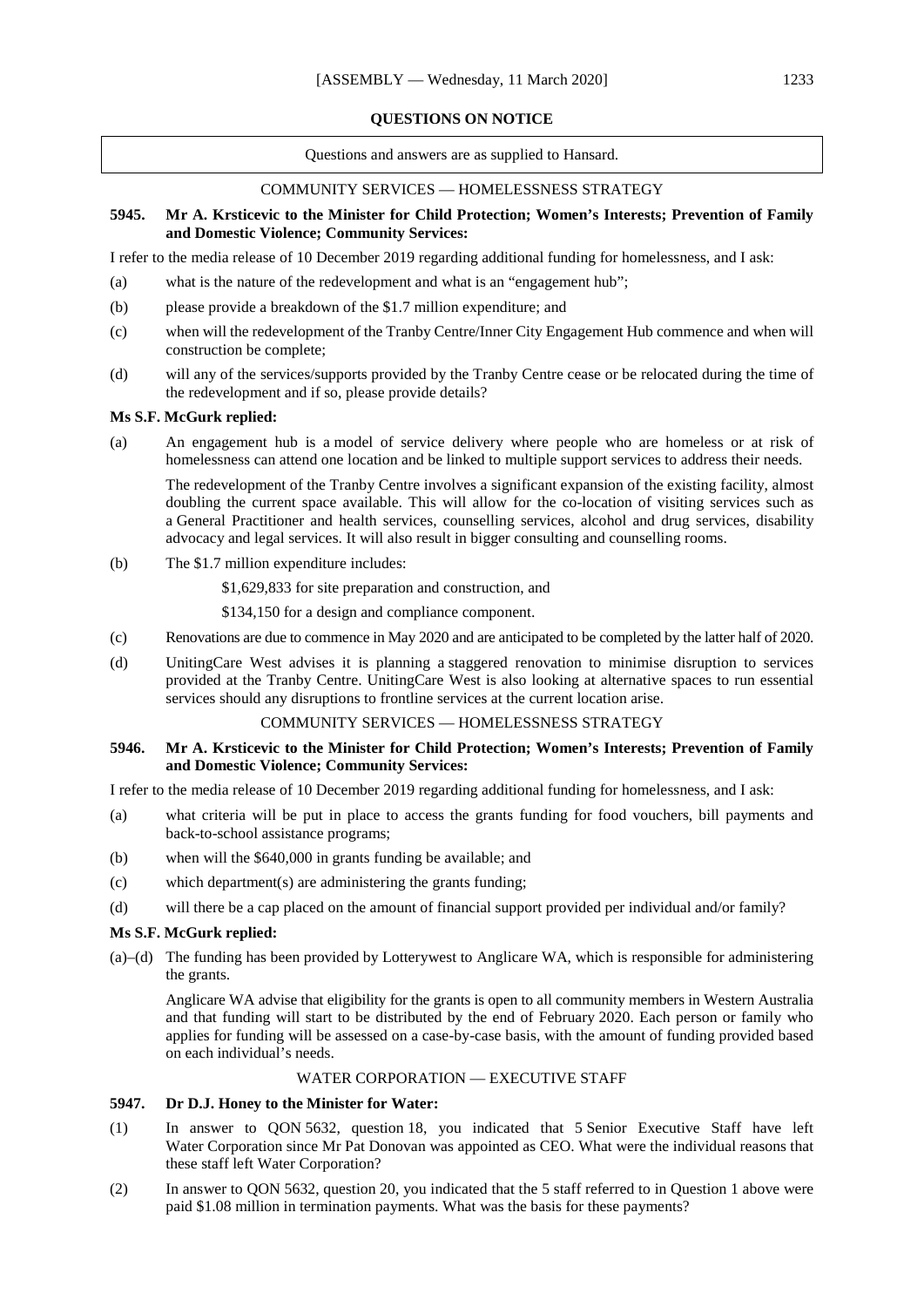# **Mr D.J. Kelly replied:**

- (1) The five staff left the Water Corporation under mutually agreed separations as part of a coordinated transition of the Water Corporation Executive team.
- (2) Notice was paid in accordance with the Executives' contracts of employment. Severance was paid in accordance with Water Corporation policy. Other amounts were paid in compliance with the terms of individual Deeds of Release.

# POLICE — RANDOM BREATH TESTS

# **5949. Mr P.A. Katsambanis to the Minister for Police; Road Safety:**

I refer to Random Breath Testing (RBT) Booze and Drug bus operations, and ask:

- (a) How many buses are currently in service and how many buses are not currently in service; and
- (b) How many days for each month since 1 January 2017 was each bus deployed;
- (c) For each month of each year since 2017, for how many days was each bus deployed in metropolitan Perth and regional Western Australia?

### **Mrs M.H. Roberts replied:**

The Western Australian Police Force advise:

- (a) All four buses are currently in service.
- (b) 3,013 days.
- (c) 2,441 (metropolitan); 572 (regional) days.

# ENERGY — DISCONNECTIONS

### **5955. Mr D.C. Nalder to the Minister for Mines and Petroleum; Energy; Industrial Relations:**

For each energy retailer in Western Australia, I ask:

- (a) how many disconnection warnings were issued, for each calendar month of 2019, for:
	- (i) residential customers;
	- (ii) non-residential customers;
- (b) How many disconnections occurred, for each calendar month of 2019, for:
	- (i) residential customers;
	- (ii) non-residential customers; and
- (c) What were the number of applications received and hardship utility grant scheme payments made for each calendar month of 2019?

### **Mr W.J. Johnston replied:**

The Western Australian Government does not have access to all the information requested by the Honourable Member, only information with respect to Synergy and Horizon Power, being energy retailers owned by the state.

(a)–(c) [See tabled paper no [3252.\]](https://www.parliament.wa.gov.au/publications/tabledpapers.nsf/displaypaper/4013252ae4235ff7e2a1ef8748258528003da868/$file/3252.pdf)

```
MINISTER FOR ENERGY — GOVERNMENT TRADING ENTERPRISES — STAFF
```
# **5956. Mr D.C. Nalder to the Minister for Energy:**

I refer to each of the Government Trading Enterprises in your portfolio, and I ask:

- (a) For each of the years 2016–17, 2017–18, and 2018–19:
	- (i) What was the total number of full-time equivalent staff;
	- (ii) What was the total headcount; and
	- (iii) What was the total number of contractors;
	- (iv) How much was spent on consultants?

# **Mr W.J. Johnston replied:**

# Synergy

 $(a)$   $(i)$ 

| Year    | <b>FTE Employees</b> |
|---------|----------------------|
| 2016/17 | 799                  |
| 2017/18 | 732                  |
| 2018/19 | 75,                  |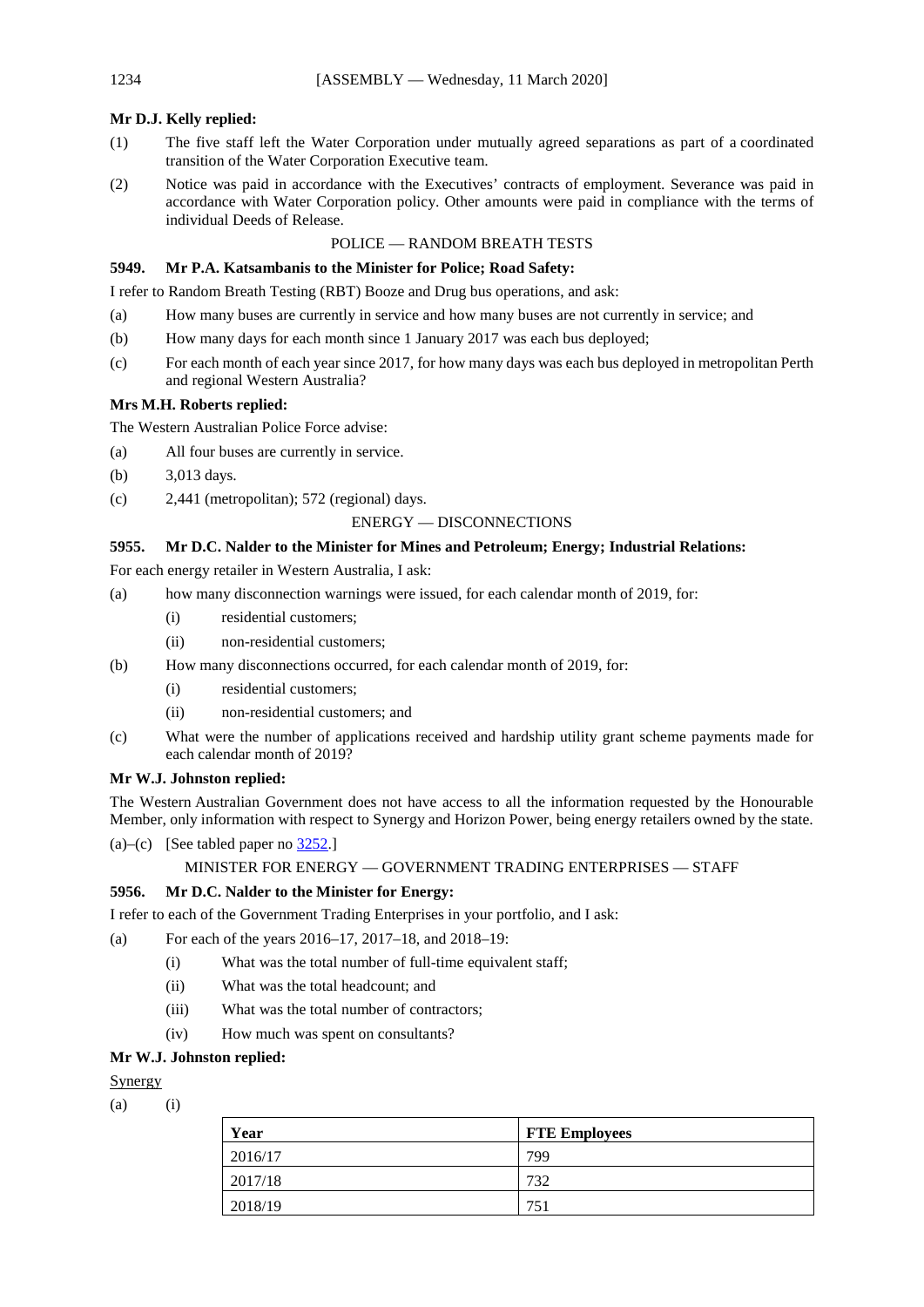(ii)

| Year    | <b>Head Count</b> |
|---------|-------------------|
| 2016/17 | 806               |
| 754     | 754               |
| 2018/19 | 775               |

(iii)

| Year    | Contractors* |
|---------|--------------|
| 2016/17 | 147          |
| 2017/18 | 136          |
| 2018/19 | 151          |

\* embedded contractors

(iv)

| Year    | <b>Amount Spent</b>            |
|---------|--------------------------------|
| 2012/13 | \$4.8 million (Former Synergy) |
|         | \$6.1 million (Verve Energy)   |
| 2013/14 | \$19.2 million                 |
| 2014/15 | \$22.9 million                 |
| 2015/16 | \$33.44 million                |
| 2016/17 | \$11.3 million                 |
| 2017/18 | \$7.2 million                  |
| 2018/19 | \$12.4 million                 |

### Western Power

 $(a)$  (i)

| Year    | <b>FTE Employees* (Payroll</b><br><b>Employees only)</b> | Total FTE** (Payroll<br><b>Employees &amp; Contractors)</b> |
|---------|----------------------------------------------------------|-------------------------------------------------------------|
| 2016/17 | 2.623                                                    | 2.692                                                       |
| 2017/18 | 2.667                                                    | 2.728                                                       |
| 2018/19 | 2.758                                                    | 2.803                                                       |

\* Includes employees on our payroll i.e. Permanent employee, casual employee and temporary employee

\*\* Includes employees on our payroll and contractors i.e. Permanent employee, casual employee, temporary employee, embedded contractors and temporary contractors

| Year    | <b>Total Headcount* (Payroll</b><br><b>Employees only)</b> | <b>Total Headcount **</b><br>(Payroll Employees &<br>Contractors) |
|---------|------------------------------------------------------------|-------------------------------------------------------------------|
| 2016/17 | 2,666                                                      | 2.742                                                             |
| 2017/18 | 2,710                                                      | 2,776                                                             |
| 2018/19 | 2,802                                                      | 2,853                                                             |

\* Includes employees on our payroll i.e. Permanent employee, casual employee and temporary employee

\*\* Includes employees on our payroll and contractors i.e. Permanent employee, casual employee, temporary employee, embedded contractors and temporary contractors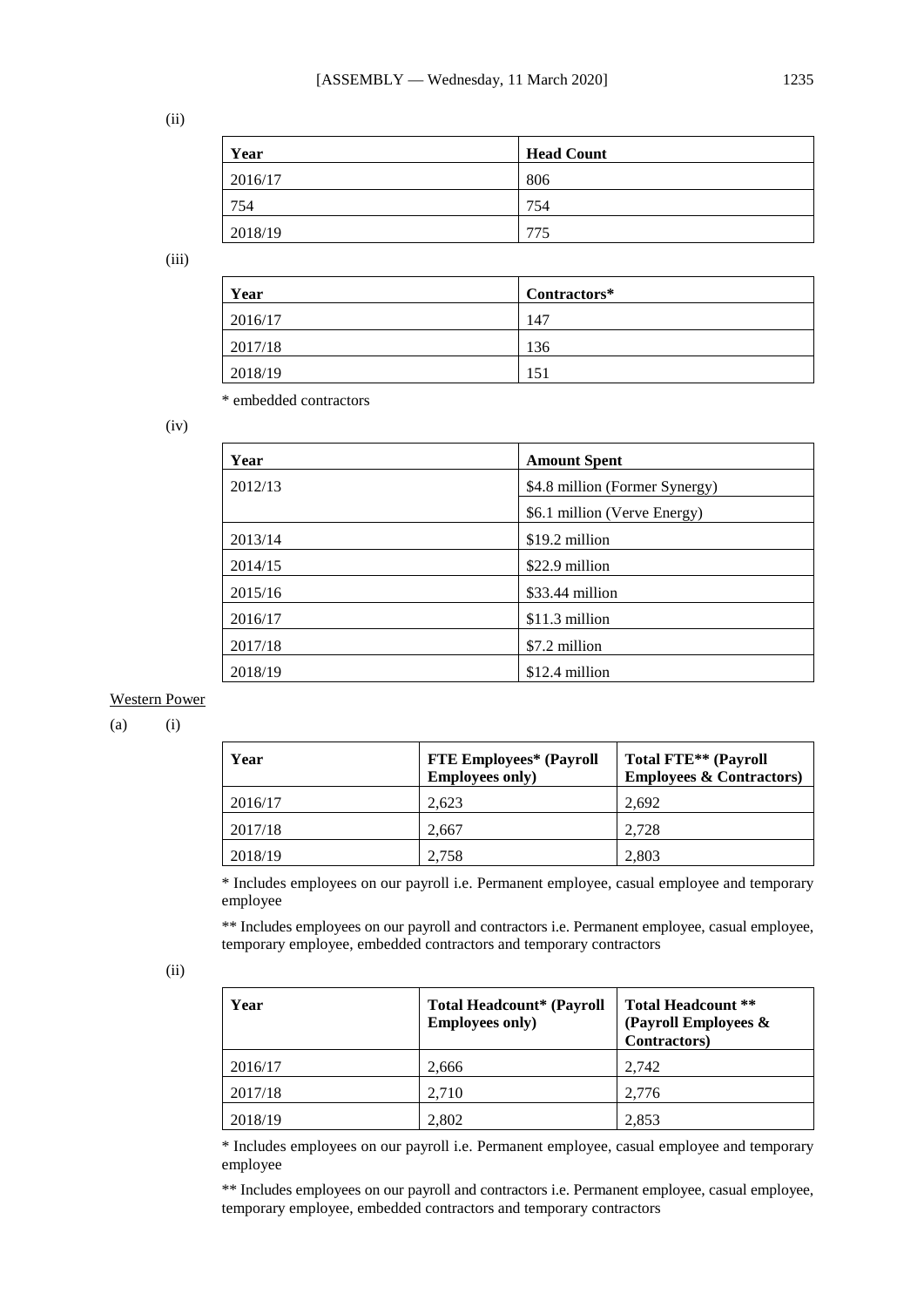(iii)

| Year    | <b>Total Contractors</b><br><b>Headcount (Embedded)</b><br>and Temporary<br>contractors only) | <b>Total Externally Funded</b><br><b>Contractors Headcount</b> |
|---------|-----------------------------------------------------------------------------------------------|----------------------------------------------------------------|
| 2016/17 | 76                                                                                            | 1,168                                                          |
| 2017/18 | 66                                                                                            | 1,260                                                          |
| 2018/19 | 51                                                                                            | 244                                                            |

Note: Externally funded contractors are defined as a worker type belonging to an external entity completing services for WP based on defined deliverables with a set scope and fixed cost. The number and identity of the individuals who perform these services are determined by the external entity. Such workers do not occupy an approved position and are not included in actual FTE numbers.

(iv)

| Year    | <b>Total Spend</b> | <b>Excluding PWC BTP</b><br>Implementation |
|---------|--------------------|--------------------------------------------|
| 2012/13 | \$5,952,656        | \$5,952,656                                |
| 2013/14 | \$5,926,091        | \$5,926,091                                |
| 2014/15 | \$3,088,551        | \$3,088,551                                |
| 2015/16 | \$18,057,985       | \$8,769,337                                |
| 2016/17 | \$18,832,034       | \$1,886,081                                |
| 2017/18 | \$2,056,975        | \$2,056,975                                |
| 2018/19 | \$758,057          | \$758,057                                  |

Note: Consultancy expenditure is defined as when Western Power procures professional or expert advice, typically delivered in the form of a report, wherein Western Power will then control the intellectual property created by the engagement.

# Horizon Power

 $(a)$   $(i)$ 

| Year    | <b>FTE Employees</b> |
|---------|----------------------|
| 2016/17 | 302.7                |
| 2017/18 | 355.6                |
| 2018/19 | 398.2                |

(ii)

| Year    | <b>Head Count</b> |
|---------|-------------------|
| 2016/17 | 408               |
| 2017/18 | 481               |
| 2018/19 | 480               |

(iii)

| Year           | Contractors* |
|----------------|--------------|
| $\mid$ 2016/17 | 99           |
| 2017/18        | 117          |
| 2018/19        | 74           |

\* Includes those who filled full time equivalent positions and undertook project specific and temporary requirements. It excludes those engaged under a Master Service Agreement or a Major Contract.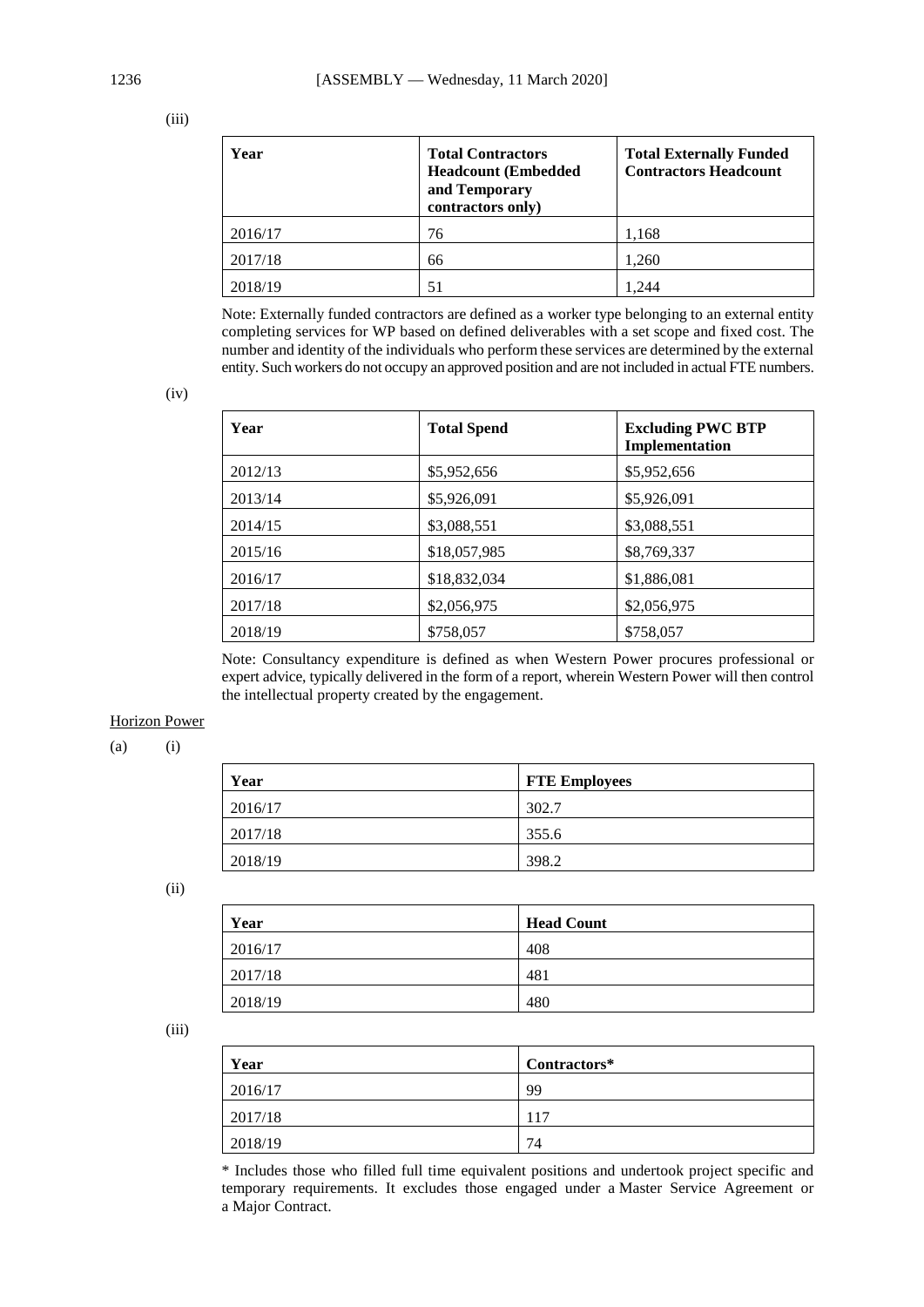(iv)

| Year    | <b>Amount Spent</b> |
|---------|---------------------|
| 2012/13 | \$11,500,184        |
| 2013/14 | \$10,656,725        |
| 2014/15 | \$14,863,276        |
| 2015/16 | \$7,532,495         |
| 2016/17 | \$5,977,478         |
| 2017/18 | \$6,343,491         |
| 2018/19 | \$6,519,770         |

### EMERGENCY SERVICES — 4.4 BROADACRE FIRE TRUCK — FRONTLINE SERVICES

# **5959. Mr P.J. Rundle to the Minister for Emergency Services; Corrective Services:**

I refer to the recent awarding of the contract for the 4.4 Broadacre Fire Truck to Frontline Services, and I ask:

- (a) What was the probity process on the Department of Fire and Emergency Services tender and who was involved;
- (b) What chassis are being used for the 4.4 Broadacre trucks?

### **Mr F.M. Logan replied:**

- (a) The 4.4 tender process was overseen by an independent representative from the Department of Finance (DoF) to:
	- (i) oversee the review and release of the tender, the receipt of offers and briefings to suppliers;
	- (ii) facilitate evaluation panel meetings to ensure and maintain probity and avoidance of bias in the assessment of offers;
	- (iii) review recommendations of the evaluation panel to ensure recommendations are sound and reflect value for money; and
	- (iv) facilitate a peer review from within the DoF of the evaluation report prior to presentation to the State Tender Review Committee. In addition to the above, DFES engaged an independent probity advisor from Stantons International to oversee every facet of the procurement process including providing advice to respondents, panel members and procurement staff to address any probity concerns. DFES also established a 4.4 Broadacre Tanker Project Advisory Team to advise through all stages of the project and to ensure volunteer firefighters are equipped with modern firefighting appliances that meet the needs of their local conditions and community.
- (b) Volvo, Tatra, Iveco, and Isuzu, each in single and crew cab variations.

### CORRECTIVE SERVICES — CASUARINA PRISON EXPANSION

#### **5960. Mr S.K. L'Estrange to the Minister for Emergency Services; Corrective Services:**

I refer to the expansion of Casuarina Prison and the Minister's media release on 18 October 2019, which reads: "It is expected that by the end of this year, there will be two new 128-bed units at Casuarina Prison on existing prison grounds," and I ask:

- (a) As at 11 February 2020, at what stage of construction are the two units; and
- (b) Of these units, how many beds are ready to receive prisoners;
- (c) At what stage of construction are the other two stage-one units, including the Alcohol and Other Drug (AOD) unit and mental health facility?

# **Mr F.M. Logan replied:**

- (a) The estimated Practical Completion date provided by the Department of Finance (DoF) for the first two units (units 15/16) and delivery of 128 beds is 31 March 2020.
- (b) It is estimated that units 15/16 (128 beds) will be operational by 30 April 2020; stage 1 of the prisoner fill plan is anticipated to commence on 5 May 2020.
- (c) The estimated Practical Completion date provided by DoF for the second two units (units 17/18) and delivery of 128 beds is 18 June 2020. The dedicated AOD Recovery and Rehabilitation Service will operate out of unit 15. The delivery of mental health services is part of this stage of the Casuarina Prison Expansion Projects.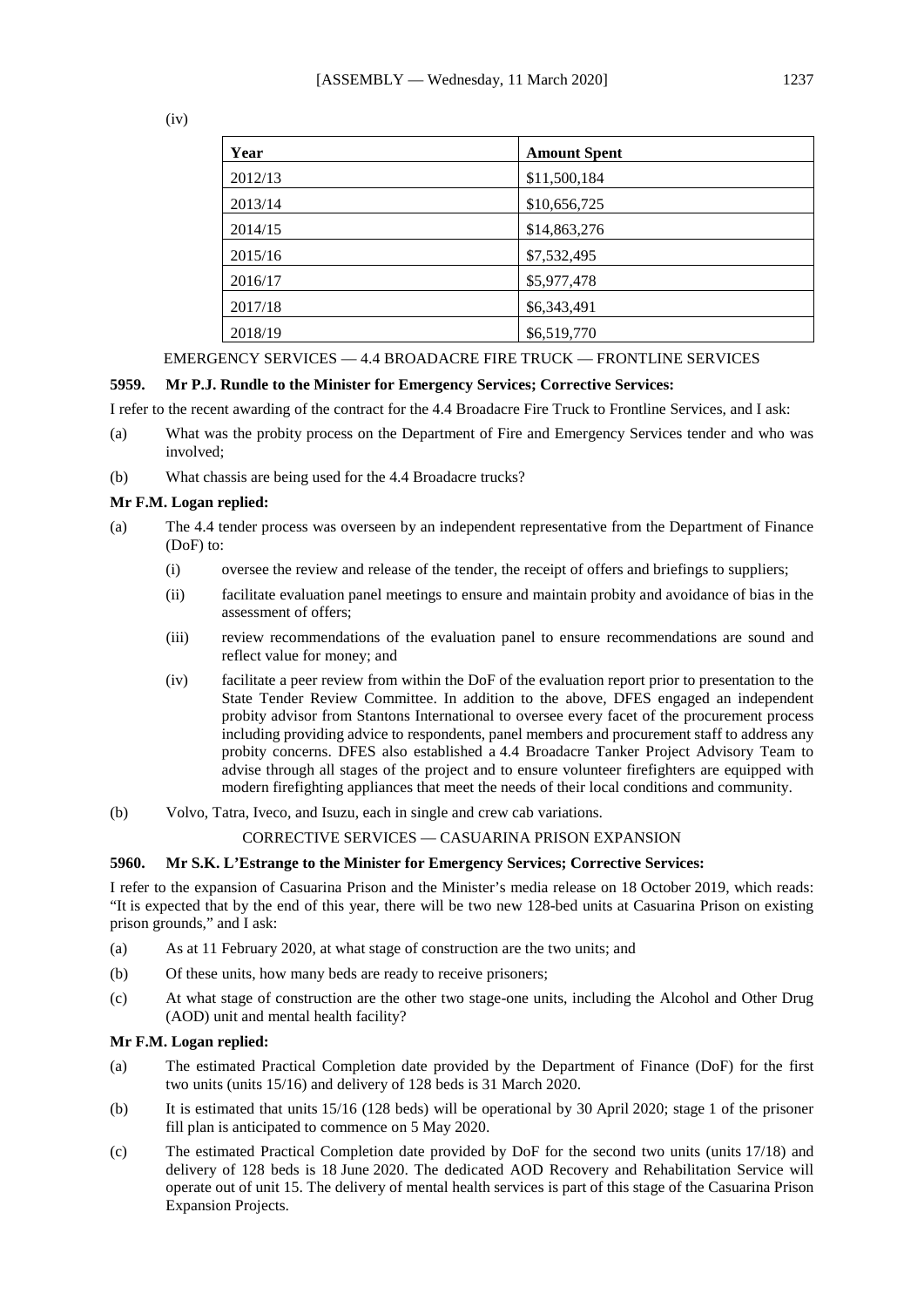### BANKSIA HILL DETENTION CENTRE — CHILDREN AND YOUNG PEOPLE — UNSENTENCED AND ON REMAND

## **5961. Mr S.K. L'Estrange to the Minister for Emergency Services; Corrective Services:**

I refer to youth offenders and children under the age of 18 in the years 2017–18 and 2018–19, and I ask:

- (a) How many days on average did children spend on remand at Banksia Hill Detention Centre;
- (b) How many days on average did children, who were subsequently released unsentenced, spend on remand at Banksia Hill;
- (c) How many children, by region, were detained at Banksia Hill and subsequently released unsentenced; and
- (d) How many flights, by region, did the Department of Corrective Services purchase to transport children to/from Banksia Hill Detention Centre:
	- (i) How many of these flights were charter flights; and
	- (ii) How much did the flights cost, by region;
	- (iii) How many of these flights were for children who had been/were subsequently released unsentenced from Banksia Hill Detention Centre?

### **Mr F.M. Logan replied:**

- (a) The average number of days young people spent on remand in BHDC was 17 days for the 2017–2018 financial year and 16 days for the 2018–2019 financial year.
- (b) The average number of days young people spent on remand in BHDC and subsequently released unsentenced was 14 days for the 2017–2018 and 2018–2019 financial years respectively.

| <b>WA Region</b>                    | 2017-2018 | 2018-2019 |
|-------------------------------------|-----------|-----------|
| Mid-West Gascoyne                   | 52        | 23        |
| Goldfields-Esperance                | 26        | 28        |
| <b>Great Southern</b>               | 62        | 32        |
| Kimberley                           | 48        | 45        |
| Pilbara                             | 30        | 28        |
| Wheatbelt                           | 29        | 26        |
| Metropolitan                        | 496       | 520       |
| Address unknown (at time of remand) | 13        | 16        |
| <b>Total</b>                        | 756       | 718       |

(c) The number of young people remanded in BHDC and subsequently released unsentenced, per region:

(d) There is no data available for the number of flights, broken down by region that the Department purchased to transport young people to and from BHDC.

- (i) The number of charter flights\* purchased in the 2017–2018 financial year was 69 flights and 100 flights for the 2018–2019 financial year.
- (ii) The Department is unable to provide a cost breakdown per method of transport; the total cost of regional transport to and from BHDC was \$387,821.03 for the 2017–2018 financial year and \$630,320.37 for the 2018–2019 financial year.
- (iii) There is no data available that can identify how many flights were for young people that were subsequently released unsentenced from BHDC.

*\* Please note: The number of charter flights includes to and from BHDC.*

CORRECTIVE SERVICES — WA PRISONS DRUG STRATEGY 2018–2020

### **5962. Mr S.K. L'Estrange to the Minister for Emergency Services; Corrective Services:**

I refer to the WA Prisons Drug Strategy 2018–2020, and I ask:

(a) Has the evaluation of the Strategy been completed, as scheduled for approximately 12 months after its implementation;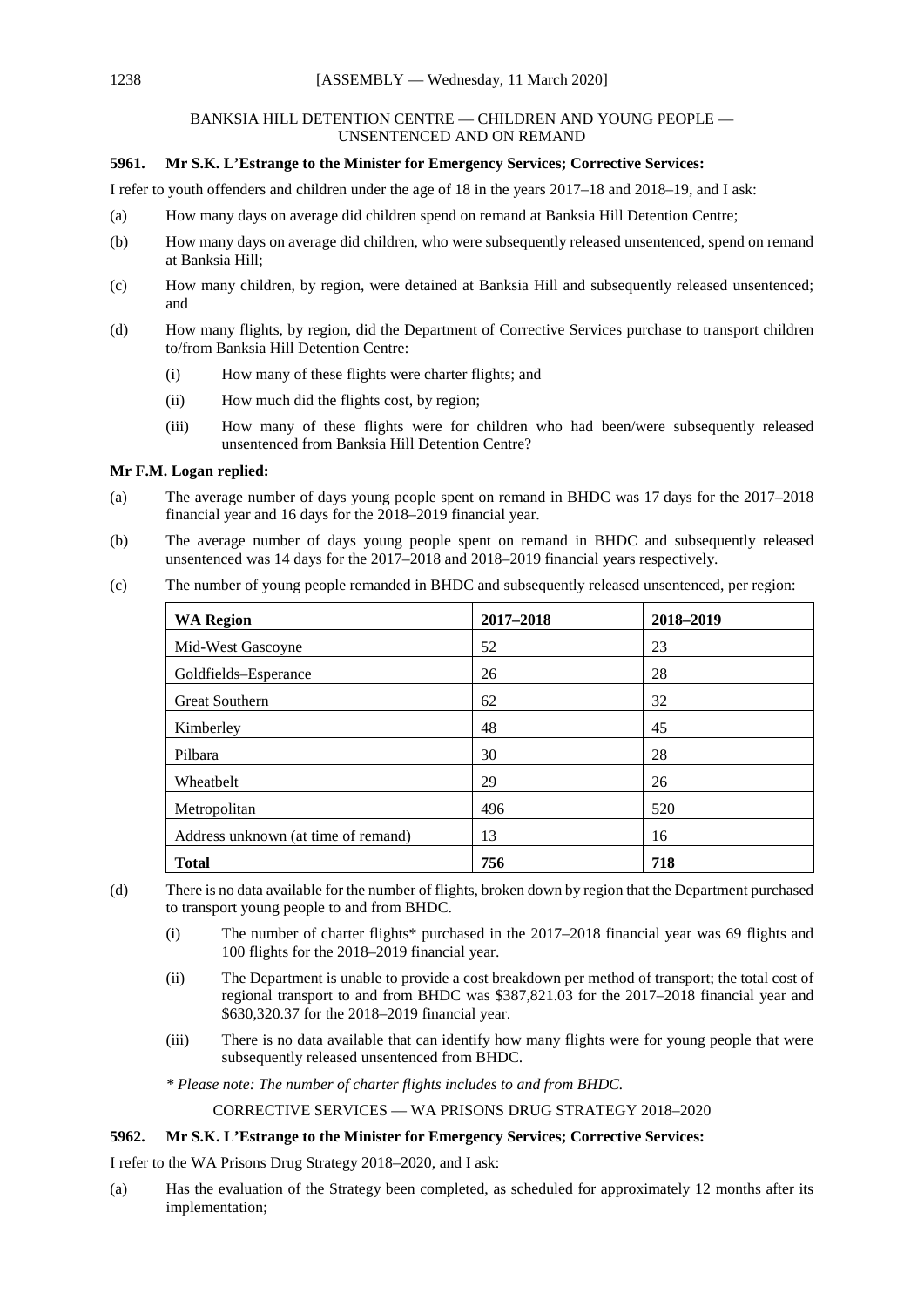- (b) If yes to  $(1)$ :
	- (i) When was this evaluation completed;
	- (ii) Was the Strategy considered to be operating as intended; and
	- (iii) What actions were identified as required to strengthen outcomes;
	- (iv) When will you table a copy of the evaluation report; and

### (c) If no to  $(1)$ :

- (i) Why has it not been completed;
- (ii) When do you expect it to be completed?

#### **Mr F.M. Logan replied:**

- $(a)$  No.
- (b) Not applicable.
- (c) (i) The review is scheduled for the third quarter of 2020, allowing an adequate and realistic timeframe for the implementation of the majority of the actions, as well as sufficient time to measure performance.
	- (ii) The review will be conducted in the third quarter of 2020.

#### HOMELESSNESS STRATEGY — 50 LIVES 50 HOMES AND 20 LIVES 20 HOMES PROGRAMS

**5966. Mr A. Krsticevic to the Minister for Child Protection; Women's Interests; Prevention of Family and Domestic Violence; Community Services:**

I refer to the '50 Lives 50 Homes' and '20 Lives 20 Homes' (Fremantle) projects, and I ask:

- (a) For each year since the establishment of the programs:
	- (i) how many clients have been accepted into each program;
	- (ii) how many clients have secured appropriate housing;
	- (iii) what was the source of housing which was secured for clients (i.e. social housing, private rental);
	- (iv) what was the average length of time to secure a house;
	- (v) what was the shortest length of time for a client to secure a house; and
	- (vi) what was the longest length of time for a client to secure a house;
	- (vii) what is the longest waiting time for a current client who is yet to have secured a house?

### **Ms S.F. McGurk replied:**

(a) (i)–(ii) The Department of Communities (Communities) is one of several accommodation providers under the 50 Lives 50 Homes program. Data regarding the number of clients accepted and properties secured is held by Ruah Community Services.

> For the 20 Lives 20 Homes program, data regarding the number of clients accepted and properties secured is held by St Patricks Community Support Centre.

> Communities supports the 20 Lives 20 Homes program through a grant agreement with Foundation Housing Limited for the provision of rental subsidies for private rental accommodation. Under the grant agreement, sufficient funding is provided for up to 16 private rental properties. The grant agreement commenced on 1 November 2019.

(iii) Under the 50 Lives 50 Homes program, properties are sourced from public housing properties, other social housing providers, private rentals, shared houses and transitional accommodation services.

Communities can only provide data on properties that have been sourced from public housing. To date, Communities has allocated 70 public housing properties for clients engaged with the program and who were also eligible public housing applicants.

For the 20 Lives 20 Homes program, housing is sourced from private rental accommodation.

(iv)–(vii) Data on the length of time taken for clients of the 50 Lives 50 Homes program to secure a house is held by Ruah Community Services.

> Data on the length of time taken for clients of the 20 Lives 20 Homes program is held by St Patricks Community Support Centre.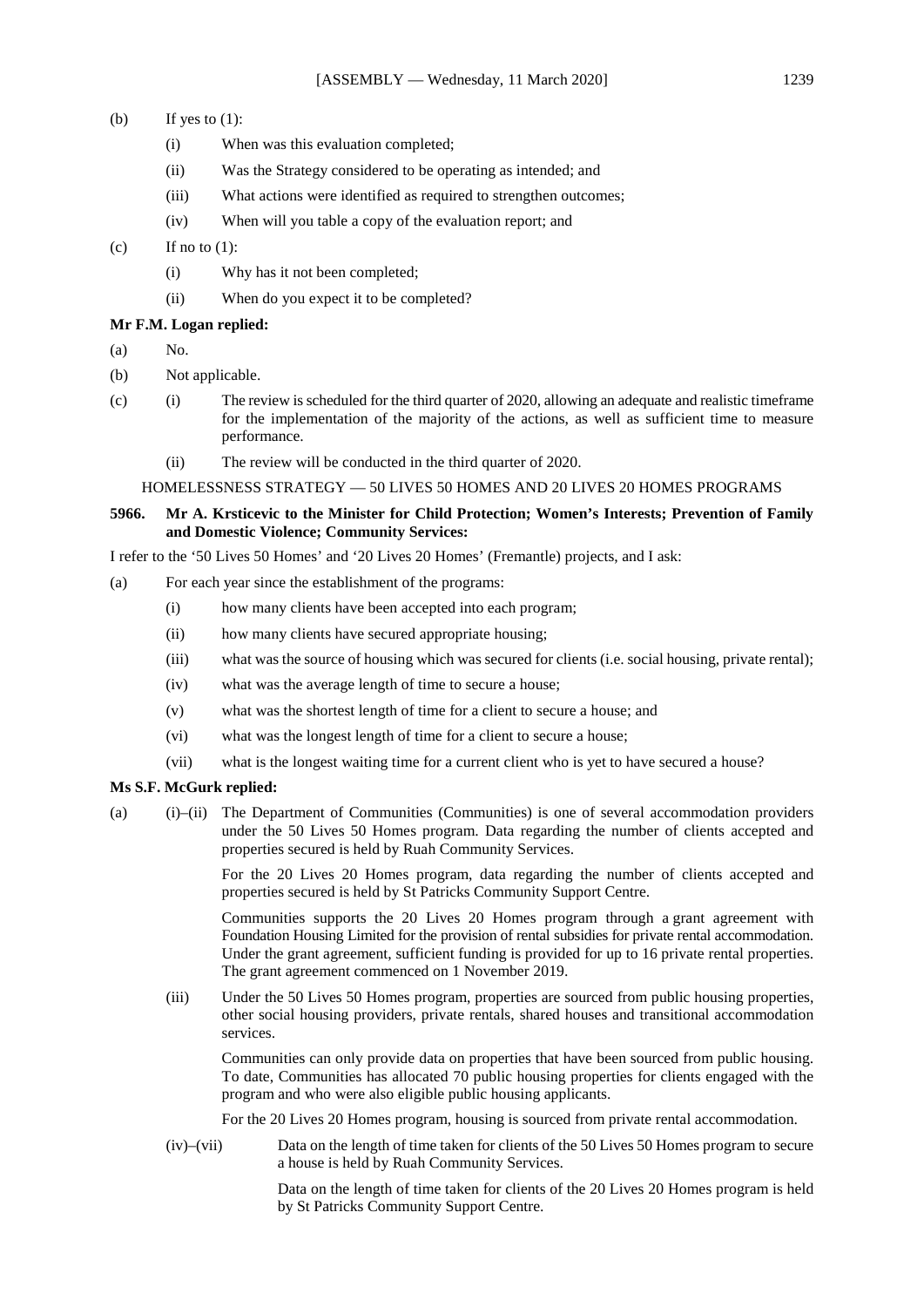### HOMELESSNESS STRATEGY — 50 LIVES 50 HOMES AND 20 LIVES 20 HOMES PROGRAMS

# **5967. Mr A. Krsticevic to the Minister for Child Protection; Women's Interests; Prevention of Family and Domestic Violence; Community Services:**

I refer to the '50 Lives 50 Homes' and '20 Lives 20 Homes' (Fremantle) projects, and I ask:

- (a) how many clients were on the public housing waitlist, prior to accessing the programs;
- (b) how many clients were added to the public housing waitlist, after accessing the program?

### **Ms S.F. McGurk replied:**

(a)–(b) Under the 50 Lives 50 Homes program, the Department of Communities (Communities) provides public housing dwellings for clients who are engaged with the program and who are also eligible public housing applicants. As Communities is not involved in the selection of participants for the program, it is not possible to advise if clients were added to the public housing waitlist before or after they engaged with the program. To date, Communities has allocated 70 public housing properties to program clients.

Under the 20 Lives 20 Homes program, private rental properties are secured for clients. Clients are not required to submit public housing applications.

### COMMUNITY SERVICES — WAGES

### **5968. Mr A. Krsticevic to the Minister for Child Protection; Women's Interests; Prevention of Family and Domestic Violence; Community Services:**

- (1) Have any organisations contacted the Department of Communities indicating they are under financial stress as a result of the Fair Work Commission's Equal Remuneration Order (ERO)?
- (2) If yes to (1), please provide details of:
	- (a) the organisation;
	- (b) the date on which the department was contacted; and
	- (c) whether the organisation has had its contract renegotiated as a result of the ERO;
	- (d) how much additional funding was provided to the organisation?

### **Ms S.F. McGurk replied:**

- (1) Yes.
- (2) (a)–(d) Various individual organisations have contacted the Department of Communities through a number of avenues to raise issues regarding the Equal Remuneration Order (ERO). There is no comprehensive register of this contact.

In 2019–20, the State Government is providing \$1.9 million in supplementary funding for the 24 hours a day,7 days a week (24/7) National Housing and Homelessness Agreement services to support their round-the-clock wage costs.

The Government has also reinstated the original Non-Government Human Service Sector indexation calculation, which had been wound back by the previous Government. This has resulted in additional funding of \$30.2 million being delivered to the community services sector over the next four years.

In December 2019, the State Government announced that supplementary funding of \$60 million over four years would be made available to help community service providers meet the immediate cost impacts of the ERO.

The Departments of Communities, Treasury and Finance are currently working with sector peak bodies to identify principles and eligibility criteria to determine which services should be supplemented.

Funding to each organisation will be determined once the principles and eligibility criteria have been finalised. Contracts with individual organisations will not require renegotiation.

### FOREST MANAGEMENT PLAN — DEVELOPMENT

### **5982. Mr D.T. Redman to the parliamentary secretary representing the Minister for Environment:**

I refer to the Forest Management Plan, and ask:

- (a) Can the Minister outline the timelines and processes for development and approval of the next Forest Management Plan;
- (b) Can the Minister outline the groups and organisations who will be consulted in the development of the next Forest Management Plan; and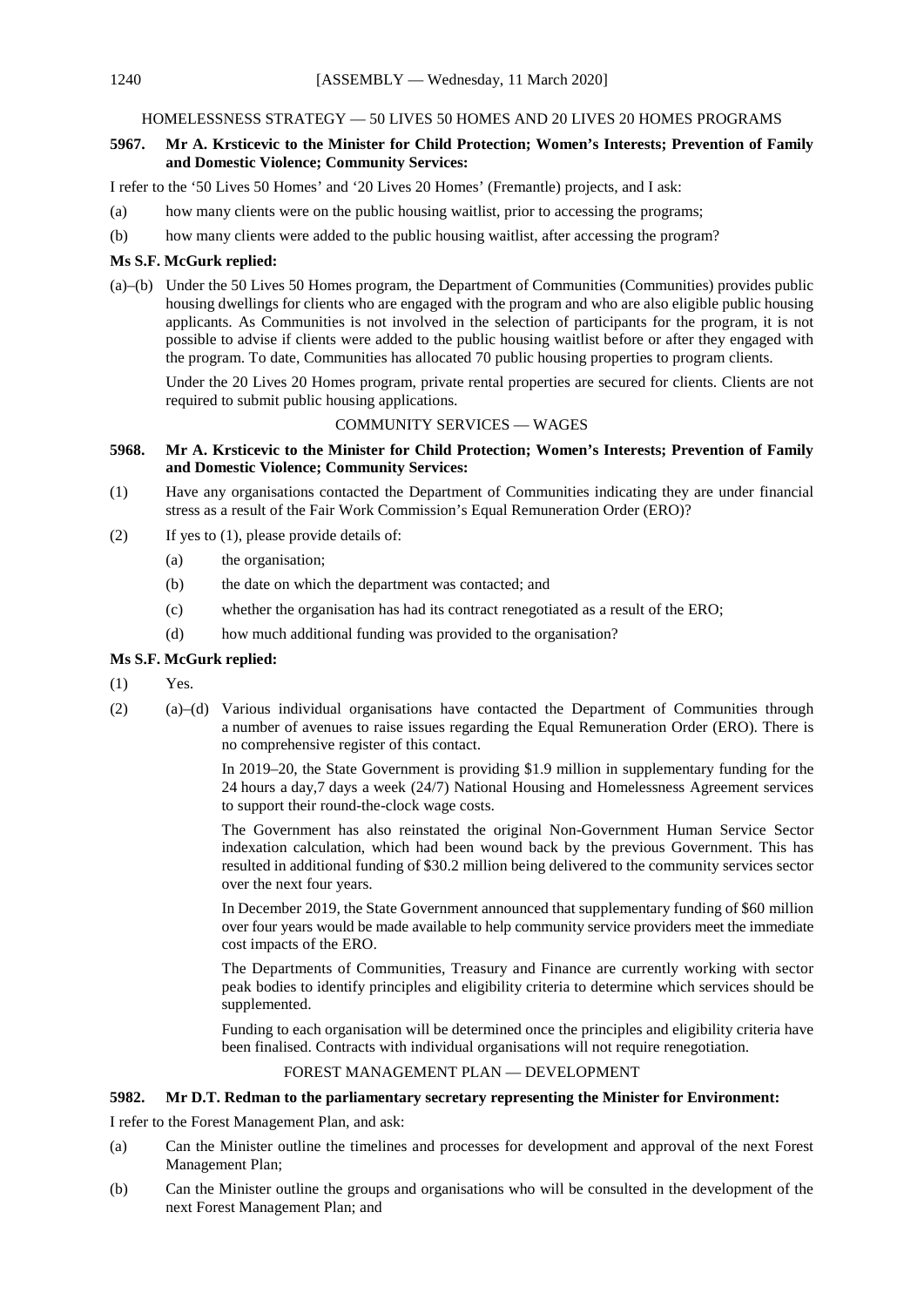- (c) Is the government intending to adhere to the established, and for the most part legislated processes, for developing the next Forest Management Plan:
	- (i) If not, what are the changes the government intends to implement to the processes?

### **Mr R.R. Whitby replied:**

- (a) The next forest management plan for 2024 to 2033 will be prepared in accordance with the requirements of the *Conservation and Land Management Act 1984* (CALM Act). It is anticipated the plan will be in place for 1 January 2024.
- (b) The CALM Act requires a forest management plan to be prepared in consultation with the Forest Products Commission and for the proposed plan to be released for public comment for no less than two months.

As with the development of the 2004–2013 and 2014–2023 forest management plans, Noongar people, key community and industry stakeholders and local government will be consulted during preparation of the 2024–2033 forest management plan.

(c) Yes.

- (i) Not applicable.
	- ENVIRONMENT LITTER INFRINGEMENTS CIGARETTE BUTTS

### **5985. Mr P.A. Katsambanis to the parliamentary secretary representing the Minister for Environment; Disability Services; Electoral Affairs:**

I refer to the incorrect disposing of a cigarette butt, and ask:

- (a) For each of the last five years how many people have been issued an infringement notice for the incorrect disposal of a cigarette butt;
- (b) What is the metropolitan and regional breakdown for infringement notices issued in the last five years for the incorrect disposal of a cigarette butt?

### **Mr R.R. Whitby replied:**

- (a)  $2015 2,800$ 
	- $2016 2,112$ 
		- $2017 1.694$
		- $2018 1,392$
		- $2019 1,353$
- (b) 2015 metropolitan 2,512; regional 239; not stated 49
	- 2016 metropolitan 1,909; regional 186; not stated 17
	- 2017 metropolitan 1,561; regional 112; not stated 21
	- 2018 metropolitan 1,254; regional 107; not stated 31

2019 – metropolitan 1,198; regional 102; not stated 53

ENVIRONMENT — PRESCRIBED BURNING — ACT-OF-GRACE PAYMENTS

# **5990. Mr D.T. Redman to the parliamentary secretary representing the Minister for Environment; Disability Services; Electoral Affairs:**

I refer to the prescribed burn (ALB006) within the Stirling Range National Park on 24 May 2018, which led to an out of control bushfire resulting in an estimated \$6.1 million in excess of insured losses to three farming families, who together formed the Stirling Fire Group, and I ask:

- (a) Has the Minister received the formal request for an Act of Grace payment from the Stirling Fire Group;
- (b) If so, has the Act of Grace payment been considered by the Minister, or any of his Honourable Cabinet colleagues; and
- (c) Are there any guidelines or policies used by the Minister or department to assess Act of Grace payments in circumstances such as these:
	- (i) If so, have those guidelines or policies been applied in this case, and what was the outcome?

# **Mr R.R. Whitby replied:**

(a)–(c) The Stirling Fire Group has written to the State Government seeking an Act of Grace payment and the Government is currently considering this matter.